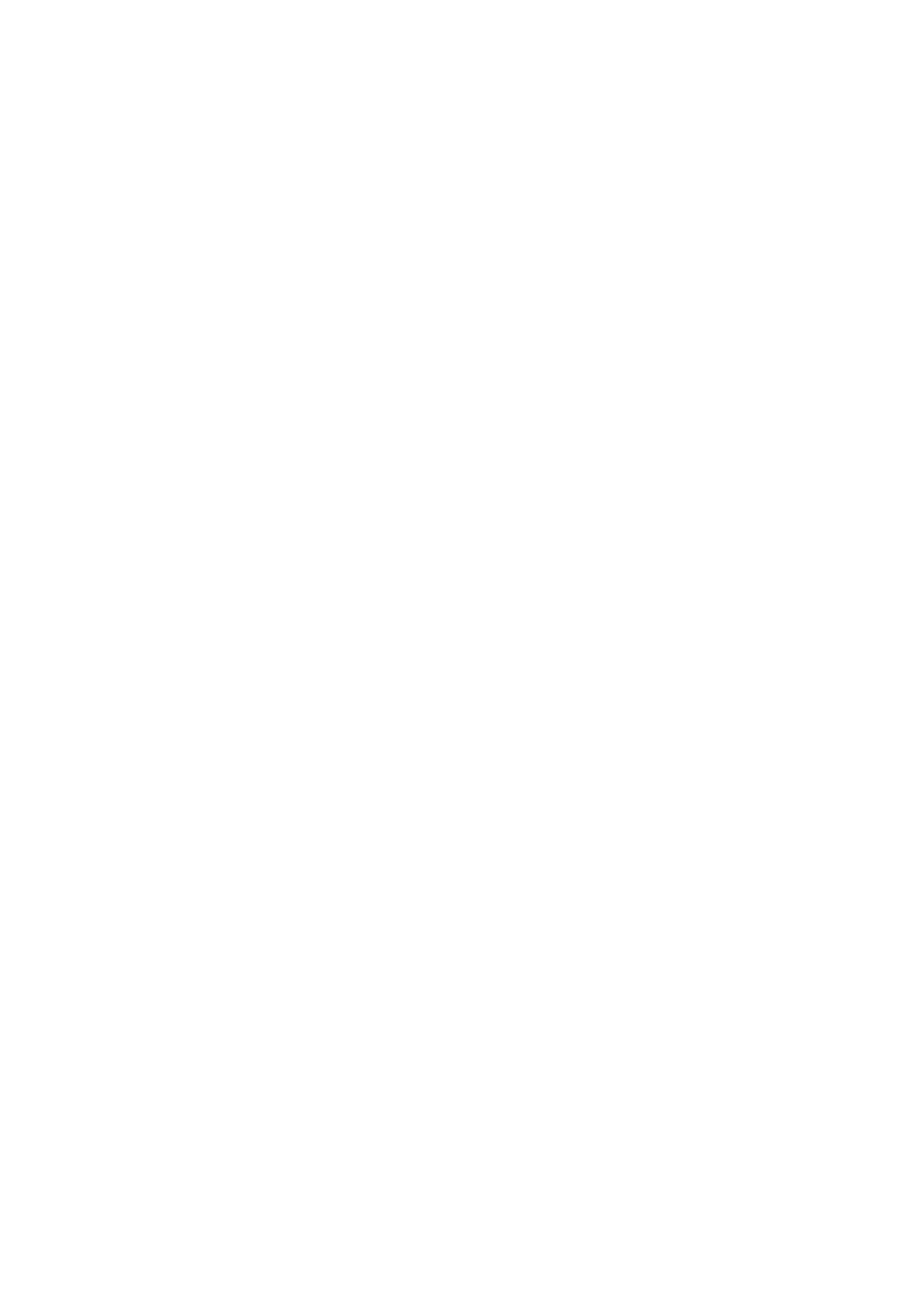$\ldots$  ceci n'est pas une thèse  $\ldots$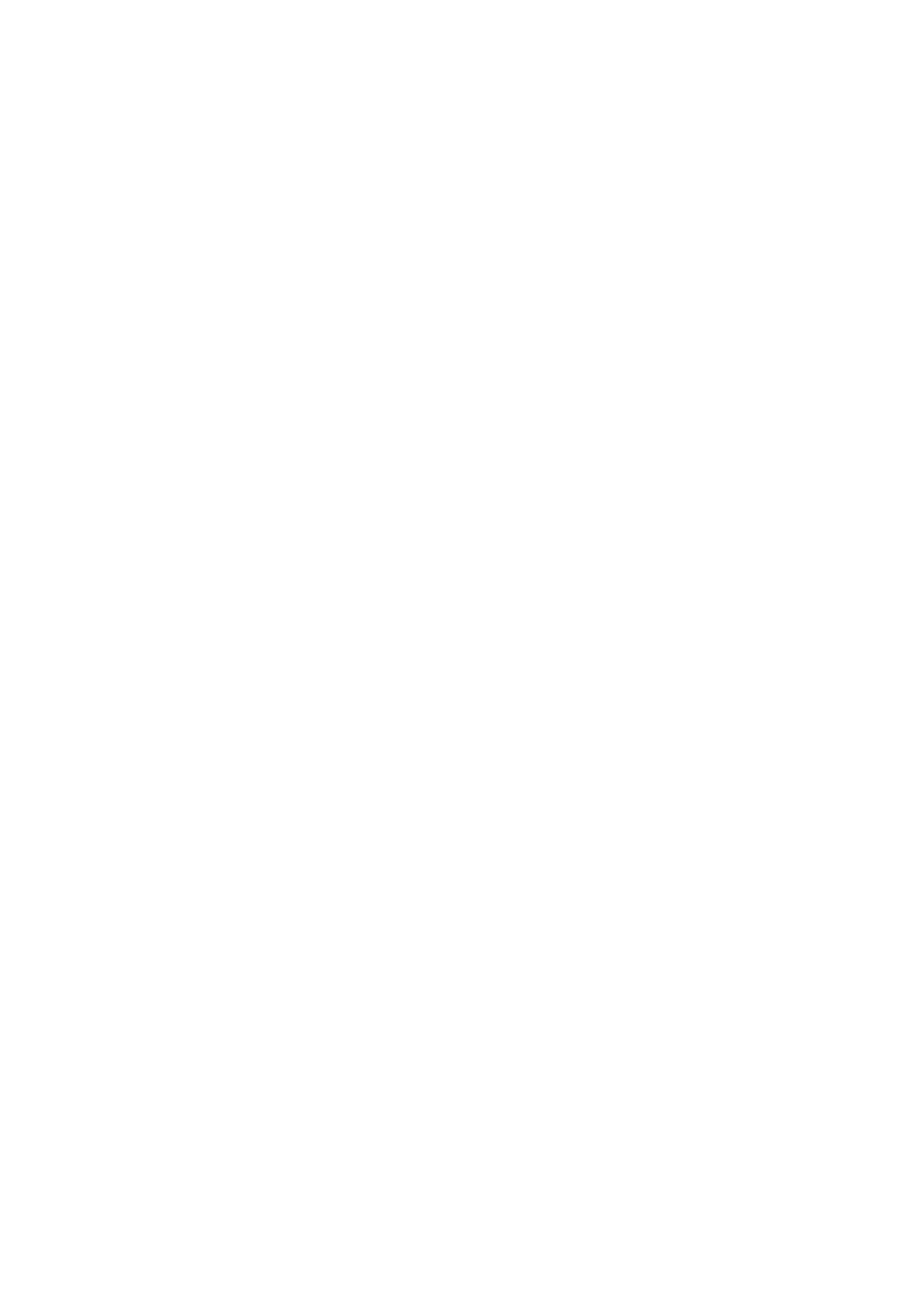## Introduction

In his seminal paper [1] of 1926, A. Bloch initiated a series of investigations about properties of entire holomorphic curves traced in certain algebraic varieties whose irregularity exceeds the dimension.

Since then, the geometry of entire curves, or rather the geometry of complex algebraic varieties admitting special kinds of such curves, has attracted a lot of attention. For instance, natural questions are whether or not there are (Zariski) dense entire holomorphic curves in a given manifold or whether or not the only holomorphic mappings from the whole complex plane to a given manifold are the constant ones. The latter question leads, at least in the compact case, to the definition of Kobayashi-hyperbolic manifolds, while a certain number of conjectures have been made about the "algebraic degeneracy" of entire curves in varieties of general type.

More precisely, a complex space  $X$  is said to be Kobayashi-hyperbolic if the intrinsic Kobayashi pseudo-distance (obtained e.g. by integrating the infinitesimal Kobayashi-Royden Finsler pseudo-metric  $\mathbf{k}_x$ ) is in fact a distance. Somehow, this pseudo-distance measures how big a complex disc can be mapped holomorphically to  $X$ , when a tangent vector at the origin is prescribed (for the exact definitions, see Chapter 1). Here is the moral: the bigger the disc is, the smaller the Kobayashi infinitesimal pseudo-metric is – leading even to a degenerate pseudo-metric if the discs can be taken to be arbitrary large. Well known examples of compact hyperbolic spaces are algebraic curves of geometric genus at least two, bounded domains of complex affine spaces and quotients of such domains, e.g. quotients of complex balls. On the other hand, the family of non-hyperbolic compact spaces includes complex affine spaces, rational and elliptic curves, abelian varieties, Calabi-Yau and hyperkähler manifolds – the above list is certainly non exhaustive. In the compact setting, thanks to the classical reparametrization result of Brody, a complex manifold X is hyperbolic if and only if there are no non-constant holomorphic entire mappings  $f: \mathbb{C} \to X$ .

In 1979, Green and Griffiths [17] generalized and formalized the concept of symmetric differentials to higher order jets of curves under the name of jet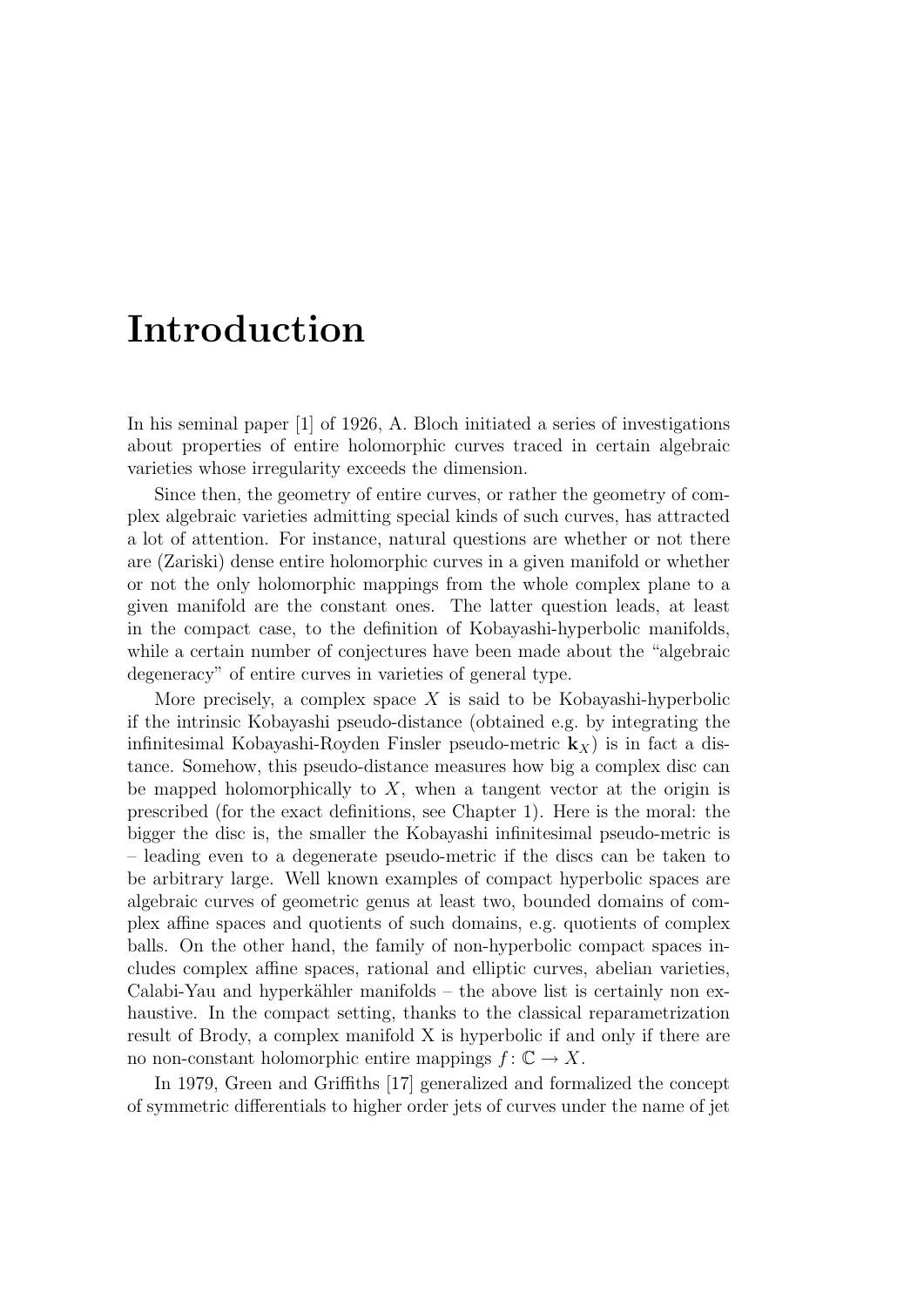differentials, and they gave a deep insight of what could be their applications to algebraic geometry. Namely, they introduced on every complex manifold a holomorphic vector bundle of algebraic differential operators acting on jets of curves, and observed that every non-constant entire holomorphic curve is automatically a solution of its global sections whose coefficients vanish on an ample divisor. Almost twenty years later, Demailly [7] proposed a refined more geometrical version of the construction made by Green and Griffiths: namely he considered the subbundle of algebraic differential operators which are invariant under the action of an arbitrary reparametrization of the curves they act on, so that these operators just "act" on the geometric locus of the curves; this is actually the datum we are interested in, since the way the curves are parametrized is mostly irrelevant. Finally, the latter bundle appears to have better positivity properties and its study has already led to further remarkable results in complex hyperbolic geometry.

Now, we would like to explain some long-standing conjectures which have somehow served as guidelines for research in several areas of complex hyperbolic and algebraic geometry during the last decades. Let  $X \subset \mathbb{P}^{n+1}$  be a complex projective hypersurface (resp.  $D \subset \mathbb{P}^n$  be an irreducible divisor). In [18], Kobayashi conjectured that if deg  $X \geq 2n+1$  and X is generic (resp.  $\deg D \geq 2n+1$  and D generic), then X is hyperbolic (resp. the complement  $\mathbb{P}^n \setminus D$  is hyperbolic). This statement is now referred to as the Kobayashi conjecture and it dates back to 1970. Another interesting and very difficult problem concerns algebraic varieties of general type (that is, varieties possessing a big canonical divisor): the statement is that all entire curves drawn in such varieties should be algebraically degenerate; it is known as the Green-Griffiths-Lang conjecture, and was formulated as presented here in the early '80s. For the sake of completeness, it should be mentioned that there is a stronger form of the conjecture asserting that one can find an algebraic degeneration locus containing all entire curves simultaneously; this stronger form implies the following conjecture of Lang: a projective algebraic variety is hyperbolic if and only if itself and all its sub-varieties are of general type.

Classically, one way to attack this kind of problems is to study the projection to  $X$  of the base locus of certain linear series canonically associated to the bundles of jet differentials: in fact, the sheaves  $\mathcal{O}(E_{k,m})$  of (invariant) jet differentials arise as direct image sheaves of some canonical invertible sheaves  $\mathfrak{O}_{X_k}(m)$  defined over suitable "projectivized k-jet bundles"  $\pi_{0,k} : X_k \to X$ . The corresponding  $k$ -jet bundle  $X_k$  is a tower of projective bundles which is obtained by iterating a fonctorial construction  $(X, V) \mapsto (X, V)$  in the category of "directed manifolds"; by definition, a directed manifold is just a pair  $(X, V)$  where X is a complex manifold and V a holomorphic subbundle of the tangent bundle  $T_X$  (or possibly, in a more general manner, a subsheaf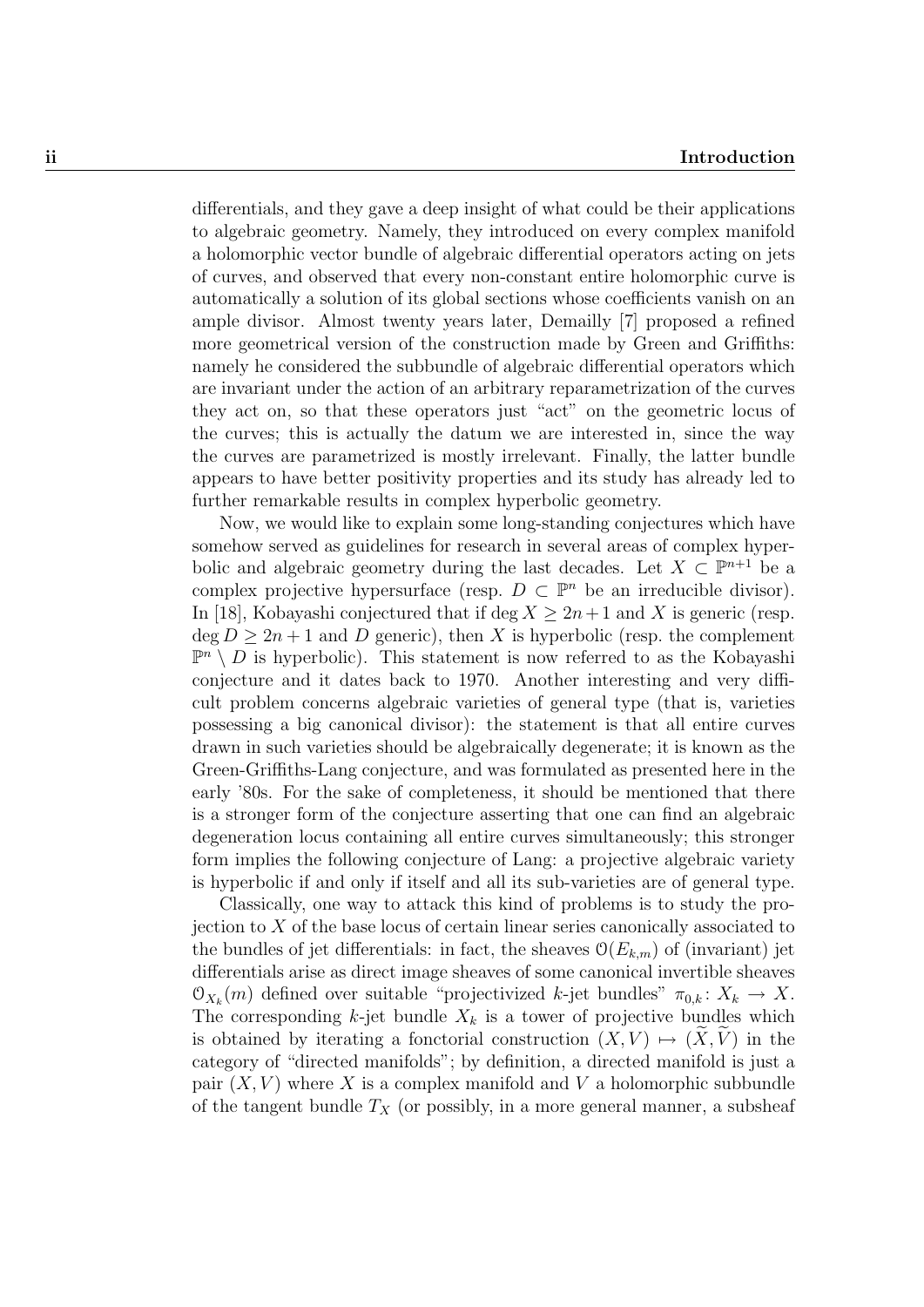of  $\mathcal{O}(T_X)$  such that  $\mathcal{O}(T_X)/V$  has no torsion). Given a non-constant entire curve  $f: \mathbb{C} \to X$ , one then has a canonical lifting  $f_{[k]} : \mathbb{C} \to X_k$  and, once an ample divisor  $A \to X$  is fixed, this lifting must be contained in the base locus

$$
B_{k,m} = \bigcap_{\sigma \in \left|\mathfrak{O}_{X_k}(m)\otimes \pi_{0,k}^* A^{-1}\right|} \sigma^{-1}(0).
$$

In particular, if we define the Green-Griffiths locus of  $X$  as

$$
Y = \bigcap_{k,m>0} \pi_{0,k}(B_{k,m}) \subset X,
$$

one sees that every entire curve must be contained in  $Y$ . Therefore, if  $X$  is compact and  $Y$  is of dimension zero, then  $X$  is hyperbolic; more generally, if Y is a proper algebraic subset of X, then every entire curve in X is algebraically degenerate, and if Y itself is hyperbolic then X is also hyperbolic.

Unfortunately, it turns out that the Green-Griffiths locus is very difficult to compute and even the a priori more tractable problem of showing whether or not the linear series involved are non-empty is, in general, unsolved. In this thesis, we study the existence of global invariant jet differentials vanishing on an ample divisor in two classical cases, namely, the case of hypersurfaces in projective space and the case of algebraic surfaces of general type.

One of the main techniques we are going to invoke is holomorphic Morse inequalities, a theory initiated by Demailly in the '80s. Roughly speaking, suppose we have a hermitian line bundle over a compact Kähler manifold and we want to control the asymptotic behavior of the partial alternating sum of the dimensions of the successive  $q$  cohomology groups with values in powers of this line bundle; the complete sum is simply the Euler characteristic, and, in general, we are concerned with the asymptotics of such sums. Then, this behavior is controlled by an estimate involving the integral of the top wedge power of the Chern curvature of the line bundle, extended over its q-index set (that is, the open set of points of the manifold where the curvature is non-degenerate and has at most q negative eigenvalues). In particular, if one is interested in some asymptotic effectivity (in fact, bigness) of any hermitian line bundle over a compact Kähler manifold, it suffices to show that the integral of the top wedge power of its curvature over the 1-index set is positive. There is also an algebraic version of these inequalities, which were first stated by Trapani [26] and expressed in terms of intersection numbers, in the case where the line bundle is written as the difference of two nef line bundles. This is the simpler version we actually use when studying hypersurfaces of projective spaces.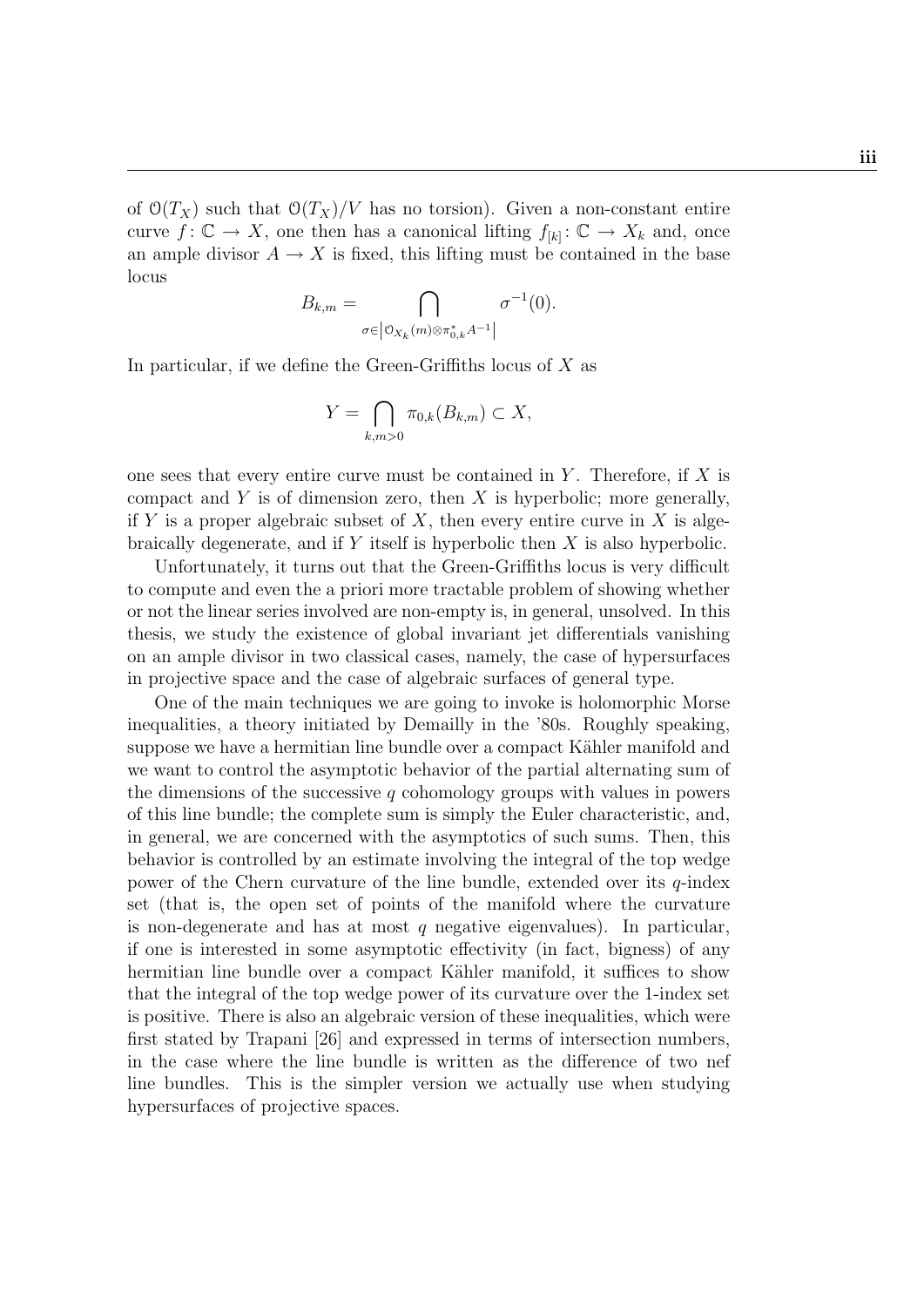In Chapter 1, we introduce most of the basic tools used in the course of this work, in the general framework of directed manifolds. More precisely, we introduce the infinitesimal Kobayashi-Royden (pseudo)metric of a pair  $(X, V)$  and define, as usual, the notion of complex hyperbolicity for such a pair in terms of the non degeneracy of the metric. In the compact case, the equivalence with the notion of Brody-hyperbolicity (non existence of nonconstant entire holomorphic maps) is to be pointed out. Next, we describe the fonctorial construction of projectivization of directed manifolds, as well as the procedure allowing to lift germs (or jets) of curves to the newly constructed directed manifolds. An iteration of this construction gives rise to the so-called Demailly-Semple projectivized jet bundles, which turn out to be also "natural" relative compactifications of the quotient of the space of non-singular  $k$ -jets of curves modulo the group of  $k$ -jets of biholomorphisms of the origin  $(\mathbb{C}, 0)$ . To conclude the general picture, we introduce the bundles of jet differentials and invariant jet differentials (both in the compact and in the logarithmic setting), and we put in evidence some questions about their relative positivity, as they will be useful later. We also describe their metric aspects which eventually lead to a proof of the fundamental vanishing theorem, namely that every entire curve satisfies automatically the global differential equations whose coefficients vanish on an ample divisor.

Chapter 2 and 3 are motivated by the Kobayashi conjecture and are concerned with the case of smooth hypersurfaces in projective space. It has been known since a long time that smooth hypersurfaces of projective space have no global symmetric differentials. More recently, Rousseau [21] has observed that in order to deal with smooth hypersurfaces in  $\mathbb{P}^4$ , one is obliged to look for 3-jet differentials, since there are no global 2-jet differentials at all on such 3-folds. We show here that this is in fact the general picture: consider the bundle  $\mathcal{J}_{k,m}T_X^*$  of jet differential of order k and weighted degree  $m$  with its natural filtration, whose composition series is given by

$$
\operatorname{Gr}^{\bullet} \mathcal{J}_{k,m} T_X^* = \bigoplus_{\ell_1 + 2\ell_2 + \dots + k\ell_k = m} S^{\ell_1} T_X^* \otimes \dots \otimes S^{\ell_k} T_X^* ,
$$

and suppose that  $X$  is a smooth complete intersection; then we have a theorem by Brückmann and Rackwitz which ensures the vanishing of the space of global sections of Schur powers of the cotangent bundle  $T_X^*$ , provided certain conditions on the highest weight of the Schur representation are satisfied (for a precise definition of the Schur powers of a complex vector space, we refer to Chapter 2). For example, if X is a smooth hypersurface and we consider the Schur power of  $T_X^*$  associated with the highest weight  $(\lambda_1, \ldots, \lambda_n)$ , we get that its global sections vanish if  $\lambda_n = 0$  (recall that a positive  $\lambda_n$  would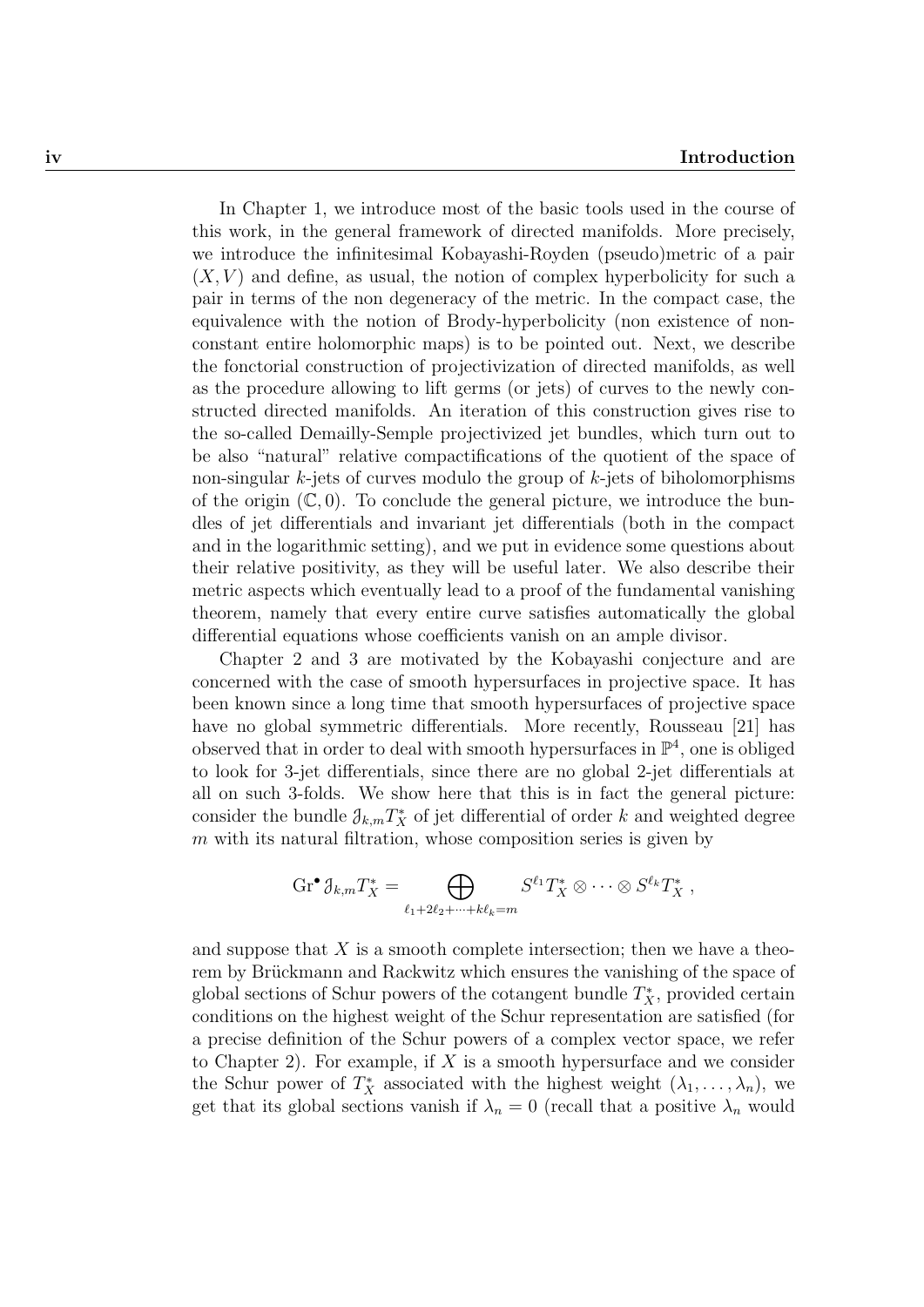imply the presence of  $\lambda_n$  copies of the canonical bundle  $K_X$  in the associated representation, and would therefore bring in positivity — at least if the degree of  $X$  is large enough). In this picture, thanks to some elementary lemmas in representation theory, we are able to exclude such highest weights in the decomposition into irreducible  $Gl(T_X^*)$ -representation of the composition series above, provided the order of jet differentials we are looking for is less than dim  $X/\text{codim } X$ . Moreover, using the standard cyclic  $d: 1$  covering for hypersurfaces of degree  $d$  in projective space, we can reduce the logarithmic case to the compact one, thus extending our vanishing result also to logarithmic jet differentials (for the precise statements, we refer to Theorem 2.1.1 and 2.1.3). Since invariant jet differentials form a sub-bundle of  $\partial_{k,m}T_X^*$ , these vanishing theorems tell us, in particular, that for typical varieties of dimension n, we have in general to look for invariant jet differential of order at least equal to n.

Now, we come to the existence results for jet differentials on hypersurfaces of projective space. We have already explained that the sheaf of sections of invariant jet differentials on a given manifold  $X$  naturally arises as a direct image sheaf of a certain (power of a) canonical line bundle  $\mathcal{O}_{X_k}(m)$  over the tower of projective bundles  $X_k$  over X. Therefore, in order to find sections of  $E_{k,m}T_X^*$ , one could try to use (the algebraic version of) holomorphic Morse inequalities on  $\mathcal{O}_{X_k}(m)$ , for  $k \geq \dim X$ . One problem is that these line bundles are always relatively big over X, but never relatively nef when  $k \geq 2$ , so that holomorphic Morse inequalities take into account too many negative vertical directions. Our early attempts showed that a positive result is hopeless in this setting. To overcome this difficulty, we showed that it is enough to twist our line bundles by a special combination of the ideal sheaves of vertical divisors occurring in their relative base locus, eventually obtaining a relatively nef line bundle which admits a non-trivial morphism into the original one. Now, it is quite straightforward to decompose these new line bundles into the difference of two global nef line bundles, using positivity coming from  $\mathcal{O}(2)$  over the base (the cotangent space of a hypersurface of projective space twisted by  $\mathcal{O}(2)$  is a quotient of the cotangent bundle of the ambient projective space twisted by the same multiple of the hyperplane divisor, which is indeed globally generated, hence nef). The last step is a matter of calculating intersection products in the cohomology algebra of  $X_k$ . This is a polynomial algebra over  $H^{\bullet}(X)$ , whose "generators" (free indeterminates) are the first Chern classes of the tautological line bundles occurring at each intermediate floor of the tower. The computations here are quite involved, but finally one gets the desired positivity of the intersection product required for the application of algebraic holomorphic Morse inequalities, provided the degree of X is large enough. Summarizing, we get the following result: for any smooth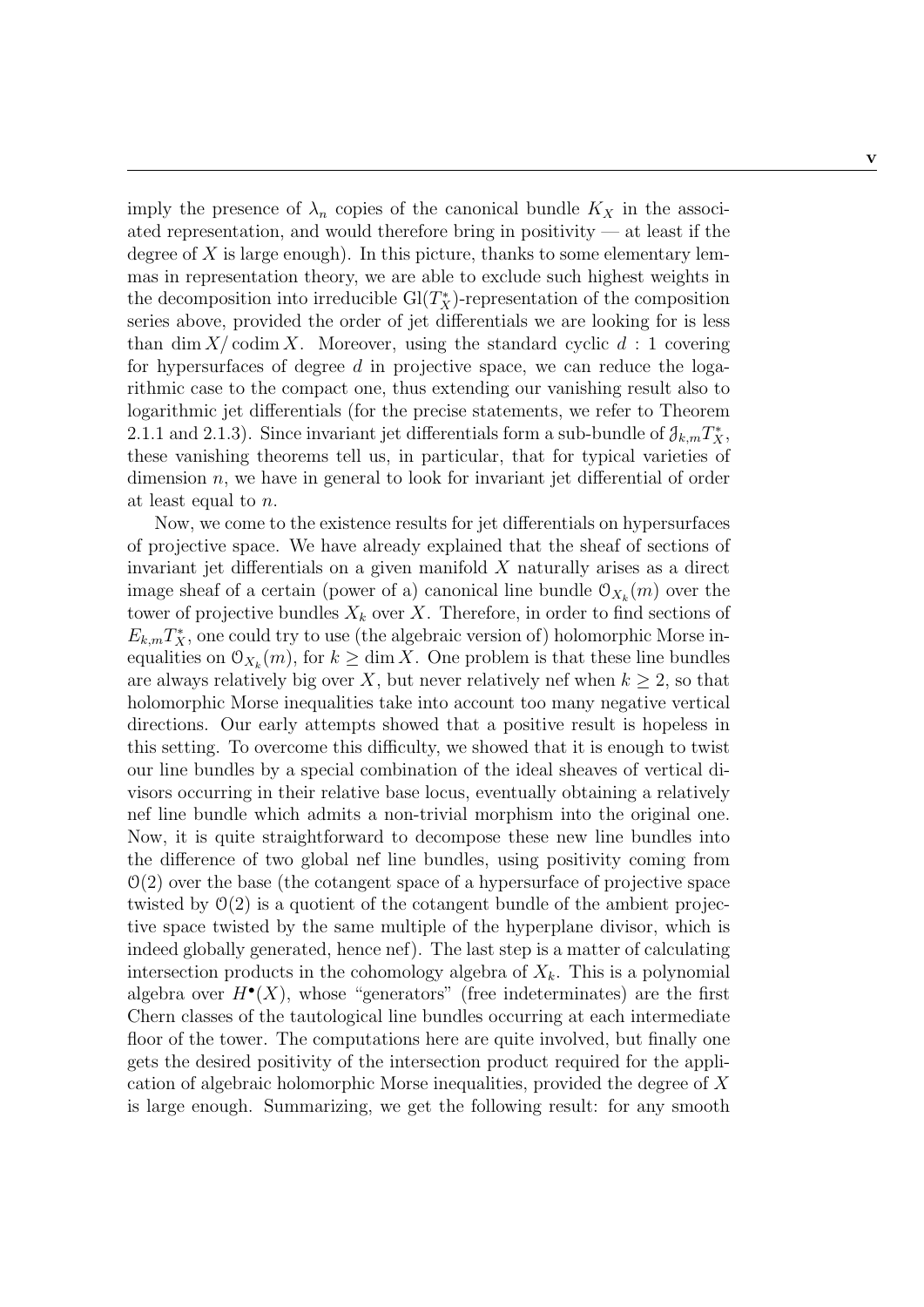projective hypersurface  $X \subset \mathbb{P}^{n+1}$  of high degree, the space of global holomorphic sections of  $E_{n,m}T_X^*$  growths like  $m^{n^2}$  (and we obtain a completely analogous result for the invariant logarithmic jet differentials over  $\mathbb{P}^n \setminus D$ , where  $D$  is a smooth irreducible divisor of large degree). These results are the content of our Theorem 3.1.1 and 3.1.2.

A first remark is that our method is completely effective in principle and we get, in fact, lower bounds for the degree of the hypersurfaces, at least in low dimension (we pursued our calculations up to five), improving substantially the previously known bounds. Second, and this may look somewhat curious, it is crucial in our proof of the existence of sections of order  $n$ , to use the non-existence of sections of lower order. Third, as long as one is concerned with the order of jet differentials (but not with the degree), our results are sharp, as our vanishing theorem actually shows. Last, and unfortunately for the moment, we are not able to say anything about the "algebraic independence" of the sections we produce, so that nothing can be said about the codimension of their base locus, which would be a crucial step to reach hyperbolicity-type results.

We finally come to the contents of Chapter 4, which is the more differential geometric part of this work, mainly motivated by the Green-Griffiths-Lang conjecture. The idea here is to construct a natural smooth hermitian metric on the tautological line bundles associated with the tower, in order to perform holomorphic Morse inequalities type computations. To this aim, we start with a smooth compact Kähler directed manifold  $(X, V, \omega)$ . The restriction of the Kähler form  $\omega$  to V gives a smooth hermitian metric on the tautological line bundle  $\mathcal{O}_{X_1}(-1)$  over the projectivized 1-jet space, and its Chern curvature on the dual bundle  $\Theta(\mathcal{O}_{X_1}(1))$  is positive in the fiber direction (it is the Fubini-Study metric, after all!). Then, for all positive  $\varepsilon_1$  small enough,  $\omega_{1,\epsilon_1} = \pi_{0,1}^* \omega + \epsilon_1^2 \Theta(\mathcal{O}_{X_1}(1))$  is a Kähler form on  $X_1$ . At this point, we take the restriction of  $\omega_{1,\epsilon_1}$  to  $V_1$ , and iterate this procedure. Thus, we finally obtain a family  $h_k^{\varepsilon}$  of smooth hermitian metrics on  $\mathcal{O}_{X_k}(1)$  depending on  $\varepsilon_1, \ldots, \varepsilon_{k-1}$ , whose Chern curvature depends a priori on 2k derivatives of  $\omega$ . Of course this would seem at first to be completely impractical for calculations, since the relevant geometrical data on X depend only on the curvature and the Chern forms, that is, in the derivatives of second order of  $\omega$ , but not on the higher order derivatives. The solution to overcome this difficulty, following suggestions made by Demailly in recent years, is to consider the asymptotics of the curvature of such a family of metrics when  $\varepsilon$  goes to zero. We have then been able to check that the higher order derivatives only appear in the " $\varepsilon$  error terms" (see Theorem 4.1.1). Moreover, in case X is a surface, we get an explicit expression of this curvature in terms of rather simple products of  $2 \times 2$  real matrices,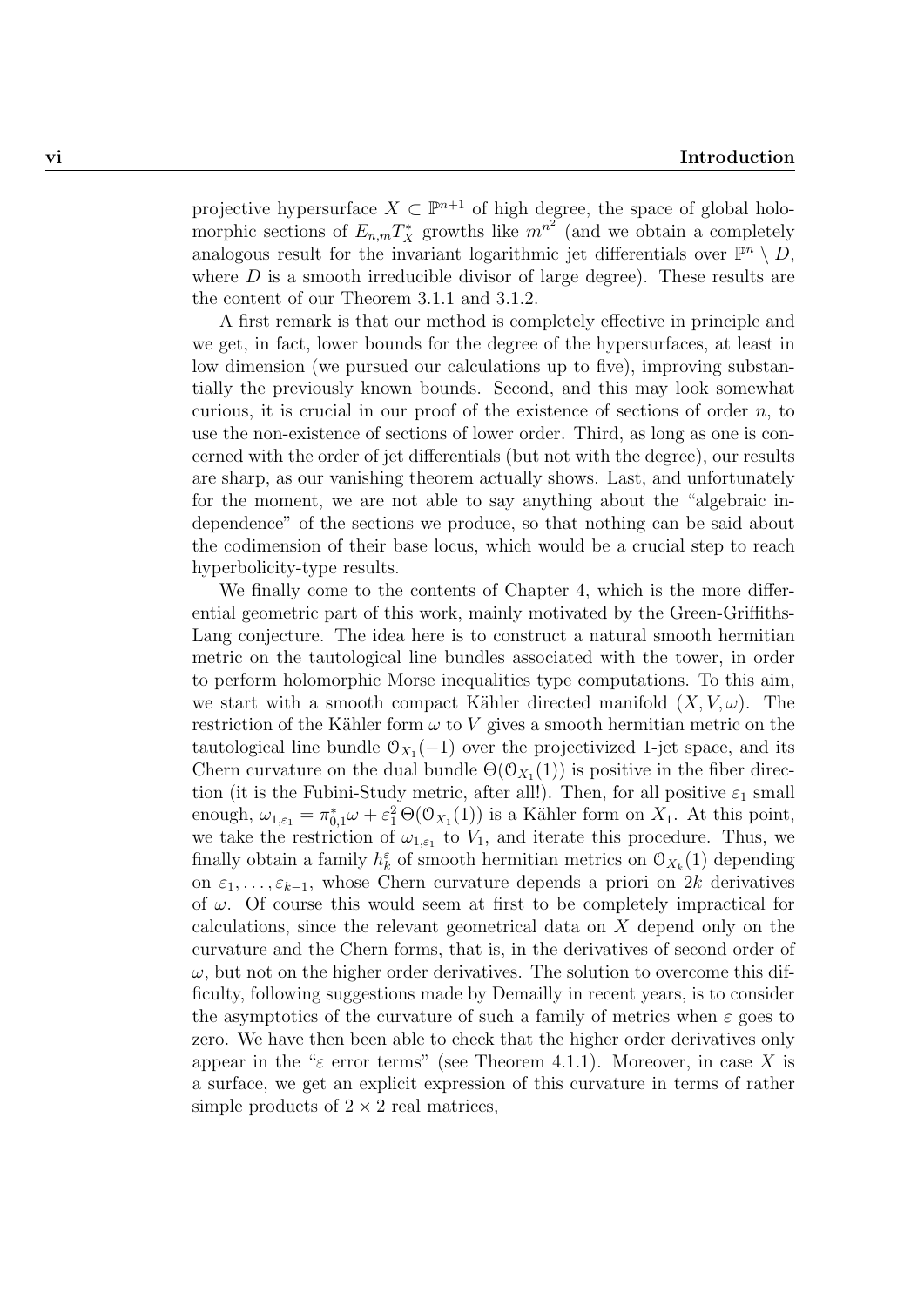As an application, we investigate invariant jet differentials, using the above curvature formula in the case of smooth surfaces of general type (cf. Theorem 4.1.2). We start with a surface  $X$  with positive canonical bundle, and then take the metric of  $X$  to be the Kähler-Einstein metric (later on, we will relax this hypothesis so as to treat the case of arbitrary surfaces of general type. This can be made e.g. by means of standard techniques for finding approximate solutions of Monge-Ampére equations. Then, we show through the example of compact quotients of the unit ball in  $\mathbb{C}^2$ , that we are forced to use certain linear combination of tautological line bundles coming from different floors of the tower, if we want to overcome the negative contribution of the vertical eigenvalues, while computing Morse-type integrals. Actually, let us consider the weighted line bundle  $\mathcal{O}_{X_k}(a_1,\ldots,a_k) = \bigotimes_{j=1}^k \pi_{j,k}^* \mathcal{O}_{X_j}(a_j)$ ; we write down explicitly its ( $\varepsilon$ -limit) Chern curvature with respect to the metric defined above and give sufficient conditions on the  $a_j$ 's to have "vertical" positivity, showing also which kind of "horizontal" positivity these conditions ensure. Next, we observe that the integral of the top wedge power of the curvature extended to its 1-index set is definitely an intersection product, since the 1-index set is in fact the whole  $X_k$ . This intersection product can be ultimately expressed as a combination with polynomial coefficients in the  $a_j$ 's, in terms of the Chern classes  $c_1(X)^2$  and  $c_2(X)$  of X. By holomorphic Morse inequalities, the space of global sections of invariant  $k$ -jet differentials on  $X$  is non zero as soon as the intersection product is positive. This easy observation allows us to find a sufficient condition which gives the existence of global sections of invariant jet differentials of some order as follows: we define a non-decreasing sequence of positive numbers  $\{m_k\}$ , obtained by taking the supremum of the ratio of the polynomial coefficients above (on a suitable closed convex cone) and we consider the limit term, say  $m_{\infty}$ . Then, we show that if  $c_2(X)/c_1(X)^2$  is smaller than  $m_{\infty}$ , there exists a positive integer  $k_0$ such that  $\mathcal{O}_{X_{k_0}}(1)$  is big.

In particular, through explicit integral computations, we are able to obtain suitable lower bounds for  $m_{\infty}$ , thus providing new proofs of recent results about the existence of invariant jet differentials of low order on algebraic surfaces of general type, without using deeper results such as the powerful vanishing theorem of Bogomolov.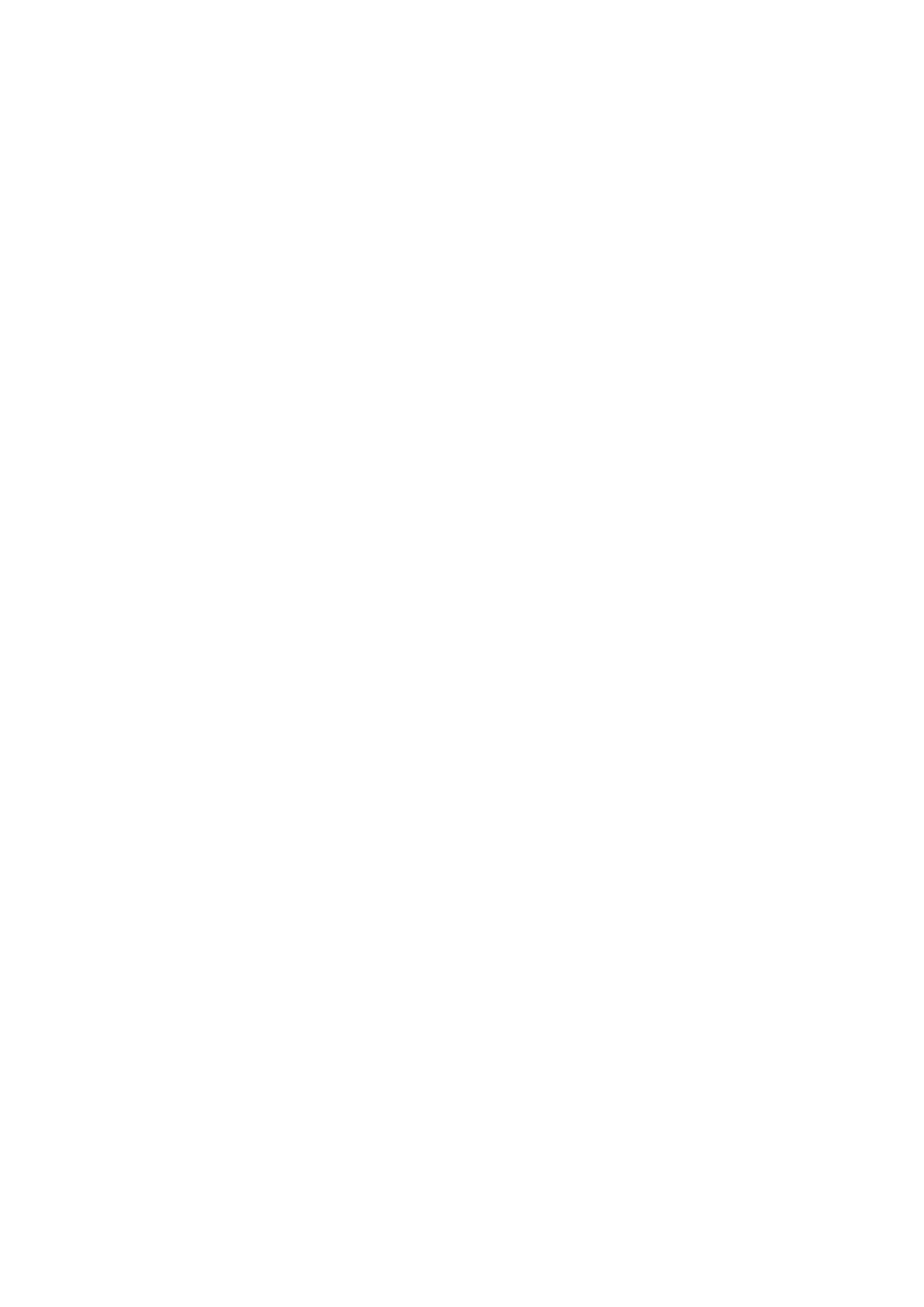# Acknowledgments, remerciements, ringraziamenti

This is a joint research doctoral thesis in mathematics, born, developed and written up in English between Rome and Grenoble. So, please don't blame me if I write these lines in three different languages, according to the person the acknowledgments are addressed to.

To start with, a little question: what's better than one thesis advisor? In my personal opinion, two advisors! Even better, two "complementary" advisors, endowed with totally compatible qualities, like I had the pleasure to have.

Merci Jean-Pierre pour tout ce que vous avez fait pour moi, en partant des mille problèmes bureaucratiques que vous m'avez aidé à résoudre jusqu'à l'enorme question d'enseigner à quelqu'un comment faire la recherche en mathématiques. Le temps passé dans votre bureau m'a vu "grandir" scientifiquement petit `a petit, en essayant d'absorber par osmose tout ce que vous avez cherché de me communiquer. Notre rapport a évolué dans la façon la meilleure possible (peut-être merci aux *tagliatelle al ragù* aussi ...) : en fin, vous avez été mon directeur de thèse mais aussi quelqu'un avec lequel j'ai pu vraiment être moi même. Si mon opinion vaut quelque chose, vous êtes un excellent pédagogue.

Grazie Stefano per essermi stato sempre vicino, dalla tesi di laurea fino ad oggi. Mi hai spinto, capito, consolato e hai saputo essere discreto nei momenti giusti. Sei stato "prof" quando dovevi, e amico quando ne avevo bisogno. Come se non bastasse, mi hai sempre fatto sentire di credere in me. Nonostante la mia testardaggine, con pazienza e tenacia sei riuscito a trasmettermi cosa vuol dire per te "fare" la matematica. Non capita tutti i giorni di avere un professore di indubbio valore scientifico e al contempo umano come te. Senza di te non ce l'avrei fatta e —credimi— non è retorica.

Un remerciement particulier va à M. Gerd-Eberhard Dethloff et M. Julien Duval qui m'ont fait l'honneur de rapporter sur cette thèse avec précision, célérité et grand compétence : *vielen Dank* Gerd, merci beaucoup Julien.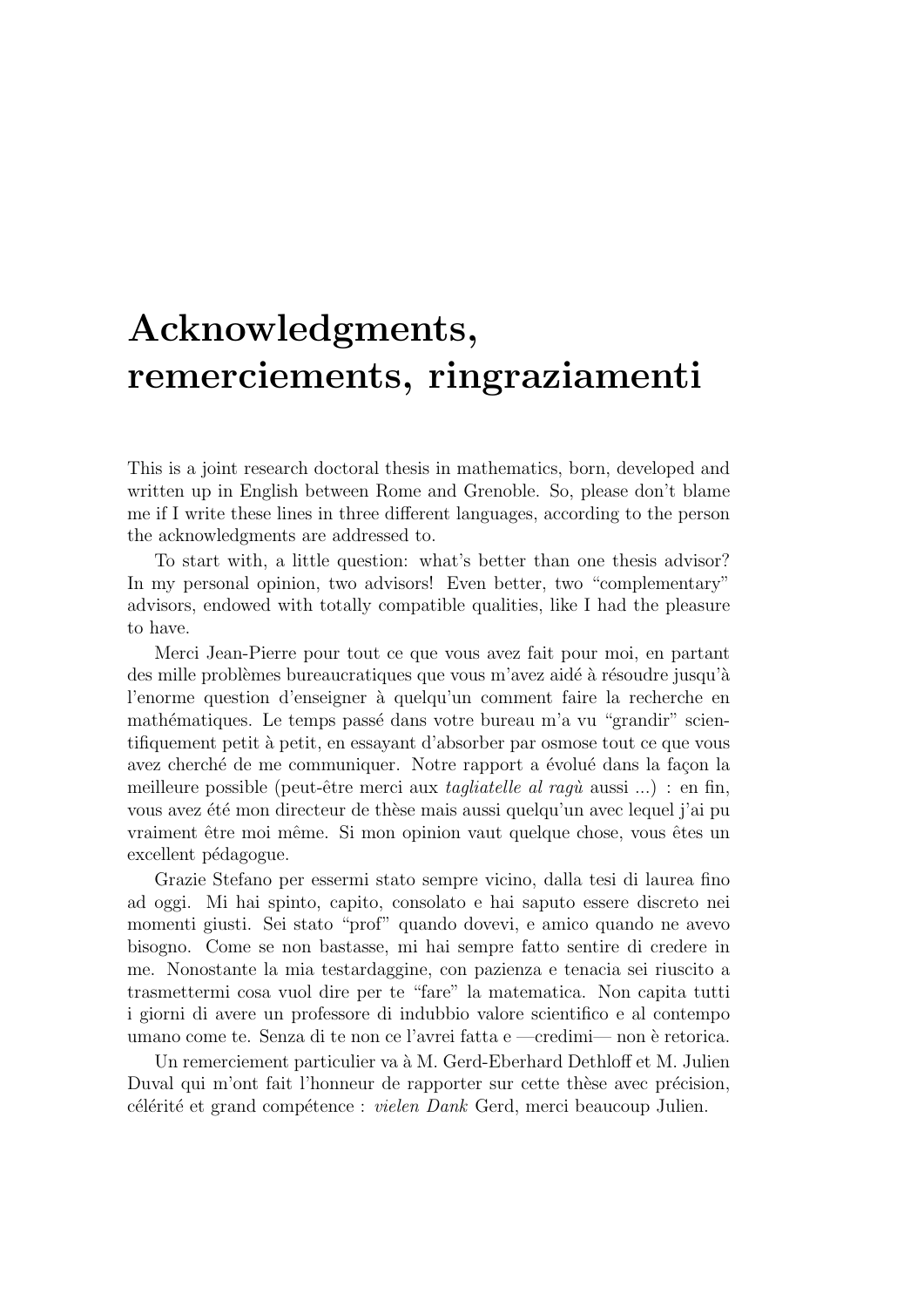Grazie a Marco Brunella, che ha pittorescamente acconsentito di far parte della commissione. Sono onorato che abbia voluto mettere la sua grande competenza scientifica a disposizione per la mia discussione di tesi. Spero che troverai il soggiorno a Roma gradevole...

Une pensée romantique et nostalgique va à toutes les copines et les copains français (ou naturalisés français) avec lesquels j'ai partagé mon expérience grenobloise. Je veux pas me lancer ici dans une liste de prénoms, alors que eux et moi savons bien à qui je me réfère et avec quelle intensité. Vous avez enrichi ma vie : le problème de la baguette, le petit déjeuner des champions, monter un mur de contre-plaqué, petites (et grandes) confidences en compagnie d'une cigarette ... Quoi d'autre ?

Grazie, al vocativo, o colleghi italiani. Grazie di aver condiviso il buonumore e le stranezze dell'aula Indam, le cene dallo zozzo (ciao Anto'!), gli sfoghi e le soddisfazioni. Anche qui, niente lista di nomi. Solo tante piccole freccette di gratitudine che vi colpiscano, ognuno sa perch´e. Per chi non lo sapesse, mi trovate, per esempio, ad Acilia.

Poi, ci sono le persone che riempiono la mia vita al di fuori dell'università, qui a Roma. Senza di voi, adesso forse giocherei a scacchi, avrei gli occhiali, i sandali con i calzini e non parlerei d'altro che di matematica. Grazie, ragazzi e pesci, per aver reso questi anni così movimentati...

Ernestina e Giorgio, mia madre e mio padre. Sono un pezzo di voi. Grazie di cuore per tutto quello che fate per me. Alla fine sembra proprio che ce l'abbia fatta, eh?

Finally, most of you know that this is not an easy task, but rather a possible embarrassment: am I forgetting anyone? This should not be a big deal... After all, I am (almost) a mathematician and for that, everyone expects me to be distracted, careless. Nevertheless, I sure hope that any omission will offend no one.

Baci e abbracci...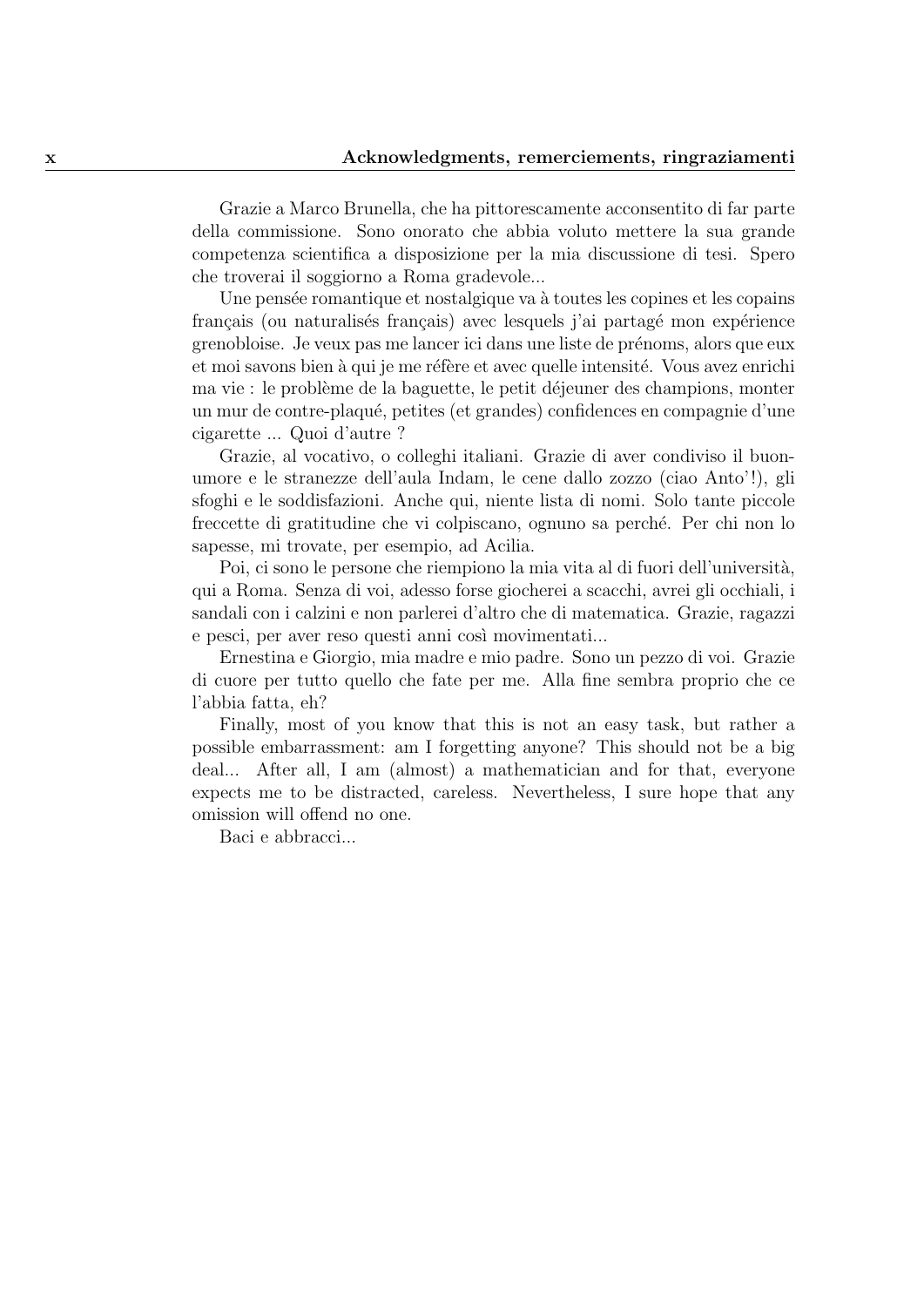# **Contents**

| Introduction<br>$\mathbf{i}$                         |     |                                                                              |  |  |
|------------------------------------------------------|-----|------------------------------------------------------------------------------|--|--|
| Acknowledgments, remerciements, ringraziamenti<br>ix |     |                                                                              |  |  |
| 1                                                    |     | Kobayashi-hyperbolic manifolds and jet differentials<br>$\mathbf{1}$         |  |  |
|                                                      | 1.1 | Directed manifolds and hyperbolicity $\ldots \ldots \ldots \ldots$<br>1      |  |  |
|                                                      | 1.2 | Projectivization of directed manifolds<br>3                                  |  |  |
|                                                      |     | 3<br>1.2.1                                                                   |  |  |
|                                                      |     | $\overline{4}$<br>1.2.2                                                      |  |  |
|                                                      | 1.3 | $\overline{5}$                                                               |  |  |
|                                                      |     | 6<br>1.3.1                                                                   |  |  |
|                                                      | 1.4 | $\overline{7}$                                                               |  |  |
|                                                      |     | Invariant jet differentials and projectivized jet bundles<br>1.4.1<br>10     |  |  |
|                                                      |     | Sufficient conditions for relative positivity $\ldots \ldots$<br>1.4.2<br>11 |  |  |
|                                                      | 1.5 | 13                                                                           |  |  |
|                                                      |     | 13<br>1.5.1                                                                  |  |  |
|                                                      |     | Projectivization of logarithmic jet bundles<br>13<br>1.5.2                   |  |  |
|                                                      | 1.6 | 14                                                                           |  |  |
|                                                      |     | 15<br>1.6.1                                                                  |  |  |
|                                                      |     | 1.6.2<br>17                                                                  |  |  |
| $\overline{2}$                                       |     | Vanishing of jet differentials for projective hypersurfaces<br>19            |  |  |
|                                                      | 2.1 | 19                                                                           |  |  |
|                                                      | 2.2 | 21<br>Schur powers of a complex vector space $\dots \dots \dots \dots$       |  |  |
|                                                      |     | 22                                                                           |  |  |
|                                                      | 2.3 | 23                                                                           |  |  |
|                                                      | 2.4 | Logarithmic vanishing: proof of Theorem $2.1.3 \ldots \ldots \ldots$<br>25   |  |  |
|                                                      |     | 2.4.1<br>Reduction to the compact case<br>25                                 |  |  |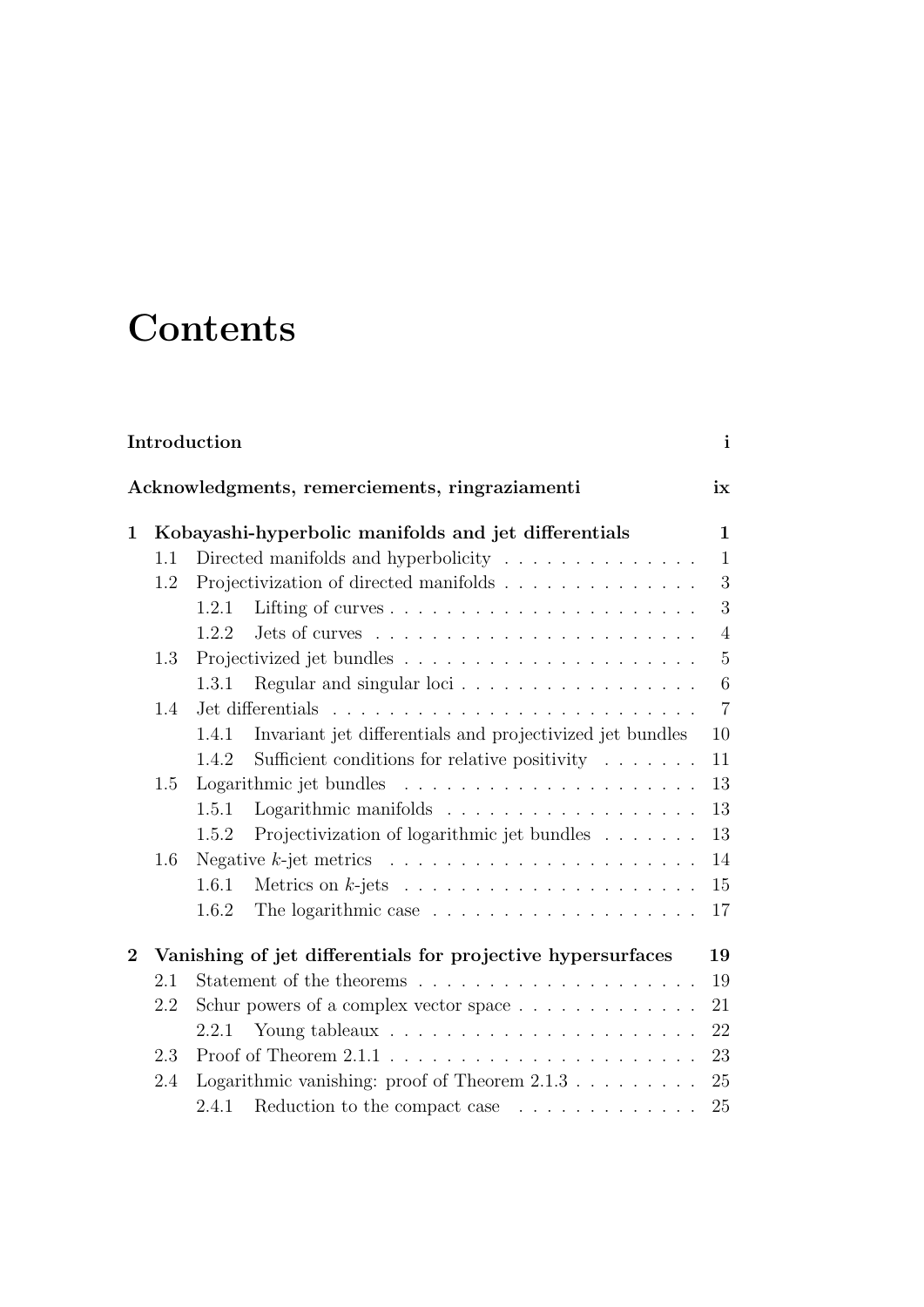| 3              |     | Existence of invariant jet differentials on projective hyper-               |        |
|----------------|-----|-----------------------------------------------------------------------------|--------|
|                |     | surfaces                                                                    | $27\,$ |
|                | 3.1 | Introduction and statement of the theorems                                  | 27     |
|                | 3.2 | An example: existence of invariant 2-jet differentials                      | 30     |
|                |     | Minimal surfaces of general type<br>3.2.1                                   | 31     |
|                | 3.3 |                                                                             | 32     |
|                |     | Cohomology ring of $X_k$<br>3.3.1                                           | 32     |
|                |     | Algebraic holomorphic Morse inequalities<br>3.3.2                           | 33     |
|                | 3.4 |                                                                             | 34     |
|                |     | Choice of the appropriate subbundle $\ldots \ldots \ldots$<br>3.4.1         | 34     |
|                |     | 3.4.2<br>Evaluation in terms of the degree                                  | 37     |
|                |     | Bigness of $\mathcal{O}_{X_n}(1)$<br>3.4.3                                  | 39     |
|                | 3.5 |                                                                             | 42     |
|                |     | Chern classes computations<br>3.5.1                                         | 42     |
|                |     | Strategy of the proof and logarithmic case $\ldots \ldots$<br>3.5.2         | 43     |
|                | 3.6 |                                                                             | 44     |
|                |     | GP/PARI CALCULATOR computations<br>3.6.1                                    | 44     |
| $\overline{4}$ |     |                                                                             | 51     |
|                | 4.1 | Curvature of jet bundles and applications                                   | 51     |
|                |     | Main ideas, statement of the results and holomorphic<br>4.1.1               |        |
|                |     |                                                                             | 52     |
|                | 4.2 |                                                                             | 55     |
|                | 4.3 | A special choice of coordinates and local frames                            | 59     |
|                | 4.4 |                                                                             | 62     |
|                |     | Curvature of $O_{X_k}(1)$ and proof of Theorem 4.1.1<br>4.4.1               | 62     |
|                |     |                                                                             | 63     |
|                | 4.5 | Holomorphic Morse inequalities for jets<br>4.5.1                            | 64     |
|                |     | The Kähler-Einstein assumption                                              |        |
|                |     | Computations for low order jets<br>4.5.2                                    | 65     |
|                |     | A "negative" example: quotients of the ball<br>4.5.3                        | 69     |
|                |     | Minimal surfaces of general type<br>4.5.4                                   | 74     |
|                | 4.6 |                                                                             | 74     |
|                |     | Curvature of weighted line bundles $\ldots \ldots \ldots$<br>4.6.1          | 74     |
|                |     | 4.6.2<br>End of the proof $\dots \dots \dots \dots \dots \dots \dots \dots$ | 79     |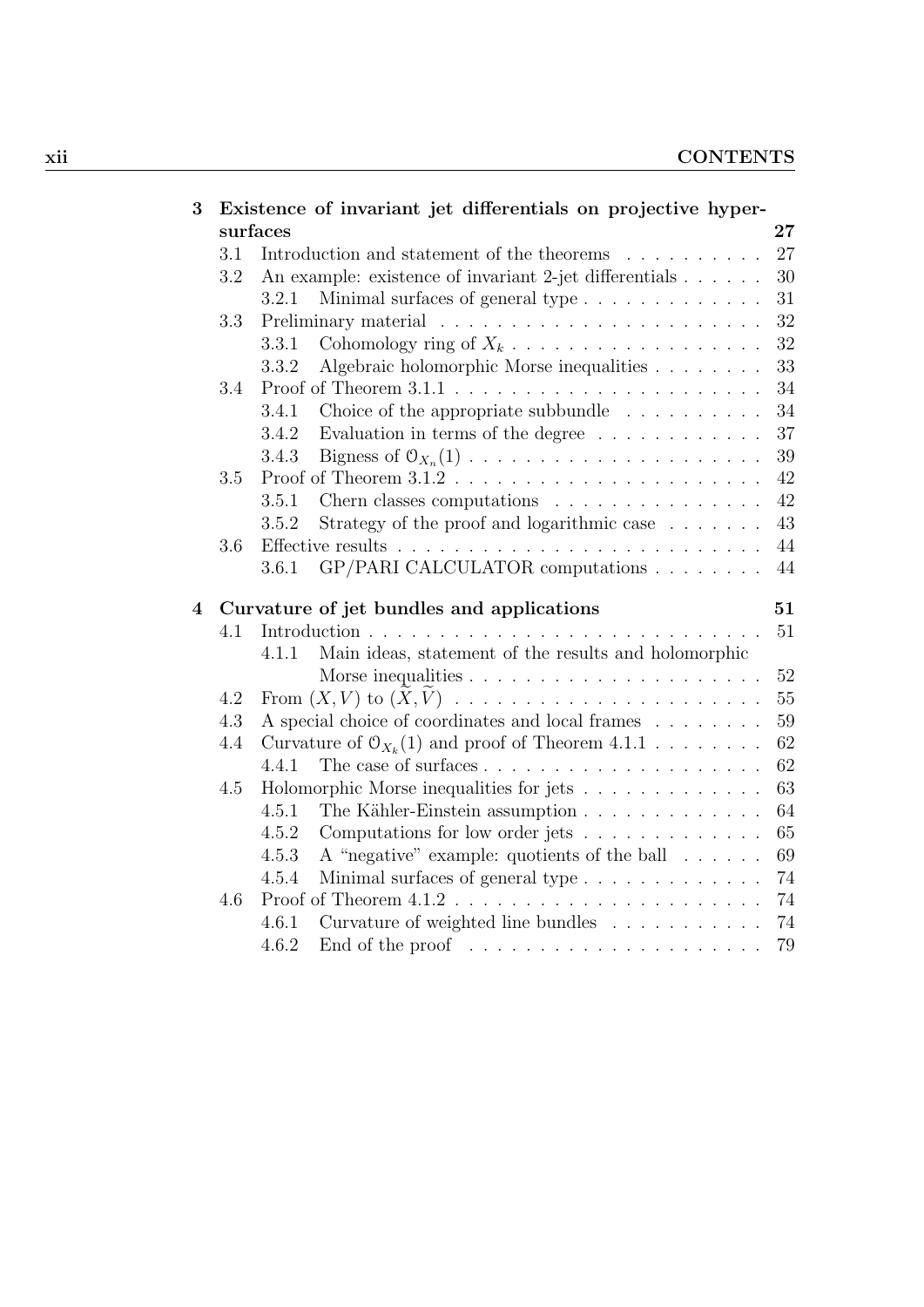## Chapter 1

# Kobayashi-hyperbolic manifolds and jet differentials

Abstract. In this chapter we introduce the basic concepts of directed manifolds and Kobayashi-hyperbolicity and we make the link between Kobayashihyperbolicity and Brody-hyperbolicity in the compact case. Next, following very closely [7], we explain the construction of jet differentials, invariant jet differentials and of Demailly-Semple projectivized jet bundles. This will be done quite accurately in the compact case and in a more sketchy way in the logarithmic setting. As this intends to be an introductory chapter, we shall skip all the proofs here, sending back the reader to several references cited along these lines.

## 1.1 Directed manifolds and hyperbolicity

Let X be a complex manifold equipped with a holomorphic subbundle  $V \subset$  $T_X$  of the tangent bundle of rank  $1 \leq r = \text{rank } V \leq n = \dim X$ . We will call the pair  $(X, V)$  a *complex directed manifold.* 

A morphism  $\Phi: (X, V) \to (Y, W)$  in this category is a holomorphic map such that its differential  $\Phi_*$  maps V to W,  $\Phi_*(V) \subset W$ . Of course, the case  $V = T_X$  is included in the definition, and we shall refer to it as the "absolute" case.

Now, we define the notion of hyperbolicity in this context.

**Definition 1.1.1.** Let  $(X, V)$  be a complex directed manifold. The *Kobayashi-*Royden infinitesimal (pseudo)metric of  $(X, V)$  is the Finsler metric on V defined for any  $x \in X$  and  $v \in V_x$  by

$$
\mathbf{k}_{(X,V)}(v) \stackrel{\text{def}}{=} \inf \{ \lambda > 0 \mid \exists f \colon \Delta \to X, f(0) = x, \lambda f'(0) = v, f'(\Delta) \subset V \},
$$

where  $\Delta \subset \mathbb{C}$  is the unit disc and f is holomorphic.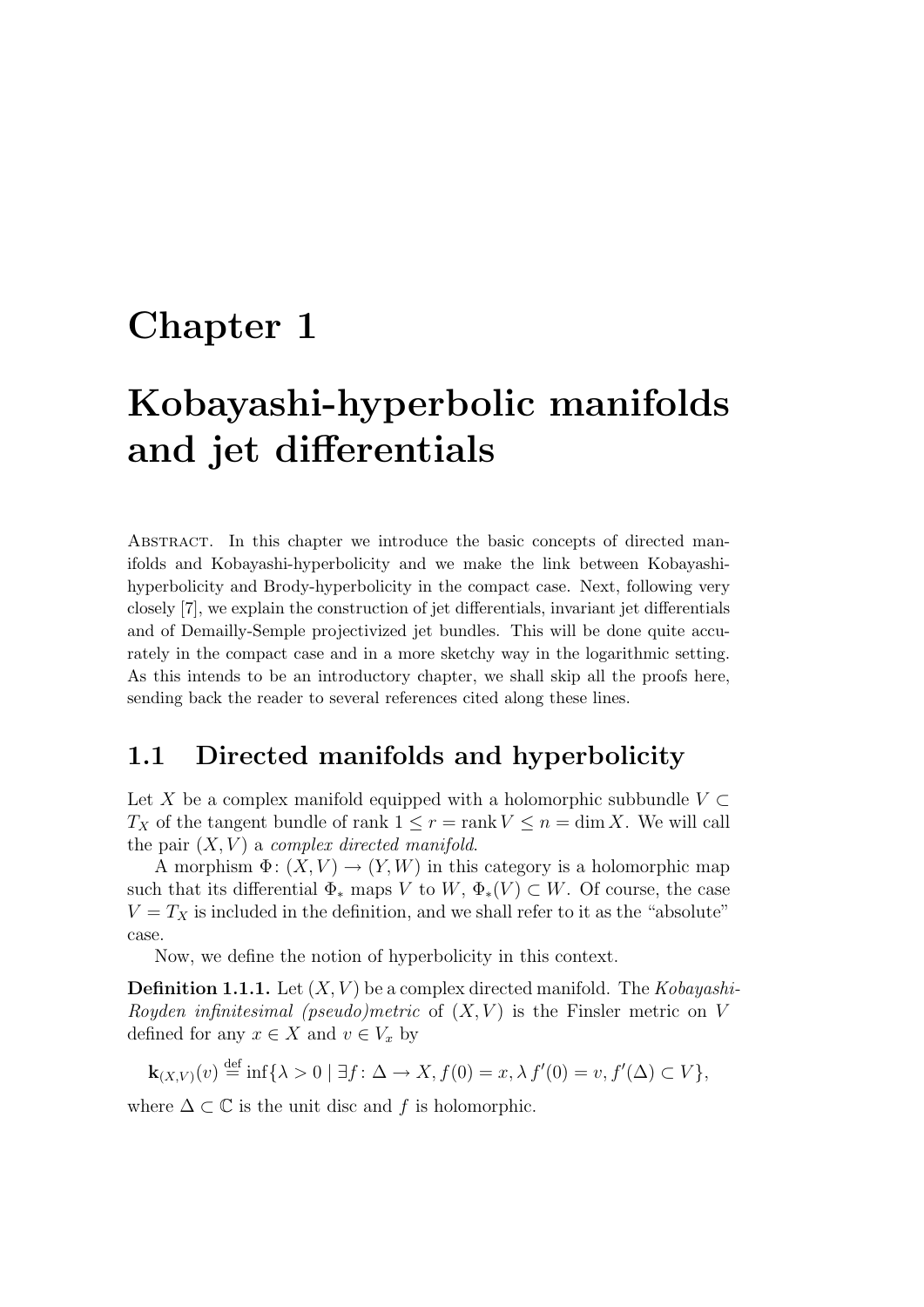Next, we fix an hermitian metric  $\omega$  on V and we give the definition of "infinitesimally hyperbolic" for the directed manifold  $(X, V)$ .

**Definition 1.1.2.** We say that  $(X, V)$  is *infinitesimally hyperbolic* if  $\mathbf{k}_{(X, V)}$ is positive definite on every fiber  $V_x$  and, moreover, satisfies a uniform lower bound  $\mathbf{k}_{(X,V)}(v) \geq \varepsilon ||v||_{\omega}$ , when x varies in a compact subset of X.

Of course, this definition does not depend on the choice of the hermitian metric  $\omega$ . Moreover, it follows immediately that if  $\Phi: (X, V) \to (Y, W)$  is a morphism of directed manifold, then

$$
\mathbf{k}_{(Y,W)}(\Phi_* v) \leq \mathbf{k}_{(X,V)}(v), \quad v \in V.
$$

Here is an easy example which shows that the existence of a holomorphic copy of  $\mathbb C$  in a complex manifold implies the degeneracy of the infinitesimal Kobayashi-Royden pseudo-metric.

*Example* 1.1.1. Let  $(X, V)$  be a complex directed manifold. Suppose there exist a non-constant entire holomorphic map  $f: \mathbb{C} \to X$  tangent to V, that is  $f'(t) \in V_{f(t)}$ , for each  $t \in \mathbb{C}$ . We claim that if  $f(0) = x$  and  $f'(0) = v \in$  $V_x \setminus \{0\}$ , then  $\mathbf{k}_{(X,V)}(v) = 0$ .

To see this, define a sequence of holomorphic maps  $f_n: \Delta \to X$  by  $f_n(z) =$  $f(n z)$ . Then, of course,  $f_n$  is tangent to V,  $f_n(0) = x$  and  $f'_n(0) = nf'(0) =$ nv. Thus, it is clear that, from  $1/n f'_n(0) = v$ , it follows  $\mathbf{k}_{(X,V)}(v) = 0$  so that  $\mathbf{k}_{(X,V)}$  is not positive definite on  $V_x$ .

The latter example leads naturally to another notion of hyperbolicity for complex manifold, concerning the behavior of entire curves of the manifold. Namely, we say that a complex directed manifold  $(X, V)$  is *Brody-hyperbolic* if there are no non-constant entire holomorphic curve  $f: \mathbb{C} \to X$  tangent to  $V$ .

The next proposition, which is essentially due to Brody, shows that, in the compact case, these two notions are equivalent.

**Proposition 1.1.1.** If X is compact, then  $(X, V)$  is infinitesimally hyperbolic if and only if there are no non-constant entire holomorphic curves  $f: \mathbb{C} \to X$  tangent to V. In this case,  $\mathbf{k}_{(X,V)}$  is a continuous (and positive definite) Finsler metric on V .

A proof of this fact, which relies on a reparametrization lemma by Brody for sequences of holomorphic maps from the unit disc to  $X$  whose derivative in 0 blows-up, can be found, for example, in [7].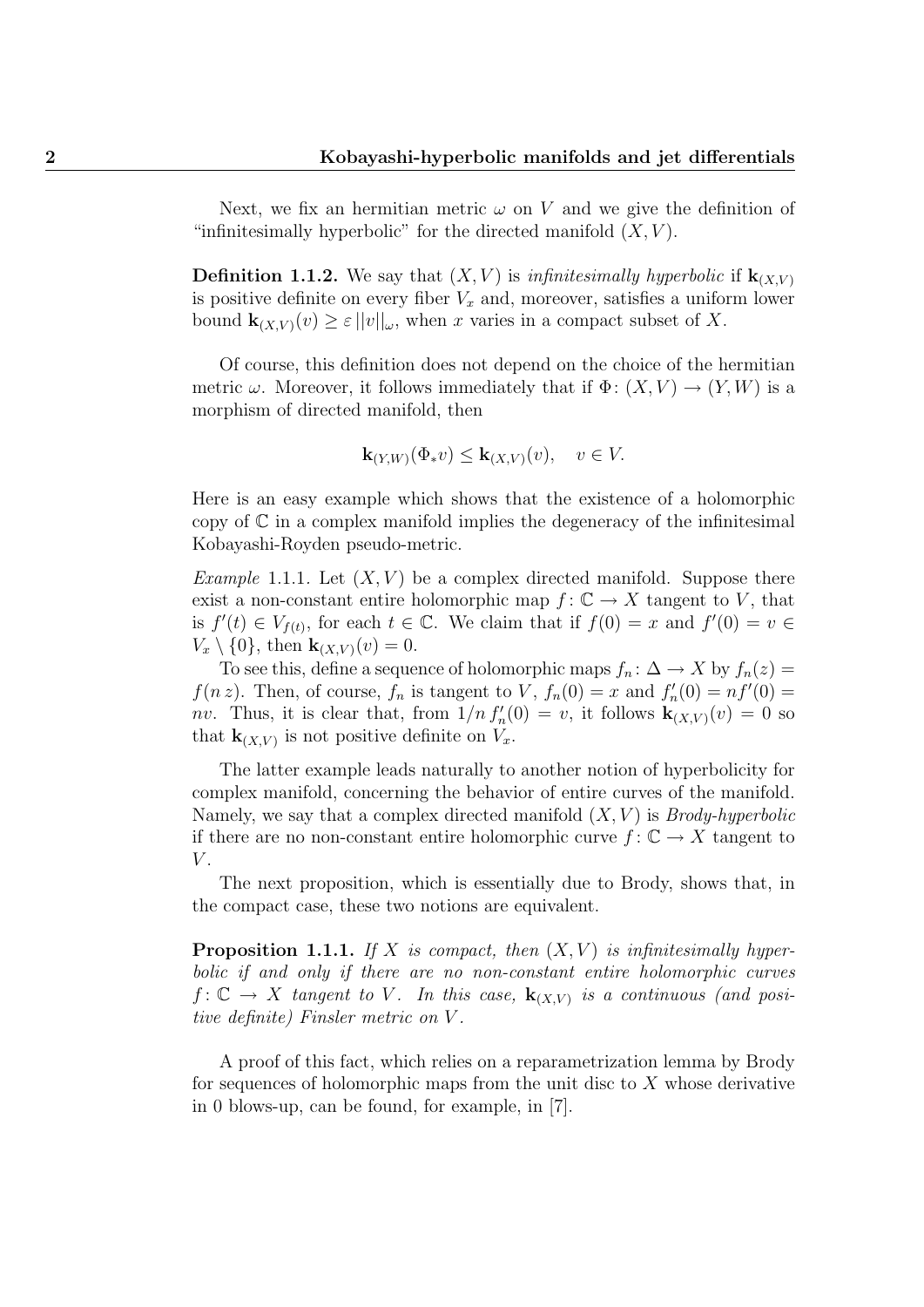## 1.2 Projectivization of directed manifolds

We now introduce a functorial construction in the category of directed manifold in order to produce the so-called space of 1-jets over X.

So, let  $(X, V)$  be a complex directed manifold and set  $X = P(V)$ . Here,  $P(V)$  is the projectivized bundle of lines of V and there is a natural projection  $\pi: \widetilde{X} \to X$ ; moreover, if dim  $X = n$ , then dim  $\widetilde{X} = n + r - 1$ . On  $\widetilde{X}$ , we consider the tautological line bundle  $\mathcal{O}_{\tilde{X}}(-1) \subset \pi^*V$  which is defined fiberwise as

$$
\mathcal{O}_{\widetilde{X}}(-1)_{(x,[v])} \stackrel{\text{def}}{=} \mathbb{C} v,
$$

for  $(x,[v]) \in \widetilde{X}$ , with  $x \in X$  and  $v \in V_x \setminus \{0\}$ . We also have the following short exact sequence which comes from the very definition of  $\widetilde{X}$ :

$$
0 \longrightarrow T_{\widetilde{X}/X} \longrightarrow T_{\widetilde{X}} \longrightarrow \pi^* T_X \longrightarrow 0.
$$

Of course, the surjection here is given by the differential  $\pi_*$  and  $T_{\widetilde{X}/X} = \ker \pi_*$ is the relative tangent bundle.

Now, in the above exact sequence, we want to replace  $\pi^*T_X$  by  $\mathcal{O}_{\tilde{X}}(-1) \subset$  $\pi^* V \subset \pi^* T_X$ , in order to build a subbundle of  $T_{\tilde{X}}$  which takes into account just one "horizontal" direction and the "vertical" ones; namely we define  $V$ to be the inverse image  $\pi_*^{-1} \mathcal{O}_{\tilde{X}}(-1)$  so that we have a short exact sequence

$$
0 \longrightarrow T_{\widetilde{X}/X} \longrightarrow \widetilde{V} \longrightarrow 0_{\widetilde{X}}(-1) \longrightarrow 0
$$

and rank  $\widetilde{V}$  = rank  $V = r$ . There is another short exact sequence attached to this projectivization, which is the relative version of the usual Euler exact sequence of projective spaces:

$$
0 \longrightarrow \mathcal{O}_{\widetilde{X}} \longrightarrow \pi^* V \otimes \mathcal{O}_{\widetilde{X}}(1) \longrightarrow T_{\widetilde{X}/X} \longrightarrow 0.
$$

By definition,  $(\widetilde{X}, \widetilde{V})$  is a new complex directed manifold, which is compact as soon as X is compact and such that  $\pi: (\widetilde{X}, \widetilde{V}) \to (X, V)$  is a morphism of complex directed manifolds.

#### 1.2.1 Lifting of curves

Let  $\Delta_R \subset \mathbb{C}$  be the open disc  $\{|z| < R\}$  of radius  $R > 0$  and center  $0 \in \mathbb{C}$ and  $f: \Delta_R \to X$  a holomorphic map. Suppose moreover that  $f(0) = x$  for some  $x \in X$  and that f is a non-constant tangent trajectory of the directed manifold, that is  $f'(t) \in V_{f(t)}$  for each  $t \in \Delta_R$ .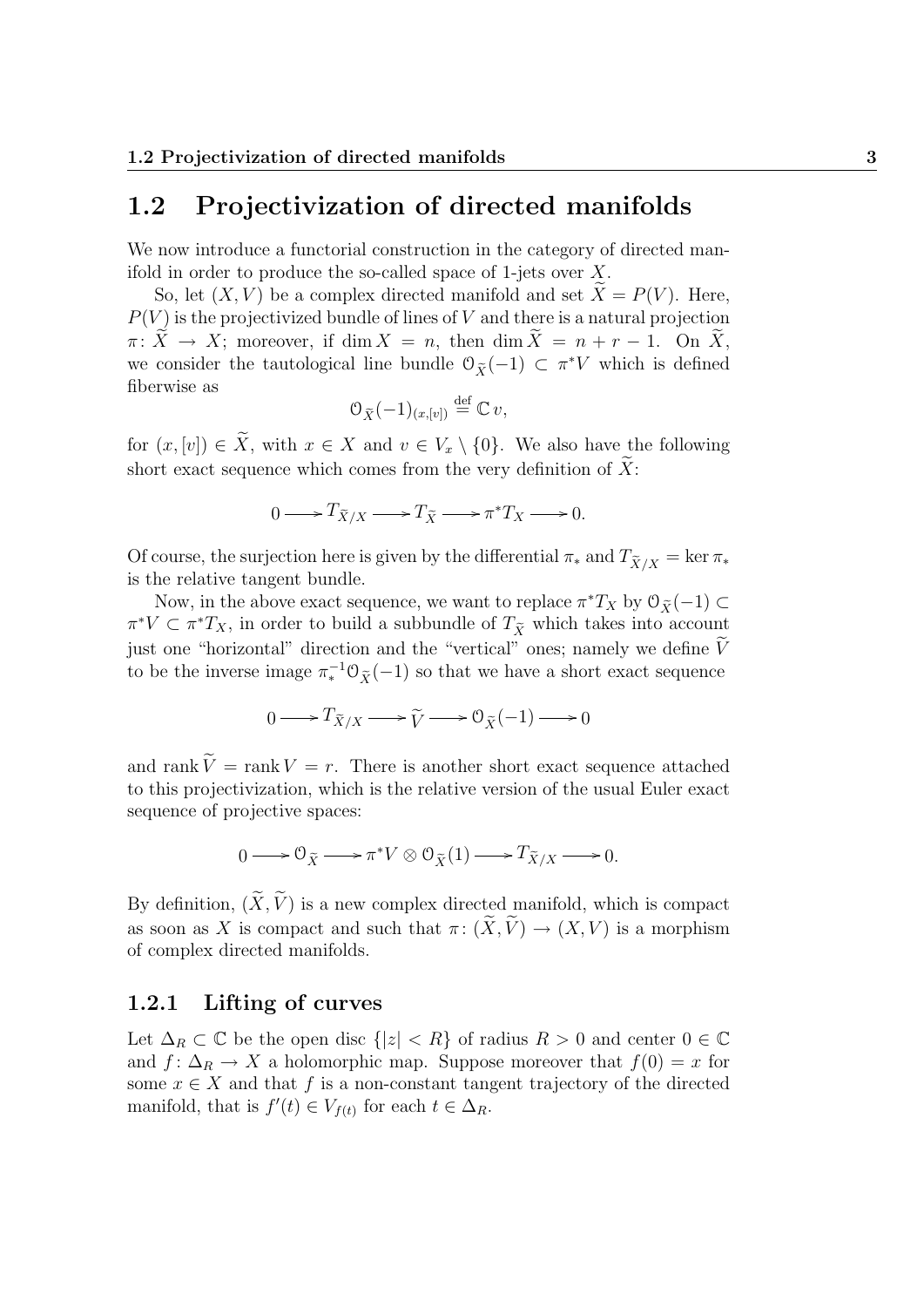In this case, there is a well-defined and unique tangent line  $[f'(t)] \subset V_{f(t)}$ for every  $t \in \Delta_R$  even at the stationary points of f: if  $f'(t_0) = 0$  for some  $t_0 \in \Delta_R$ , write  $f'(t) = (t - t_0)^m u(t)$  with  $m \in \mathbb{N} \setminus \{0\}$  and  $u(t_0) \neq 0$  and define the tangent line at  $t_0$  to be  $[u(t_0)].$ 

We define the lifting  $\tilde{f}$  of f as the map

$$
\widetilde{f} \colon \Delta_R \to \widetilde{X}
$$

which sends  $t \mapsto f(t) = (f(t), [f'(t)])$ . It is clearly holomorphic and the derivative  $f'$  gives rise to a section

$$
f': T_{\Delta_R} \to \widetilde{f}^* \mathcal{O}_{\widetilde{X}}(-1).
$$

Observe moreover that, as  $\pi \circ f = f$ , one has  $\pi * f'(t) = f'(t)$ , so that  $f'(t)$ belongs to  $V_{(f(t),[f'(t)])} = V_{\tilde{f}(t)}$ . Thus, if f is a tangent trajectory of  $(X, V)$ then  $\widetilde{f}$  is a tangent trajectory of  $(\widetilde{X}, \widetilde{V})$ .

On the other hand, if  $g: \Delta_R \to \tilde{X}$  is a tangent trajectory of  $(\tilde{X}, \tilde{V})$ , then  $f \stackrel{\text{def}}{=} \pi \circ g$  is a tangent trajectory of  $(X, V)$  and g coincides with  $\widetilde{f}$  unless g is contained in a vertical fiber  $P(V_x)$ : in this case f is constant.

#### 1.2.2 Jets of curves

Let X be a complex *n*-dimensional manifold. Here, we follow [17] to define the bundle  $J_k \to X$  of k-jets of germs of parametrized holomorphic curves in X.

It is the set of equivalence classes of holomorphic maps  $f: (\mathbb{C},0) \to (X,x)$ , with the equivalence relation  $f \sim g$  if and only if all derivatives  $f^{(j)}(0) =$  $g^{(j)}(0)$  coincide, for  $0 \leq j \leq k$ , in some (and hence in all) holomorphic coordinates system of X near x. Here, the projection is simply  $f \mapsto f(0)$ .

These are not vector bundles, unless  $k = 1$ : in this case  $J_1$  is simply the holomorphic tangent bundle  $T_X$ . However, in general, the  $J_k$ 's are holomorphic fiber bundles, with typical fiber  $(\mathbb{C}^n)^k$  (in fact the elements of the fiber  $J_{k,x}$  are uniquely determined by the Taylor expansion up to order k of a germ of curve  $f$ , once a system of coordinate is fixed).

Now, we translate this concepts to the setting of complex directed manifolds.

**Definition 1.2.1.** Let  $(X, V)$  be a complex directed manifold. We define the bundle  $J_kV \to X$  to be the set of k-jets of curves  $f: (\mathbb{C},0) \to X$  which are tangent to V, together with the projection map  $f \mapsto f(0)$ .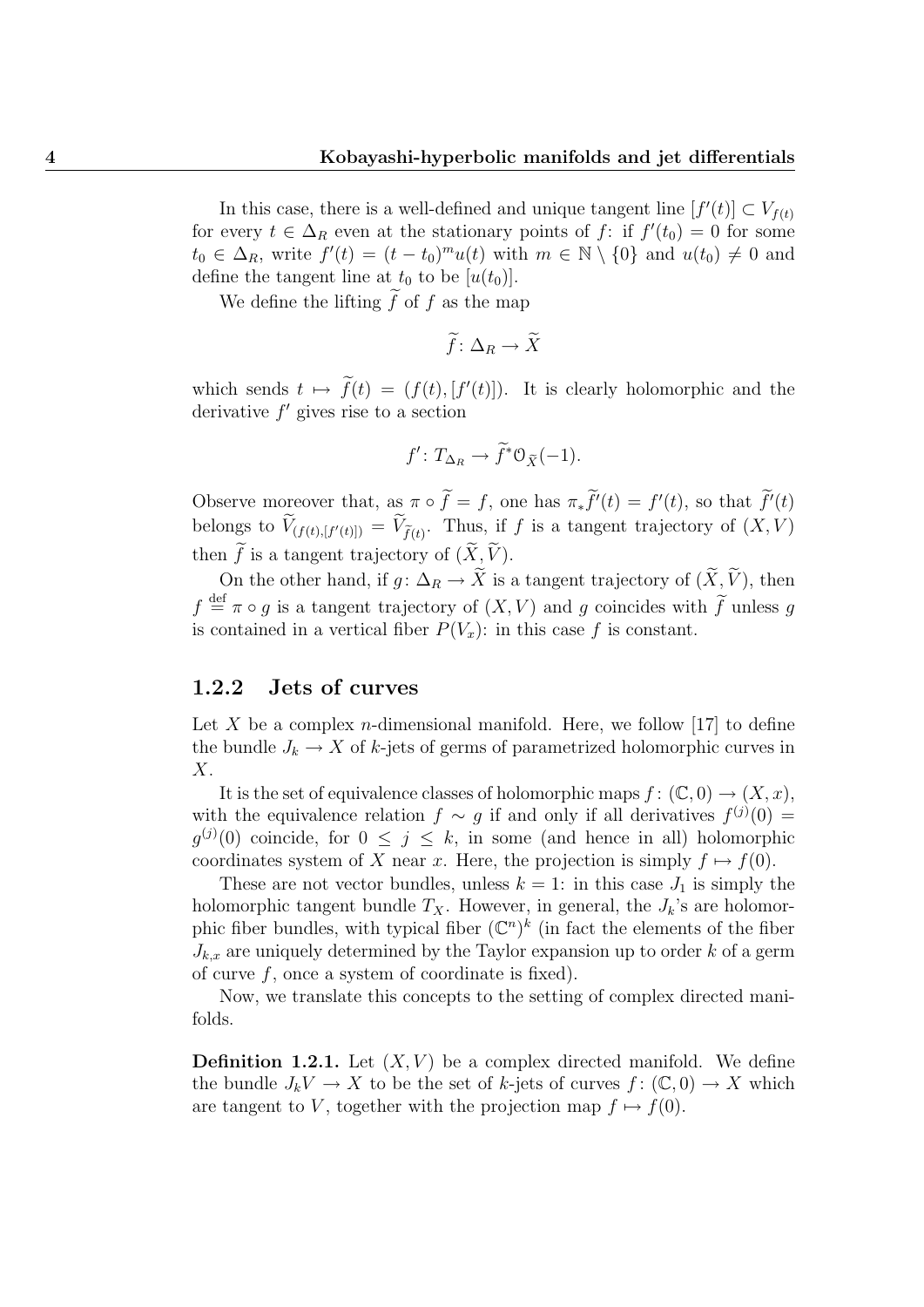To check that this is in fact a subbundle of  $J_k$  we shall describe a special choice of local coordinates: for any point  $x_0 \in X$ , there are local coordinates  $(z_1, \ldots, z_n)$  on a neighborhood  $\Omega$  of  $x_0$  such that the fibers  $V_x$ , for  $x \in \Omega$ , can be defined by linear equations

$$
V_x = \left\{ v = \sum_{j=1}^n v_j \frac{\partial}{\partial z_j} \quad \text{such that} \quad v_j = \sum_{j=1}^r a_{jk}(x) v_j, \quad j = r+1, \dots, n \right\},\,
$$

where  $(a_{ik}(x))$  is a holomorphic  $(n - r) \times r$  matrix. From this description of the fibers, it follows that to determine a vector  $v \in V_x$  it is sufficient to know its first r components  $v_1, \ldots, v_r$ , and the affine chart  $v_r \neq 0$  of  $P(V_x)$  can be endowed of the coordinates system  $(z_1, \ldots, z_n, \xi_1, \ldots, \xi_{r-1})$ , where  $\xi_i = v_i/v_r$ ,  $j = 1, \ldots, r - 1$  (and in an analogous way for the other affine charts).

Now, if  $f \simeq (f_1, \ldots, f_n)$  is a holomorphic tangent trajectory to  $(X, V)$ contained in  $\Omega$ , then by a simple Cauchy problem argument, we see that f is uniquely determined by its initial value  $x_0$  and its first r components: as  $f'(t) \in V_{f(t)}$ , we can recover the remaining components by integrating the differential system

$$
f'_{j}(t) = \sum_{k=1}^{r} a_{jk}(f(t)) f'_{k}(t),
$$

where  $j = r + 1, \ldots, n$ , and initial data  $f(0) = x_0$ . This shows that the fibers  $J_kV_x$  are locally parametrized by

$$
((f'_1,\ldots,f'_r),\ldots,(f_1^{(k)},\ldots,f_r^{(k)})),
$$

for all  $x \in \Omega$ , hence  $J_k V$  is a locally trivial  $(\mathbb{C}^r)^k$ -subbundle of  $J_k$ .

## 1.3 Projectivized jet bundles

In this section, we iterate the construction of the projectivization of a complex directed manifold, in order to obtain a projectivized version of the jet bundles. This construction is essentially due to Jean-Pierre Demailly.

We start with a complex directed manifold  $(X, V)$ , with dim  $X = n$  and rank  $V = r$ . We also suppose that  $r > 2$ , otherwise the projectivization of V is trivial. Now, we start the inductive process in the directed manifold category by setting

$$
(X_0, V_0) = (X, V), \quad (X_k, V_k) = (\widetilde{X}_{k-1}, \widetilde{V}_{k-1}).
$$

In other words,  $(X_k, V_k)$  is obtained from  $(X, V)$  by iterating k times the projectivization construction  $(X, V) \mapsto (\widetilde{X}, \widetilde{V})$  described above.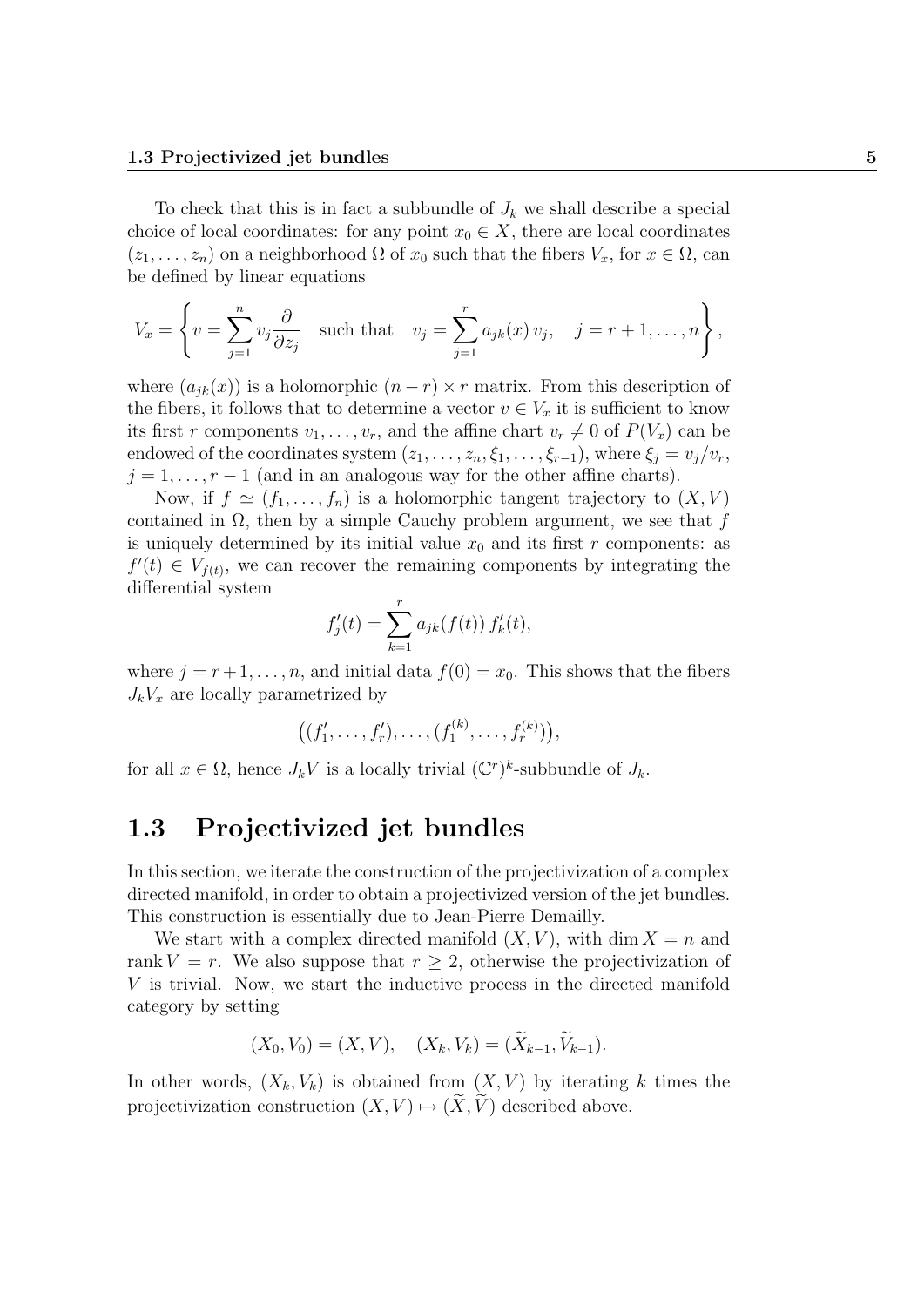In this process, the rank of  $V_k$  remains constantly equal to r while the dimension of  $X_k$  growths linearly with k: dim  $X_k = n + k(r - 1)$ . Let us call  $\pi_k: X_k \to X_{k-1}$  the natural projection. Then we have, as before, a tautological line bundle  $\mathcal{O}_{X_k}(-1) \subset \pi_k^* V_{k-1}$  over  $X_k$  which fits into short exact sequences

$$
0 \longrightarrow T_{X_k/X_{k-1}} \longrightarrow V_k \xrightarrow{(\pi_k)_*} 0_{X_k}(-1) \longrightarrow 0 \tag{1.1}
$$

and

$$
0 \longrightarrow \mathcal{O}_{X_k} \longrightarrow \pi_k^* V_{k-1} \otimes \mathcal{O}_{X_k}(1) \longrightarrow T_{X_k/X_{k-1}} \longrightarrow 0. \tag{1.2}
$$

Now we come back to the lifting of curves. Our precedent discussion has shown that given a non-constant tangent trajectory  $f: \Delta_R \to X$  to  $(X, V)$ we have a well-defined non-constant tangent trajectory  $\widetilde{f}: \Delta_R \to \widetilde{X} = X_1$  to  $(\widetilde{X}, \widetilde{V}) = (X_1, V_1)$ . Now, set inductively

$$
f_{[0]} = f, \quad f_{[k]} = f_{[k-1]}.
$$

Then, for each k, we get a tangent trajectory  $f_{[k]} : \Delta_R \to X_k$  to  $(X_k, V_k)$  and the derivative  $f'_{[k-1]}$  gives rise to a section

$$
f'_{[k-1]} \colon T_{\Delta_R} \to f_{[k]}^* \mathcal{O}_{X_k}(-1).
$$

#### 1.3.1 Regular and singular loci

By construction, there exist a canonical injection  $\mathcal{O}_{X_k}(-1) \hookrightarrow \pi_k^* V_{k-1}$  and, a composition with the projection  $(\pi_{k-1})_*$  gives for all  $k \geq 2$  a line bundle morphism

$$
\mathcal{O}_{X_k}(-1) \longrightarrow \pi_k^* V_{k-1} \longrightarrow \pi_k^* \mathcal{O}_{X_{k-1}}(-1).
$$

The zero divisor of this morphism is clearly the projectivization of  $T_{X_{k-1}/X_{k-2}}$ , which is, of course, (fiber-wise, with respect to  $\pi_k: X_k \to X_{k-1}$ ) a hyperplane subbundle of  $X_k$ . Thus, if we set

$$
D_k = P(T_{X_{k-1}/X_{k-2}}) \subset P(V_{k-1}) = X_k, \quad k \ge 2,
$$

we find

$$
\mathcal{O}_{X_k}(-1) \simeq \pi_k^* \mathcal{O}_{X_{k-1}}(-1) \otimes \mathcal{O}_{X_k}(-D_k). \tag{1.3}
$$

Now, take a regular germ of curve  $f: (\mathbb{C}, 0) \to (X, x)$  tangent to V, that is  $f'(0) \neq 0$ , and consider, for  $j = 2, ..., k$ , its j-th lifting  $f_{[j]}$ : we claim that then  $f_{[j]}(0) \notin D_j$ . In this case, in fact, all lifting of f are regular and  $f_{[j]}(0) \in D_j$  if and only if  $(\pi_{j-1})_* f'_{[j-1]}(0) = f'_{[j-2]}(0) = 0$ .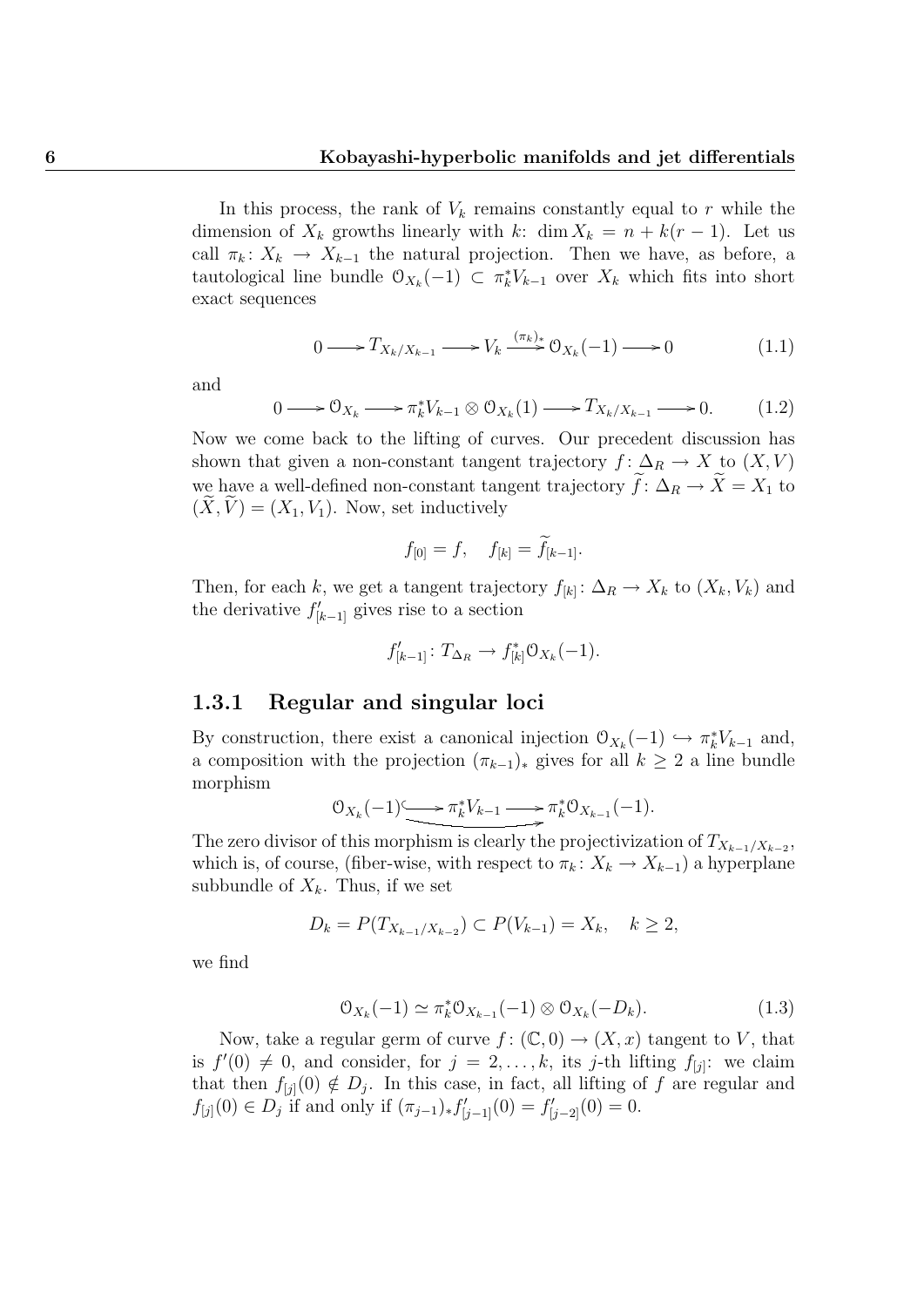On the other hand, if  $f$  is a non-constant germ of curve tangent to  $V$ such that, for all  $j = 2, \ldots, k$ ,  $f_{[j]}(0) \notin D_j$  then  $f'(0) \neq 0$ .

Summarizing, if we define

$$
\pi_{j,k} \stackrel{\text{def}}{=} \pi_{j+1} \circ \cdots \circ \pi_k \colon X_k \to X_j,
$$

then a point  $w \in X_k$  can be reached by a lifting of some regular germ of curve (if and) only if  $\pi_{j,k}(w) \notin D_j$ , for all  $j = 2, \ldots, k$ . It is then natural to define

$$
X_k^{\text{reg}} \stackrel{\text{def}}{=} \bigcap_{j=2}^k \pi_{j,k}^{-1}(X_j \setminus D_j)
$$

and

$$
X_k^{\text{sing}} \stackrel{\text{def}}{=} \bigcup_{j=2}^k \pi_{j,k}^{-1}(D_j) = X_k \setminus X_k^{\text{reg}}.
$$

This singular locus comes out also if one studies the base locus of the linear system associated to the anti-tautological line bundle  $\mathcal{O}_{X_k}(1)$ . In fact, we have the following proposition:

**Proposition 1.3.1** ( [7]). For every  $m > 0$ , the base locus of the linear system associated to the restriction of  $\mathcal{O}_{X_k}(m)$  to every fiber  $\pi_{0,k}^{-1}(x)$ ,  $x \in X$ , is exactly  $X_k^{\text{sing}} \cap \pi_{0,k}^{-1}(x)$ . In other words,  $X_k^{\text{sing}}$  $\sum_{k}^{\text{sing}}$  is the "relative" base locus of  $|\mathfrak{O}_{X_k}(m)|$ . Moreover,  $\mathfrak{O}_{X_k}(1)$  is relatively big.

This proposition also shows that  $\mathcal{O}_{X_k}(1)$  cannot be relatively ample, unless  $k = 1$ .

### 1.4 Jet differentials

Let  $(X, V)$  be a complex directed manifold. Let  $\mathbb{G}_k$  be the group of germs of k-jets of biholomorphisms of  $(\mathbb{C}, 0)$ , that is, the group of germs of biholomorphic maps

$$
t \mapsto \varphi(t) = a_1 t + a_2 t^2 + \dots + a_k t^k, \quad a_1 \in \mathbb{C}^*, a_j \in \mathbb{C}, j \ge 2,
$$

in which the composition law is taken modulo terms  $t^j$  of degree  $j > k$ . Then  $\mathbb{G}_k$  admits a natural fiberwise right action on  $J_kV$  consisting of reparametrizing  $k$ -jets of curves by a biholomorphic change of parameter. Moreover the subgroup  $\mathbb{H} \simeq \mathbb{C}^*$  of homotheties  $\varphi(t) = \lambda t$  is a (non normal) subgroup of  $\mathbb{G}_k$  and we have a semidirect decomposition  $\mathbb{G}_k = \mathbb{G}'_k \ltimes \mathbb{H}$ , where  $\mathbb{G}'_k$  is the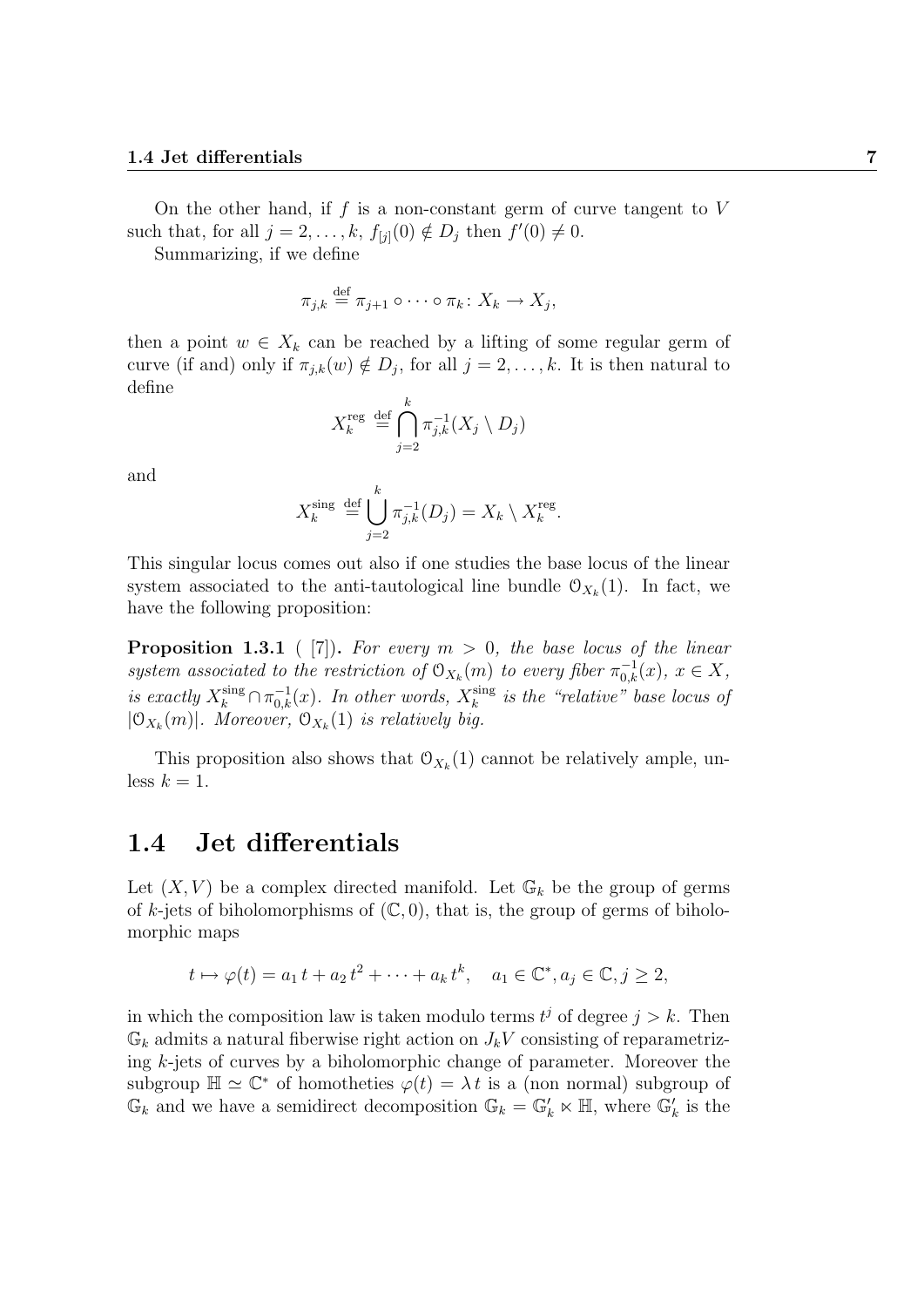group of k-jets of biholomorphisms tangent to the identity. The corresponding action on  $k$ -jets is described in coordinates by

$$
\lambda \cdot (f', f'', \dots, f^{(k)}) = (\lambda f', \lambda^2 f'', \dots, \lambda^k f^{(k)}).
$$

As in [17], we introduce the vector bundle  $\partial_{k,m}V^* \to X$  whose fibres are complex valued polynomials  $Q(f', f'', \ldots, f^{(k)})$  on the fibres of  $J_kV$ , of weighted degree m with respect to the  $\mathbb{C}^*$  action defined by  $\mathbb{H}$ , that is, such that

$$
Q(\lambda f', \lambda^2 f'', \dots, \lambda^k f^{(k)}) = \lambda^m Q(f', f'', \dots, f^{(k)}),
$$

for all  $\lambda \in \mathbb{C}^*$  and  $(f', f'', \ldots, f^{(k)}) \in J_k V$ .

Next, we define the bundle of Demailly-Semple jet differentials (or invariant jet differentials) as a subbundle of the Green-Griffiths bundle.

Definition 1.4.1 ( [7]). The bundle of invariant jet differentials of order k and weighted degree m is the subbundle  $E_{k,m}V^* \subset \mathcal{J}_{k,m}V^*$  of polynomial differential operators  $Q(f', f'', \ldots, f^{(k)})$  which are equivariant under arbitrary changes of reparametrization, that is, for every  $\varphi \in \mathbb{G}_k$ 

$$
Q((f\circ\varphi)',(f\circ\varphi)'',\ldots,(f\circ\varphi)^{(k)})=\varphi'(0)^m Q(f',f'',\ldots,f^{(k)}).
$$

Alternatively,  $E_{k,m}V^* = (\mathcal{J}_{k,m}V^*)^{\mathbb{G}'_k}$  is the set of invariants of  $\mathcal{J}_{k,m}V^*$  under the action of  $\mathbb{G}_k'$ .

Remark 1.4.1. From the hyperbolicity point of view, it is of course more natural to consider the invariant jet differentials. In fact, we are only interested in the geometry of the entire curves in a given manifold. For this reason, it is redundant how the entire curves are parametrized: we just want to look at their conformal class.

We now define a filtration on  $\mathcal{J}_{k,m}V^*$ : a coordinate change  $f \mapsto \Psi \circ f$  transforms every monomial  $(f^{(\bullet)})^{\ell} = (f')^{\ell_1}(f'')^{\ell_2} \cdots (f^{(k)})^{\ell_k}$  of partial weighted degree  $|\ell|_s := \ell_1 + 2\ell_2 + \cdots + s\ell_s, 1 \le s \le k$ , into a polynomial  $((\Psi \circ f)^{(\bullet)})^{\ell}$ in  $(f', f'', \ldots, f^{(k)})$ , which has the same partial weighted degree of order s if  $\ell_{s+1} = \cdots = \ell_k = 0$  and a larger or equal partial degree of order s otherwise. Hence, for each  $s = 1, ..., k$ , we get a well defined decreasing filtration  $F_s^{\bullet}$ on  $\mathcal{J}_{k,m}V^*$  as follows:

$$
F_s^p(\mathcal{J}_{k,m}V^*) = \left\{ \begin{matrix} Q(f', f'', \dots, f^{(k)}) \in \mathcal{J}_{k,m}V^* \text{ involving} \\ \text{only monomials } (f^{(\bullet)})^{\ell} \text{ with } |\ell|_s \ge p \end{matrix} \right\}, \quad \forall p \in \mathbb{N}.
$$

The graded terms  $\text{Gr}_{k-1}^p(\mathcal{J}_{k,m}V^*)$ , associated with the filtration  $F_k^p$  $E_{k-1}^{p}(\mathcal{J}_{k,m}V^{*}),$ are precisely the homogeneous polynomials  $Q(f', f'', \ldots, f^{(k)})$  whose all monomials  $(f^{(\bullet)})^{\ell}$  have partial weighted degree  $|\ell|_{k-1} = p$ ; hence, their degree  $\ell_k$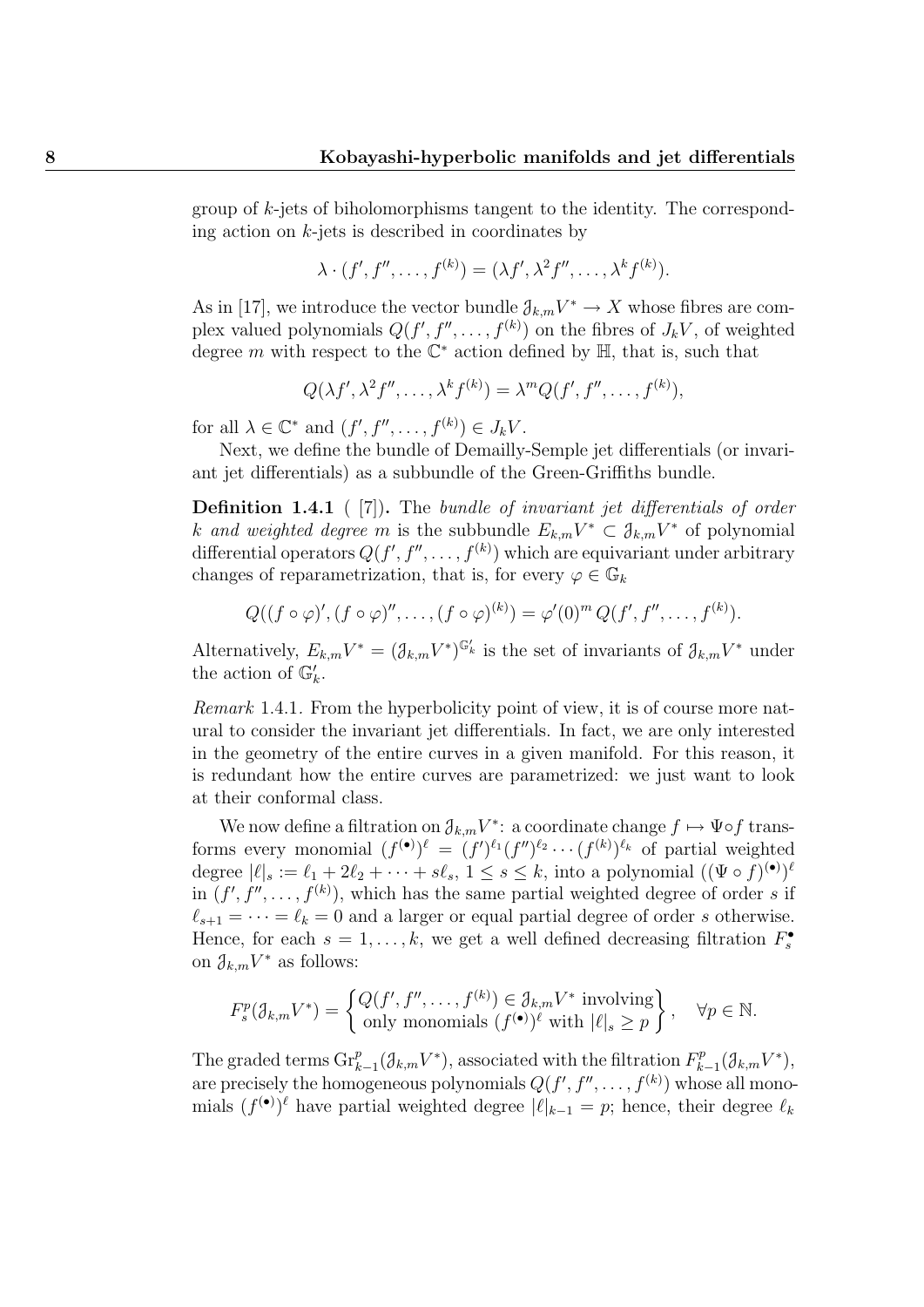in  $f^{(k)}$  is such that  $m - p = k\ell_k$  and  $\mathrm{Gr}_{k-1}^p(\mathcal{J}_{k,m}V^*) = 0$  unless  $k|m - p$ . Looking at the transition automorphisms of the graded bundle induced by the coordinate change  $f \mapsto \Psi \circ f$ , it turns out that  $f^{(k)}$  behaves as an element of  $V \subset T_X$  and, as a simple computation shows, we find

$$
\mathrm{Gr}_{k-1}^{m-k\ell_k}(\mathfrak{J}_{k,m}V^*)=\mathfrak{J}_{k-1,m-k\ell_k}V^*\otimes S^{\ell_k}V^*.
$$

Combining all filtrations  $F_s^{\bullet}$  together, we find inductively a filtration  $F^{\bullet}$  on  $\mathcal{J}_{k,m}V^*$  such that the graded terms are

$$
\mathrm{Gr}^{\ell}(\mathcal{J}_{k,m}V^*)=S^{\ell_1}V^*\otimes S^{\ell_2}V^*\otimes\cdots\otimes S^{\ell_k}V^*,\quad \ell\in\mathbb{N}^k,|\ell|_k=m.
$$

Moreover there are natural induced filtrations  $F_s^p(E_{k,m}V^*) = E_{k,m}V^* \cap$  $F_s^p(\mathcal{J}_{k,m}V^*)$  in such a way that

$$
\mathrm{Gr}^{\bullet}(E_{k,m}V^*)=\left(\bigoplus_{|\ell|_k=m}S^{\ell_1}V^*\otimes S^{\ell_2}V^*\otimes\cdots\otimes S^{\ell_k}V^*\right)^{\mathbb{G}'_k}.
$$

Let's see more concretely which are the elements of the bundles we have introduced above in the following examples. For the sake of simplicity we shall consider here only the "absolute" case, that is  $V = T_X$ .

Example 1.4.2. Let us first look at the Green-Griffiths jet differentials. So, we fix a point  $x \in X$  and look at the elements of the fiber  $\mathcal{J}_{k,m}T^*_{X,x}$ .

- For  $k = 1$ , we simply have  $\mathcal{J}_{1,m} T_X^* = S^m T_X^*$ . This is the usual bundle of symmetric differentials.
- For another example, when  $k = 3$ , we have that a typical element of the fiber is

$$
\sum a_i f'_i, \text{ for } m = 1,
$$
  
\n
$$
\sum a_{ij} f'_i f''_j + b_i f''_i, \text{ for } m = 2,
$$
  
\n
$$
\sum a_{ijk} f'_i f'_j f'_k + b_{ij} f'_i f''_j + c_i f'''_i, \text{ for } m = 3,
$$

where the coefficients are holomorphic functions.

In conclusion, sections of  $\mathcal{J}_{k,m}T_X^*$  are locally given by homogeneous polynomials with holomorphic coefficients in the variables  $f', \ldots, f^{(k)}$ , of total weight m, where  $f_i^{(l)}$  $i^{(l)}$  is assigned weight l.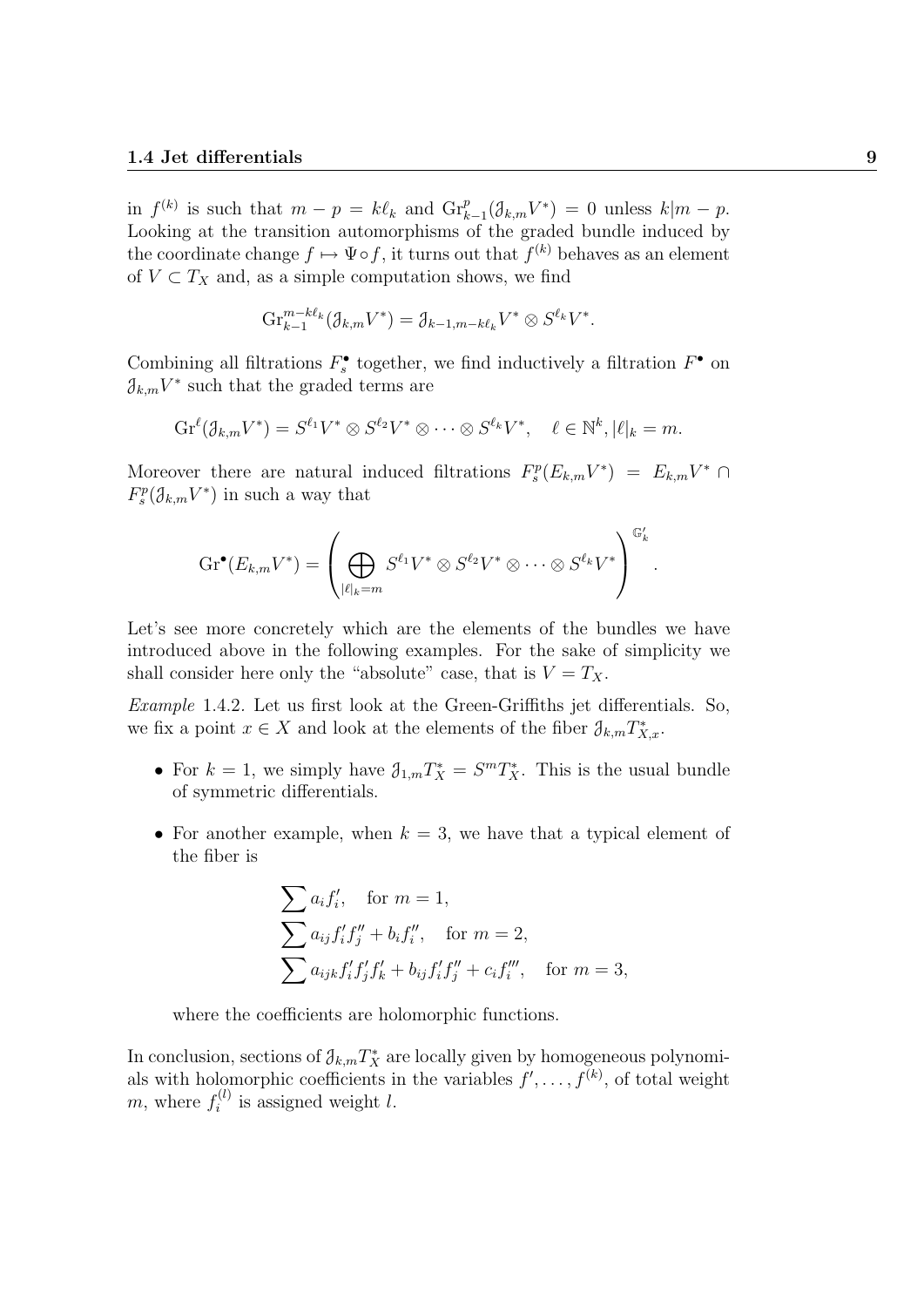*Example* 1.4.3. For the invariant jet differentials, we still have  $E_{1,m}T_X^* =$  $S<sup>m</sup>T<sub>X</sub><sup>*</sup>$ . But, for  $k \ge 2$  things become much more complicated.

For instance, we shall see in the next chapters that, for  $X$  a complex surface, local section of  $E_{2,m}T_X^*$  are given by

$$
\sum_{\alpha_1+\alpha_2+3\beta=m} a_{\alpha_1\alpha_2\beta}(f'_1)^{\alpha_1}(f'_2)^{\alpha_2}(f'_1f''_2-f''_1f'_2)^{\beta}.
$$

In general, it is still an unsolved (and probably very difficult) problem to determine the structure of the algebra

$$
\mathcal{A}_k = \bigoplus_{m \ge 0} E_{k,m} T^*_{X,x}.
$$

In this direction, we want to cite here the few results: the structure of  $A_2$ ,  $\mathcal{A}_3$  and  $\mathcal{A}_4$  for dim  $X = 2$  was found by Demailly, Rousseau [22] understood  $\mathcal{A}_3$  for dim  $X = 3$  and, recently, Merker [20] found  $\mathcal{A}_5$  for dim  $X = 2$ .

The general structure of  $A_k$  appears to be far from being understood even in the surface case.

### 1.4.1 Invariant jet differentials and projectivized jet bundles

Associated to the graded algebra bundle  $\partial_{k,\bullet} V^* = \bigoplus_{m\geq 0} \partial_{k,m} V^*$ , there is an analytic fiber bundle, namely  $\text{Proj}(\mathcal{J}_{k,\bullet}V^*) = J_kV^{\text{nc}}/\overline{\mathbb{C}}^*$ , where  $J_kV^{\text{nc}}$  is the bundle of non-constant  $k$ -jets tangent to  $V$ , whose fibers are weighted projective spaces  $\mathbb{P}(r, \ldots, r; 1, 2, \ldots, k)$  (see [14]).

However, we would be mostly interested in a more "geometric" quotient, for instance something like  $J_kV^{\text{nc}}/\mathbb{G}_k$ .

In [7], it has been constructed something similar, that is the quotient space of  $J_kV^{\text{reg}}/\mathbb{G}_k$  of regular (i.e. with non-vanishing first derivative) k-jets tangent to V and we shall see how the projectivized jet bundles can be seen as a relative compactification of this quotient space.

This is exactly the content of the next theorem.

**Theorem 1.4.1** ( [7]). Suppose rank  $V \geq 2$  and let  $\pi_{0,k} : X_k \to X$  be the projectivized  $k$ -th jet bundle of  $(X, V)$ . Then

• the quotient  $J_k V^{\text{reg}}/\mathbb{G}_k$  has the structure of a locally trivial bundle over X and there is a holomorphic embedding  $J_kV^{\text{reg}}/\mathbb{G}_k \hookrightarrow X_k$  over X, which identifies  $J_k V^{\text{reg}} / \mathbb{G}_k$  with  $X_k^{\text{reg}}$  $_k^{\text{reg}}$  .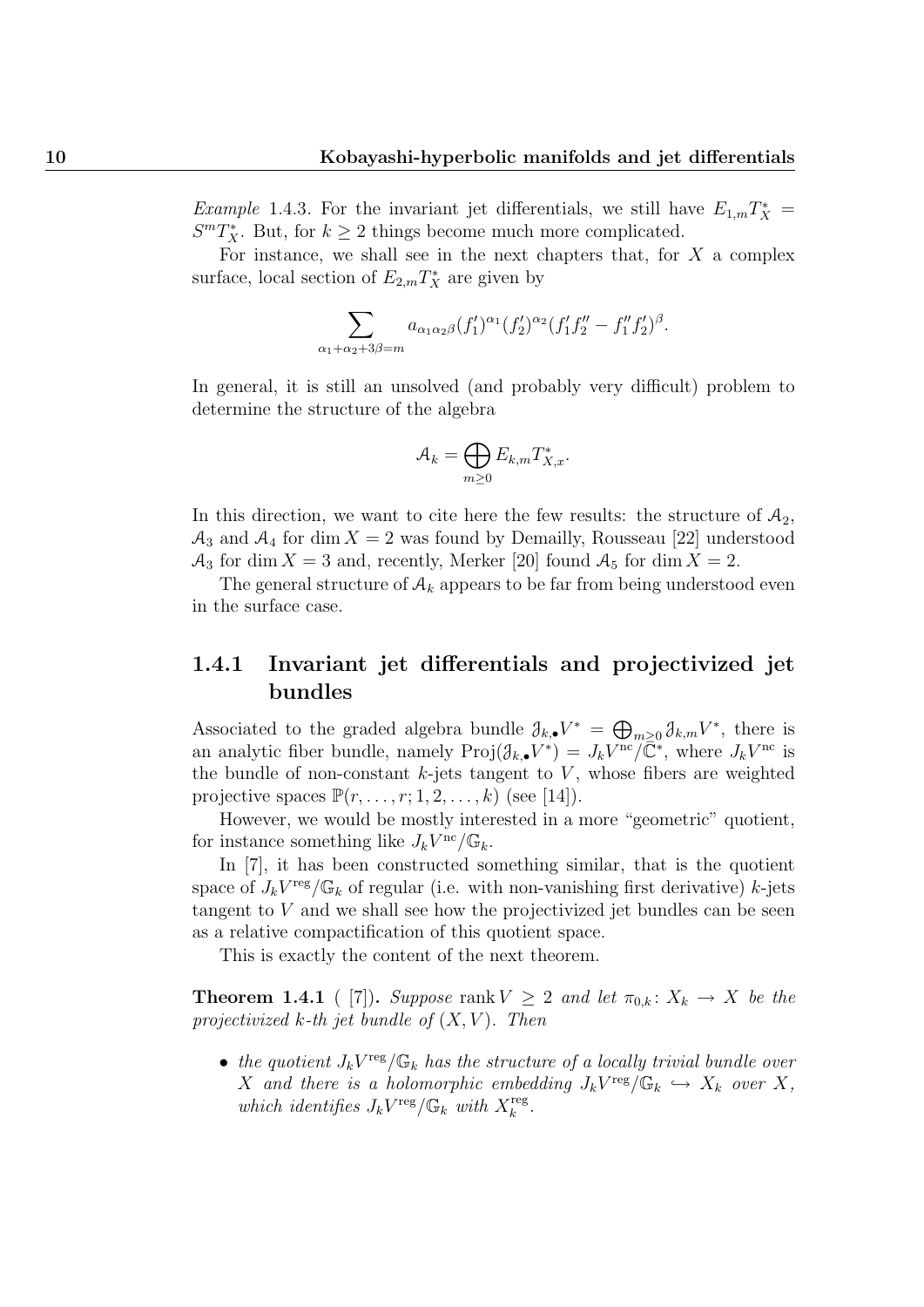#### 1.4 Jet differentials 11

• The direct image sheaf

$$
(\pi_{0,k})_* \mathcal{O}_{X_k}(m) \simeq \mathcal{O}(E_{k,m}V^*)
$$

can be identified with the sheaf of holomorphic section of  $E_{k,m}V^*$ .

Let us say a few words about this result. First of all, one needs to use  $J_kV^{\text{reg}}$  instead of  $J_kV^{\text{nc}}$  in order to lift a k-jet of curve f by taking the derivative  $(f, [f'])$  without any cancellation of zeroes in  $f'$ : in this way one gets a uniquely defined  $(k-1)$ -jet f so that, inductively,  $f_{[k]}(0)$  is independent of the choice of the representative  $f$ .

Moreover, as the reparametrization commutes with the lifting process, that is  $(f \circ \varphi) = \tilde{f} \circ \varphi$ , we get a well defined map

$$
J_kV^{\text{reg}}/\mathbb{G}_k\to X_k^{\text{reg}}.
$$

This is the embedding of the first part of the theorem.

Next, part two of the theorem says that, for  $x \in X$ , we have an identification  $H^0(\pi_{0,k}^{-1}(x), \mathcal{O}_{X_k}(m)) \simeq E_{k,m} V_{X,x}^*$ : we want to describe briefly what this identification is. Fix a section  $\sigma \in H^0(\pi_{0,k}^{-1}(x), \mathcal{O}_{X_k}(m))$ . Recall that given regular k-jet of curve at  $x \in X$ , the derivative  $f'_{[k-1]}(0)$  defines an element of the fiber of  $\mathcal{O}_{X_k}(-1)$  at  $f_{[k]}(0)$ . Then we get a well-defined complex valued operator

$$
Q(f', f'', \ldots, f^{(k)}) = \sigma(f_{[k]}(0)) \cdot (f'_{[k-1]}(0))^m,
$$

and this definition extends to singular jets by an easy Riemann's extension theorem argument. This correspondence is easily shown to be bijective and is in fact the one given in the theorem.

#### 1.4.2 Sufficient conditions for relative positivity

The relative structure of the fibration  $\pi_{0,k}: X_k \to X$  is completely universal and its fibers are smooth rational varieties which depend only on k and on the rank of  $V$ .

Moreover, as  $X_k$  arises as a sequence of successive compactifications of vector bundles, its Picard group has a quite simple structure, namely we have

$$
Pic(X_k) \simeq Pic(X) \oplus \mathbb{Z} u_1 \cdots \oplus \mathbb{Z} u_k,
$$

where  $u_j$ ,  $j = 1, \ldots, k$ , is the class of  $\mathcal{O}_{X_j}(1)$ .

As we already observed, the line bundle  $\mathcal{O}_{X_k}(1)$  is never relatively ample over X for  $k \geq 2$ . Now, for each  $\mathbf{a} = (a_1, \ldots, a_k) \in \mathbb{Z}^k$ , we define a line bundle  $0_{X_k}(\mathbf{a})$  as

$$
\mathcal{O}_{X_k}(\mathbf{a}) \stackrel{\text{def}}{=} \pi_{1,k}^* \mathcal{O}_{X_1}(a_1) \otimes \pi_{2,k}^* \mathcal{O}_{X_2}(a_2) \otimes \cdots \otimes \mathcal{O}_{X_k}(a_k).
$$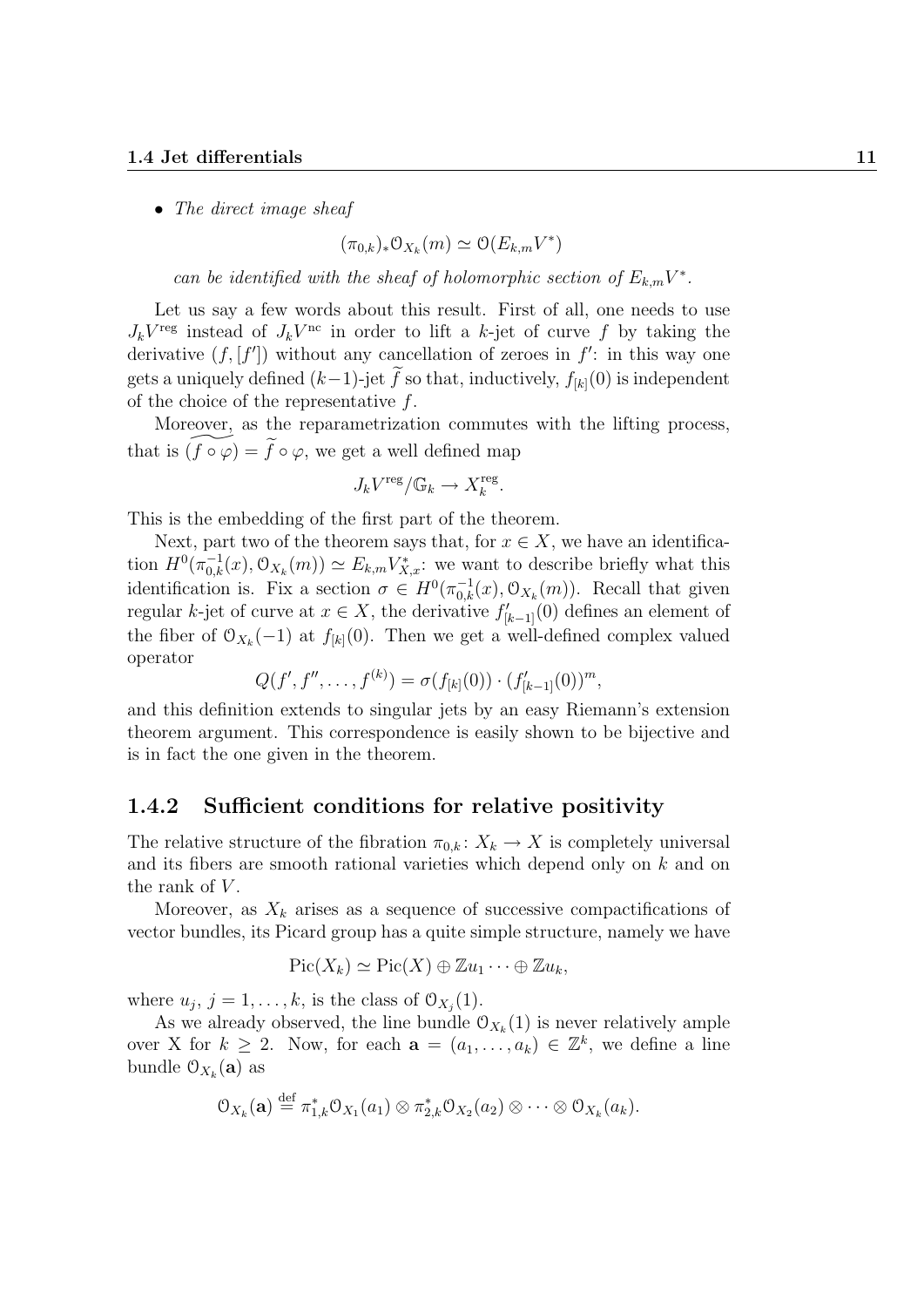By formula (1.3), we get inductively

$$
\pi_{j,k}^* \mathcal{O}_{X_j}(1) = \mathcal{O}_{X_k}(1) \otimes \mathcal{O}_{X_k}(-\pi_{j+1,k}^* D_{j+1} - \cdots - D_k).
$$

Set, for  $j = 1, \ldots, k - 1$ ,  $D_j^* = \pi_{j+1,k}^* D_{j+1}$  and  $D_k^* = 0$ . Then, if we define the weight  $\mathbf{b} = (b_1, \ldots, b_k) \in \mathbb{Z}^k$  by  $b_j = a_1 + \cdots + a_j$ ,  $j = 1, \ldots, k$ , we find an identity

$$
\mathcal{O}_{X_k}(\mathbf{a}) \simeq \mathcal{O}_{X_k}(b_k) \otimes \mathcal{O}_{X_k}(-\mathbf{b} \cdot D^{\star}),
$$

where

$$
\mathbf{b} \cdot D^{\star} \stackrel{\text{def}}{=} \sum_{j=1}^{k-1} b_j \, \pi_{j+1,k}^* D_{j+1}.
$$

In particular, as all the  $D_j$ 's are effective, if  $\mathbf{b} \in \mathbb{N}^k$ , that is  $a_1 + \cdots + a_j \geq 0$ for all  $j = 1, \ldots, k$ , we get a non-trivial bundle morphism

$$
\mathcal{O}_{X_k}(\mathbf{a}) \simeq \mathcal{O}_{X_k}(b_k) \otimes \mathcal{O}_{X_k}(-\mathbf{b} \cdot D^{\star}) \to \mathcal{O}_{X_k}(b_k).
$$

Set theoretically, we have seen that the relative base locus of the complete linear system  $|\mathcal{O}_{X_k}(m)|$  is exactly  $X_k^{\text{sing}} = \bigcup_{j=2}^k \pi_{j,k}^{-1}(D_j)$ .

Now, we would like to twist the line bundle  $\mathcal{O}_{X_k}(m)$  by an ideal sheaf J, possibly supported on  $X_k^{\text{sing}}$  $\frac{\text{sing}}{k}$ , in order to get rid of this base locus. If one wants to remain in the category of invertible sheaves, then this ideal sheaf should be something of the form  $\mathcal{O}_{X_k}(-\mathbf{b} \cdot D^*)$ , for  $\mathbf{b} \in \mathbb{N}^k$ .

Next proposition gives sufficient conditions to solve this problem.

**Proposition 1.4.2** ([7]). Let  $\mathbf{a} = (a_1, \ldots, a_k) \in \mathbb{Z}^k$  be a weight and  $m =$  $b_k = a_1 + \cdots + a_k$ . Then

• we have the direct image formula

$$
(\pi_{0,k})_*\mathcal{O}_{X_k}(\mathbf{a})\simeq \mathcal{O}(\overline{F}^{\mathbf{a}}E_{k,m}V^*)\subset \mathcal{O}(E_{k,m}V^*)
$$

where  $\overline{F}^{\mathbf{a}}E_{k,m}V^*$  is the subbundle of polynomials  $Q(f', f'', \ldots, f^{(k)}) \in$  $E_{k,m}V^*$  involving only monomials  $(f^{(\bullet)})^{\ell}$  such that

$$
\ell_{s+1} + 2\ell_{s+2} + \dots + (k - s)\ell_k \le a_{s+1} + \dots + a_k
$$

for all  $s = 0, \ldots, k-1$ .

- if  $a_1 \geq 3a_2, \ldots, a_{k-2} \geq 3a_{k-1}$  and  $a_{k-1} \geq 2a_k \geq 0$ , then the line bundle  $\mathcal{O}_{X_k}(\mathbf{a})$  is relatively nef over X.
- if  $a_1 \geq 3a_2, \ldots, a_{k-2} \geq 3a_{k-1}$  and  $a_{k-1} > 2a_k > 0$ , then the line bundle  $\mathcal{O}_{X_k}(\mathbf{a})$  is relatively ample over X.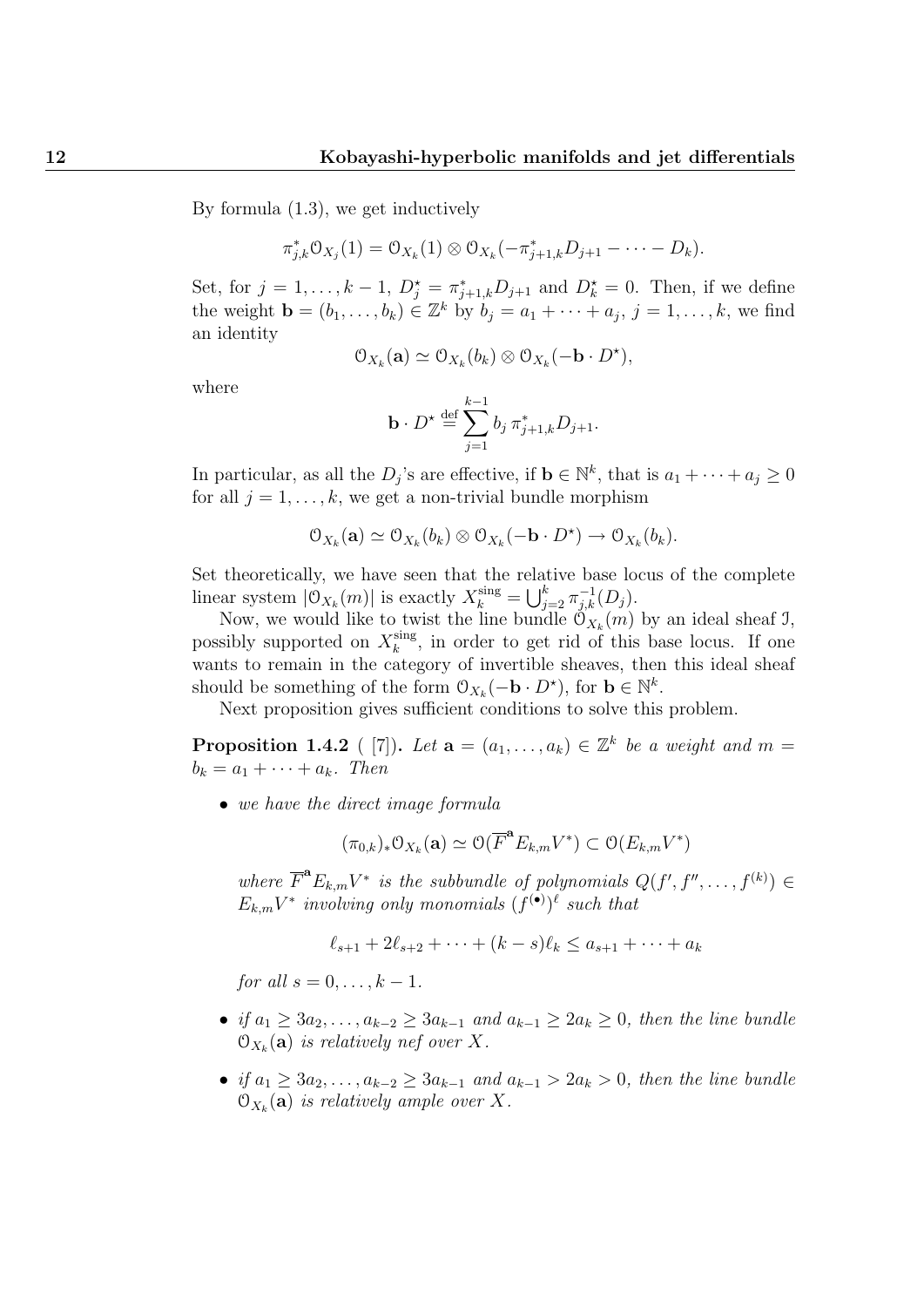## 1.5 Logarithmic jet bundles

There is a completely similar construction of jet differentials and invariant jet differentials in the setting of logarithmic manifolds. This construction has been done by Dethloff and Lu [11], with the intent of studying hyperbolicity problems of open manifolds of the form  $X\setminus D$ , where X is a compact manifold and D a simple normal crossing divisor.

#### 1.5.1 Logarithmic manifolds

Let  $D \subset X$  be a normal crossing divisor in a compact complex manifold X, that is for each  $x \in X$  there exist local holomorphic coordinates  $(z_1, \ldots, z_n)$ for X, centered at x, such that locally  $D = \{z_1 \cdots z_l = 0\}$ ,  $0 \le l \le n$ . Then  $T_X^*\langle D \rangle$ , the *logarithmic cotangent space* to X relative to D, is well defined and locally free: it is the subsheaf of the sheaf of meromorphic differential forms of the form

$$
\sum_{j=1}^{l} f_j \frac{dz_j}{z_j} + \sum_{k=l+1}^{n} f_k \, dz_k,
$$

where  $f_i \in \mathcal{O}_{X,x}$  are germs of holomorphic functions in x and the local coordinates are chosen as above. In the case when the divisor  $D$  is irreducible (which actually will be the case we are interested in), we have the following short exact sequence

$$
0 \longrightarrow T_X^* \longrightarrow T_X^*(D) \longrightarrow 0_D \longrightarrow 0 \tag{1.4}
$$

and also  $T_X^* \langle D \rangle |_{X \setminus D} = T_X^*$ .

The dual sheaf  $T_X\langle D \rangle$ , called the *logarithmic tangent bundle* relative to D, is easily checked to be the (locally free) sheaf of germs of holomorphic vector fields in  $\mathcal{O}(T_X)$  which are tangent to (each component of) D.

#### 1.5.2 Projectivization of logarithmic jet bundles

Here, we recall the construction which can be found in [11] of logarithmic jet bundles, which is in fact completely analogous to the "standard" one.

So, we start with a triple  $(X, D, V)$  where  $(X, V)$  is a compact directed manifold and  $D \subset X$  is a simple normal crossing divisor whose components  $D_{(j)}$  are everywhere transversal to V (that is  $T_{D_{(j)}} + V = T_X$  along  $D_{(j)}$ ).

Let  $\mathcal{O}(V \langle D \rangle)$  be the (locally free in this setting) sheaf of germs of holomorphic vector fields which are tangent to each component of D.

Now, we define a sequence  $(X_k, D_k, V_k)$  of logarithmic k-jet projectivized bundles: if  $(X_0, D_0, V_0) = (X, D, V \langle D \rangle)$ , set  $X_k = P(V_{k-1}), D_k = \pi_{0,k}^{-1}D$  and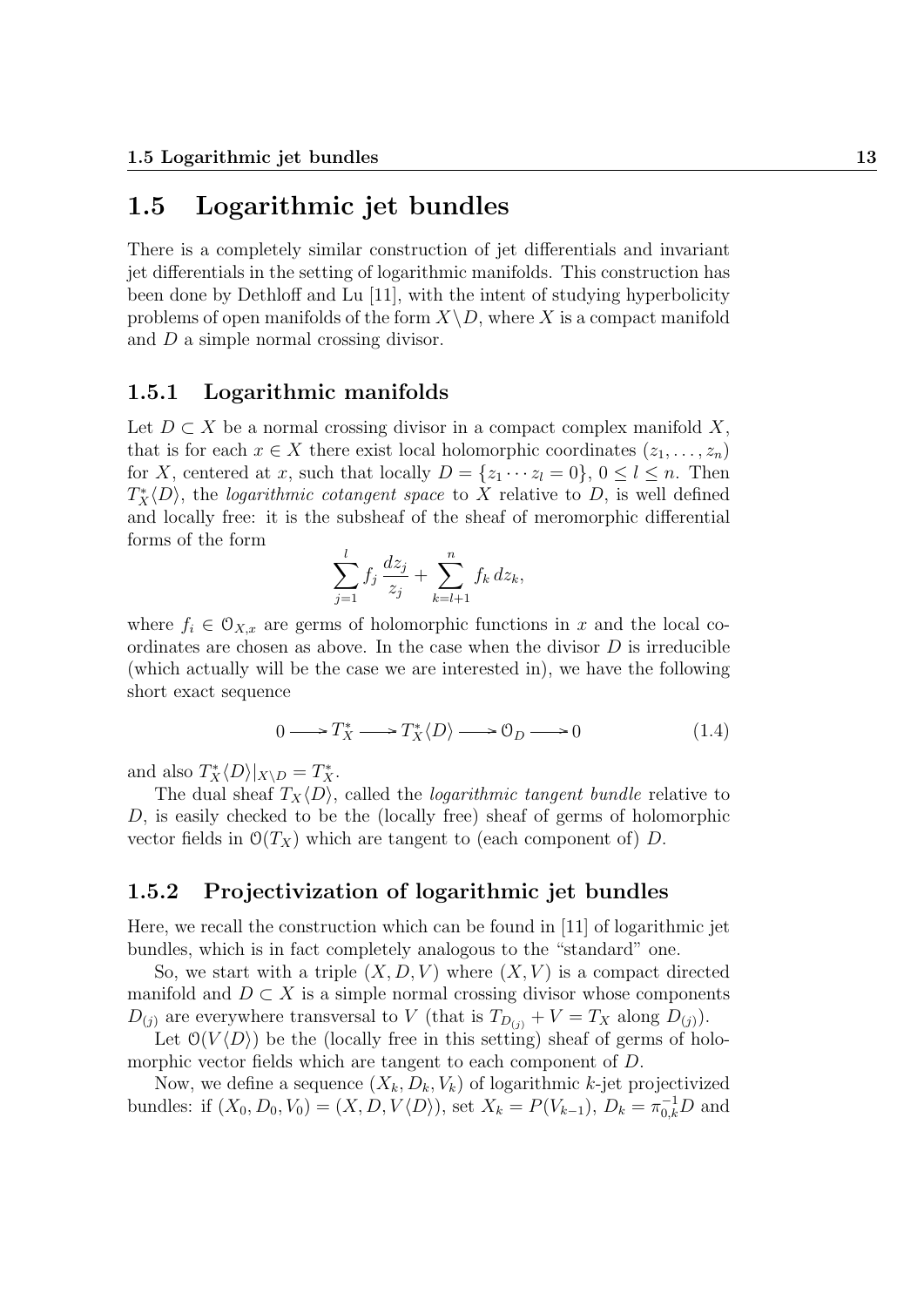$V_k$  is the set of logarithmic tangent vectors in  $T_{X_k}\langle D_k \rangle$  which project onto the line defined by the tautological line bundle  $\mathcal{O}_{X_k}(-1) \subset \pi_k^* V_{k-1}$ .

All the above constructions work almost in the same way in the logarithmic case. For instance, we have short exact sequences

$$
0 \longrightarrow T_{X_k/X_{k-1}} \longrightarrow V_k \stackrel{(\pi_k)_*}{\longrightarrow} \mathfrak{O}_{X_k}(-1) \longrightarrow 0,
$$
  

$$
0 \longrightarrow \mathfrak{O}_{X_k} \longrightarrow \pi_k^* V_{k-1} \otimes \mathfrak{O}_{X_k}(1) \longrightarrow T_{X_k/X_{k-1}} \longrightarrow 0.
$$

and, for  $f: \Delta_R \to X \setminus D$  a non-constant trajectory tangent to V, we have a well-defined lifting  $f_{[k]}: \Delta_R \to X_k \setminus D_k$  tangent to  $V_k$ . Moreover, the derivative  $f'_{[k-1]}$  gives a section

$$
f'_{[k-1]} \colon T_{\Delta_R} \to \mathcal{O}_{X_k}(-1).
$$

With any section  $\sigma$  of  $\mathcal{O}_{X_k}(m)$  on any open set  $\pi_{0,k}^{-1}(U)$ ,  $U \subset X \setminus D$ , one can associate a holomorphic differential operator Q of order k acting on k-jets of germs of curve  $f: (\mathbb{C}, 0) \to U$  tangent to V, by setting, as before,

$$
Q(f', \ldots, f^{(k)}) = \sigma(f_{[k]}) \cdot (f'_{[k-1]})^m
$$

and this correspondence is again bijective.

Then, in this situation, the direct image formula of Theorem 1.4.1 becomes

$$
(\pi_{0,k})_* \mathcal{O}_{X_k}(m) = \mathcal{O}(E_{k,m} V^* \langle D \rangle),
$$

where  $\mathcal{O}(E_{k,m}V^*\langle D\rangle)$  is the sheaf generated by all invariant (by the action of  $\mathbb{G}_k$ ) polynomial differential operators in the derivatives of order  $1, 2, \ldots, k$  of the components  $f_1, \ldots, f_r$  of a germ of holomorphic curve  $f : (\mathbb{C}, 0) \to X \setminus D$ tangent to V, together with the derivatives of the extra functions  $\log s_i(f)$ along the j-th components  $D_{(j)}$  of D, where  $s_j$  is a local equation for  $D_{(j)}$ . Remark 1.5.1. Of course, the second and the third part of Proposition 1.4.2 continue to hold in the setting of logarithmic jets, since the "relative" situation is the same as in the compact case.

## 1.6 Negative k-jet metrics

In this section we shall make the link between the theory of Kobayashihyperbolicity and invariant jet differentials.

The philosophical idea which is behind, is that global invariant differential operators on compact complex manifold vanishing on an ample divisor provide algebraic differential equations which every non-constant entire holomorphic curve of the manifold must satisfy. Then, morally, the existence of "lots" of differential equations should imply the existence of "few" curves.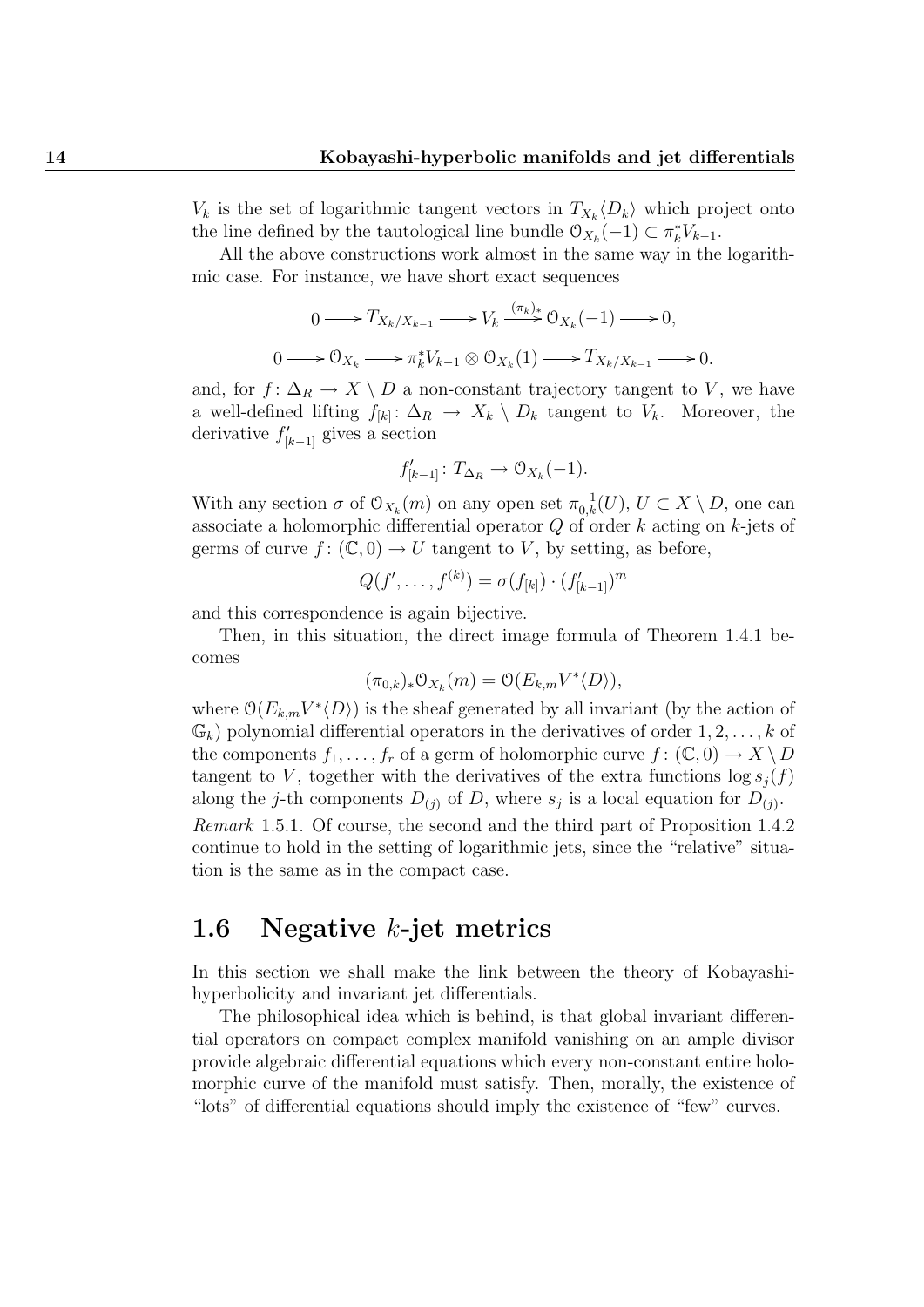#### 1.6.1 Metrics on  $k$ -jets

We have seen that every regular k-jet of curve f, defines an element  $f'_{[k-1]} \in$  $\mathfrak{O}_{X_k}(-1)$ . Thus, in some sense, taking an hermitian metric on the line bundle  $\mathcal{O}_{X_k}(-1)$  is a way to measure the "norm" of k-jets (this ideas date back to Green and Griffiths [17]).

**Definition 1.6.1.** A smooth (or singular) k-jet metric on a complex directed manifold  $(X, V)$  is an hermitian metric  $h_k$  on  $\mathcal{O}_{X_k}(-1)$  (or, which is the same, a Finsler metric on  $V_{k-1}$ ) such that the weight functions  $\varphi$  which represent locally the metric are smooth (or  $L^1_{loc}$ ).

We define  $\Sigma_{h_k} \subset X_k$  to be the singularity set of the metric, that is the closed subset of points in a neighborhood of which the weight  $\varphi$  is not locally bounded. Clearly,  $\Sigma_{h_k} = \emptyset$  if  $h_k$  is smooth.

**Definition 1.6.2.** Let  $h_k$  be a k-jet metric on  $(X, V)$ . We say that  $h_k$ has negative jet curvature if the curvature  $\Theta_{h_k}(\mathcal{O}_{X_k}(-1))$  is negative definite along the subbundle  $V_k \subset T_{X_k}$ .

We recall here that the curvature  $(1,1)$ -form  $\Theta_{h_k}(\mathcal{O}_{X_k}(-1))$  is locally defined by  $\frac{i}{2\pi}\partial\bar{\partial}\varphi$ . As  $\varphi$  is at least  $L^1_{loc}$ , we can always compute the curvature in the weak sense: in case that  $\varphi$  is not smooth, the curvature will be a (1, 1)current on  $X_k$  (see for example [6] for more details).

Thus, being negative definite in Definition 1.6.2, means that there exist a positive continuous function  $\varepsilon > 0$  on  $X_k$  and a smooth hermitian metric  $\omega_k$  on  $V_k$  such that

$$
\langle \Theta_{h_k^{-1}}(\mathbf{0}_{X_k}(1))\rangle(\xi) \ge \varepsilon ||\xi||_{\omega_k}^2, \quad \forall \xi \in V_k,
$$

in the sense of distributions.

Here, by  $\langle \Theta_{h_k^{-1}}(\mathcal{O}_{X_k}(1)) \rangle$ , we mean the quadratic form naturally associated to the curvature.

*Example* 1.6.1. If  $(X, V)$  is a compact complex directed manifold such that  $V^*$  is ample, then by definition,  $\mathcal{O}_{X_1}(1)$  is ample. By the celebrated Kodaira embedding theorem,  $\mathcal{O}_{X_1}(1)$  admits a smooth hermitian metric with positive definite curvature. In particular, if  $V^*$  is ample, then  $(X, V)$  has a smooth 1-jet metric  $h_1$  with negative jet curvature.

More generally, if  $O_{X_1}(1)$  is big, then there exist a 1-jet singular metric  $h'_1$ , a positive constant  $\varepsilon > 0$  and a smooth hermitian metric  $\omega_1$  on  $T_{X_1}$ , such that

$$
\langle \Theta_{h_1'^{-1}}(\mathbb{O}_{X_1}(1))\rangle(\xi) \geq \varepsilon ||\xi||_{\omega_1}^2,
$$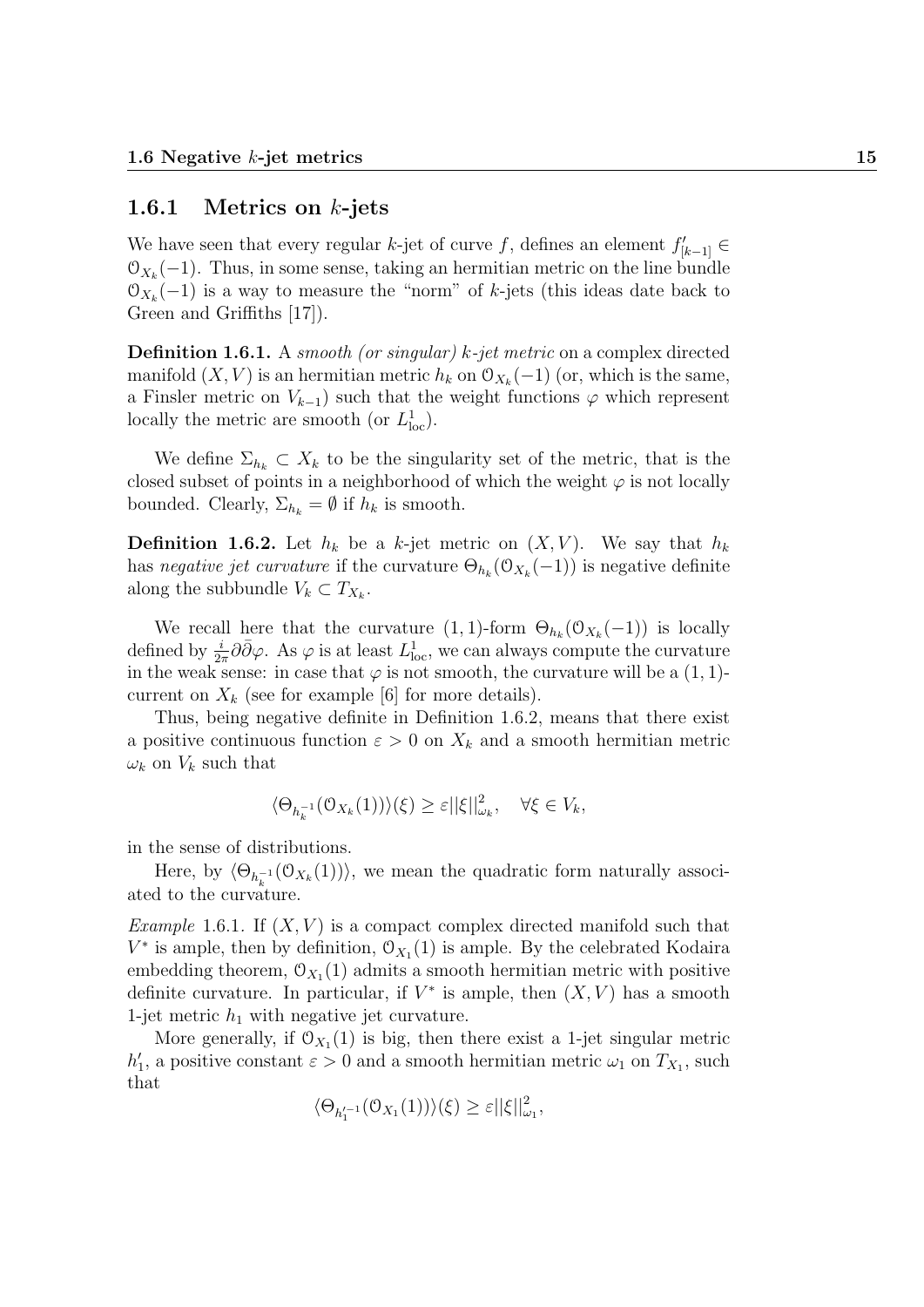for all  $\xi \in T_{X_1}$  (cf. [6]). Then  $(X, V)$  has a singular 1-jet metric  $h'_1$  with negative jet curvature.

As we shall see, this is the case, for example, when  $X$  is an algebraic surface of general type,  $V = T_X$  and  $c_1^2(X) - c_2(X) > 0$  (here  $c_1(X)$  and  $c_2(X)$  are the Chern classes of the tangent bundle of X).

Here is the precise statement which puts in relation (invariant) jet differentials and the geometry of non-constant entire holomorphic curves.

**Theorem 1.6.1** ( [7], compare with [17]). Let  $(X, V)$  be a compact complex directed manifold. If  $(X, V)$  admits a k-jet metric  $h_k$  with negative jet curvature, then every non-constant entire holomorphic curve  $f: \mathbb{C} \to X$  tangent to V is such that  $f_{[k]}(\mathbb{C}) \subset \Sigma_{h_k}$ .

In particular, if  $\Sigma_{h_k} \subset X_k^{\text{sing}}$  $\int_{k}^{\text{sing}}$ , then  $(X, V)$  is hyperbolic.

A very important special case when the above theorem can be applied is when  $\mathcal{O}_{X_k}(m)$  admits non-trivial holomorphic sections vanishing on an ample divisor coming from the base.

Namely, we have the following corollary.

**Corollary 1.6.2.** Assume that there exist integers  $k, m > 0$  and an ample line bundle  $A \rightarrow X$  such that

$$
H^{0}(X_{k}, \mathcal{O}_{X_{k}}(m) \otimes \pi_{0,k}^{*} A^{-1}) \simeq H^{0}(X, E_{k,m}V^{*} \otimes A^{-1})
$$

has nonzero sections  $\sigma_1, \ldots, \sigma_N$ . Let  $Z = \bigcap_{j=1}^N \sigma_j^{-1}$  $j_j^{-1}(0) \subset X_k$  be the base locus of these sections.

Then every non-constant entire holomorphic curve  $f: \mathbb{C} \to X$  tangent to V is such that  $f_{[k]}(\mathbb{C}) \subset Z$ .

Remark 1.6.2. This corollary says, in other words, that for every global  $\mathbb{G}_{k}$ invariant polynomial differential operator P which takes values in  $A^{-1}$ , every entire curve f must satisfy the corresponding algebraic differential equation  $P(f) = 0.$ 

Remark 1.6.3. The same type of result holds true, but only in the "absolute" case  $V = T_X$ , if we replace  $E_{k,m} T_X^*$  with  $\partial_{k,m} T_X^*$ . See [17] and [25] for more details.

Remark 1.6.4. The k-jet negativity property of the curvature becomes actually weaker and weaker as k increases. In fact, one can show that if  $(X, V)$  has a  $(k-1)$ -jet metric  $h_{k-1}$  with negative jet curvature, then there exists a k-jet metric  $h_k$  with negative jet curvature and such that  $\Sigma_{h_k} \subset \pi_k^{-1}$  $\frac{1}{k}(\Sigma_{h_{k-1}}) \cup D_k.$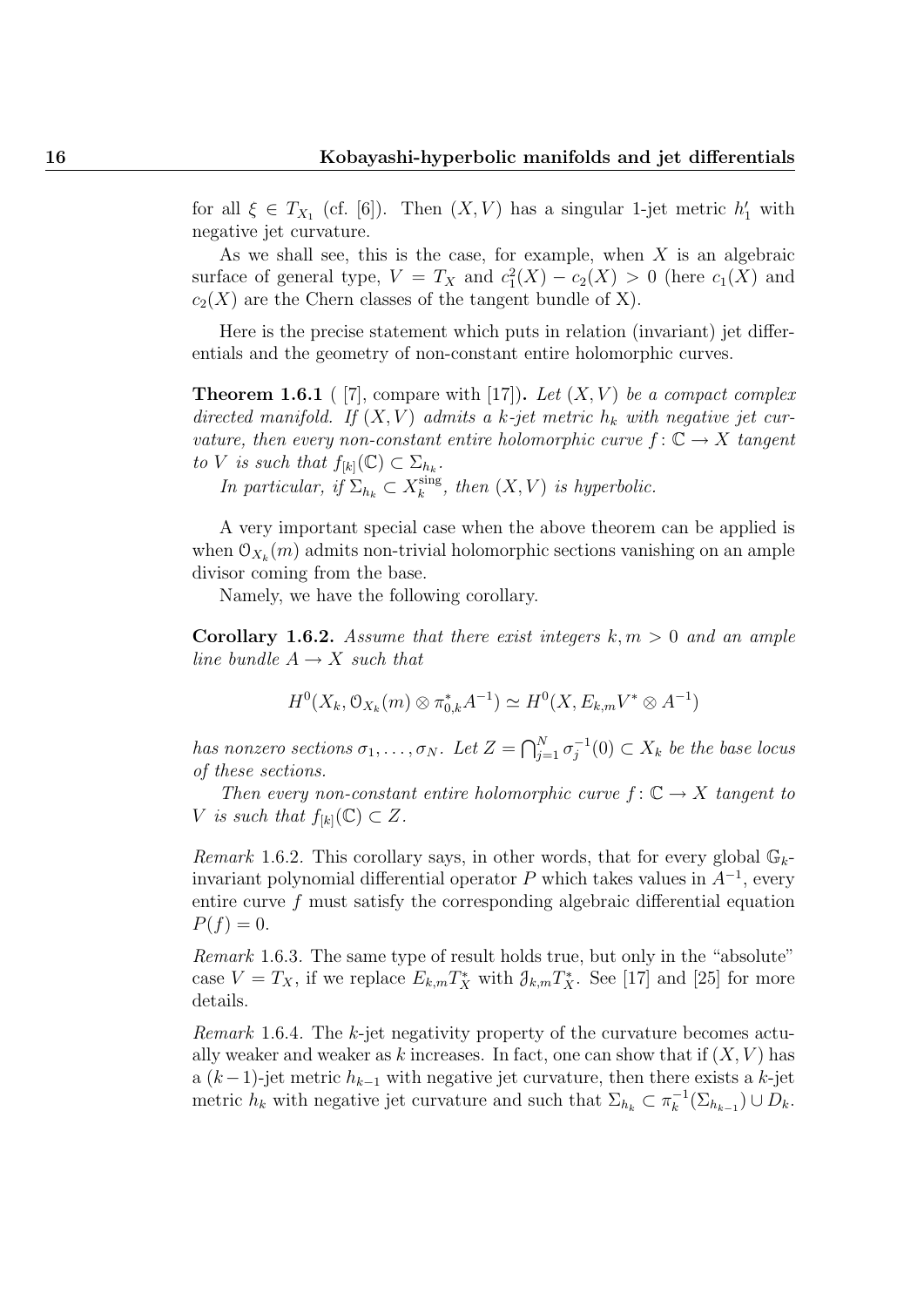#### 1.6.2 The logarithmic case

In [11], Theorem 1.6.1 is stated in the setting of logarithmic jet differentials. For the sake of completeness, we shall give this theorem and its corollary here.

**Theorem 1.6.3** ( [11]). Let  $(X, D, V)$  be a compact complex logarithmic directed manifold. If  $(X, D, V)$  admits a k-jet metric  $h_k$  with negative jet curvature, then every non-constant entire holomorphic curve  $f: \mathbb{C} \to X \setminus D$ tangent to V is such that  $f_{[k]}(\mathbb{C}) \subset \Sigma_{h_k}$ .

As above, by subtracting a little bit of positivity to  $E_{k,m}V^*\langle D \rangle$ , we get a more geometric version of the theorem.

**Corollary 1.6.4.** Assume that there exist integers  $k, m > 0$  and an ample line bundle  $A \rightarrow X$  such that

$$
H^0(X_k, \mathcal{O}_{X_k}(m) \otimes \pi_{0,k}^* A^{-1}) \simeq H^0(X, E_{k,m}V^* \langle D \rangle \otimes A^{-1})
$$

has nonzero sections  $\sigma_1, \ldots, \sigma_N$ . Let  $Z = \bigcap_{j=1}^N \sigma_j^{-1}$  $j_j^{-1}(0) \subset X_k$  be the base locus of these sections.

Then every non-constant entire holomorphic curve  $f: \mathbb{C} \to X \backslash D$  tangent to V is such that  $f_{[k]}(\mathbb{C}) \subset Z$ .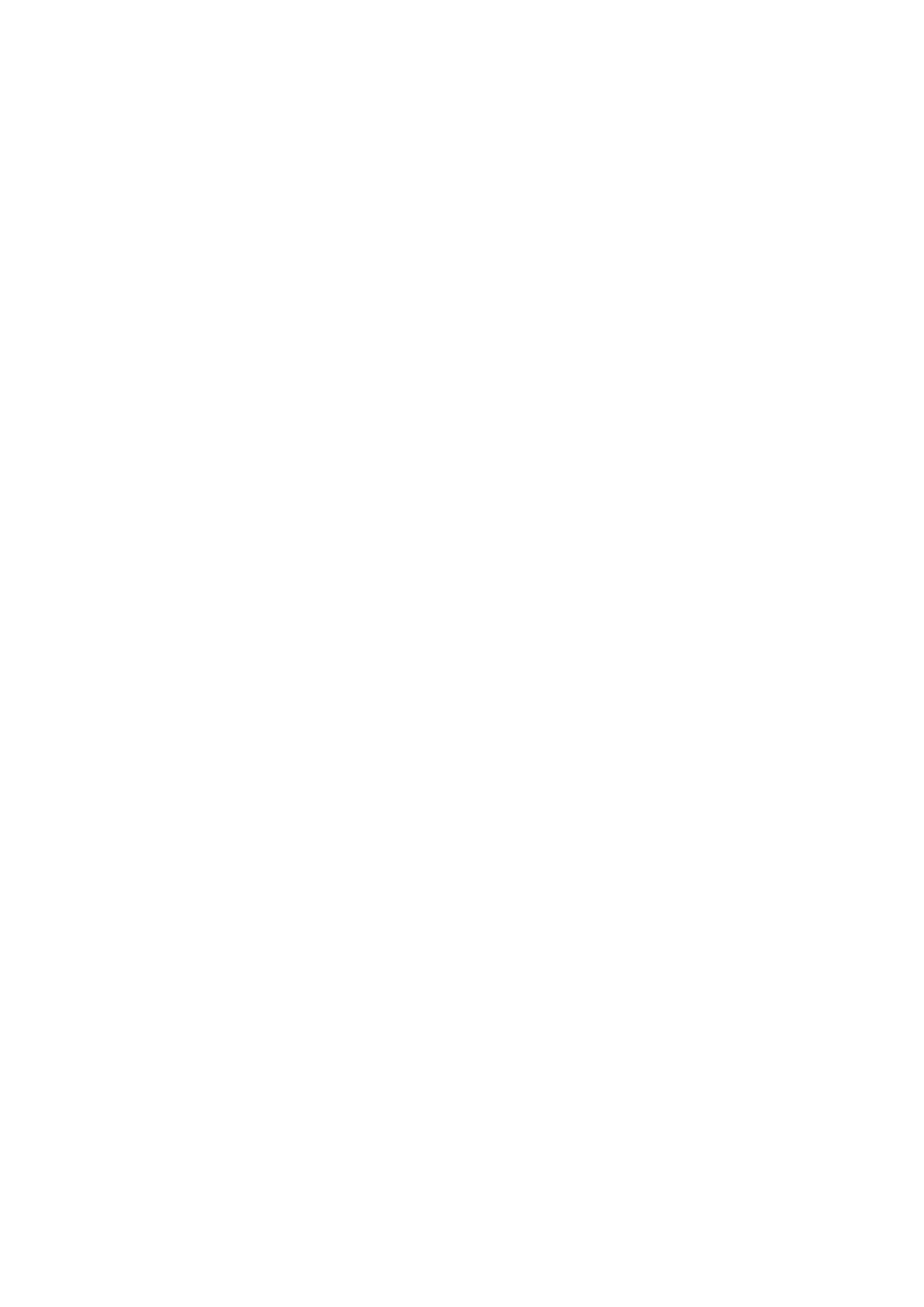## Chapter 2

# Vanishing of jet differentials for projective hypersurfaces

Abstract. This chapter is devoted to the study of low order jet differentials on smooth projective hypersurfaces. It was already observed in [10] for the surface case and in [21] for the threefold case that, in general, one has to look for jet differentials of order equal to the dimension of the manifold, because of their vanishing in lower order. Using some result of Brückmann and Rackwitz contained in [4], we generalize the vanishing of global invariant jet differentials of order less than the dimension of the ambient manifold to any dimension, provided the manifold is a smooth projective hypersurface. We also give in all dimension a logarithmic version of this theorem, for the log-pair  $(\mathbb{P}^n, D)$ , where D is a smooth irreducible divisor, hence extending a result of [15]. Most of the material of the present chapter comes from our paper [12].

### 2.1 Statement of the theorems

Classically, when one wants to show some result on the algebraic degeneracy of entire curves in a given manifold, the first step is to look for global jet differentials in the given manifold (these techniques trace back to the works of Bloch [1] and Green and Griffiths [17]).

Thus, it is quite meaningful to determine which is the smallest order of jet differentials we are obliged to deal with.

In 1970, Kobayashi [18] conjectured that if  $X \subset \mathbb{P}^{n+1}$  is a generic complex projective hypersurface of degree deg  $X = d$ , then X is hyperbolic provided  $d > 2n + 1$ . Again in [18], he also conjectured the logarithmic version of the previous statement: if  $D \subset \mathbb{P}^n$  is a generic irreducible divisor of degree deg  $D = d$ , then  $\mathbb{P}^n \setminus D$  is hyperbolic provided  $d \geq 2n + 1$ .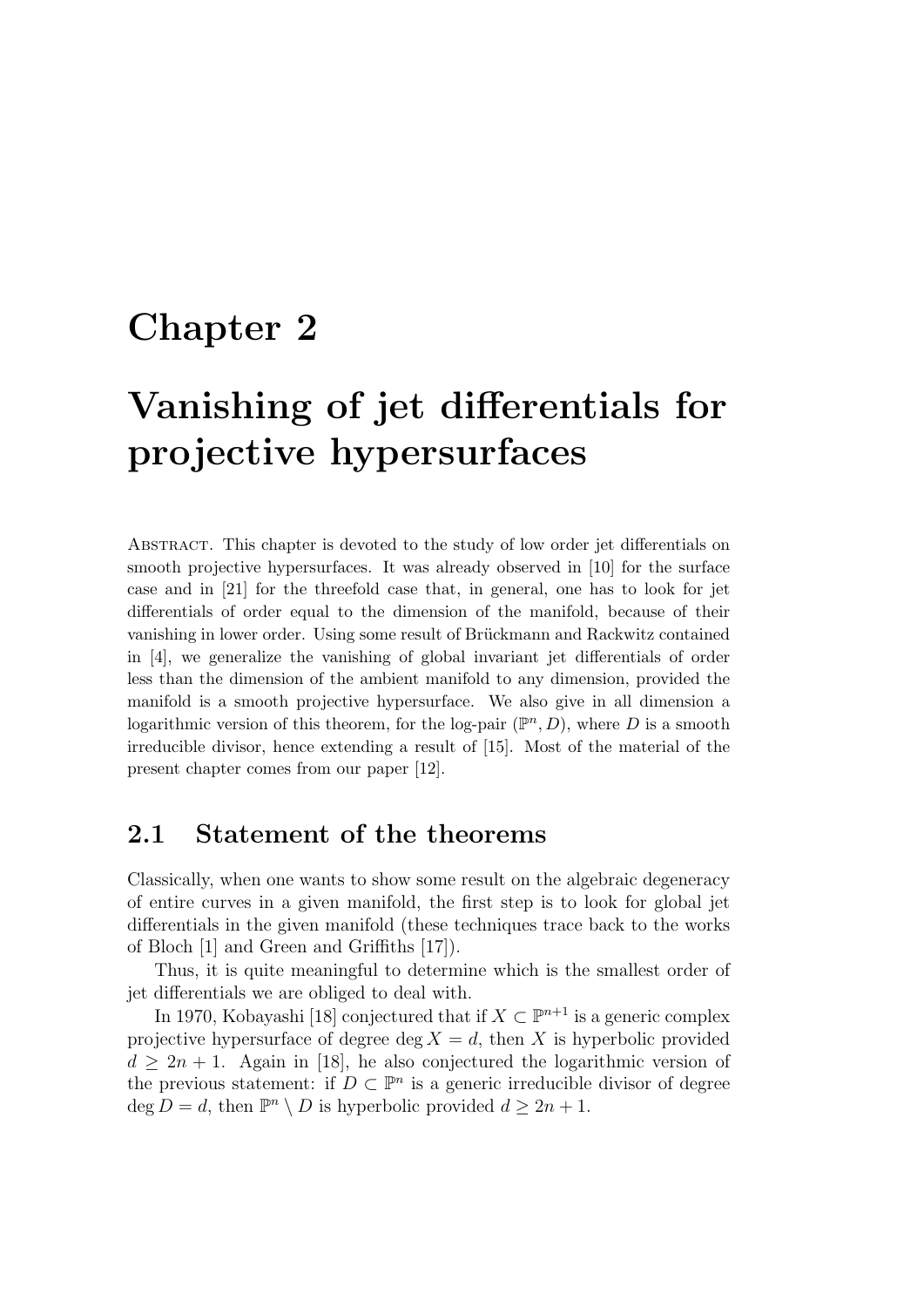In this section we show that for the "first step" when one tries to prove these conjectures, one has to look for jet differentials of order  $n$ , since there are no global jet differentials of order less then the dimension of the ambient manifold.

More precisely, we shall show the following theorem.

**Theorem 2.1.1** ( [12]). Let  $X \subset \mathbb{P}^N$  be a smooth complete intersection. Then

$$
H^0(X, \mathcal{J}_{k,m}T_X^*) = 0
$$

for all  $m \geq 1$  and  $1 \leq k < \dim X / \operatorname{codim} X$ .

The idea of the proof is to exclude, in the direct sum decomposition into irreducible Gl( $T_X^*$ )-representation of the graded bundle Gr<sup>•</sup>  $\mathcal{J}_{k,m}T_X^*$ , the existence of Schur powers  $\Gamma^{(\lambda_1,\ldots,\lambda_n)}T_X^*$ , with  $\lambda_n > 0$ , and then to use a vanishing theorem due to Brückmann and Rackwitz for Schur powers of the cotangent bundle of smooth projective complete intersections.

**Corollary 2.1.2.** Let  $X \subset \mathbb{P}^{n+1}$  be a smooth complex projective hypersurface and  $A \rightarrow X$  any ample line bundle. Then

$$
H^{0}(X, E_{k,m}T_{X}^{*} \otimes A^{-1}) = 0
$$

for all  $m > 1$  and  $1 \leq k \leq n-1$ .

Of course, the corollary is an immediate consequence of our theorem, since  $E_{k,m}T_X^* \subset \mathcal{J}_{k,m}T_X^*$  and we are moreover subtracting some positivity.

We also have the logarithmic version of this theorem and of its corollary.

**Theorem 2.1.3.** Let  $D \subset \mathbb{P}^n$  be a smooth irreducible divisor of degree  $\deg D = \delta$ . Then

 $H^0(\mathbb{P}^n, \mathcal{J}_{k,m}T_{\mathbb{P}^n}^*\langle D\rangle) = 0$ 

for all  $m \geq 1$  and  $1 \leq k \leq n-1$ , provided  $\delta \geq 3$ .

Corollary 2.1.4. Let  $D \subset \mathbb{P}^n$  be a smooth irreducible divisor of degree  $\deg D = \delta$  and  $A \to \mathbb{P}^n$  any ample line bundle. Then

$$
H^0(\mathbb{P}^n, E_{k,m}T_{\mathbb{P}^n}^*\langle D \rangle \otimes A^{-1}) = 0
$$

for all  $m > 1$  and  $1 \leq k \leq n-1$ , provided  $\delta > 3$ .

The proof of this theorem is achieved by reduction to the compact case thanks to the standard ramified covering  $\mathbb{P}^{n+1} \supset \widetilde{D} \to \mathbb{P}^n$  associated to D.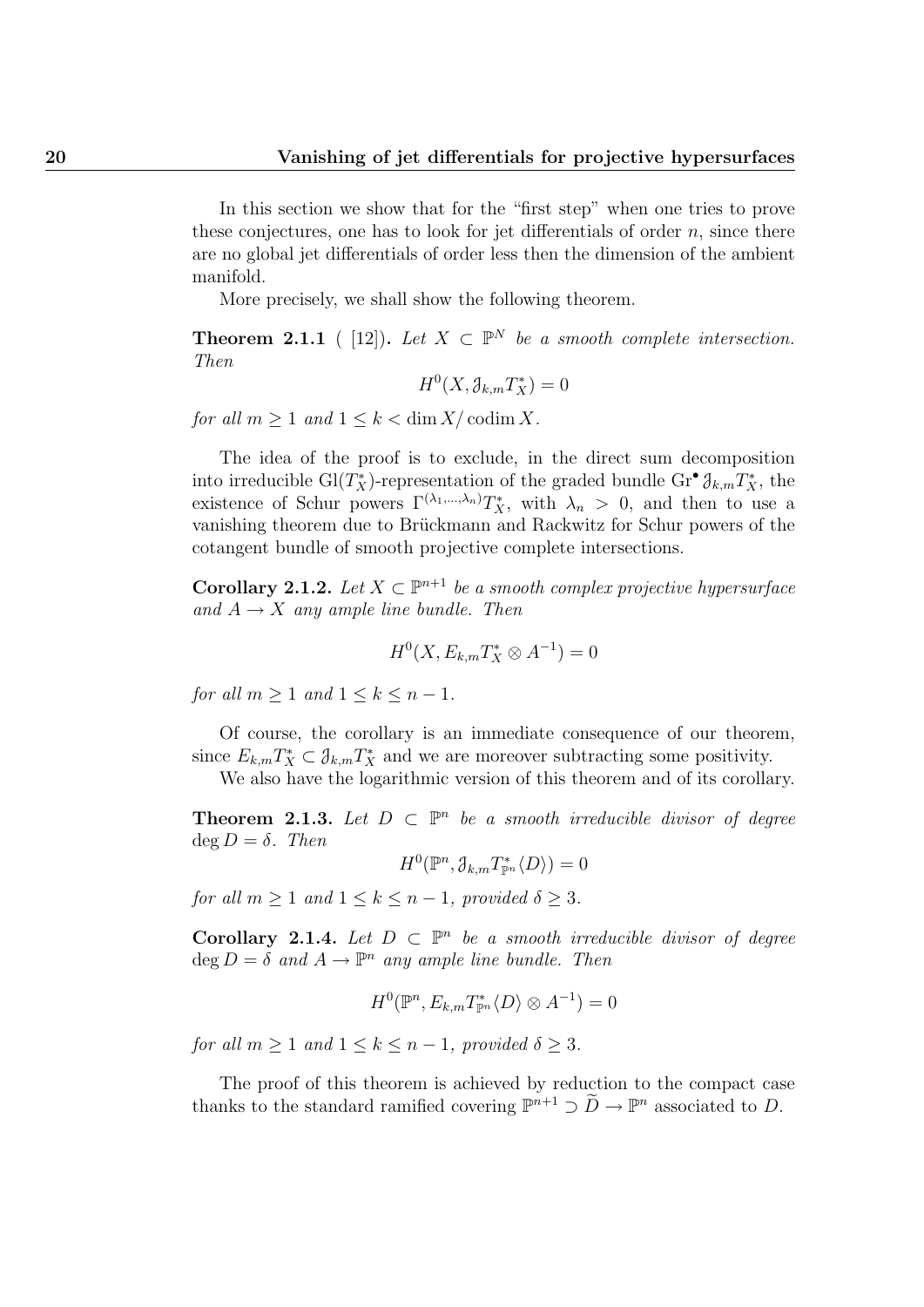We want to make here just a few remark to end this section. First of all, these are "negative" result, since they deal with the non-existence of something which we are interested in.

Nevertheless, as we shall see in the next chapter, both are essential in proving the existence of global invariant jet differentials of order n.

Finally, these theorems are the natural generalization of analogous result which can be found, for the compact case, in [21] up to dimension three and, for the logarithmic case, in [15] up to dimension two.

## 2.2 Schur powers of a complex vector space

Here, we recall the notation and a possible construction of Schur powers of a complex vector space. Let V be a complex vector space of dimension  $r$ . With every set of non-increasing r-tuples  $(\lambda_1, \ldots, \lambda_r) \in \mathbb{Z}^r$ ,  $\lambda_1 \geq \lambda_2 \geq \cdots \geq \lambda_r$ , one associates, in a functorial way, a collection of vector spaces  $\Gamma^{(\lambda_1,\ldots,\lambda_r)}V$ , which provide the list of all irreducible representations of the general linear group Gl(V), up to isomorphism (in fact  $(\lambda_1, \ldots, \lambda_r)$  is the highest weight of the action of a maximal torus  $(\mathbb{C}^*)^r \subset \mathrm{Gl}(V)$ ). The Schur functors can be defined in an elementary way as follows. Let

$$
\mathbb{U}_r = \left\{ \begin{pmatrix} 1 & 0 \\ * & 1 \end{pmatrix} \right\}
$$

be the group of lower triangular unipotent  $r \times r$  matrices. If all  $\lambda_i$  are nonnegative, one defines

$$
\Gamma^{(\lambda_1,\ldots,\lambda_r)}V\subset S^{\lambda_1}V\otimes\cdots\otimes S^{\lambda_r}V
$$

as the set of polynomials  $P(\xi_1,\ldots,\xi_r)$  on  $(V^*)^r$  which are homogeneous of degree  $\lambda_j$  with respect to  $\xi_j$  and which are invariant under the left action of  $\mathbb{U}_r$  on  $(\check{V}^*)^r = \text{Hom}(V, \mathbb{C}^r)$ , that is

$$
P(\xi_1,\ldots,\xi_{j-1},\xi_j+\xi_k,\xi_{j+1},\ldots,\xi_r)=P(\xi_1,\ldots,\xi_r), \quad \forall k < j.
$$

We agree that  $\Gamma^{(\lambda_1,\ldots,\lambda_r)}V = 0$  unless  $(\lambda_1,\ldots,\lambda_r)$  is non-increasing. As a special case, we recover symmetric and exterior powers

$$
S^{m}V = \Gamma^{(m,0,\dots,0)}V,
$$
  

$$
\bigwedge^{k}V = \Gamma^{(1,\dots,1,0,\dots,0)}V, \text{ with } k \text{ indices } 1.
$$

The Schur functors satisfy the well-known formula

$$
\Gamma^{(\lambda_1+\ell,\ldots,\lambda_r+\ell)}V=\Gamma^{(\lambda_1,\ldots,\lambda_r)}V\otimes (\det V)^{\ell},
$$

which can be used to define  $\Gamma^{(\lambda_1,\ldots,\lambda_r)}V$  if any of the  $\lambda_j$ 's happens to be negative.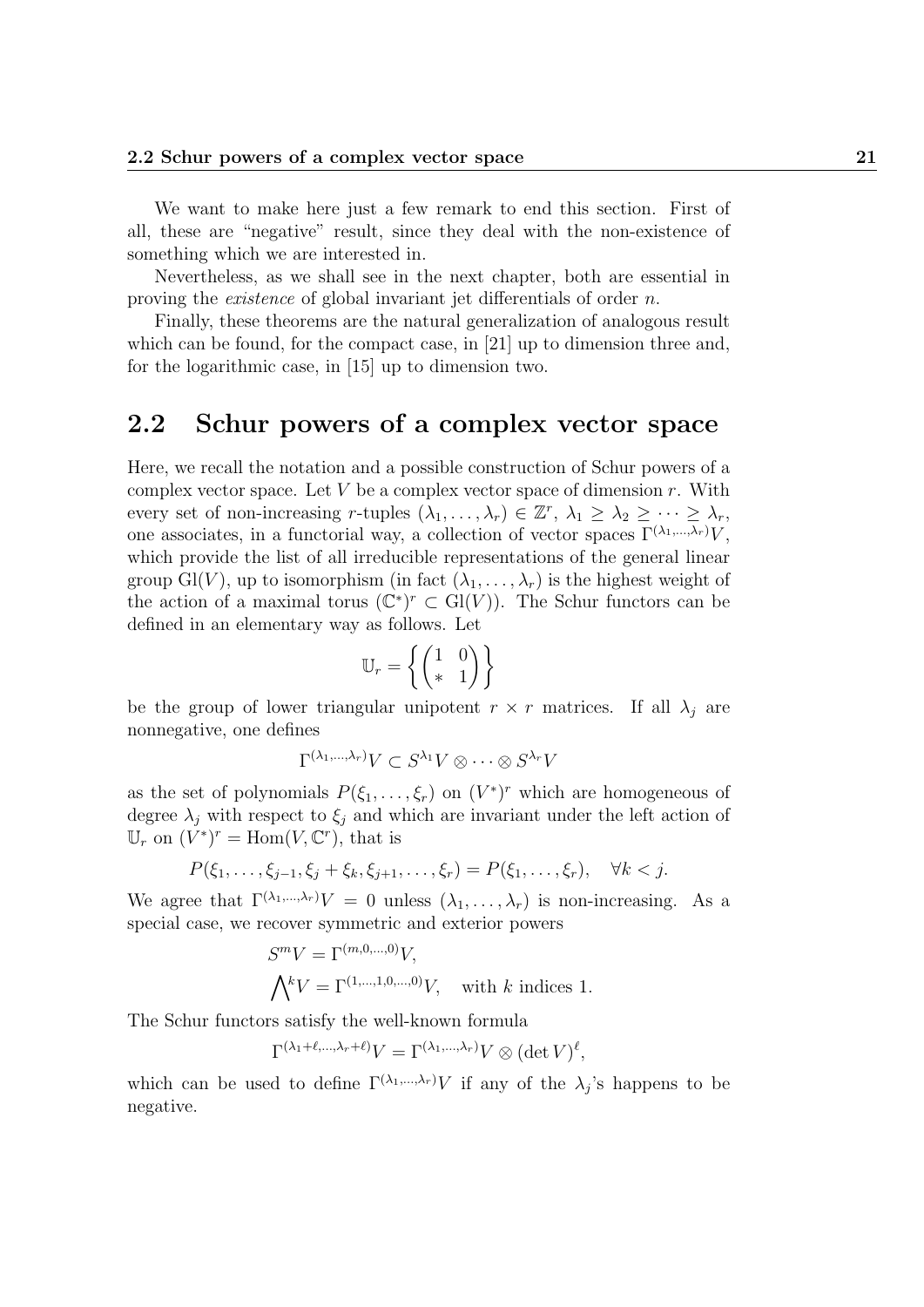#### 2.2.1 Young tableaux

Here, we give an alternative (and maybe more classical) description of Schur functors in terms of Young tableau.

To every partition  $d = \lambda_1 + \cdots + \lambda_k$ , with  $\lambda_1 \geq \cdots \geq \lambda_k \geq 1$ , it is associated a Young diagram



with  $\lambda_i$  boxes in the *i*-th row, the rows of boxes lined up on the left. For a given Young diagram, number the boxes, say consecutively as shown:

More generally, define a tableau on a given Young diagram to be a numbering of the boxes by the integers  $1, \ldots, d$ . The *length* of a given Young tableau is defined to be the maximum, over the rows of its associated Young diagram, of the number of boxes in its rows.

Given a tableau, say the canonical one shown, define two subgroups of the symmetric group

$$
P = P_{\lambda} = \{ g \in \mathfrak{S}_d \mid g \text{ preserves each row} \}
$$

and

$$
Q = Q_{\lambda} = \{ g \in \mathfrak{S}_d \mid g \text{ preserves each column} \}.
$$

In the group algebra  $\mathbb{C}\mathfrak{S}_d$ , we introduce two elements corresponding to these subgroups: we set

$$
a_{\lambda} = \sum_{g \in P} e_g
$$
 and  $b_{\lambda} = \sum_{g \in Q} sgn(g) \cdot e_g$ .

To see what  $a_{\lambda}$  and  $b_{\lambda}$  do, observe that if V is any vector space and  $\mathfrak{S}_d$  acts on the d-th tensor power  $V^{\otimes d}$  by permuting factors, the image of the element  $a_{\lambda} \in \mathbb{C} \mathfrak{S}_d \to \text{End}(V^{\otimes d})$  is just the subspace

$$
\operatorname{Im}(a_{\lambda}) = S^{\lambda_1} V \otimes \cdots \otimes S^{\lambda_k} V \subset V^{\otimes d}.
$$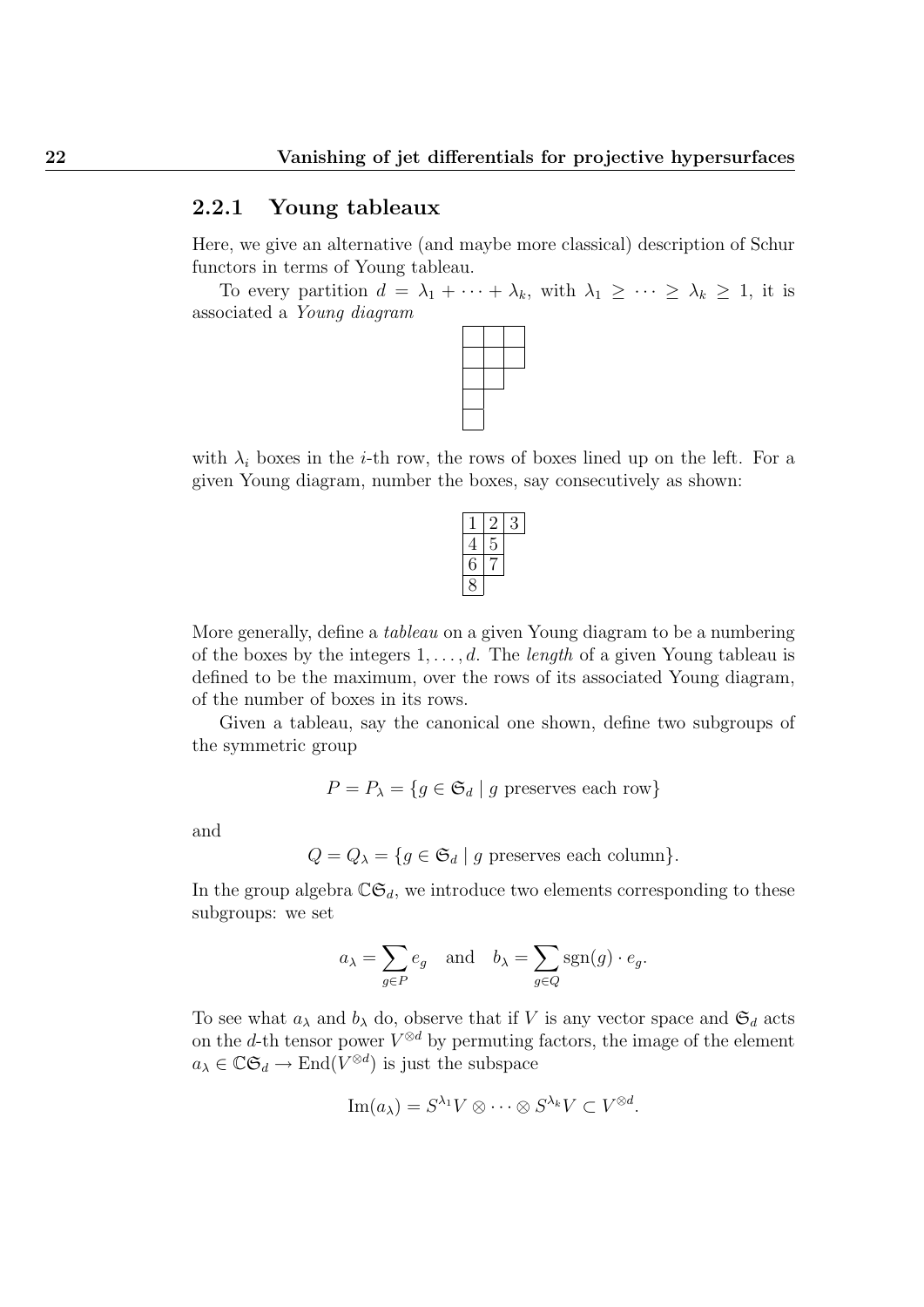Similarly, the image of  $b_{\lambda}$  on this tensor power is

$$
\operatorname{Im}(b_{\lambda}) = \wedge^{\mu_1} V \otimes \cdots \otimes \wedge^{\mu_l} V \subset V^{\otimes d},
$$

where  $\mu$  is the conjugate partition of  $\lambda$ , that is the partition defined by interchanging rows and column in the Young diagram.

Finally, we set

$$
c_{\lambda} = a_{\lambda} \cdot b_{\lambda} \in \mathbb{C} \mathfrak{S}_d;
$$

this is called a Young symmetrizer.

We then recover our previously defined Schur functors as the image of the Young symmetrizer associated to the partition  $\lambda$ :

$$
\Gamma^{(\lambda)}V \stackrel{\text{def}}{=} \text{Im}(c_{\lambda}).
$$

## 2.3 Proof of Theorem 2.1.1

Our starting point is a theorem by Brückmann and Rackwitz. We cite it here as it appears in [4].

**Theorem 2.3.1** ([4]). Let X be a n-dimensional smooth complete intersection in  $\mathbb{P}^N$ . Let T be any Young tableau and  $t_i$  be the number of cells inside the i-th column of T. Set

$$
t := \sum_{i=1}^{N-n} t_i, \quad t_i = 0 \text{ if } i > \text{length } T.
$$

Then, if  $t < n$  one has the vanishing

$$
H^0(X, \Gamma^T T_X^*) = 0,
$$

that is, the smooth complete intersection  $X$  has no global  $T$ -symmetrical tensor forms different from zero if the Young tableau  $T$  has less than dim  $X$  cells inside its codim X front columns.

In our notation, the irreducible  $Gl(T_X^*)$ -representation, given for  $\lambda_1 \geq$  $\lambda_2 \geq \cdots \geq \lambda_n$  by  $\Gamma^{(\lambda_1,\dots,\lambda_n)}T_X^*$ , corresponds to  $\Gamma^{T_\lambda}T_X^*$  where the tableau  $T_\lambda$ is obtained from the partition  $\lambda_1 + \cdots + \lambda_n$ . Thus, for example, the tableau with only one row of length m corresponds to  $S^m T_X^*$  and the tableau with only one column of depth  $k$  corresponds to  $\Lambda^k T^*_X$ .

Now, we need a simple lemma.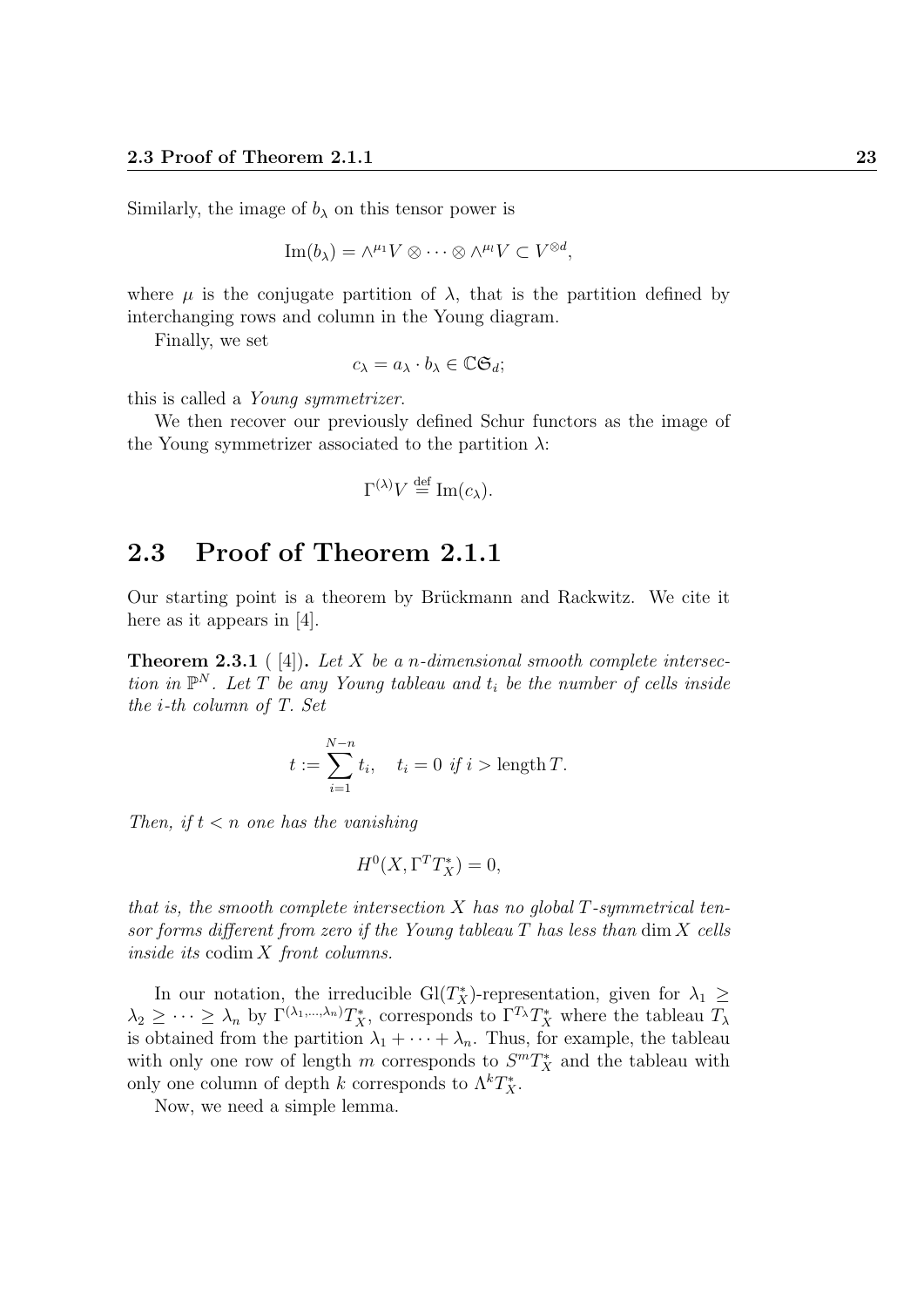$\Box$ 

**Lemma 2.3.2.** Let V be a complex vector space of dimension n and  $\lambda =$  $(\lambda_1, \ldots, \lambda_n)$  such that  $\lambda_1 \geq \lambda_2 \geq \cdots \geq \lambda_n \geq 0$ . Then

$$
\Gamma^{\lambda}V \otimes S^{m}V \simeq \bigoplus_{\mu} \Gamma^{\mu}V
$$

as  $Gl(V)$ -representations, the sum being over all  $\mu$  whose Young diagram is obtained by adding m boxes to the Young diagram of  $\lambda$ , with no two in the same column.

Proof. This follows immediately by Pieri's formula, see e.g. [16].

Note that this implies that among all the irreducible  $Gl(V)$ -representations of  $S^l V \otimes S^m V$ , we cannot find terms of type  $\Gamma^{(\lambda_1,...,\lambda_n)} V$  with  $\lambda_i > 0$  for  $i > 2$ (they are all of type  $\Gamma^{(l+m-j,j,0,...,0)}V$  for  $j = 0, ..., \min\{m, l\}$ ).

Thus, by induction on the number of factor in the tensor product of symmetric powers, we easily find:

**Proposition 2.3.3.** If  $k \leq n$  then we have a direct sum decomposition into irreducible  $Gl(V)$ -representations

$$
S^{l_1}V \otimes S^{l_2}V \otimes \cdots \otimes S^{l_k}V = \bigoplus_{\lambda} \nu_{\lambda} \Gamma^{\lambda}V,
$$

where  $\nu_{\lambda} \neq 0$  only if  $\lambda = (\lambda_1, \ldots, \lambda_n)$  is such that  $\lambda_i = 0$  for  $i > k$ .

#### Proof of the theorem

The bundle  $\partial_{k,m}T_X^*$  admits a filtration whose associated graded bundle is given by

$$
\operatorname{Gr}^{\bullet} \mathcal{J}_{k,m} T_X^* = \bigoplus_{\ell_1+2\ell_2+\cdots+k\ell_k=m} S^{\ell_1} T_X^* \otimes S^{\ell_2} T_X^* \otimes \cdots \otimes S^{\ell_k} T_X^*.
$$

The addenda in the direct sum decomposition into irreducible  $Gl(T_X^*)$ -representation of  $\mathrm{Gr}^{\bullet} \mathcal{J}_{k,m} T_X^*$  are all of type  $\Gamma^{(\lambda_1,...,\lambda_n)} T_X^*$  with  $\lambda_i = 0$  for  $i > k$ . This means that in the statement of Theorem 2.3.1, each  $t_i$  is less than or equal to k. Then, if  $\dim X = n$ , we have

$$
t = \sum_{i=1}^{N-n} t_i \le \sum_{i=1}^{N-n} k
$$
  
=  $k(N-n) < \frac{n}{N-n}(N-n) = n$ .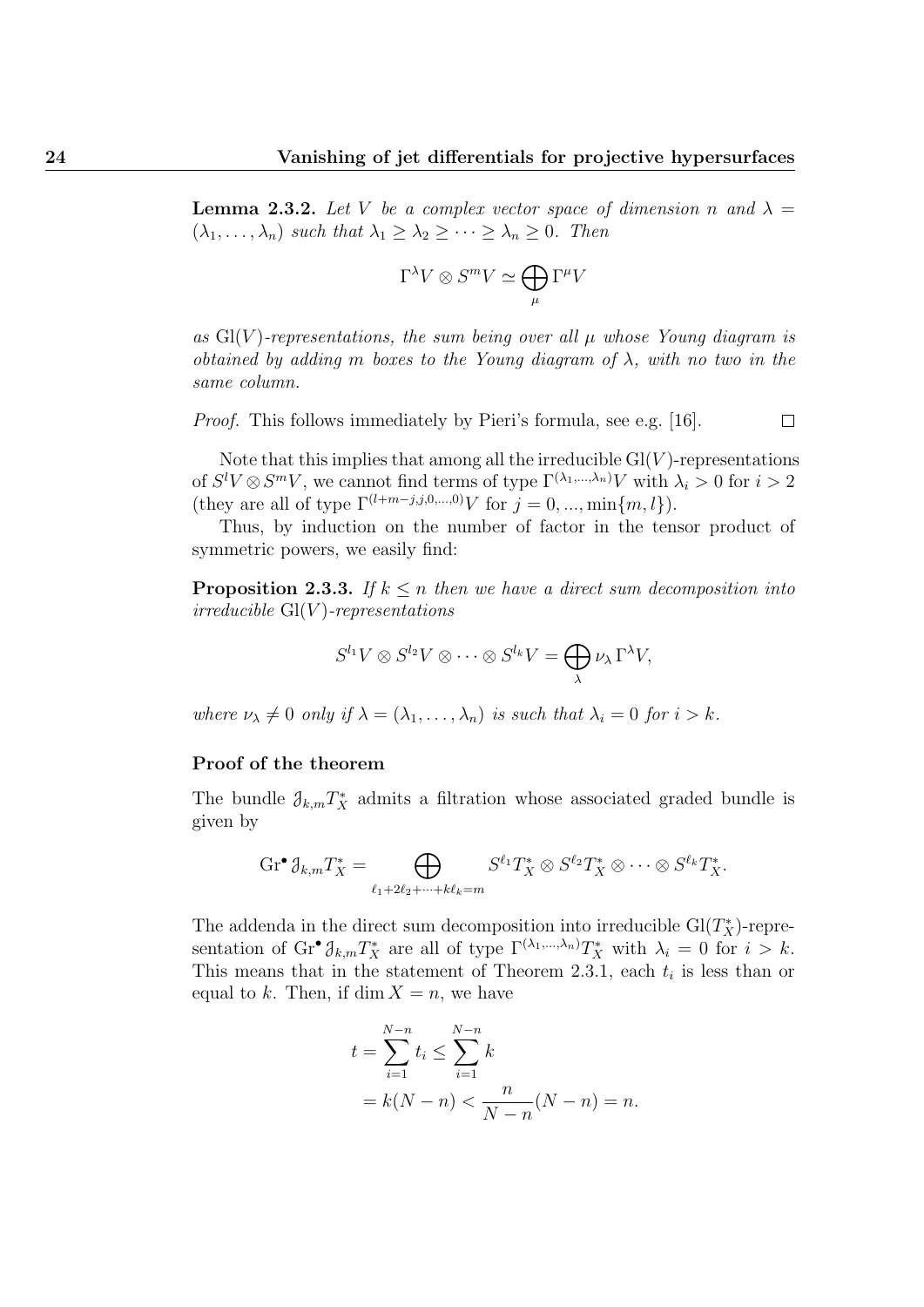Thus, by Theorem 2.3.1, we have vanishing of global section of each graded piece. We now only need to link the vanishing of the cohomology of a filtered vector bundle to the vanishing of his graded bundle. This is done in the next lemma and the proof is achieved.

**Lemma 2.3.4.** Let  $E \rightarrow X$  be a holomorphic filtered vector bundle with filtered pieces  $\{0\} = E_r \subset \cdots \subset E_{p+1} \subset E_p \subset \cdots \subset E_0 = E$ . If  $H^q(X, \text{Gr}^{\bullet} E) = 0$  then  $H^q(X, E) = 0$ .

Proof. Consider the short exact sequence

$$
0 \longrightarrow \operatorname{Gr}^p E \longrightarrow E/E_{p+1} \longrightarrow E/E_p \longrightarrow 0
$$

and the associated long exact sequence in cohomology

$$
\cdots \longrightarrow \underbrace{H^q(X, \operatorname{Gr}^p E)}_{=0} \longrightarrow H^q(X, E/E_{p+1}) \longrightarrow H^q(X, E/E_p) \longrightarrow \cdots.
$$

For  $p = 1$ , we get  $H^q(X, E/E_1) = H^q(X, Gr^0 E) = 0$  by hypothesis. Thus,  $H<sup>q</sup>(X, E/E<sub>2</sub>) = 0$  and, by induction on p, we find  $H<sup>q</sup>(X, E/E<sub>p</sub>) = 0$ . Therefore, for  $p = r$  we get the desired result.  $\Box$ 

## 2.4 Logarithmic vanishing: proof of Theorem 2.1.3

Let  $(X, D, V)$  be a logarithmic directed manifold as in §1.5.2. As in the compact case, one can equip the (locally free) sheaf  $\mathcal{O}(\mathcal{J}_{k,m}V^*\langle D\rangle)$  of logarithmic jet differentials (that is the sheaf generated by all polynomial differential operators in the derivatives of order  $1, 2, \ldots, k$ , of f together with the derivatives of the extra functions  $\log s_i(f)$  along the j-th components  $D_{(i)}$  of D) with a filtration whose associated graded bundle is

$$
\operatorname{Gr}^{\bullet} \mathcal{J}_{k,m} V^* \langle D \rangle = \bigoplus_{\ell_1 + 2\ell_2 + \dots + k\ell_k = m} S^{\ell_1} V^* \langle D \rangle \otimes \dots \otimes S^{\ell_k} V^* \langle D \rangle.
$$

#### 2.4.1 Reduction to the compact case

Now, we fix our attention on the triple  $(\mathbb{P}^n, D, T_{\mathbb{P}^n})$ , where  $D \subset \mathbb{P}^n$  is a smooth divisor of degree deg  $D = \delta$ .

Consider the standard ramified covering  $\mathbb{P}^{n+1} \supset \widetilde{D} \to \mathbb{P}^n$  associated to D: if D is given by a homogeneous equation  $P(z_0, \ldots, z_n) = 0$  of degree  $\delta$ , then  $\widetilde{D} \subset \mathbb{P}^{n+1}$  is cut out by the single equation  $z_{n+1}^{\delta} = P(z_0, \ldots, z_n)$ .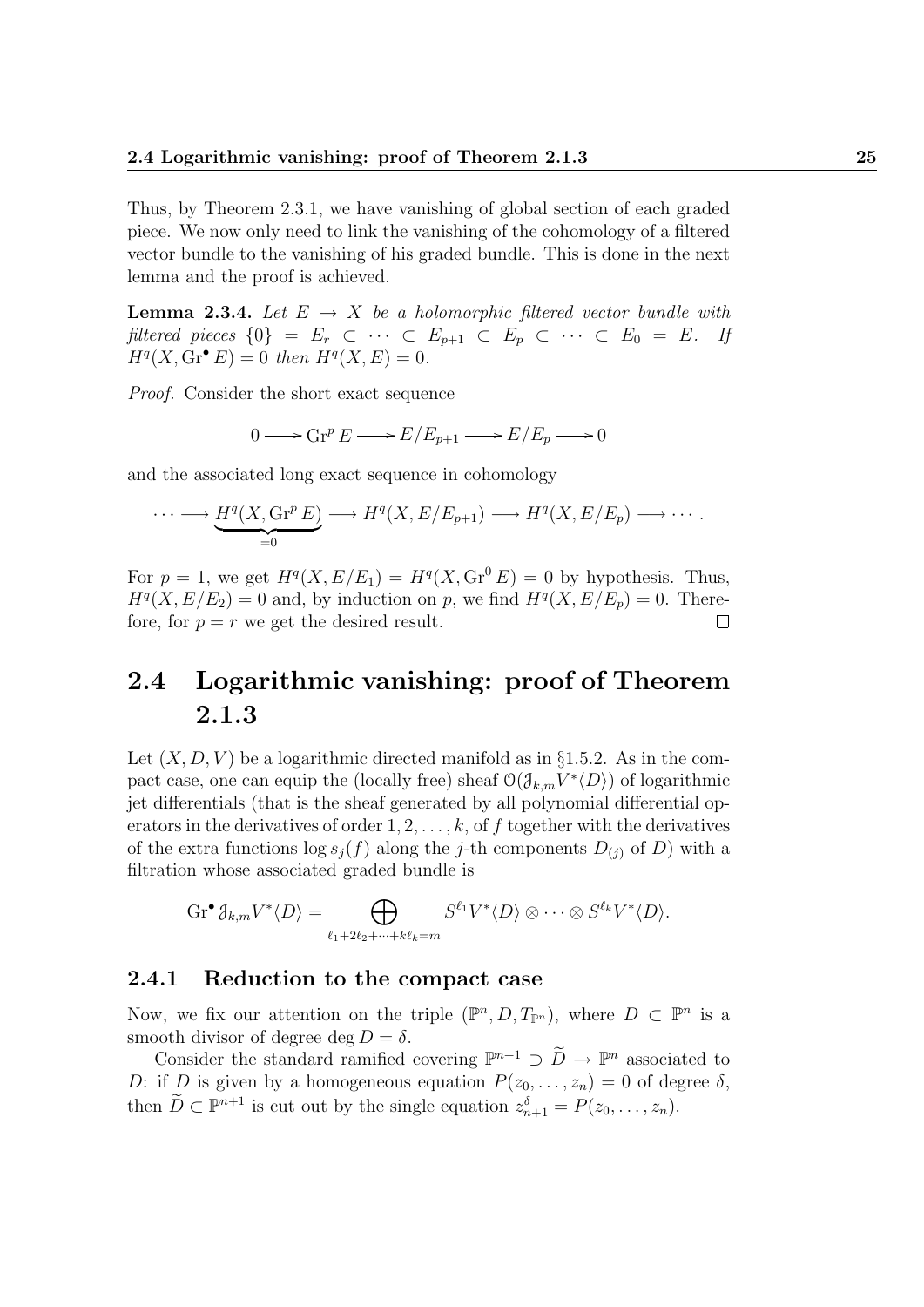If we take pullbacks of logarithmic differential forms on  $\mathbb{P}^n$ , we obtain an injection  $H^0(\mathbb{P}^n, T^*_{\mathbb{P}^n}\langle D\rangle) \hookrightarrow H^0(\widetilde{D}, T^*_{\widetilde{D}} \otimes \mathcal{O}_{\widetilde{D}}(1)).$  This is easily seen, as on  $\tilde{D}$  one has

$$
\left. \frac{dP}{P} \right|_{\widetilde{D}} = \left. \frac{dz_{n+1}^{\delta}}{z_{n+1}^{\delta}} \right|_{\widetilde{D}} = \left. \delta \frac{dz_{n+1}}{z_{n+1}} \right|_{\widetilde{D}},
$$

so that pullbacks of logarithmic forms downstairs give rise to forms with one simple pole along the hyperplane section  $\{z_{n+1} = 0\} \cap \tilde{D}$ . We now need the "twisted" version of Theorem 2.3.1.

Let  $Y = H_1 \cap \cdots \cap H_{N-n} \subset \mathbb{P}^N$  be an *n*-dimensional smooth complete intersection by the hypersurfaces  $H_i \subset \mathbb{P}^N$ , with  $d_i = \deg H_i$ .

**Theorem 2.4.1** ( [4]). If  $p < r + \min{\{\text{length}(T), d_1 - 2, ..., d_{N-n} - 2\}}$  and  $t < n$ , then

$$
H^0(Y, \Gamma^{(\lambda)} T_Y^* \otimes \mathcal{O}_Y(p)) = 0.
$$

In particular, if  $Y \subset \mathbb{P}^{n+1}$  is a smooth projective hypersurface of degree  $\deg Y = d$ , then

$$
H^0(Y, \Gamma^{(\lambda)} T_Y^* \otimes \mathcal{O}_Y(r+p)) = 0
$$

if  $\lambda_n = 0$  and  $p < \min{\lambda_1, d-2}$ .

Being this theorem available, now we just have to apply, given the weight  $\lambda$ , the Schur functors to the injection  $H^0(\mathbb{P}^n, T^*_{\mathbb{P}^n}\langle D\rangle) \hookrightarrow H^0(\widetilde{D}, T^*_{\widetilde{D}} \otimes \mathcal{O}_{\widetilde{D}}(1)),$ <br>in order to obtain the new injection in order to obtain the new injection

$$
H^0(\mathbb{P}^n, \Gamma^{(\lambda)}T^*_{\mathbb{P}^n}\langle D\rangle) \hookrightarrow H^0(\widetilde{D}, \Gamma^{(\lambda)}T^*_{\widetilde{D}} \otimes \mathcal{O}_{\widetilde{D}}(|\lambda|)),
$$

where  $|\lambda| = \lambda_1 + \cdots + \lambda_n$ . Our Theorem 2.1.3 now follows from Theorem 2.4.1 with  $r = |\lambda|$  and  $p = 0$ .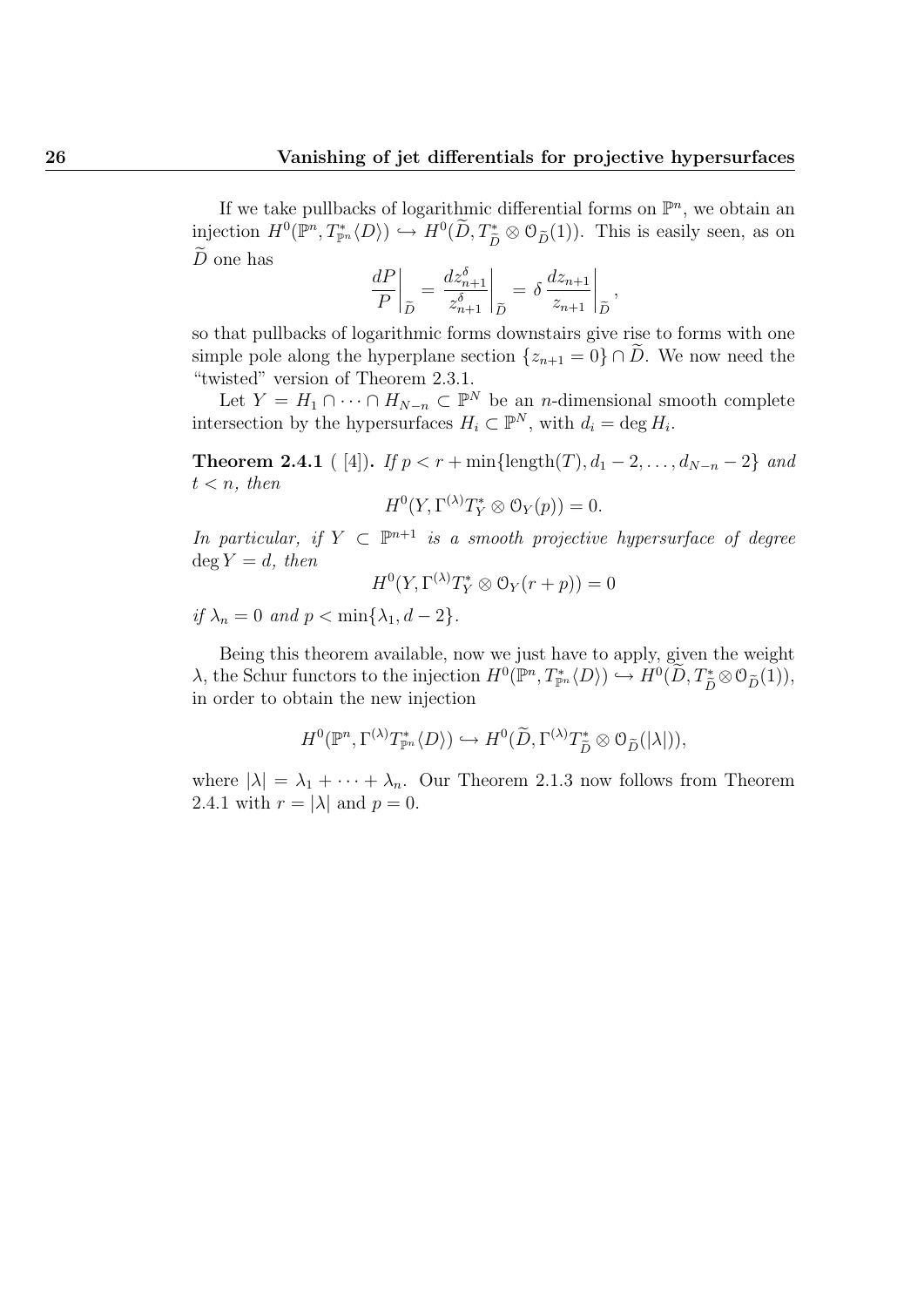## Chapter 3

# Existence of invariant jet differentials on projective hypersurfaces

Abstract. In this chapter we consider the problem of finding global invariant jet differentials vanishing on an ample divisor, on smooth projective hypersurfaces in  $\mathbb{P}^{n+1}$ . We shall prove the existence of such global invariant jet differentials of order  $n$ , provided the degree of the hypersurface is large enough, using an algebraic version of Demailly's holomorphic Morse inequalities, first found by Trapani [26]. Moreover, we obtain effective estimates for the lower bound on the degree, at least in low dimension. Similar result are also found in the logarithmic case. A large part of the content of this chapter comes from our papers [12] and [13].

## 3.1 Introduction and statement of the theorems

We start this chapter with a brief (and certainly incomplete) account of the developments of the research about invariant (and non necessarily invariant) jet differentials.

Several decades after the pioneering work of Bloch [1] in 1926, it has been realized that an essential tool for controlling the geometry of entire curves on a manifold  $X$  is to produce differential equations on  $X$  that every entire curve must satisfy. For instance, in 1979, Green and Griffiths [17] constructed the sheaf  $\mathcal{J}_{k,m}$  of jet differentials of order k and weighted degree m and were thus able to prove the Bloch conjecture (that is, that every entire holomorphic curve in a projective variety is algebraically degenerate as soon as its irregularity is greater than its dimension).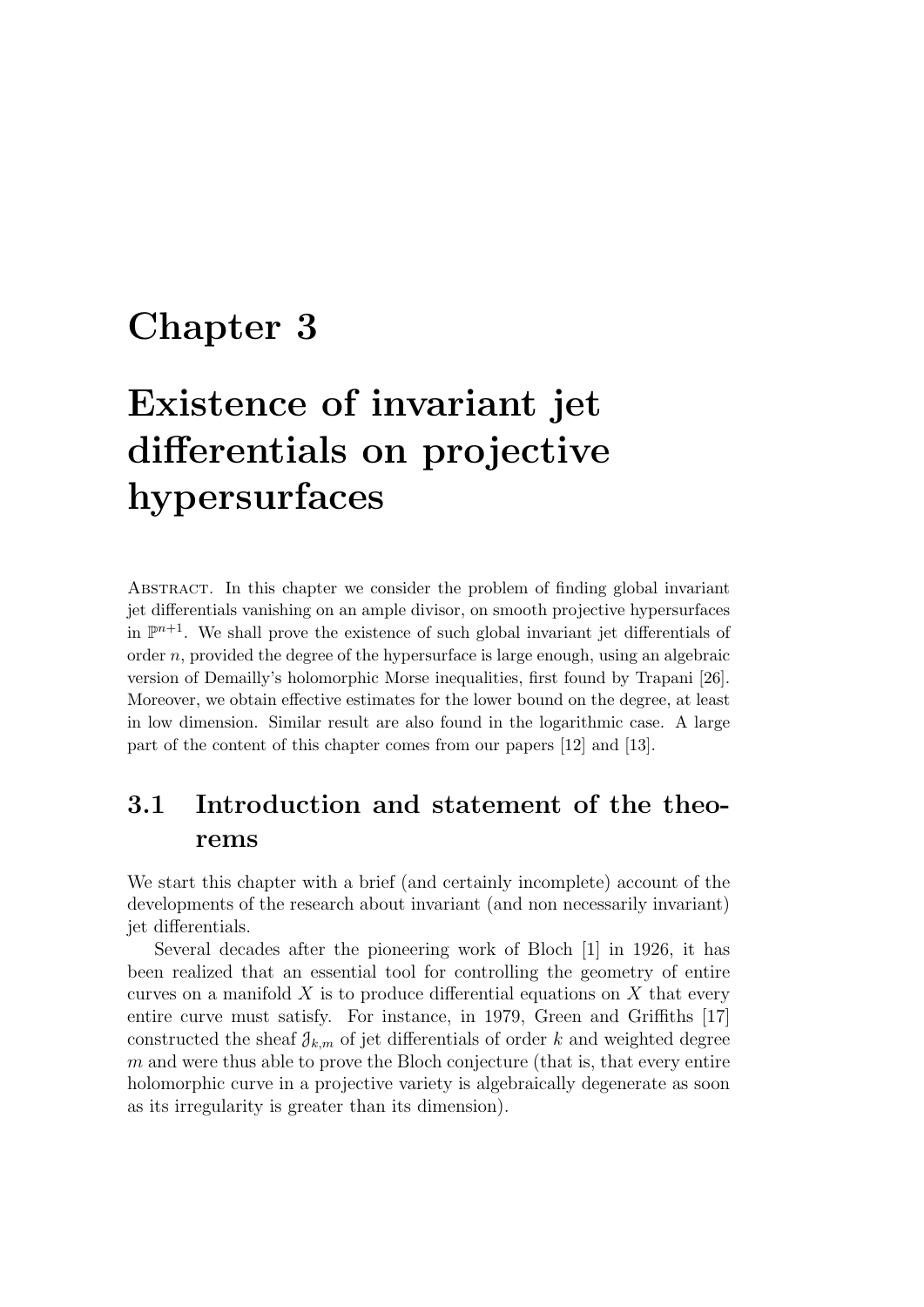Several years later, Siu outlined new ideas for proving Kobayashi's conjecture, by making use of jet differentials and by generalizing some techniques due to Clemens, Ein and Voisin (see [24]). However many details are missing, and also it seems to be hard to derive effective results from Siu's approach.

It is known by [10] that every smooth surface in  $\mathbb{P}^3$  of degree greater or equal to 15 has got many global invariant jet differential equations. For the dimension three case, Rousseau [21] observed that one needs to look for order three equations since one has in general the vanishing of symmetric differentials and invariant 2-jet differentials for smooth hypersurfaces in projective 4-space. On the other hand [21] shows the existence of global invariant 3-jet differentials vanishing on an ample divisor on every smooth hypersurface X in  $\mathbb{P}^4$ , provided that deg  $X \geq 97$ .

Recently, in [12], we improved the bound for the degree obtained in [21] and found the existence of invariant jet differentials for smooth projective hypersurfaces of dimension at most 8 (with an explicit effective lower bound for the degree of the hypersurface up to dimension 5).

Until our paper [12], the existence was usually obtained by showing first that the Euler characteristic  $\chi(E_{k,m}T_X^*)$  of the bundle of invariant jet differentials is positive for  $m$  large enough. Then, with a delicate study of the even cohomology groups of such bundles – which usually involves the rather difficult investigation of the composition series of  $E_{k,m}T_X^*$  – one could obtain in principle a positive lower bound for  $h^0(X, E_{k,m}T_X^*)$  in terms of the Euler characteristic.

Here we generalize the result of [10], [21] and [12] to arbitrary dimension, thus completely solving the problem of finding invariant jet differentials on complex projective hypersurfaces of high degree. Namely, we get the following

**Theorem 3.1.1** ( [12], [13]). Let  $X \subset \mathbb{P}^{n+1}$  be a smooth complex projective hypersurface and let  $A \rightarrow X$  be an ample line bundle. Then there exists a positive integer  $d_n$  such that

$$
H^0(X, E_{k,m}T_X^* \otimes A^{-1}) \neq 0, \quad k \geq n,
$$

provided that  $deg(X) \geq d_n$  and m is large enough.

Moreover, we have the effective lower bounds for the degree  $d$  of  $X$  as shown in Table 3.1 (depending on the values of n and k).

In other words, on every smooth *n*-dimensional complex projective hypersurface of sufficiently high degree, there exist global invariant jet differentials of order  $n$  vanishing on an ample divisor, and every entire curve must satisfy the corresponding differential equation.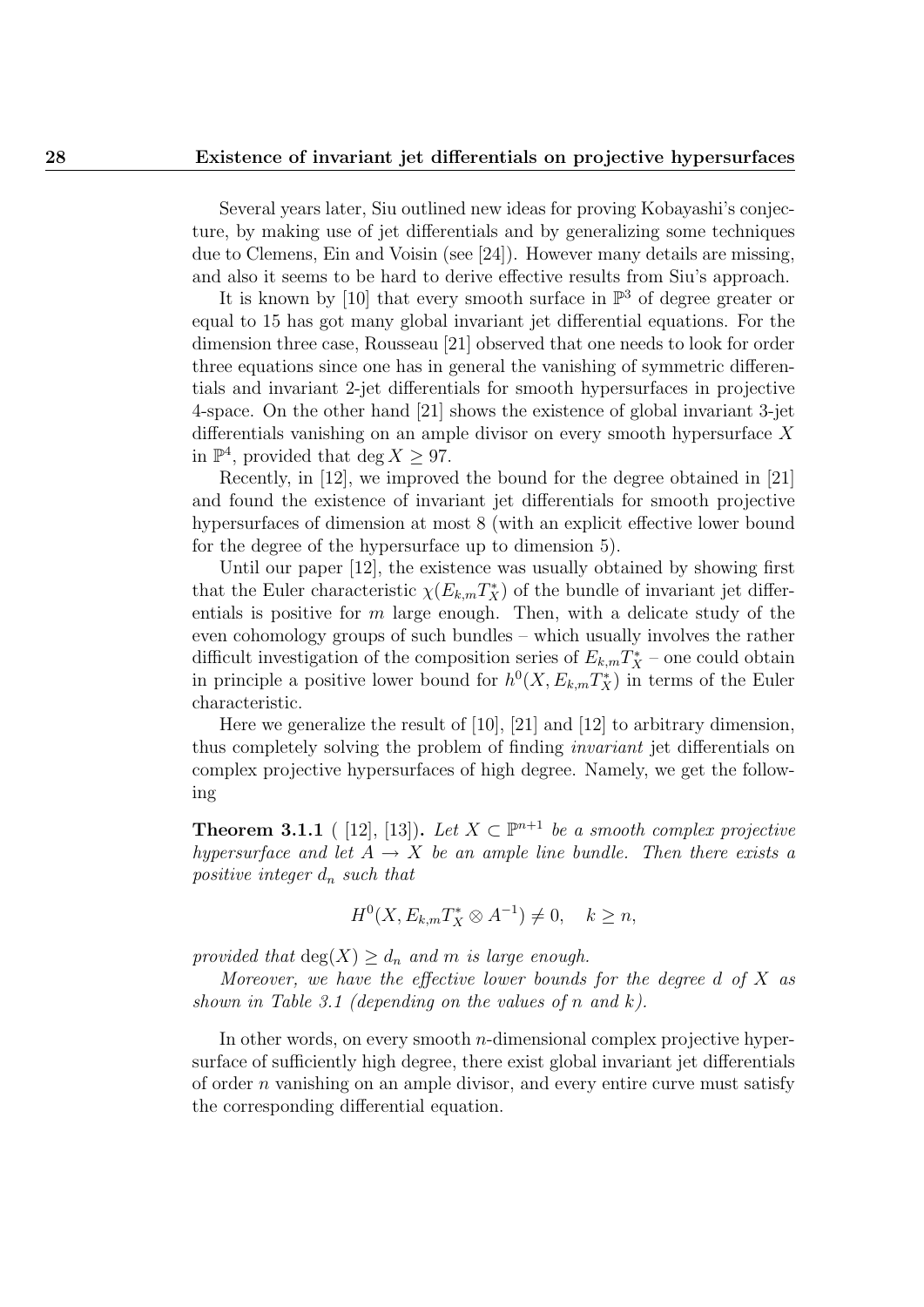|   | k |    |    |     |      |  |
|---|---|----|----|-----|------|--|
| n |   | 2  | 3  |     | 5    |  |
| 2 |   | 18 | 16 | 16  | 16   |  |
| 3 |   |    | 82 | 74  | 74   |  |
|   |   |    |    | 329 | 298  |  |
| 5 |   |    |    |     | 1222 |  |

Table 3.1: Effective lower bound for degree d in the compact case.

Table 3.2: Effective lower bound for degree  $\delta$  in the logarithmic case.

|   | k |    |    |     |      |  |
|---|---|----|----|-----|------|--|
| n |   | 2  | 3  |     | 5    |  |
| 2 |   | 15 | 14 | 14  | 14   |  |
| 3 |   |    | 75 | 67  | 67   |  |
|   |   |    |    | 306 | 280  |  |
| 5 |   |    |    |     | 1154 |  |

Unfortunately, the lower bound for the degree of  $X$  are really effective only for low values of  $n$ , being in general effective just theoretically, and one can compute a reasonable explicit value just for low dimensions. Nevertheless, the result is sharp as far as the order  $k$  of jets is concerned since, by our Theorem 2.1.1, there are no jet differentials of order  $k < n$  on a smooth projective hypersurface of dimension n.

Here is the logarithmic counterpart of the above theorem, which is a generalization and somehow an improvement of the corresponding result contained in [21].

**Theorem 3.1.2** ([13]). Let  $D \subset \mathbb{P}^n$  be a smooth irreducible divisor and let  $A \to \mathbb{P}^n$  be an ample line bundle. Then there exists a positive integer  $\delta_n$  such that

$$
H^{0}(\mathbb{P}^{n}, E_{k,m}T_{\mathbb{P}^{n}}^{*}\langle D \rangle \otimes A^{-1}) \neq 0, \quad k \geq n,
$$

provided that  $deg(D) \geq \delta_n$  and m is large enough.

Moreover, we have the effective lower bounds for the degree  $\delta$  of D as shown in Table 3.2 (depending on the values of n and  $k$ ).

Finally, we would like to stress that our proof is based on an algebraic version of Demailly's holomorphic Morse inequalities, first obtained by Trapani [26], so that we can deal directly with the dimension of the space of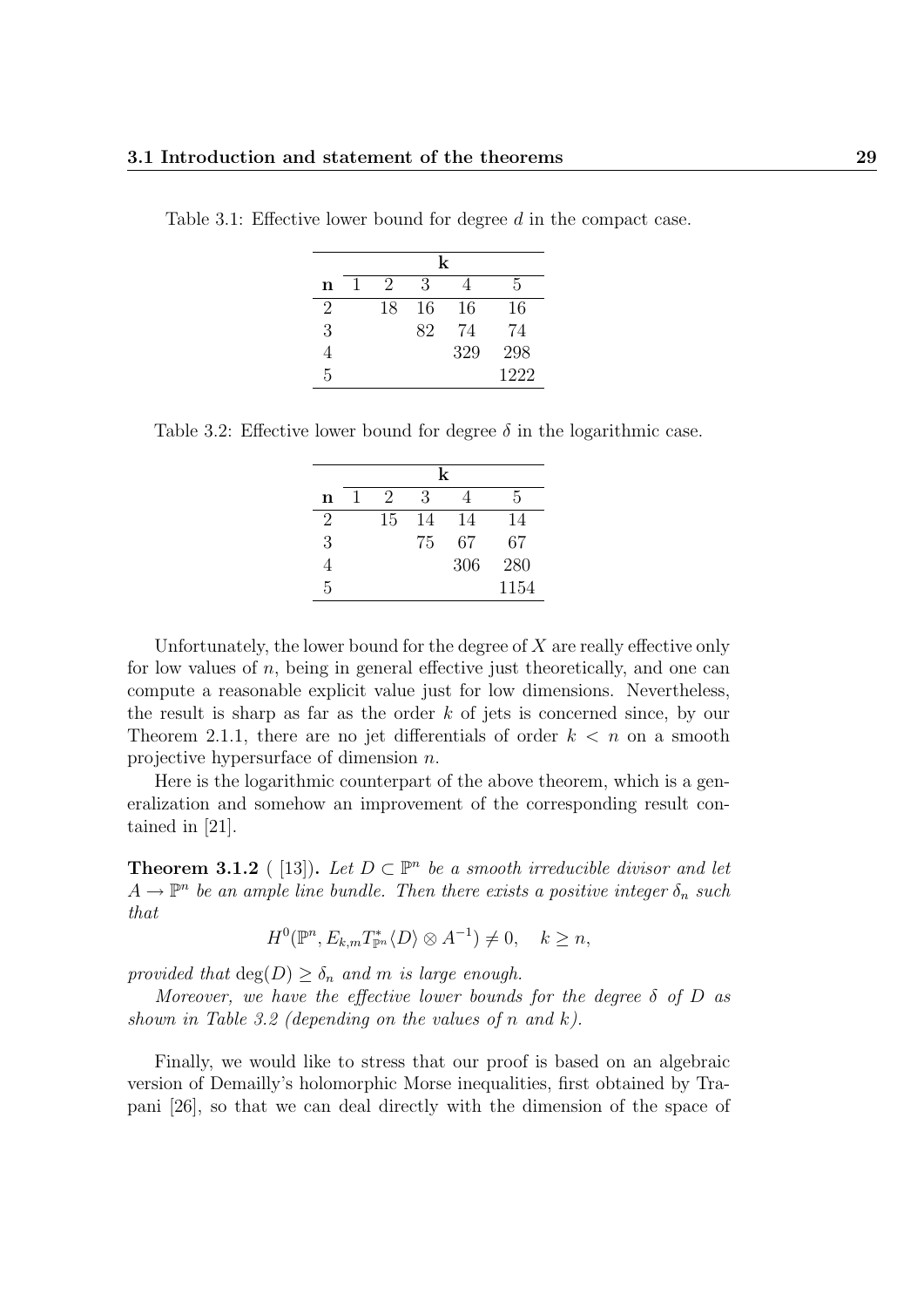global sections: we are able in this way to skip entirely the arduous study of the higher cohomology and of the graded bundle associated to  $E_{k,m}T_X^*$ .

## 3.2 An example: existence of invariant 2-jet differentials

As seen in Chapter 1, the group  $\mathbb{G}_k'$  of k-jets of biholomorphic reparametrization tangent to the identity

$$
\varphi \colon (\mathbb{C}, 0) \to (\mathbb{C}, 0)
$$
  

$$
t \mapsto t + \frac{a_2}{2!} t^2 + \dots + \frac{a_k}{k!} t^k + O(t^{k+1}),
$$

where  $a_j \in \mathbb{C}, j = 2, ..., k$ , acts on k-tuples  $(f', ..., f^{(k)})$  of derivative at 0 of a  $k$ -jet of holomorphic curve. The action is given by the formula

$$
(f \circ \varphi)' = f', \quad (f \circ \varphi)'' = f'' + a_2 f', \quad (f \circ \varphi)''' = f''' + 3a_2 f'' + a_3 f', \quad \dots
$$

This is a unipotent action, induced by the action of  $\mathbb{U}_k$  (that is the group of lower triangular unipotent  $k \times k$  matrices) through an embedding  $\mathbb{G}_k' \hookrightarrow \mathbb{U}_k$ given by

$$
\varphi \mapsto \begin{pmatrix} 1 & 0 & \cdots & \cdots & 0 \\ a_2 & 1 & 0 & \cdots & 0 \\ a_3 & 3a_2 & 1 & 0 & \vdots \\ \vdots & \ast & \ddots & \ddots & 0 \\ a_k & \ast & \ast & \frac{k(k-1)}{2}a_2 & 1 \end{pmatrix}.
$$

We also recall that we have the following decomposition into graded terms:

$$
\operatorname{Gr}^{\bullet} E_{k,m} V^{*} = \left( \bigoplus_{\ell_1+2\ell_2+\cdots+k\ell_k=m} S^{\ell_1} V^{*} \otimes S^{\ell_2} V^{*} \otimes \cdots \otimes S^{\ell_k} V^{*} \right)^{\mathbb{G}'_k}.
$$

Now, in general, the action of  $\mathbb{G}_k'$ , does not preserve each individual component in the summation; if  $k = 1$  we have already seen that  $E_{1,m}V^* = S^mV^*$ . If  $k = 2$ , the embedding  $\mathbb{G}_k' \hookrightarrow \mathbb{U}_k$  is in fact an isomorphism and, moreover, the effect of a parameter change  $(f', f'') \mapsto (f', f'' + \lambda f')$  on a weighted monomial cannot produce a polynomial of different weighted multi-degree. Thus the various components do not mix up and we get

$$
\operatorname{Gr}^{\bullet} E_{2,m} V^* = \bigoplus_{\ell_1+2\ell_2=m} (S^{\ell_1} V^* \otimes S^{\ell_2} V^*)^{\mathbb{U}_2} = \bigoplus_{\ell_1+2\ell_2=m} \Gamma^{(\ell_1,\ell_2,0...,0)} V^*;
$$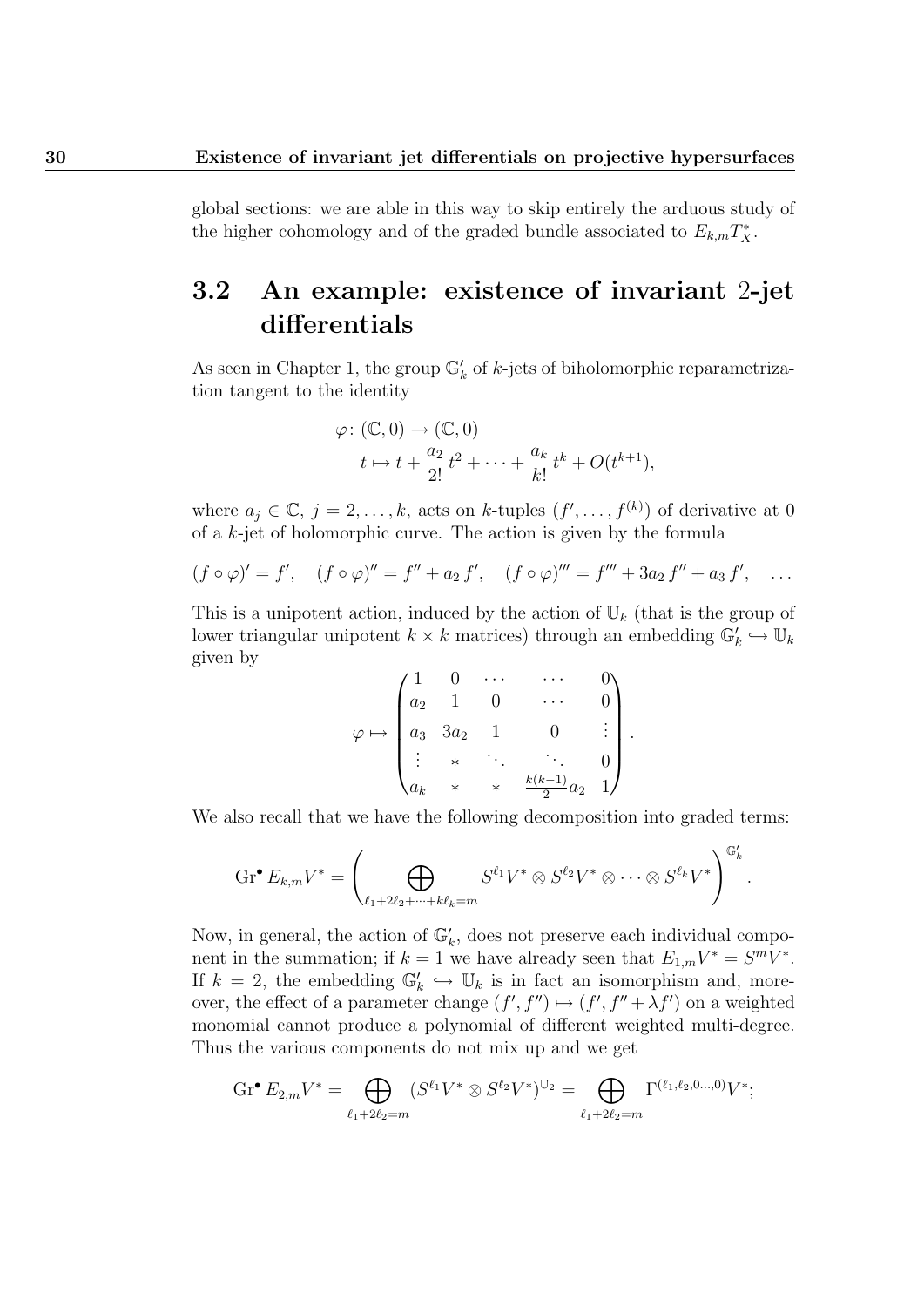in particular, if  $r = \text{rank } V = 2$ , we have that  $\Gamma^{(\ell_1,\ell_2)}V^* = S^{\ell_1-\ell_2}V^* \otimes$  $(\det V^*)^{\ell_2}$  and so we derive the very simple formula

$$
\operatorname{Gr}^{\bullet} E_{2,m} V^* = \bigoplus_{j=0}^{m/3} S^{m-3j} V^* \otimes (\det V^*)^j.
$$

As a byproduct, we obtain – as announced in Chapter  $1$  – that the elements of the fibers  $E_{2,m}V_x^*$  of  $E_{2,m}V^*$  over a point  $x \in X$  are of the form

$$
\sum_{\alpha_1+\alpha_2+3\beta=m} a_{\alpha_1\alpha_2\beta}(f'_1)^{\alpha_1}(f'_2)^{\alpha_2}(f'_1f''_2-f''_1f'_2)^{\beta}.
$$

Remark 3.2.1. As already observed, similar computation have been done for low values of  $k$  and  $r$ , but it is a major unsolved problem to compute this composition series for arbitrary values of  $k$  and  $r$ .

#### 3.2.1 Minimal surfaces of general type

Now, suppose that  $X$  is an algebraic surface and consider the "absolute" case  $V = T_X$ .

Since the Euler characteristics of the bundle of invariant jet differentials and of its associated graded bundle are equal,  $\chi(E_{2,m}T_X^*) = \chi(\text{Gr}^{\bullet} E_{2,m}T_X^*)$ , and since we know the composition series, a quite easy Riemann-Roch computation gives

$$
\chi(E_{2,m}T_X^*) = \frac{m^4}{648}(13c_1^2 - 9c_2) + O(m^3),
$$

where  $c_1$  and  $c_2$  are the Chern classes of X.

Next, suppose  $X$  is minimal and of general type (that is, its canonical bundle  $K_X$  is big and nef). The following theorem can be obtained both as a combination of results of Bogmolov and Tsuji on semi-stability of the tangent bundle of a minimal nonsingular projective variety of general type (cf. [3] and [27]) and as a direct consequence of the existence of approximate Kähler-Einstein metrics combined with a Bochner-type formula (see [7] for a direct proof based on the second kind of approach).

**Theorem 3.2.1.** Let  $X$  be a n-dimensional projective algebraic manifold admitting a smooth minimal model and let  $L \rightarrow X$  be a holomorphic line bundle over X. Assume that X is minimal and of general type and let  $\lambda =$  $(\lambda_1,\ldots,\lambda_n)\in\mathbb{Z}^n$  be a non-increasing weight. If either L is pseudo-effective (that is, a limit of effective divisors) and  $|\lambda| = \sum_{j=1}^n \lambda_j > 0$ , or L is big and  $|\lambda| > 0$ , then

$$
H^0(X, \Gamma^{(\lambda)} T_X \otimes L^{-1}) = 0.
$$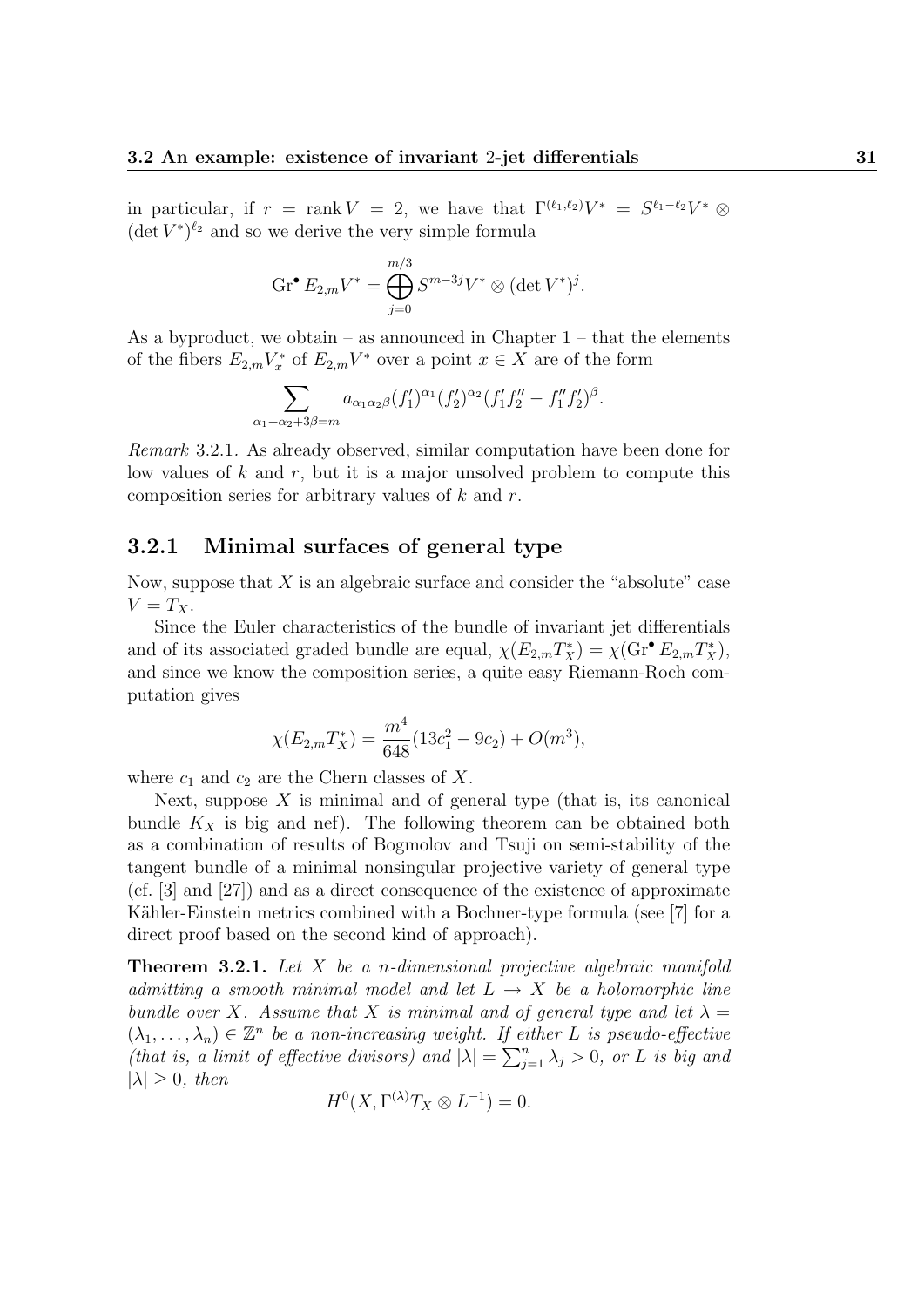Using the above theorem in combination with a Serre duality argument, one obatins the following corollary.

**Corollary 3.2.2** ( [10]). If X is a minimal algebraic surface of general type and  $A \rightarrow X$  any ample line bundle over X, then

$$
h^{0}(X, E_{2,m}T_{X}^{*} \otimes A^{-1}) \ge \frac{m^{4}}{648} (13c_{1}^{2} - 9c_{2}) - O(m^{3}).
$$

In particular every smooth surface  $X \subset \mathbb{P}^3$  of degree greater than or equal to 15 admits nonzero invariant 2-jet differentials vanishing on an ample divisor.

Of course, everything is easier here because to get a lower bound for  $h^0$ we just have to control  $h^2$ , which is done by Serre duality and the vanishing theorem above.

In general (that is in higher dimension), in order to get a lower bound for  $h^0$  starting from the (eventual) positivity of the Euler characteristic, one needs to control the entire even cohomology. The top cohomology can be still shown to be zero by Serre duality and the vanishing theorem above; it is anyway a hard problem to control the intermediate even cohomology which, in general, does not vanish at all.

This has been extensively studied by Rousseau in his papers [22] and [21] for threefold in  $\mathbb{P}^4$  of degree greater than or equal to 97, giving then a positive answer for the existence of nonzero invariant 3-jet differentials vanishing on an ample divisor.

## 3.3 Preliminary material

In this section we shall spend a few word about the cohomology ring of  $X_k$  and, for the convenience of the reader, we shall recall the statement of the algebraic version of Demailly's holomorphic Morse inequalities we are interested in.

#### 3.3.1 Cohomology ring of  $X_k$

Denote by  $c_{\bullet}(E)$  the total Chern class of a vector bundle E. The short exact sequences (1.1) and (1.2) give us, for each  $k > 0$ , the following formulae:

$$
c_{\bullet}(V_k) = c_{\bullet}(T_{X_k/X_{k-1}})c_{\bullet}(\mathcal{O}_{X_k}(-1))
$$

and

$$
c_{\bullet}(\pi_k^*V_{k-1}\otimes \mathcal{O}_{X_k}(1))=c_{\bullet}(T_{X_k/X_{k-1}}),
$$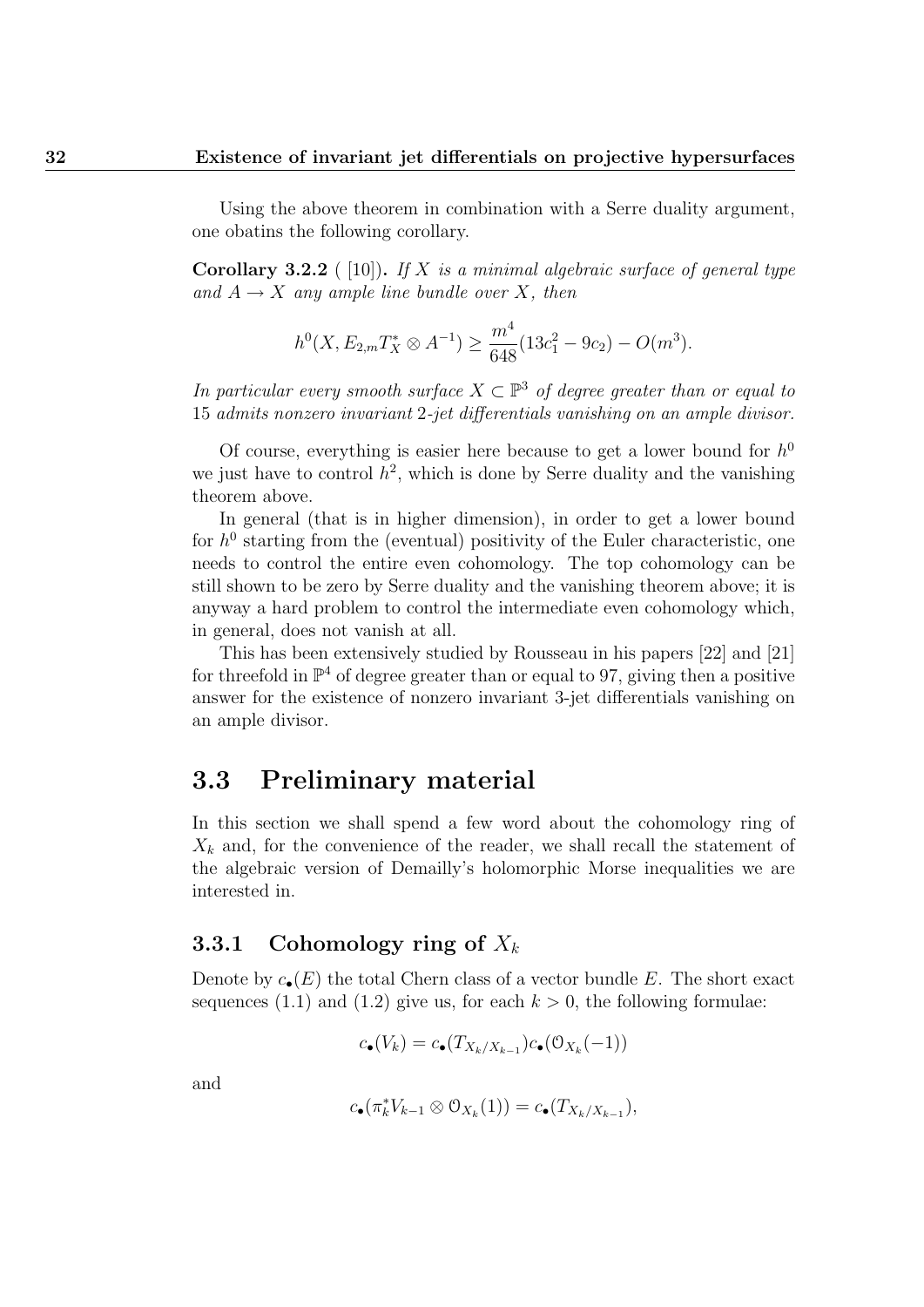so that

$$
c_{\bullet}(V_k) = c_{\bullet}(\mathcal{O}_{X_k}(-1))c_{\bullet}(\pi_k^* V_{k-1} \otimes \mathcal{O}_{X_k}(1)). \tag{3.1}
$$

Let us call  $u_j = c_1(\mathcal{O}_{X_j}(1))$  and  $c_l^{[j]} = c_l(V_j)$ . With these notations, (3.1) becomes

$$
c_l^{[k]} = \sum_{s=0}^l \left[ \binom{n-s}{l-s} - \binom{n-s}{l-s-1} \right] u_k^{l-s} \cdot \pi_k^* c_s^{[k-1]}, \quad 1 \le l \le r. \tag{3.2}
$$

Since  $X_j$  is the projectivized bundle of line of  $V_{j-1}$ , we also have the polynomial relations

$$
u_j^r + \pi_j^* c_1^{[j-1]} \cdot u_j^{r-1} + \dots + \pi_j^* c_{r-1}^{[j-1]} \cdot u_j + \pi_j^* c_r^{[j-1]} = 0, \quad 1 \le j \le k. \tag{3.3}
$$

After all, the cohomology ring of  $X_k$  is defined in terms of generators and relations as the polynomial algebra  $H^{\bullet}(X)[u_1, \ldots, u_k]$  with the relations (3.3) in which, utilizing recursively (3.2), we have that  $c_l^{[j]}$  $\ell_l^{\left[0\right]}$  is a polynomial with integral coefficients in the variables  $u_1, \ldots, u_j, c_1(V), \ldots, c_l(V)$ .

In particular, for the first Chern class of  $V_k$ , we obtain the very simple expression

$$
c_1^{[k]} = \pi_{0,k}^* c_1(V) + (r-1) \sum_{s=1}^k \pi_{s,k}^* u_s.
$$
 (3.4)

#### 3.3.2 Algebraic holomorphic Morse inequalities

Let  $L \to X$  be a holomorphic line bundle over a compact Kähler manifold of dimension n and  $E \to X$  a holomorphic vector bundle of rank r. Suppose that L can be written as the difference of two nef line bundles, say  $L = F \otimes G^{-1}$ , with  $F, G \to X$  numerically effective. Then we have the following asymptotic estimate for the partial alternating sum of the dimension of cohomology groups of powers of  $L$  with values in  $E$ .

**Theorem 3.3.1** (see e.g.  $[8]$ ,  $[23]$ ). With the previous notation, we have (strong algebraic holomorphic Morse inequalities) :

$$
\sum_{j=0}^q (-1)^{q-j} h^j(X,L^{\otimes m} \otimes E) \leq r \frac{m^n}{n!} \sum_{j=0}^q (-1)^{q-j} \binom{n}{j} F^{n-j} \cdot G^j + o(m^n).
$$

In particular [26],  $L^{\otimes m} \otimes E$  has a global section for m large as soon as  $F^n$  –  $n F^{n-1} \cdot G > 0.$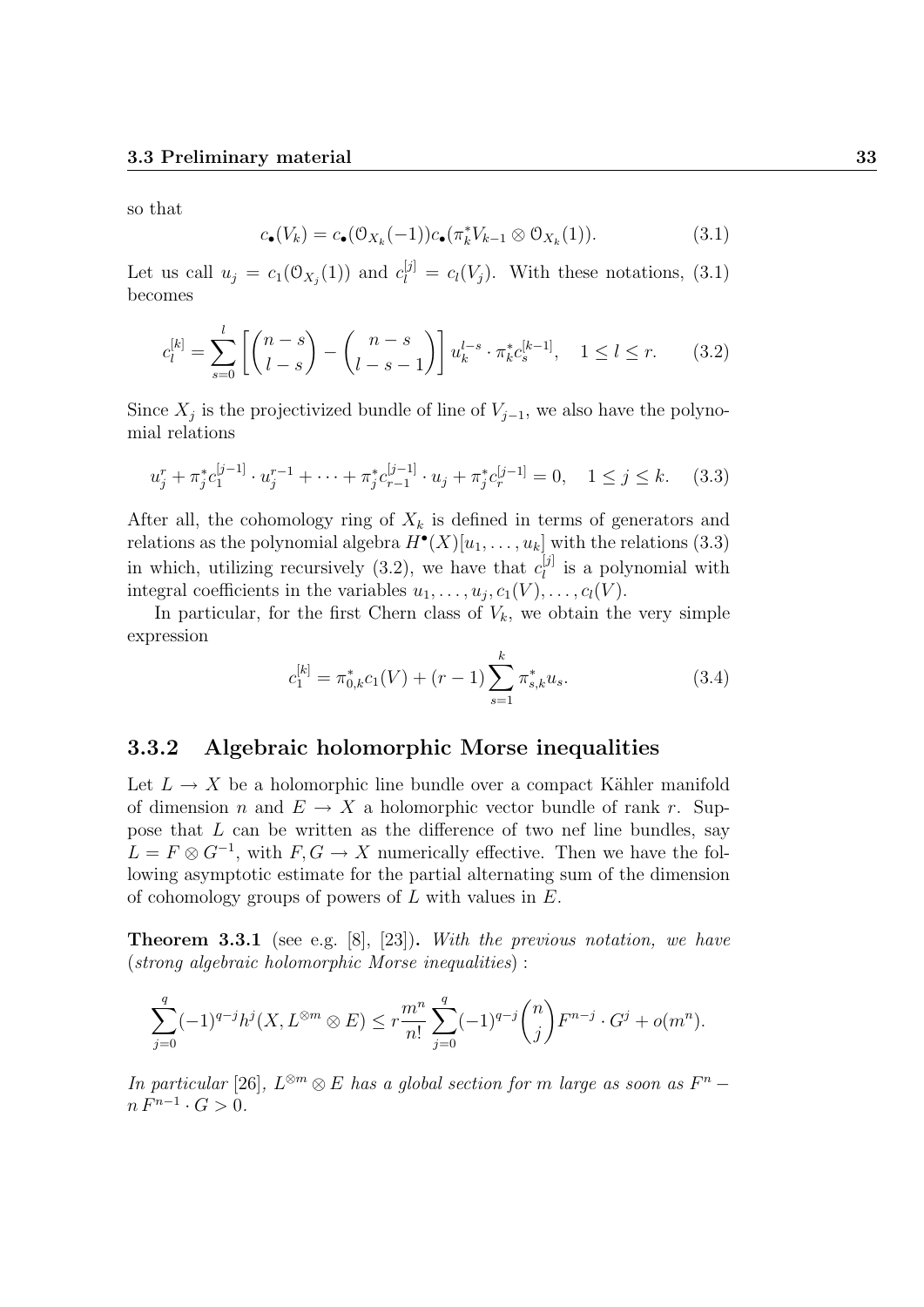## 3.4 Proof of Theorem 3.1.1

The idea of the proof is to apply the algebraic holomorphic Morse inequalities to a particular relatively nef line bundle over  $X_n$  which admits a nontrivial morphism to (a power of)  $\mathcal{O}_{X_n}(1)$  and then to conclude by the direct image argument of Theorem 1.4.1, and Proposition 1.4.2.

From now on, we will set in the "absolute" case  $V = T_X$ .

#### 3.4.1 Choice of the appropriate subbundle

Recall that, for  $\mathbf{a} = (a_1, \dots, a_k) \in \mathbb{Z}^k$ , we have defined a line bundle  $\mathcal{O}_{X_k}(\mathbf{a})$ on  $X_k$  as

$$
\mathcal{O}_{X_k}(\mathbf{a}) = \pi_{1,k}^* \mathcal{O}_{X_1}(a_1) \otimes \pi_{2,k}^* \mathcal{O}_{X_2}(a_2) \otimes \cdots \otimes \mathcal{O}_{X_k}(a_k)
$$

and an associated weight  $\mathbf{b} = (b_1, \ldots, b_k) \in \mathbb{Z}^k$  such that  $b_j = a_1 + \cdots + a_j$ ,  $j = 1, \ldots, k$ . Moreover, if  $\mathbf{b} \in \mathbb{N}^k$ , that is if  $a_1 + \cdots + a_j \geq 0$ , we had a nontrivial morphism

$$
\mathcal{O}_{X_k}(\mathbf{a}) = \mathcal{O}_{X_k}(b_k) \otimes \mathcal{O}_{X_k}(-\mathbf{b} \cdot D^*) \to \mathcal{O}_{X_k}(b_k)
$$

and, if

$$
a_1 \ge 3a_2, \dots, a_{k-2} \ge 3a_{k-1}
$$
 and  $a_{k-1} \ge 2a_k > 0,$  (3.5)

then  $\mathcal{O}_{X_k}(\mathbf{a})$  is relatively nef over X.

Now, let  $X \subset \mathbb{P}^{n+1}$  be a smooth complex projective hypersurface. Then it is always possible to express  $\mathcal{O}_{X_k}(\mathbf{a})$  as the difference of two globally nef line bundles, provided condition (3.5) is satisfied.

**Lemma 3.4.1.** Let  $X \subset \mathbb{P}^{n+1}$  be a projective hypersurface. Set  $\mathcal{L}_k = \mathcal{O}_{X_k}(2 \cdot$  $3^{k-2}, \ldots, 6, 2, 1$ . Then  $\mathcal{L}_k \otimes \pi_{0,k}^* \mathcal{O}_X(\ell)$  is nef if  $\ell \geq 2 \cdot 3^{k-1}$ . In particular,

$$
\mathcal{L}_k = \mathcal{F}_k \otimes \mathcal{G}_k^{-1},
$$

where  $\mathcal{F}_k \stackrel{\text{def}}{=} \mathcal{L}_k \otimes \pi_{0,k}^* \mathcal{O}_X(2 \cdot 3^{k-1})$  and  $\mathcal{G}_k \stackrel{\text{def}}{=} \pi_{0,k}^* \mathcal{O}_X(2 \cdot 3^{k-1})$  are nef.

Proof. Of course, as a pull-back of an ample line bundle,

$$
\mathcal{G}_k = \pi_{0,k}^* \mathcal{O}_X(2 \cdot 3^{k-1})
$$

is nef. It is well known that the cotangent space of the projective space twisted by  $\mathcal{O}(2)$  is globally generated. Hence,  $T_X^* \otimes \mathcal{O}_X(2)$  is globally generated as a quotient of  $T^*_{\mathbb{P}^{n+1}}|_X \otimes \mathcal{O}_X(2)$ , so that  $\mathcal{O}_{X_1}(1) \otimes \pi_{0,1}^* \mathcal{O}_X(2) =$  $\mathcal{O}_{\mathbb{P}(T^*_X\otimes \mathcal{O}_X(2))}(1)$  is nef.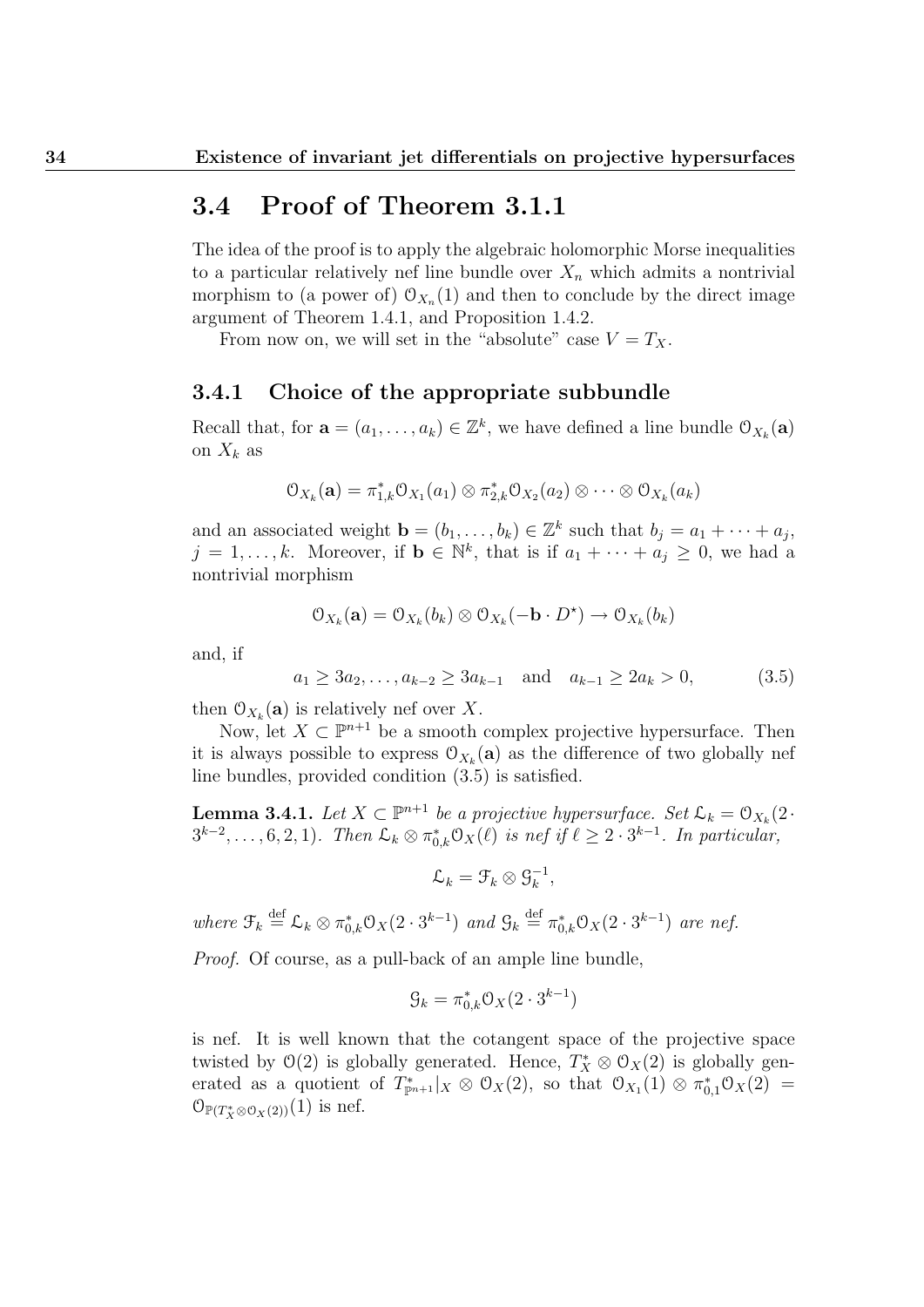Next, we construct by induction on k, a nef line bundle  $A_k \to X_k$  such that  $\mathcal{O}_{X_{k+1}}(1) \otimes \pi_k^* A_k$  is nef. By definition, this is equivalent to say that the vector bundle  $V_k^* \otimes A_k$  is nef. By what we have just seen, we can take  $A_0 = \mathcal{O}_X(2)$  on  $X_0 = X$ . Suppose  $A_0, \ldots, A_{k-1}$  as been constructed. As an extension of nef vector bundles is nef, dualizing the short exact sequence  $(1.1)$  we find

$$
0 \longrightarrow \mathcal{O}_{X_k}(1) \longrightarrow V_k^* \longrightarrow T_{X_k/X_{k-1}}^* \longrightarrow 0,
$$

and so we see, twisting by  $A_k$ , that it suffices to select  $A_k$  in such a way that both  $\mathcal{O}_{X_k}(1) \otimes A_k$  and  $T^*_{X_k/X_{k-1}} \otimes A_k$  are nef. To this aim, considering the second wedge power of the central term in (1.2), we get an injection

$$
0 \longrightarrow T_{X_k/X_{k-1}} \longrightarrow \bigwedge^2(\pi_k^*V_{k-1} \otimes \mathcal{O}_{X_k}(1))
$$

and so dualizing and twisting by  $\mathcal{O}_{X_k}(2) \otimes \pi_k^* A_{k-}^{\otimes 2}$  $\sum_{k=1}^{\infty}$ , we find a surjection

$$
\pi_k^* \bigwedge^2 (V_{k-1}^* \otimes A_{k-1}) \longrightarrow T_{X_k/X_{k-1}}^* \otimes \mathcal{O}_{X_k}(2) \otimes \pi_k^* A_{k-1}^{\otimes 2} \longrightarrow 0.
$$

By induction hypothesis,  $V_{k-1}^* \otimes A_{k-1}$  is nef so the quotient  $T_{X_k/X_{k-1}}^* \otimes$  $\mathfrak{O}_{X_k}(2) \otimes \pi_k^* A_{k-}^{\otimes 2}$  $\frac{\otimes 2}{k-1}$  is nef, too. In order to have the nefness of both  $\mathcal{O}_{X_k}(1) \otimes A_k$ and  $T^*_{X_k/X_{k-1}} \otimes A_k$ , it is enough to select  $A_k$  in such a way that  $A_k \otimes \pi_k^* A_{k-1}^*$ and  $A_k \otimes \mathcal{O}_{X_k}(-2) \otimes \pi_k^* A_{k-1}^*$ ⊗2 are both nef: therefore we set

$$
A_k = \mathcal{O}_{X_k}(2) \otimes \pi_k^* A_{k-1}^{\otimes 3} = (\mathcal{O}_{X_k}(1) \otimes \pi_k^* A_{k-1})^{\otimes 2} \otimes \pi_k^* A_{k-1},
$$

which, as a product of nef line bundles, is nef and satisfies the two conditions above. This gives  $A_k$  inductively, and the resulting formula for  $\mathcal{O}_{X_k}(1)$  ⊗  $\pi_k^* A_{k-1}$  is

$$
\mathcal{O}_{X_k}(1) \otimes \pi_k^* A_{k-1} = \mathcal{L}_k \otimes \pi_{0,k}^* \mathcal{O}_X(2 \cdot (1 + 2 + \dots + 2 \cdot 3^{k-2}))
$$
  
=  $\mathcal{L}_k \otimes \pi_{0,k}^* \mathcal{O}_X(2 \cdot 3^{k-1}).$ 

The lemma is proved.

We now use the above lemma to deal with general weights satisfying condition (3.5).

**Proposition 3.4.2.** Let  $X \subset \mathbb{P}^{n+1}$  be a smooth projective hypersurface and  $\mathfrak{O}_X(1)$  be the hyperplane divisor on X. If condition (3.5) holds, then  $\mathfrak{O}_{X_k}(\mathbf{a})\otimes$  $\pi_{0,k}^* \mathcal{O}_X(\ell)$  is nef provided that  $\ell \geq 2|\mathbf{a}|$ , where  $|\mathbf{a}| = a_1 + \cdots + a_k$ .

In particular  $\mathcal{O}_{X_k}(\mathbf{a}) = (\mathcal{O}_{X_k}(\mathbf{a}) \otimes \pi_{0,k}^* \mathcal{O}_X(2|\mathbf{a}|)) \otimes \pi_{0,k}^* \mathcal{O}_X(-2|\mathbf{a}|)$  and both  $\mathcal{O}_{X_k}(\mathbf{a}) \otimes \pi_{0,k}^* \mathcal{O}_X(2|\mathbf{a}|)$  and  $\pi_{0,k}^* \mathcal{O}_X(2|\mathbf{a}|)$  are nef.

 $\Box$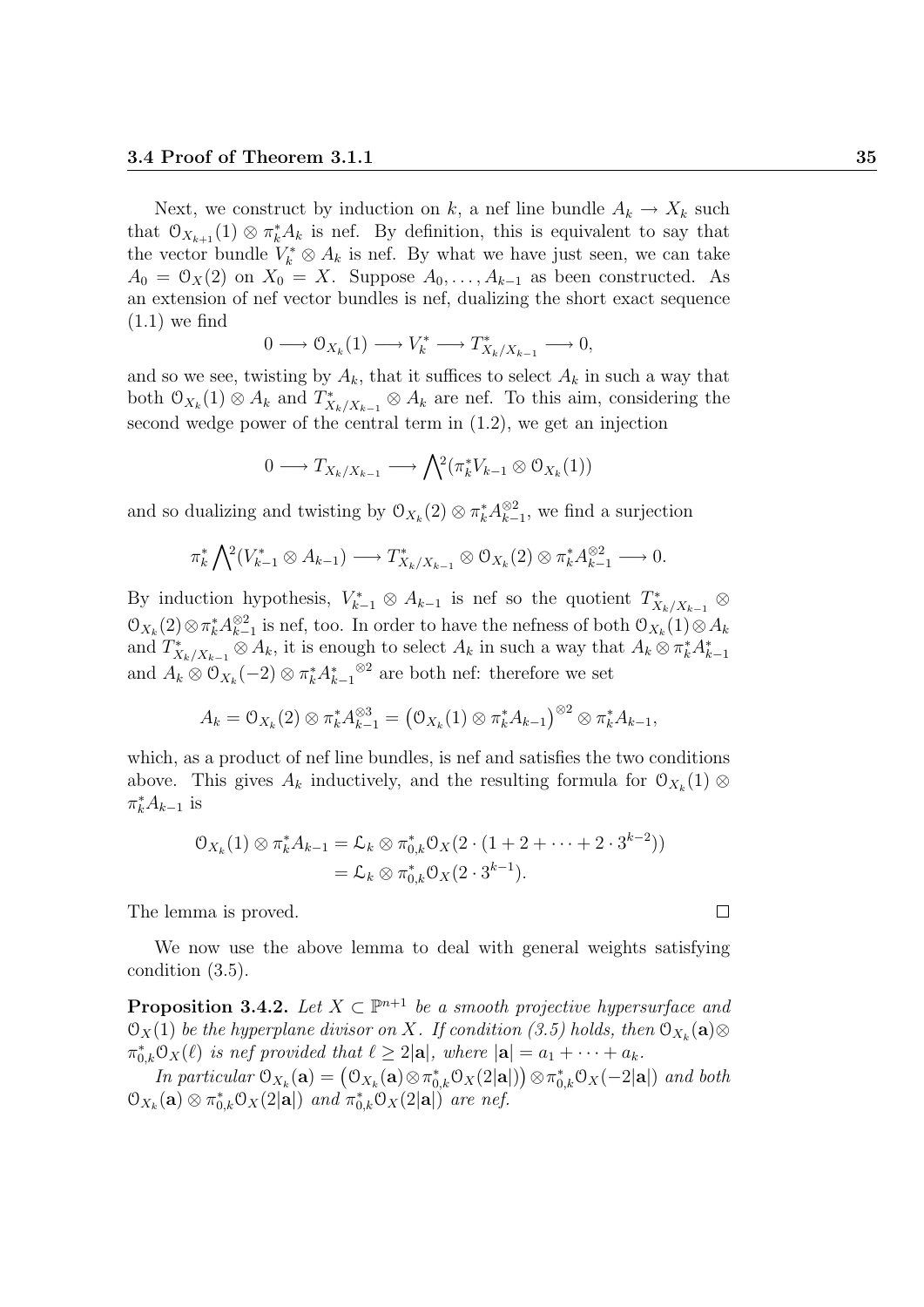Proof. By Lemma 3.4.1, we know that the line bundle

$$
\mathcal{O}_{X_k}(2\cdot 3^{k-2}, 2\cdot 3^{k-3}, \ldots, 6, 2, 1) \otimes \pi_{0,k}^* \mathcal{O}_X(\ell)
$$

is nef as soon as  $\ell \geq 2 \cdot (1 + 2 + 6 + \cdots + 2 \cdot 3^{k-2}) = 2 \cdot 3^{k-1}$ . Now we take  $\mathbf{a} = (a_1, \ldots, a_k) \in \mathbb{N}^k$  such that  $a_1 \geq 3a_2, \ldots, a_{k-2} \geq 3a_{k-1}, a_{k-1} \geq 2a_k > 0$ and we proceed by induction, the case  $k = 1$  being obvious. Write

$$
\begin{split} \mathbb{O}_{X_k}(a_1, a_2, \dots, a_k) &\otimes \pi_{0,k}^* \mathbb{O}_X(2 \cdot (a_1 + \dots + a_k)) \\ &= \left(\mathbb{O}_{X_k}(2 \cdot 3^{k-2}, \dots, 6, 2, 1) \otimes \pi_{0,k}^* \mathbb{O}_X(2 \cdot 3^{k-1})\right)^{\otimes a_k} \\ &\otimes \pi_k^* \left(\mathbb{O}_{X_{k-1}}(a_1 - 2 \cdot 3^{k-2} a_k, \dots, a_{k-2} - 6a_k, a_{k-1} - 2a_k)\right) \\ &\otimes \pi_{0,k-1}^* \mathbb{O}_X\left(2 \cdot (a_1 + \dots + a_k - 3^{k-1} a_k)\right)\right). \end{split}
$$

Therefore, we have to prove that

$$
\mathcal{O}_{X_{k-1}}(a_1 - 2 \cdot 3^{k-2} a_k, \dots, a_{k-2} - 6 a_k, a_{k-1} - 2 a_k)
$$
  
 
$$
\otimes \pi_{0,k-1}^* \mathcal{O}_X(2 \cdot (a_1 + \dots + a_k - 3^{k-1} a_k))
$$

is nef. Our chain of inequalities gives, for  $1 \leq j \leq k-2$ ,  $a_j \geq 3^{k-j-1}a_k$  and  $a_{k-1} \geq 2a_k$ . Thus, condition (3.5) is satisfied by the weights of

$$
\mathcal{O}_{X_{k-1}}(a_1 - 2 \cdot 3^{k-2} a_k, \dots, a_{k-2} - 6 a_k, a_{k-1} - 2 a_k)
$$

and  $2 \cdot (a_1 + \cdots + a_k - 3^{k-1} a_k)$  is exactly twice the sum of these weights.  $\Box$ 

Remark 3.4.1. At this point it should be clear that to prove Theorem 3.1.1 is sufficient to show the existence of an *n*-tuple  $(a_1, \ldots, a_n)$  satisfying condition (3.5) and such that

$$
(\mathcal{O}_{X_n}(\mathbf{a}) \otimes \pi_{0,n}^* \mathcal{O}_X(2|\mathbf{a}|))^{n^2} - n^2 (\mathcal{O}_{X_n}(\mathbf{a}) \otimes \pi_{0,n}^* \mathcal{O}_X(2|\mathbf{a}|))^{n^2-1} \cdot \pi_{0,n}^* \mathcal{O}_X(2|\mathbf{a}|) > 0
$$
\n(3.6)

for  $d = \deg X$  large enough, where  $n^2 = n + n(n-1) = \dim X_n$ .

In fact, this would show the bigness of  $\mathcal{O}_{X_n}(\mathbf{a}) \hookrightarrow \mathcal{O}_{X_n}(|\mathbf{a}|)$  and so the bigness of  $\mathfrak{O}_{X_n}(1)$ .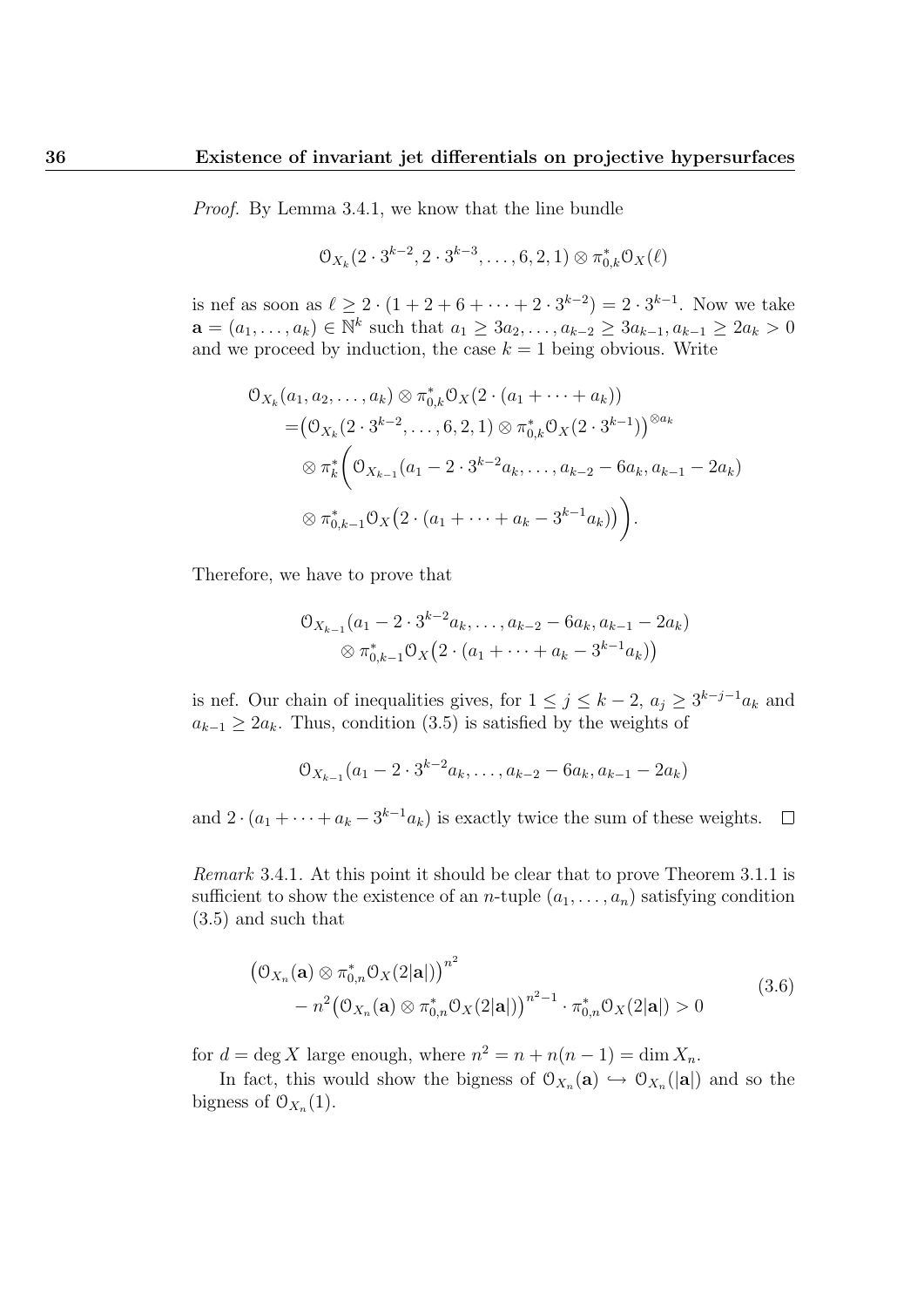### 3.4.2 Evaluation in terms of the degree

For  $X \subset \mathbb{P}^{n+1}$  a smooth projective hypersurface of degree deg  $X = d$ , we have a short exact sequence

$$
0 \longrightarrow T_X \longrightarrow T_{\mathbb{P}^{n+1}}|_X \longrightarrow \mathcal{O}_X(d) \longrightarrow 0;
$$

so we get the following relation for the total Chern class of  $X$ :

$$
(1+h)^{n+2} = (1+d h)c_{\bullet}(X),
$$

where  $h = c_1(\mathbb{O}_{\mathbb{P}^{n+1}}(1))$  and  $(1+h)^{n+2}$  is the total Chern class of  $\mathbb{P}^{n+1}$ . Thus, an easy computation shows that

$$
c_j(X) = c_j(T_X) = (-1)^j h^j \sum_{k=0}^j (-1)^k {n+2 \choose k} d^{j-k},
$$

where  $h \in H^2(X,\mathbb{Z})$  is the hyperplane class. In particular

$$
c_j(X) = h^{j}((-1)^{j}d^{j} + o(d^{j})), \quad j = 1, ..., n,
$$

and  $o(d^j)$  is a polynomial in d of degree at most  $j-1$ .

Proposition 3.4.3. The quantities

$$
(\mathcal{O}_{X_k}(\mathbf{a}) \otimes \pi_{0,k}^* \mathcal{O}_X(2|\mathbf{a}|))^{n+k(n-1)}
$$
  
– [n+k(n-1)] $(\mathcal{O}_{X_k}(\mathbf{a}) \otimes \pi_{0,k}^* \mathcal{O}_X(2|\mathbf{a}|))^{n+k(n-1)-1} \cdot \pi_{0,k}^* \mathcal{O}_X(2|\mathbf{a}|)$ 

and

$$
\mathfrak{O}_{X_k}(\mathbf{a})^{n+k(n-1)}
$$

are both polynomials in the variable d with coefficients in  $\mathbb{Z}[a_1, \ldots, a_k]$  of degree at most  $n + 1$  and the coefficients of  $d^{n+1}$  of the two expressions are equal.

Moreover this coefficient is a homogeneous polynomial in  $a_1, \ldots, a_k$  of degree  $n + k(n - 1)$  or identically zero.

*Proof.* Set  $\mathcal{F}_k(\mathbf{a}) = \mathcal{O}_{X_k}(\mathbf{a}) \otimes \pi_{0,k}^* \mathcal{O}_X(2|\mathbf{a}|)$  and  $\mathcal{G}_k(\mathbf{a}) = \pi_{0,k}^* \mathcal{O}_X(2|\mathbf{a}|)$ . Then we have

$$
\mathcal{F}_k(\mathbf{a})^{n+k(n-1)} + [n+k(n-1)]\mathcal{F}_k(\mathbf{a})^{n+k(n-1)-1} \cdot \mathcal{G}_k(\mathbf{a})
$$
  
=  $\mathcal{O}_{X_k}(\mathbf{a})^{n+k(n-1)} + \text{terms which have } \mathcal{G}_k(\mathbf{a}) \text{ as a factor.}$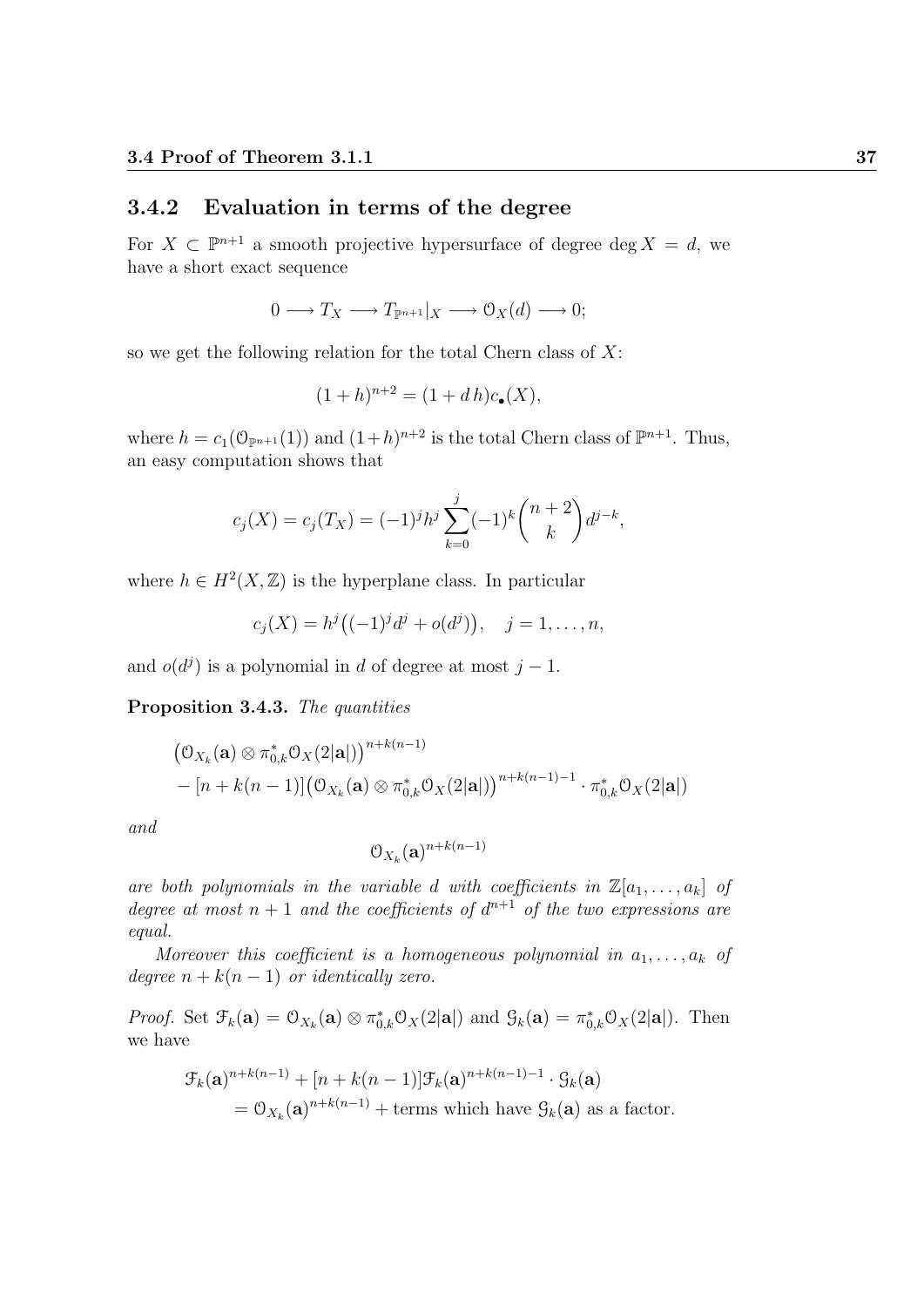Now we use relations (3.2) and (3.3) to observe that

$$
O_{X_k}(\mathbf{a})^{n+k(n-1)} = \sum_{j_1+2j_2+\cdots+j_n=n} P_{j_1\cdots j_n}^{[k]}(\mathbf{a}) c_1(X)^{j_1} \cdots c_n(X)^{j_n},
$$

where the  $P_{i_1}^{[k]}$  $j_1^{[k]}$ ,  $j_1^{[k]}$  are homogeneous polynomial of degree  $n + k(n-1)$  in the variables  $a_1, \ldots, a_k$  (or possibly identically zero). Thus, substituting the  $c_i(X)$ 's with their expression in terms of the degree, we get

$$
\mathcal{O}_{X_k}(\mathbf{a})^{n+k(n-1)} = (-1)^n \left( \sum_{j_1+2j_2+\cdots+j_n=n} P_{j_1\cdots j_n}^{[k]}(\mathbf{a}) \right) d^{n+1} + o(d^{n+1}),
$$

since  $h^n = d$ . On the other hand, utilizing relations (3.2) and (3.3) on terms which have  $\mathcal{G}_k(\mathbf{a})$  as a factor, gives something of the form

$$
\sum_{\substack{j_1+2j_2+\cdots+nj_n+i=n\\i>0}} Q^{[k]}_{j_1\cdots j_n i}(\mathbf{a}) h^i \cdot c_1(X)^{j_1} \cdots c_n(X)^{j_n},
$$

since  $c_1(\mathcal{G}_k(\mathbf{a})) = |\mathbf{a}|h$  and  $\mathcal{G}_k(\mathbf{a})$  is always a factor. Substituting the  $c_i(X)$ 's with their expression in terms of the degree, we get here

$$
h^{i} \cdot c_{1}(X)^{j_{1}} \cdots c_{n}(X)^{j_{n}} = (-1)^{j_{1} + \cdots + j_{n}} \underbrace{h^{n}}_{=d} \cdot d^{j_{1} + \cdots + j_{n}} = o(d^{n+1}).
$$

 $\Box$ 

At this point, we need an elementary lemma to deal with "generic" weights.

**Lemma 3.4.4.** Let  $\mathfrak{C} \subset \mathbb{R}^k$  be a cone with nonempty interior. Let  $\mathbb{Z}^k \subset \mathbb{R}^k$ be the canonical lattice in  $\mathbb{R}^k$ . Then  $\mathbb{Z}^k \cap \mathfrak{C}$  is Zariski dense in  $\mathbb{R}^k$ .

*Proof.* Since  $\mathfrak{C}$  is a cone with nonempty interior, it contains cubes of arbitrary large edges, so  $\mathbb{Z}^k \cap \mathfrak{C}$  contains a product of integral intervals  $\prod [\alpha_i, \beta_i]$  with  $\beta_i-\alpha_i > N$ . By using induction on dimension, this implies that a polynomial P of degree at most N vanishing on  $\mathbb{Z}^k \cap \mathfrak{C}$  must be identically zero. As N can be taken arbitrary large, we conclude that  $\mathbb{Z}^k \cap \mathfrak{C}$  is Zariski dense.  $\Box$ 

**Corollary 3.4.5.** If the top self-intersection  $O_{X_k}(\mathbf{a})^{n+k(n-1)}$  has degree exactly equal to  $n+1$  in d for some choice of **a**, then  $\mathcal{O}_{X_k}(m) \otimes \pi_{0,k}^* A^{-1}$  has a global section for all line bundle  $A \rightarrow X$  and for all d, m sufficiently large.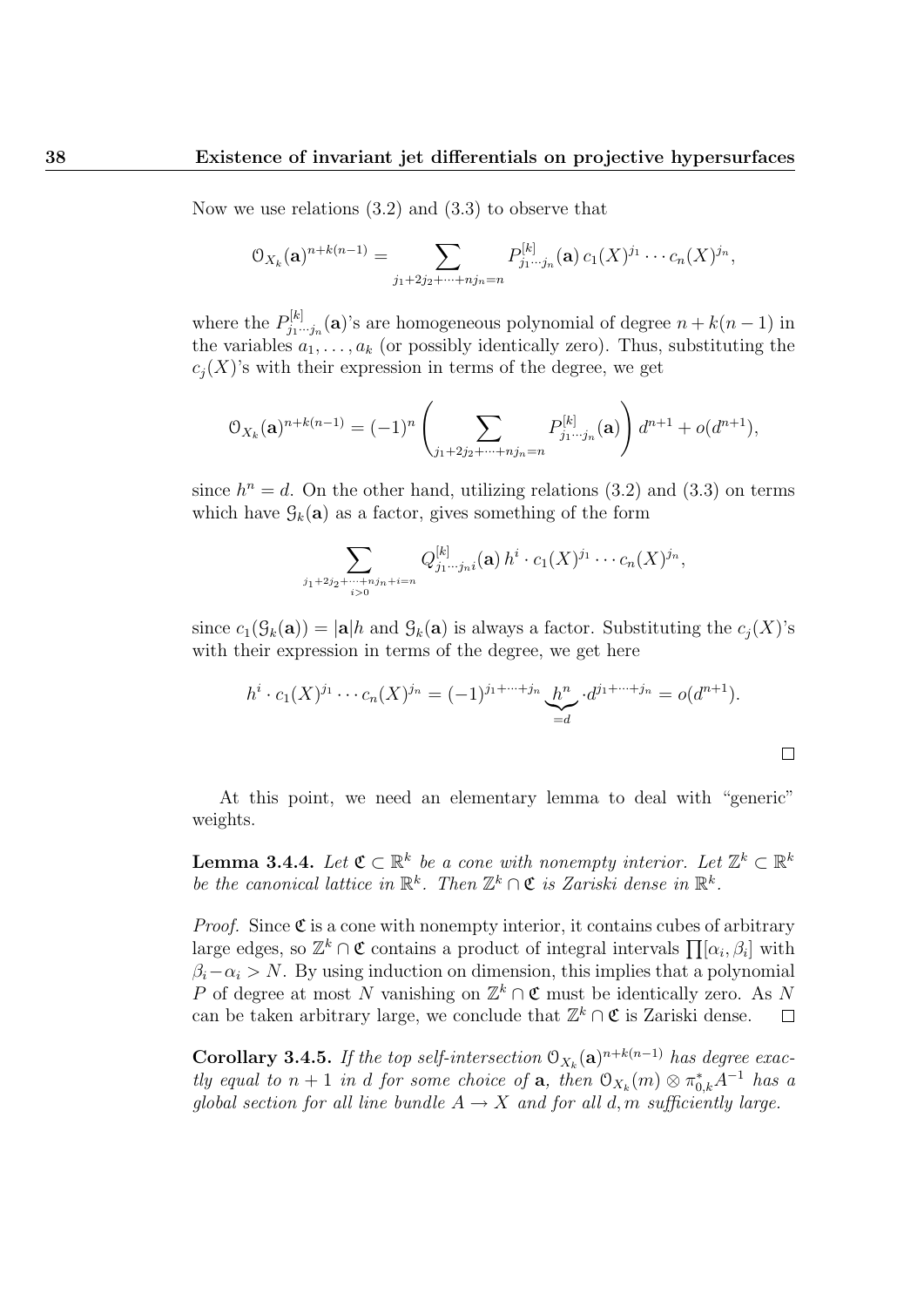*Proof.* The real k-tuples which satisfy condition  $(3.5)$ , form a cone with nonempty interior in  $\mathbb{R}^k$ . Thus, by Lemma 3.4.4, there exists an integral a' satisfying condition (3.5) and such that  $\mathcal{O}_{X_k}(\mathbf{a}')^{n+k(n-1)}$  has degree exactly  $n+1$  in d. For reasons similar to those in the proof of Proposition 3.4.3, the coefficient of degree  $n+1$  in d of  $\mathfrak{O}_{X_k}(\mathbf{a}')^{n+k(n-1)}$  and  $(\mathfrak{O}_{X_k}(\mathbf{a}') \otimes \pi_{0,k}^* \mathfrak{O}_X(2|\mathbf{a}'|))^{n+k(n-1)}$ are the same; the second one being nef, this coefficient must be positive.

Now, by Proposition 3.4.3, this coefficient is the same as the coefficient of degree  $n+1$  in d of

$$
(\mathcal{O}_{X_k}(\mathbf{a}') \otimes \pi_{0,k}^* \mathcal{O}_X(2|\mathbf{a}'|))^{n+k(n-1)} - [n+k(n-1)] (\mathcal{O}_{X_k}(\mathbf{a}') \otimes \pi_{0,k}^* \mathcal{O}_X(2|\mathbf{a}'|))^{n+k(n-1)-1} \cdot \pi_{0,k}^* \mathcal{O}_X(2|\mathbf{a}'|).
$$

But then this last quantity is positive for  $d$  large enough, and the Corollary follows by an application of algebraic holomorphic Morse inequalities.  $\Box$ 

**Corollary 3.4.6.** For  $k < n$ , the coefficient of  $d^{n+1}$  in the expression of

$$
\mathfrak{O}_{X_k}(\mathbf{a})^{n+k(n-1)}
$$

is identically zero.

*Proof.* Otherwise, we would have global sections of  $O_{X_k}(m)$  for m large and  $k < n$ , which is impossible by Theorem 2.1.1.  $\Box$ 

## **3.4.3** Bigness of  $O_{X_n}(1)$

Thanks to the results of the previous subsection, to show the existence of a global section of  $\mathcal{O}_{X_n}(m) \otimes \pi_{0,n}^* A^{-1}$  for m and d large, we just need to show that  $\mathfrak{O}_{X_n}(\mathbf{a})^{n^2}$  has degree exactly  $n+1$  in d for some n-tuple  $(a_1, \ldots, a_n)$ .

The multinomial theorem gives

$$
(a_1 \pi_{1,k}^* u_1 + \dots + a_k u_k)^{n+k(n-1)}
$$
  
= 
$$
\sum_{j_1 + \dots + j_k = n+k(n-1)} \frac{(n+k(n-1))!}{j_1! \cdots j_k!} a_1^{j_1} \cdots a_k^{j_k} \pi_{1,k}^* u_1^{j_1} \cdots u_k^{j_k}.
$$

We need two technical lemmas.

**Lemma 3.4.7.** The coefficient of degree  $n + 1$  in d of the two following intersections is zero:

•  $\pi_{1,k}^* u_1^{j_1} \cdot \pi_{2,k}^* u_2^{j_2} \cdot \cdot \cdot u_k^{j_k}$  $\sum_{k}^{j_k}$  for all  $1 \leq k \leq n-1$  and  $j_1 + \cdots + j_k = n+k(n-1)$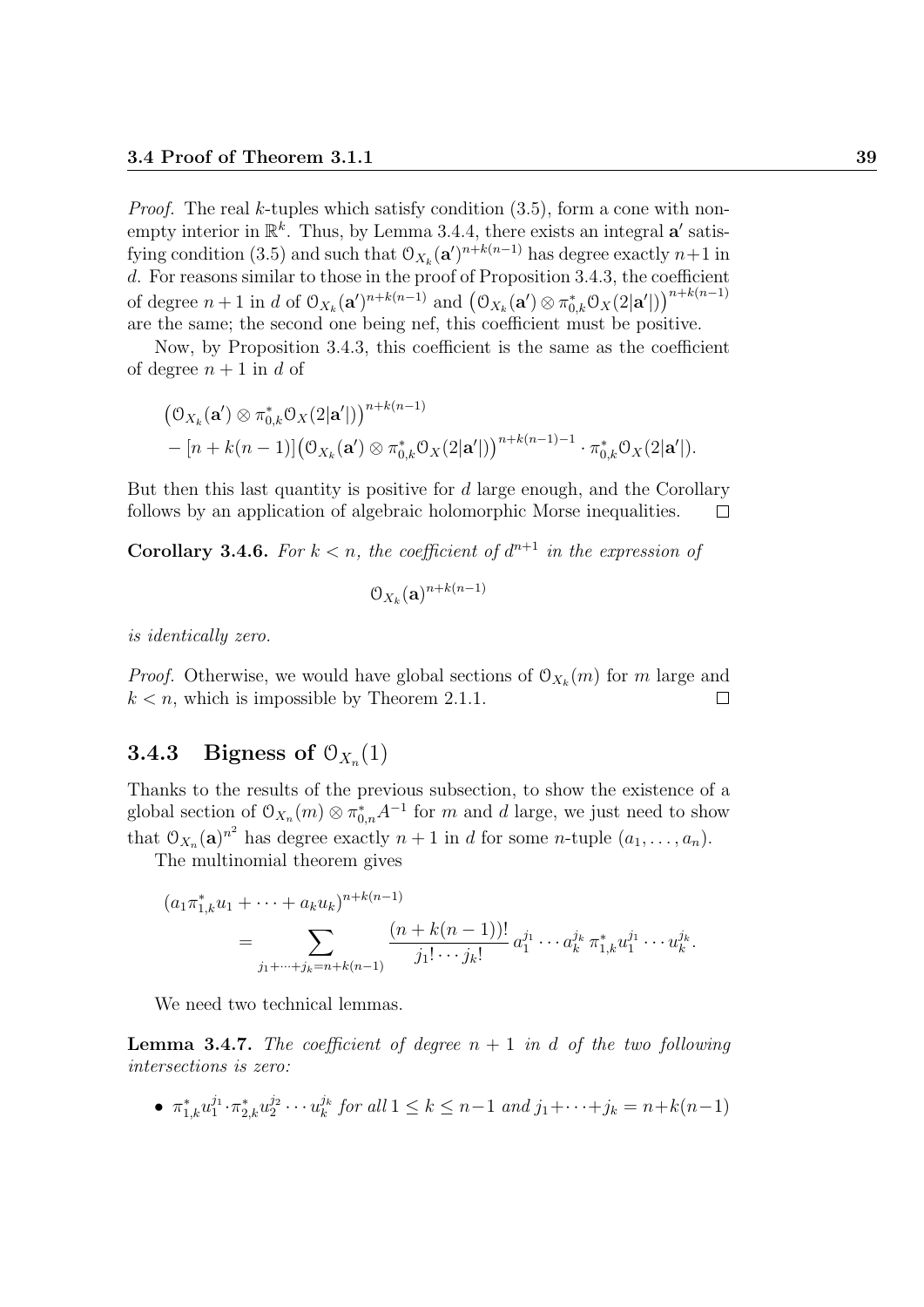$\bullet$   $\pi^*_{1,n-i-1}u^{j_1}_1 \cdot \pi^*_{2,n-i-1}u^{j_2}_2 \cdots u^{j_{n-i-1}}_{n-i-1}$  $\sum_{n-i-1}^{j_{n-i-1}} \cdot \pi_{0,n-i-1}^* c_1(X)^i$  for all  $1 \le i \le n-2$ and  $j_1 + \cdots + j_{n-i-1} = (n-i-1)n + 1$ .

Proof. The first statement is straightforward: if it fails to be true, we would find an **a** which satisfies the hypothesis of Corollary 3.4.5 for  $k < n$ , contradicting Corollary 3.4.6.

For the second statement we proceed by induction on  $i$ . Let us start with  $i = 1$ . By the first part of the present lemma, we have that

$$
\pi_{1,n-1}^* u_1^{j_1} \cdot \pi_{2,n-1}^* u_2^{j_2} \cdots \pi_{n-1}^* u_{n-2}^{j_{n-2}} \cdot u_{n-1}^n = o(d^{n+1}).
$$

On the other hand, relation (3.3) gives

$$
\pi_{1,n-1}^{*} u_1^{j_1} \cdot \pi_{2,n-1}^{*} u_2^{j_2} \cdots \pi_{n-1}^{*} u_{n-2}^{j_{n-2}} \cdot u_{n-1}^{n}
$$
\n
$$
= \pi_{1,n-1}^{*} u_1^{j_1} \cdot \pi_{2,n-1}^{*} u_2^{j_2} \cdots \pi_{n-1}^{*} u_{n-2}^{j_{n-2}}
$$
\n
$$
\cdot \left( -\pi_{n-1}^{*} c_1^{[n-2]} \cdot u_{n-1}^{n-1} - \cdots - \pi_{n-1}^{*} c_{n-1}^{[n-2]} \cdot u_{n-1} - \pi_{n-1}^{*} c_n^{[n-2]} \right)
$$
\n
$$
= -\pi_{1,n-1}^{*} u_1^{j_1} \cdot \pi_{2,n-1}^{*} u_2^{j_2} \cdots \pi_{n-1}^{*} u_{n-2}^{j_{n-2}} \cdot \pi_{n-1}^{*} c_1^{[n-2]} \cdot u_{n-1}^{n-1}
$$

and the second equality is true for degree reasons:

$$
u_1^{j_1} \cdot u_2^{j_2} \cdots u_{n-2}^{j_{n-2}} \cdot c_l^{[n-2]}, \quad l = 2, \ldots, n,
$$

"lives" on  $X_{n-2}$  and has total degree  $n+(n-2)(n-1)-1+l$  which is strictly greater than  $n + (n-2)(n-1) = \dim X_{n-2}$ , so that  $u_1^{j_1} \cdot u_2^{j_2} \cdot \cdot \cdot u_{n-2}^{j_{n-2}}$  $\frac{j_{n-2}}{n-2} \cdot c_l^{[n-2]} = 0.$ Now, we use relation (3.4) and obtain in this way

$$
\pi_{1,n-1}^{*} u_{1}^{j_{1}} \cdot \pi_{2,n-1}^{*} u_{2}^{j_{2}} \cdots \pi_{n-1}^{*} u_{n-2}^{j_{n-2}} \cdot u_{n-1}^{n}
$$
\n
$$
= -\pi_{1,n-1}^{*} u_{1}^{j_{1}} \cdot \pi_{2,n-1}^{*} u_{2}^{j_{2}} \cdots \pi_{n-1}^{*} u_{n-2}^{j_{n-2}} \cdot u_{n-1}^{n-1}
$$
\n
$$
\cdot \left( \pi_{0,n-1}^{*} c_{1}(X) + (n-1) \sum_{s=1}^{n-2} \pi_{s,n-1}^{*} u_{s} \right)
$$
\n
$$
= -\pi_{1,n-1}^{*} u_{1}^{j_{1}} \cdot \pi_{2,n-1}^{*} u_{2}^{j_{2}} \cdots \pi_{n-1}^{*} u_{n-2}^{j_{n-2}} \cdot u_{n-1}^{n-1} \cdot \pi_{0,n-1}^{*} c_{1}(X)
$$
\n
$$
- (n-1) u_{n-1}^{n-1} \cdot \sum_{s=1}^{n-2} \pi_{1,n-1}^{*} u_{1}^{j_{1}} \cdots \pi_{s,n-1}^{*} u_{s}^{j_{s+1}} \cdots \pi_{n-1}^{*} u_{n-2}^{j_{n-2}}.
$$

An integration along the fibers of  $X_{n-1} \to X_{n-2}$  then gives

$$
\pi_{1,n-2}^* u_1^{j_1} \cdot \pi_{2,n-2}^* u_2^{j_2} \cdots u_{n-2}^{j_{n-2}} \cdot \pi_{0,n-2}^* c_1(X)
$$
\n
$$
= -(n-1) \cdot \sum_{s=1}^{n-2} \underbrace{\pi_{1,n-2}^* u_1^{j_1} \cdots \pi_{s,n-2}^* u_s^{j_s+1} \cdots u_{n-2}^{j_{n-2}}}_{=o(d^{n+1}) \text{ by the first part of the lemma}} + o(d^{n+1})
$$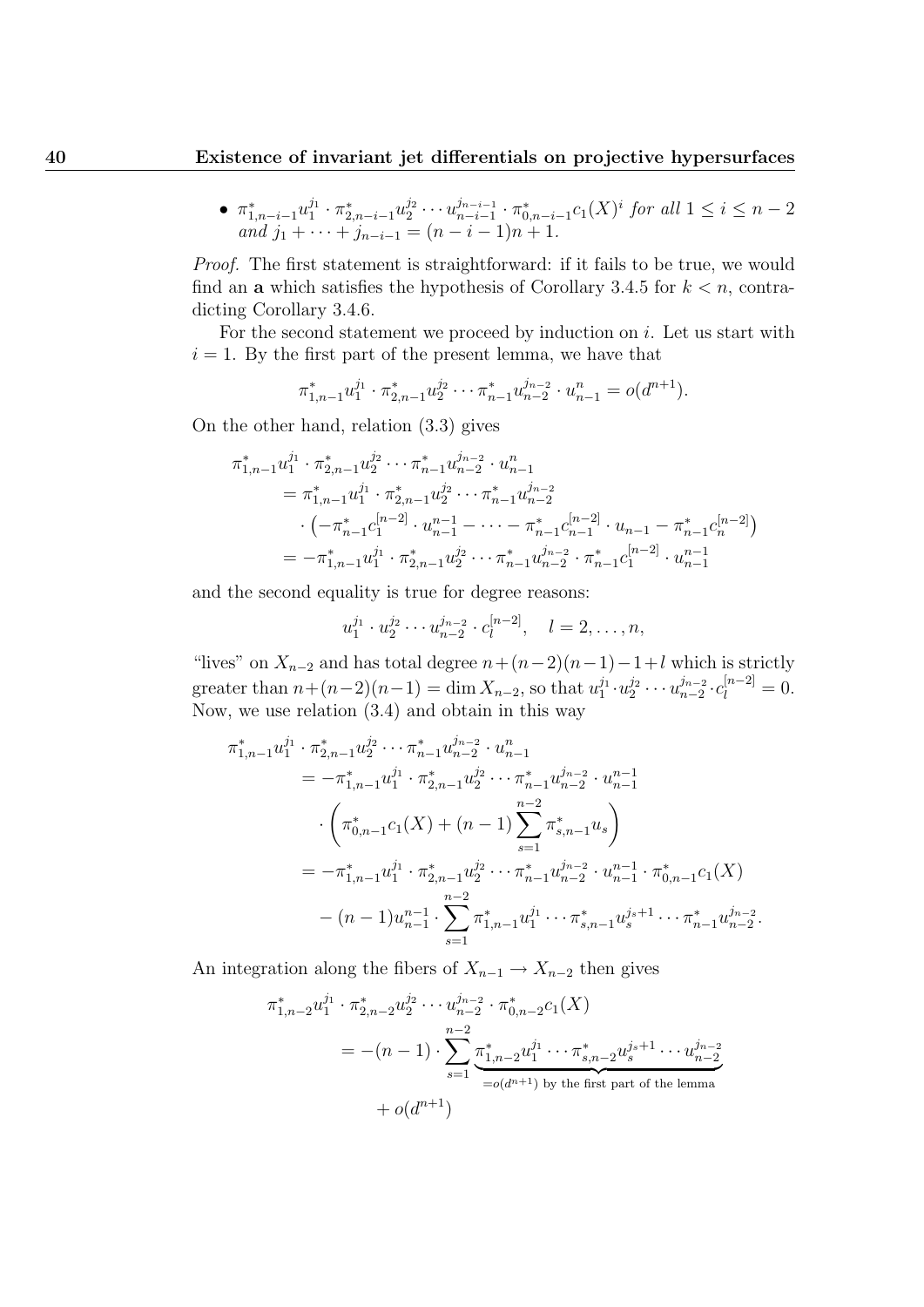and so  $\pi_{1,n-2}^* u_1^{j_1} \cdot \pi_{2,n-2}^* u_2^{j_2} \cdots u_{n-2}^{j_{n-2}}$  $a_{n-2}^{j_{n-2}} \cdot \pi_{0,n-2}^* c_1(X) = o(d^{n+1}).$ 

To complete the proof, observe that – as before – relations (3.3) and (3.4) together with a completely similar degree argument give

$$
\pi_{1,n-i}^* u_1^{j_1} \cdot \pi_{2,n-i}^* u_2^{j_2} \cdots u_{n-i}^{j_{n-i-1}} \cdot \pi_{0,n-i}^* c_1(X)^i \cdot u_{n-i}^n
$$
\n
$$
= -\pi_{1,n-i}^* u_1^{j_1} \cdot \pi_{2,n-i}^* u_2^{j_2} \cdots \pi_{n-i}^* u_{n-i-1}^{j_{n-i-1}} \cdot u_{n-i}^{n-1} \cdot \pi_{0,n-i}^* c_1(X)^{i+1}
$$
\n
$$
- (n-1)u_{n-i}^{n-1} \cdot \sum_{s=1}^{n-i-1} \pi_{1,n-i}^* u_1^{j_1} \cdots \pi_{s,n-i}^* u_s^{j_s+1} \cdots \pi_{n-i}^* u_{n-i-1}^{j_{n-i-1}}.
$$

But

$$
\pi_{1,n-i}^* u_1^{j_1} \cdot \pi_{2,n-i}^* u_2^{j_2} \cdots u_{n-i}^{j_{n-i-1}} \cdot \pi_{0,n-i}^* c_1(X)^i \cdot u_{n-i}^* = o(d^{n+1})
$$

by induction, and

$$
\pi_{1,n-i}^* u_1^{j_1} \cdots \pi_{s,n-i}^* u_s^{j_s+1} \cdots \pi_{n-i}^* u_{n-i-1}^{j_{n-i-1}} = o(d^{n+1}),
$$

 $1 \leq s \leq n-i-1$ , thanks to the first part of the lemma.

**Lemma 3.4.8.** The coefficient of degree  $n+1$  in d of  $\pi_{1,n}^* u_1^n \cdot \pi_{2,n}^* u_2^n \cdots u_n^n$  is the same of the one of  $(-1)^n c_1(X)^n$ , that is 1.

Proof. An explicit computation yields:

$$
\pi_{1,n}^{*} u_{1}^{n} \cdot \pi_{2,n}^{*} u_{2}^{n} \cdots u_{n}^{n} \stackrel{(i)}{=} \pi_{1,n}^{*} u_{1}^{n} \cdot \pi_{2,n}^{*} u_{2}^{n} \cdots \pi_{n}^{*} u_{n-1}^{n} \left( -\pi_{n}^{*} c_{1}^{[n-1]} \cdot u_{n}^{n-1} \right)
$$
\n
$$
\stackrel{(ii)}{=} -\pi_{1,n}^{*} u_{1}^{n} \cdot \pi_{2,n}^{*} u_{2}^{n} \cdots \pi_{n}^{*} u_{n-1}^{n} \cdot u_{n}^{n-1} \cdot \pi_{n}^{*} c_{1}^{[n-1]}
$$
\n
$$
\stackrel{(iii)}{=} -\pi_{1,n}^{*} u_{1}^{n} \cdot \pi_{2,n}^{*} u_{2}^{n} \cdots \pi_{n}^{*} u_{n-1}^{n} \cdot u_{n}^{n-1}
$$
\n
$$
\cdot \pi_{n}^{*} \left( \pi_{0,n-1}^{*} c_{1}(X) + (n-1) \sum_{s=1}^{n-1} \pi_{s,n-1}^{*} u_{s} \right)
$$
\n
$$
\stackrel{(iv)}{=} -\pi_{1,n}^{*} u_{1}^{n} \cdot \pi_{2,n}^{*} u_{2}^{n} \cdots \pi_{n}^{*} u_{n-1}^{n} \cdot u_{n}^{n-1} \cdot \pi_{0,n}^{*} c_{1}(X)
$$
\n
$$
+ o(d^{n+1})
$$
\n
$$
= \cdots
$$
\n
$$
\stackrel{(v)}{=} (-1)^{n} \pi_{0,k}^{*} c_{1}(X)^{n} \cdot \pi_{1,k}^{*} u_{1}^{n-1} \cdots u_{n}^{n-1} + o(d^{n+1})
$$
\n
$$
\stackrel{(vi)}{=} (-1)^{n} c_{1}(X)^{n} + o(d^{n+1}).
$$

Let us say a few words about the previous equalities. Equality (i) is just relation (3.3). Equality (ii) is true for degree reasons:  $u_1^n \cdot u_2^n \cdots u_{n-1}^n \cdot c_l^{[n-1]}$  $l_1^{[n-1]},$ 

$$
\qquad \qquad \Box
$$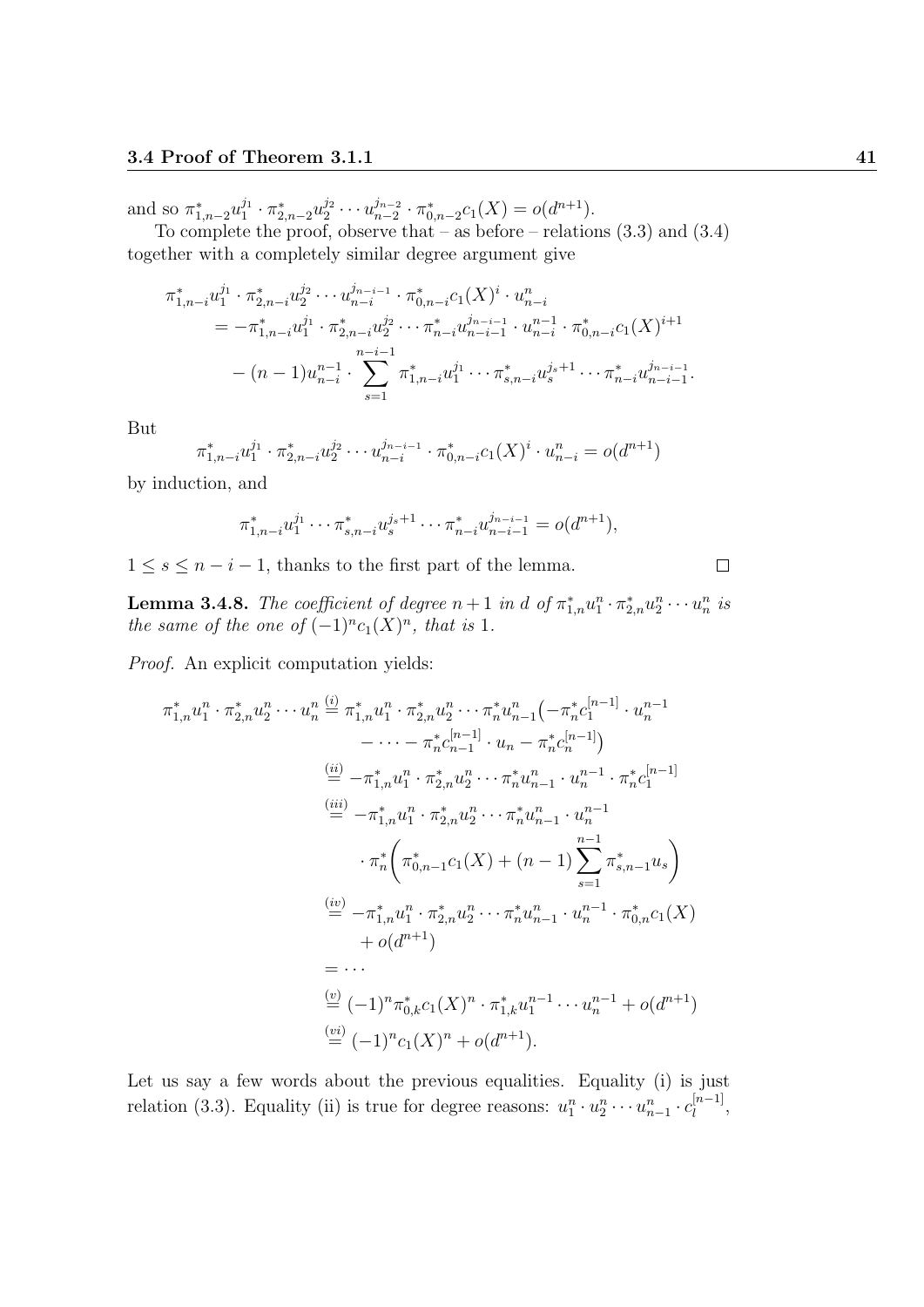$l = 2, \ldots, n$ , "lives" on  $X_{n-1}$  and has total degree  $n(n-1)+l$  which is strictly greater than  $n + (n-1)(n-1) = \dim X_{n-1}$ , so that  $u_1^n \cdot u_2^n \cdots u_{n-1}^n \cdot c_l^{[n-1]} = 0$ . Equality (iii) is just relation  $(3.4)$ . Equality (iv) follows from the first part of Lemma 3.4.7:  $u_1^n \cdots u_s^{n+1} \cdots u_{n-1}^n = o(d^{n+1})$ . Equality (v) is obtained by applying repeatedly the second part of Lemma 3.4.7. Finally, equality (vi) is simply integration along the fibers. The lemma is proved.  $\Box$ 

Now, look at the coefficient of degree  $n+1$  in d of the expression

$$
O_{X_n}(\mathbf{a})^{n^2} = (a_1 \pi_{1,n}^* u_1 + \cdots + a_n u_n)^{n^2},
$$

where we consider the  $a_j$ 's as variables: we claim that it is a non identically zero homogeneous polynomial of degree  $n^2$ . To see this, we just observe that, thanks to Lemma 3.4.8, the coefficient of the monomial  $a_1^n \cdots a_n^n$  is  $(n^2)!/(n!)^n$ .

Hence there exists an a which satisfies the hypothesis of Corollary 3.4.5 for  $k = n$ , and Theorem 3.1.1 is proved (we postpone the proof of the effective part of Theorem 3.1.1 and of Theorem 3.1.2 to §3.6).

## 3.5 Proof of Theorem 3.1.2

We begin with the following not completely standard computations of logarithmic Chern classes.

#### 3.5.1 Chern classes computations

Here, we compute Chern classes for the logarithmic (co)tangent bundle of the pair  $(\mathbb{P}^n, D)$ , when D is a smooth projective hypersurface of degree deg D = d. In this case  $(1.4)$  becomes

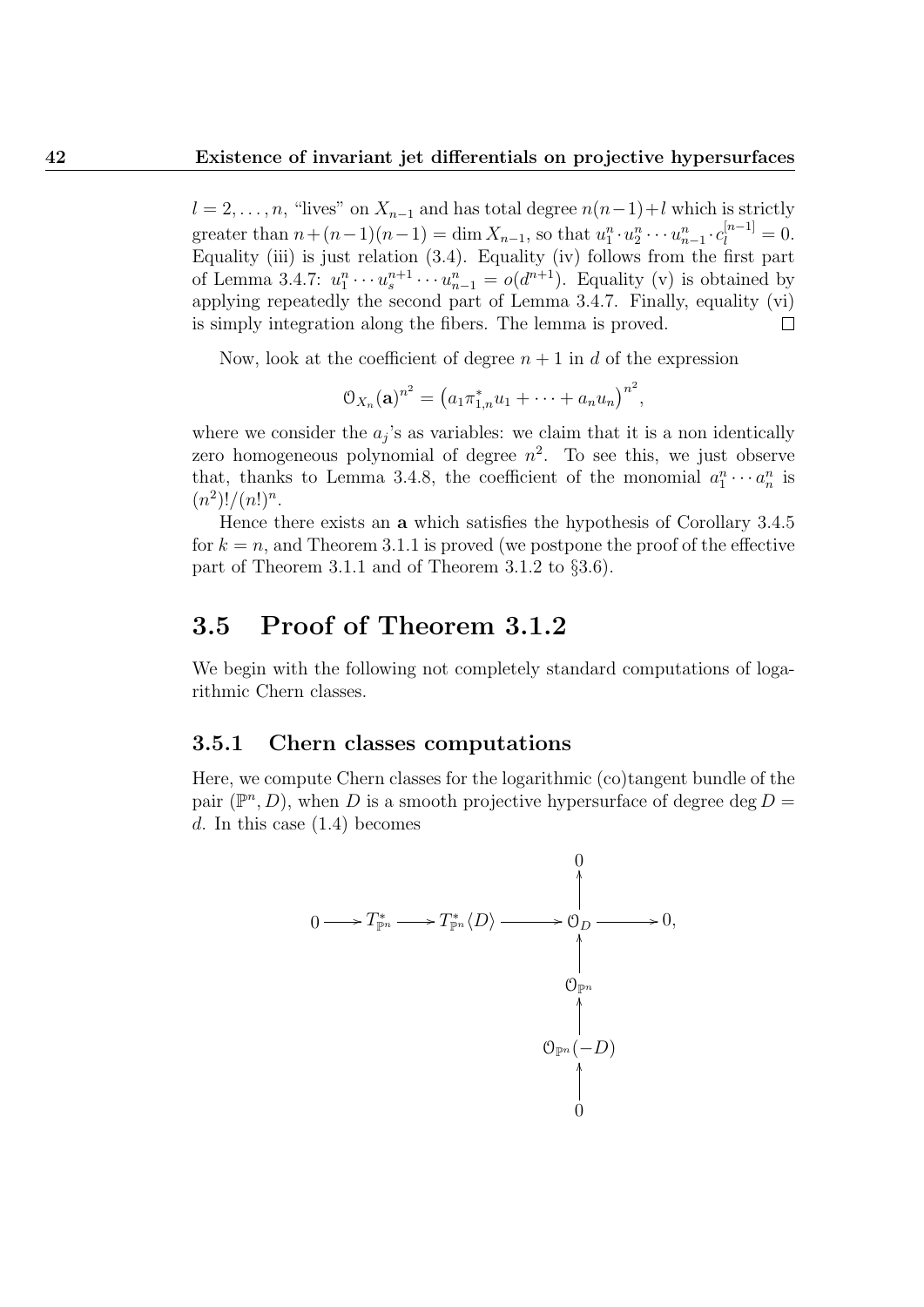where the vertical arrows are the usual locally free resolution of the structure sheaf of a divisor in  $\mathbb{P}^n$ ; then

$$
c_{\bullet}(T_{\mathbb{P}^n}^* \langle D \rangle) = c_{\bullet}(T_{\mathbb{P}^n}^*) c_{\bullet}(\mathcal{O}_D) \quad \text{and} \quad 1 = c_{\bullet}(\mathcal{O}_{\mathbb{P}^n}(-D)) c_{\bullet}(\mathcal{O}_D),
$$

so that if  $h \in H^2(\mathbb{P}^n, \mathbb{Z})$  is the hyperplane class, we have

$$
1 = (1 - d h)c_{\bullet}(\mathcal{O}_D)
$$

and thus  $c_{\bullet}(\mathcal{O}_D) = 1 + dh + (dh)^2 + \cdots + (dh)^n$ . Now, recalling that  $c_{\bullet}(T_{\mathbb{P}^n}) =$  $(1+h)^{n+1}$  and that, for a vector bundle E,  $c_j(E^*) = (-1)^j c_j(E)$ , we get the following:

**Proposition 3.5.1.** Let  $D \subset \mathbb{P}^n$  be a smooth hypersurface of degree deg  $D =$ d. Then the Chern classes of the logarithmic tangent bundle  $T_{\mathbb{P}^n}\langle D \rangle$  are given by

$$
c_j(T_{\mathbb{P}^n} \langle D \rangle) = (-1)^j h^j \sum_{k=0}^j (-1)^k \binom{n+1}{k} d^{j-k}, \tag{3.7}
$$

for  $j = 1, \ldots, n$ .

In particular,  $c_j(T_{\mathbb{P}^n}\langle D \rangle) = (-1)^j h^j(d^j + o(d^j)), j = 1, \ldots, n.$ 

#### 3.5.2 Strategy of the proof and logarithmic case

Recall the content of Remark 1.5.1: the construction of logarithmic jet bundles is, from the "relative" point of view, exactly the same as in the compact case.

This means that the short exact sequences which determine the relations on Chern classes and thus the relative structure of the cohomology algebra are, in the logarithmic case, the same as in the compact case.

We summarize here the main points of the proof in the compact case:

- For dim  $X = n$ , go up to the *n*-th projectivized jet bundle, and find a (class of) relatively nef line bundle  $\mathcal{O}_{X_n}(\mathbf{a}) \to X_n$ , with a nontrivial morphism into  $\mathcal{O}_{X_n}(m)$  for some large m.
- Write  $\mathfrak{O}_{X_n}(\mathbf{a})$  as the difference of two globally nef line bundle, namely

$$
\big(\mathfrak{O}_{X_k}(\mathbf{a})\otimes \pi_{0,k}^*\mathfrak{O}_X(2|\mathbf{a}|)\big)\otimes \pi_{0,k}^*\mathfrak{O}_X(-2|\mathbf{a}|).
$$

• Compute the "Morse" intersection  $F^n - nF^{n-1} \cdot G$  for  $\mathcal{O}_{X_n}(\mathbf{a})$  and show that, once expressed in term of the degree of  $X$ , the leading term is the same of  $\mathfrak{O}_{X_n}(\mathbf{a})^{n^2}$ .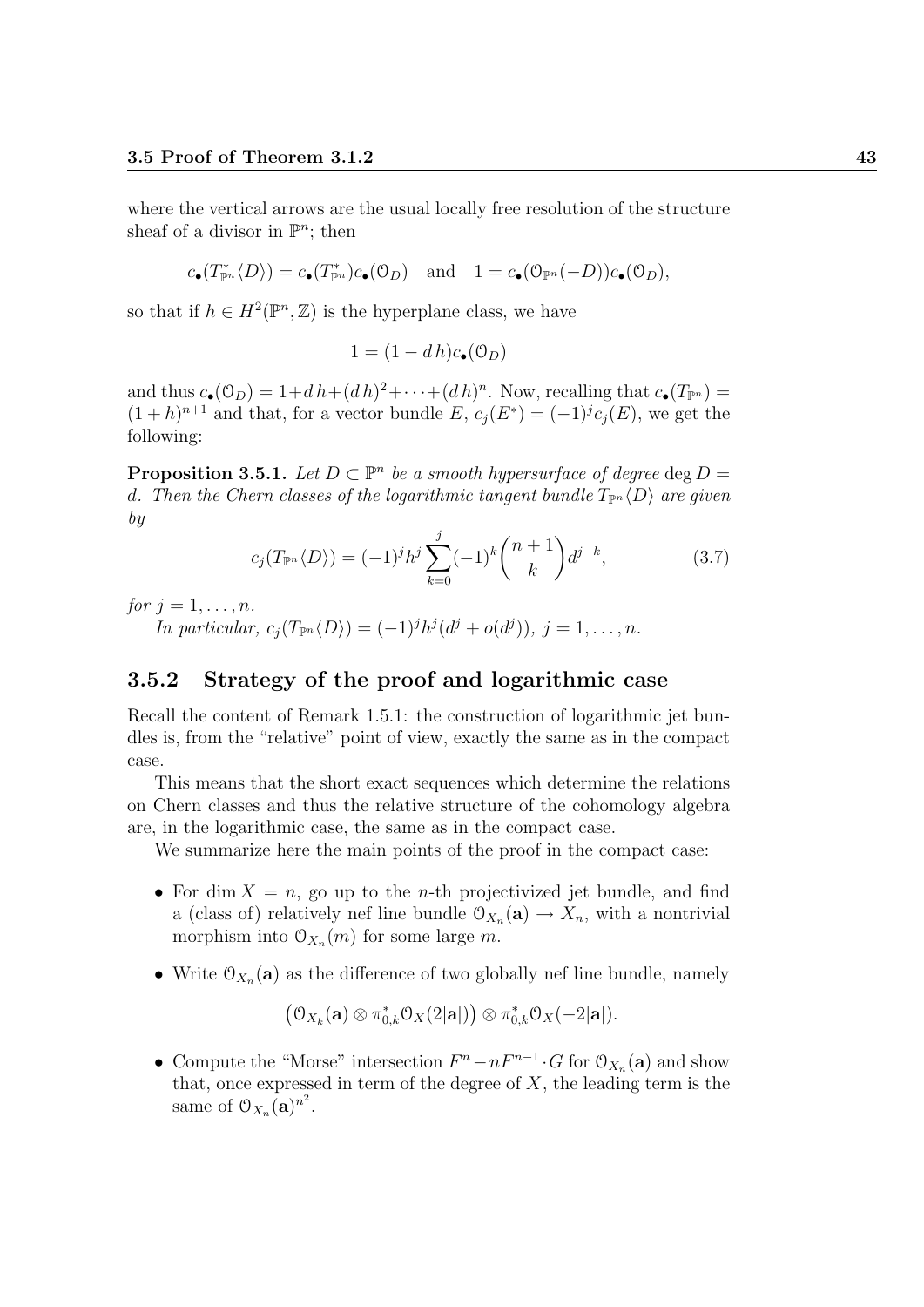- Use the vanishing theorem 2.1.1 to conclude that the term of maximal possible degree in  $\mathcal{O}_{X_k}(\mathbf{a})^{n+k(n-1)}$  vanishes for  $k < n$ .
- Find a particular non-vanishing monomial in the variables a, in the expression on maximal possible degree of  $\mathfrak{O}_{X_n}(\mathbf{a})^{n^2}$ .

From this discussion, it follows that to prove Theorem 3.1.2, one has just to replace the vanishing theorem 2.1.1 with Theorem 2.1.3 and to make the following remark.

Remark 3.5.1. The starting point to write  $\mathcal{O}_{X_n}(\mathbf{a})$  as the difference of two globally nef line bundles is, for  $X$  a smooth projective hypersurface, that  $T_X^* \otimes \mathcal{O}(2)$  is nef as a quotient of  $T_{\mathbb{P}^{n+1}}^* \otimes \mathcal{O}(2)$  (cf. Lemma 3.4.1). Thanks to the short exact sequence (1.4), one can proceed in a similar way in the logarithmic case:

$$
0 \longrightarrow T_{\mathbb{P}^n}^* \otimes \mathcal{O}(2) \longrightarrow T_{\mathbb{P}^n}^* \langle D \rangle \otimes \mathcal{O}(2) \longrightarrow \mathcal{O}_D(2) \longrightarrow 0,
$$

and  $T_{\mathbb{P}^n}^* \langle D \rangle \otimes \mathcal{O}(2)$  in nef as an extension of a nef vector bundle by a nef line bundle.

Theorem 3.1.2 is then proved.

### 3.6 Effective results

The get the effective results announced in the statements of Theorem 3.1.1 and of Theorem 3.1.2, we just compute the algebraic holomorphic Morse inequalities, for  $\mathbf{a} = (2 \cdot 3^{n-2}, \dots, 6, 2, 1) \in \mathbb{N}^n$ . Hence we get an explicit polynomial in the variable  $d$ , which has positive leading coefficient, and we compute its largest positive root.

All this is done by implementing a quite simple code on GP/PARI CAL-CULATOR Version 2.3.2. The computation complexity blows-up rapidly and, starting from dimension 6, our computers were not able to achieve any result in a finite time.

Remark 3.6.1. Although very natural, we don't know if the weight  $a = (2 \cdot$  $3^{n-2}, \ldots, 6, 2, 1) \in \mathbb{N}^n$  we utilize is the best possible.

#### 3.6.1 GP/PARI CALCULATOR computations

Here we reproduce the code we utilised to perform all computations with GP/PARI CALCULATOR Version 2.3.2.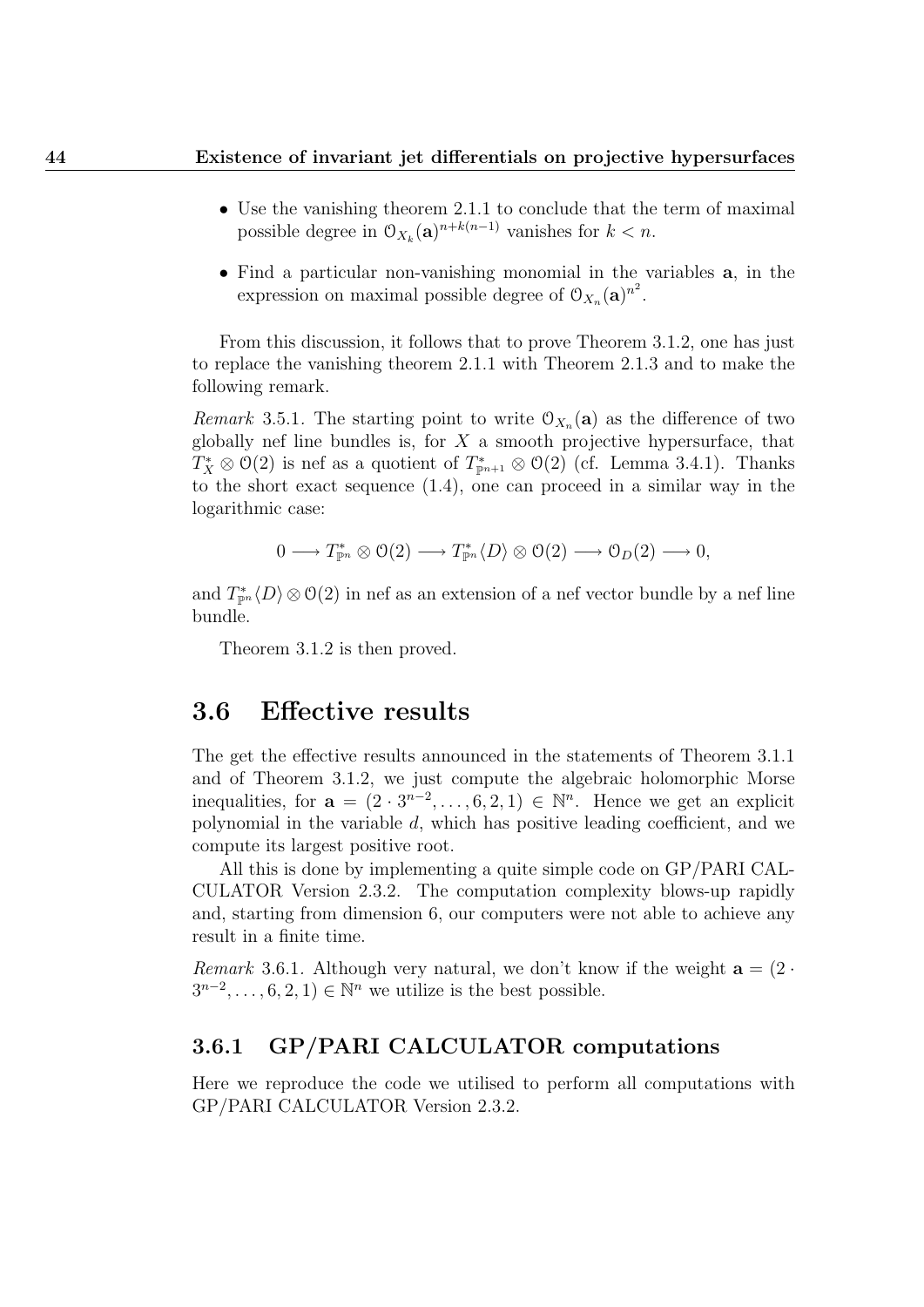Compact case

```
/*scratch variable*/
X
/*main formal variables*/
c=[c1,c2,c3,c4,c5,c6,c7,c8,c9] /*Chern classes of V on X*/
u=[u1,u2,u3,u4,u5,u6,u7,u8,u9] /*Chern classes of OXk(1)*/
v=[v1,v2,v3,v4,v5,v6,v7,v8,v9] /*Chern classes of Vk on Xk*/
w=[w1,w2,w3,w4,w5,w6,w7,w8,w9] /*formal variables*/
e=[0,0,0,0,0,0,0,0,0] /*empty array for hypersurfaces Chern classes*/
q=[0,0,0,0,0,0,0,0,0] /*empty array for Chern equations*/
/*main*/
Calcul(dim,order)=
{
local(i,n,N);n=dim;
r=dim;
k=order;
N=n+k*(r-1);H(n+1);Chern();
B=2*h*3^(k-1):
A=B+u[k];
for(j=1,k-1,A=A+2*3^(k-j-1)*u[j]);
R=Reduc((A-N*B)*A^*(N-1));C=Integ(R);print("Calculation for order ", k, " jets on a ", n, "-fold");
print("Line bundle A= ", A);
print("Line bundle B= ", B);
print("Chern class of A^", N, "-", N, "*A^", N-1, "*B :");
print(C);
E=Eval(C);print("Evaluation for degree d hypersurface in P<sup>^</sup>", n+1, " :");
print(E)
}
/*compute Chern relations*/
Chern() =
```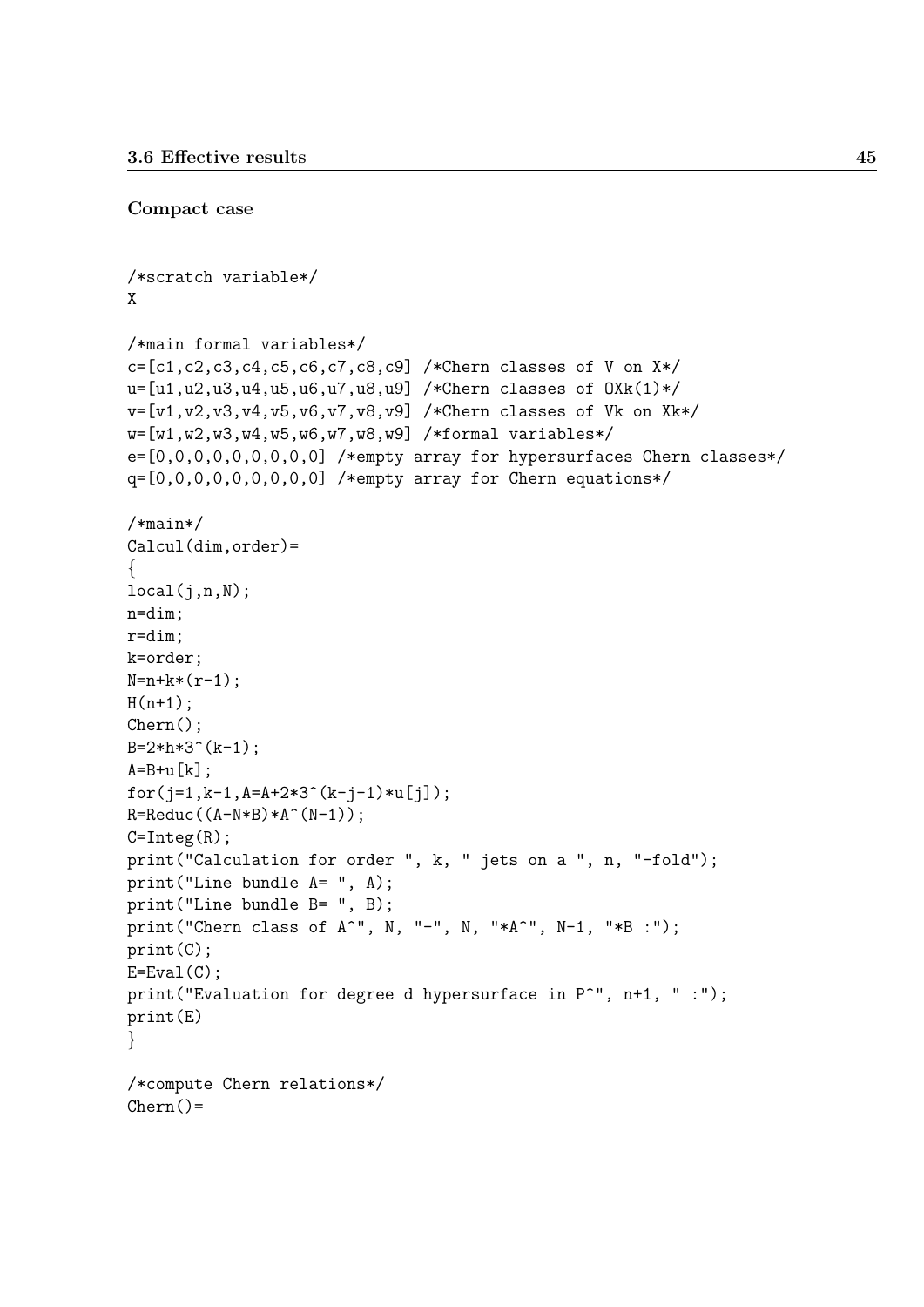```
local(j,s,t);q[1]=X^r; for(j=1,r,q[1]=q[1]+c[j]*X^(r-j));
for(s=1,r,v[s]=c[s]);
for(s=r+1,9,v[s]=0);
for(t=1,k-1,for(s=1,r,w[s]=v[s]+(binomial(r,s)-binomial(r,s-1))*u[t]s;
for(i=1,s-1,w[s]=w[s]+(binomial(r-j,s-j)-binomial(r-j,s-j-1))*v[j]*u[t]^(s-j)));
for(s=1,r,v[s]=w[s]);
q[t+1]=X^r; for(j=1,r,q[t+1]=q[t+1]+v[j]*X^r(r-j)))}
/*reduction to Chern classes of X*/
Reduc(p)=
{
local(i,a);a=p;
for(j=0, k-1,
a=subst(a,u[k-j],X);a=subst(lift(Mod(a,q[k-j])),X,u[k-j]));
a
}
/*integration along fibers */
Integ(p) ={
local(j,a);a=p;
for(j=0,k-1,a = polcoeff(a, r-1, u[k-j]));
a
}
/*compute Chern classes of hypersurface of degree d in P^n*/
H(n)=
{
local(j,s);for(s=1,n-1,e[s]=binomial(n+1,s);
for(j=1,s,e[s]=e[s]+(-d)^{1}+t-1)
```
 $\{$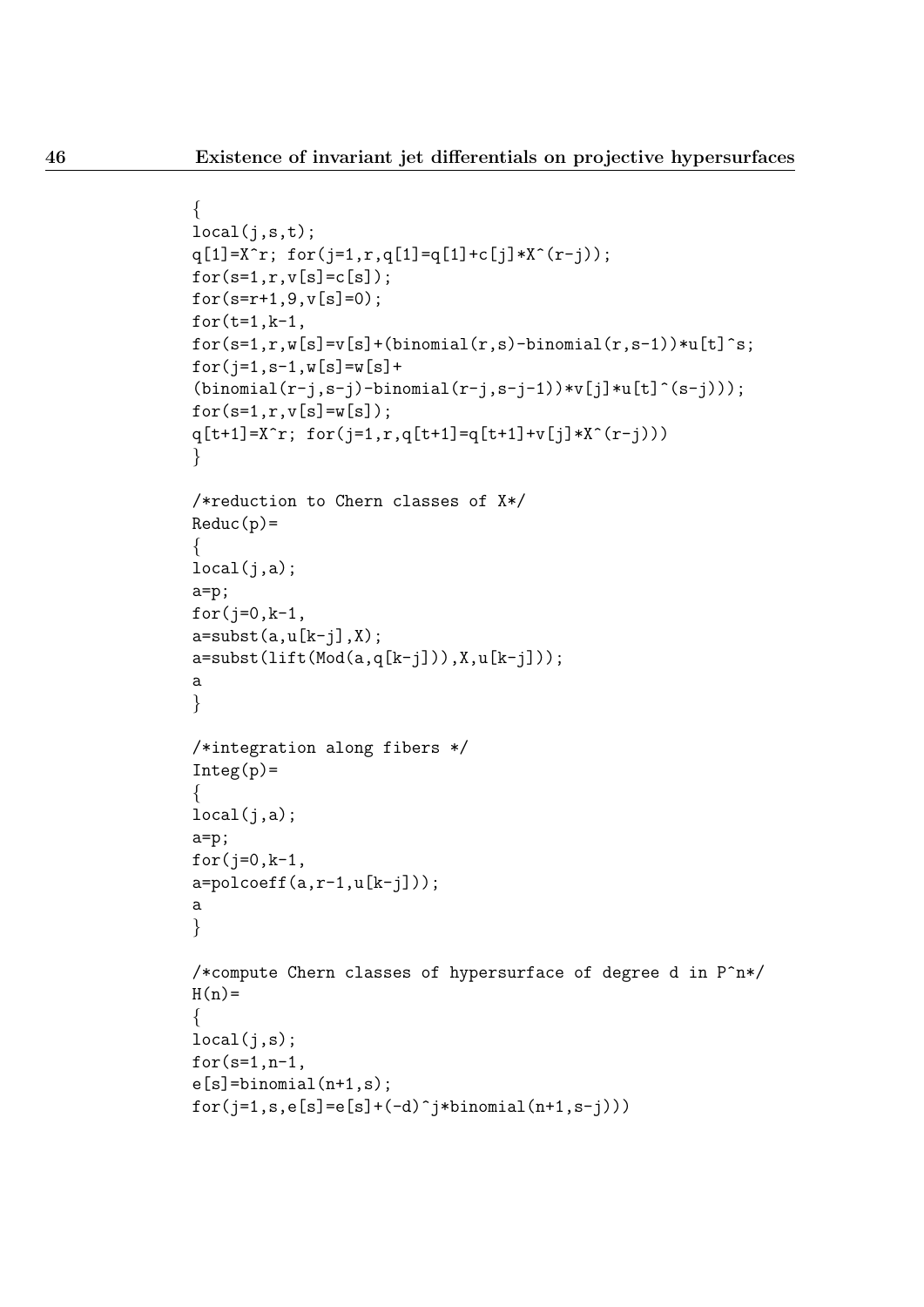```
}
/*evaluation in terms of the degree*/
Eval(p) =\left\{ \right.local(a,s);
a=p;
for(s=1,r,a=subst(a,c[s],e[s]));
subst(a,h,1)*d}
Logarithmic case
/*scratch variable*/
X
/*main formal variables*/
c=[c1,c2,c3,c4,c5,c6,c7,c8,c9] /*Chern classes of V<D> on P^n*/
u=[u1,u2,u3,u4,u5,u6,u7,u8,u9] /*Chern classes of OXk(1)*/
v=[v1,v2,v3,v4,v5,v6,v7,v8,v9] /*Chern classes of Vk on Xk*/
w=[w1,w2,w3,w4,w5,w6,w7,w8,w9] /*formal variables*/
e=[0,0,0,0,0,0,0,0,0] /*empty array for logarithmic Chern classes*/
q=[0,0,0,0,0,0,0,0,0] /*empty array for Chern equations*/
/*main*/
Calcul(dim,order)=
\{local(j,n,N);n=dim;
r=dim;
k=order;
N=n+k*(r-1);H(n);
Chern();
B=2*h*3^(k-1):
A=B+u[k];
for(j=1, k-1, A=A+2*3^(k-j-1)*u[j];R=Reduc((A-N*B)*A^*(N-1));C=Integ(R);print("Calculation for order ", k, " jets on logarithmic projective
```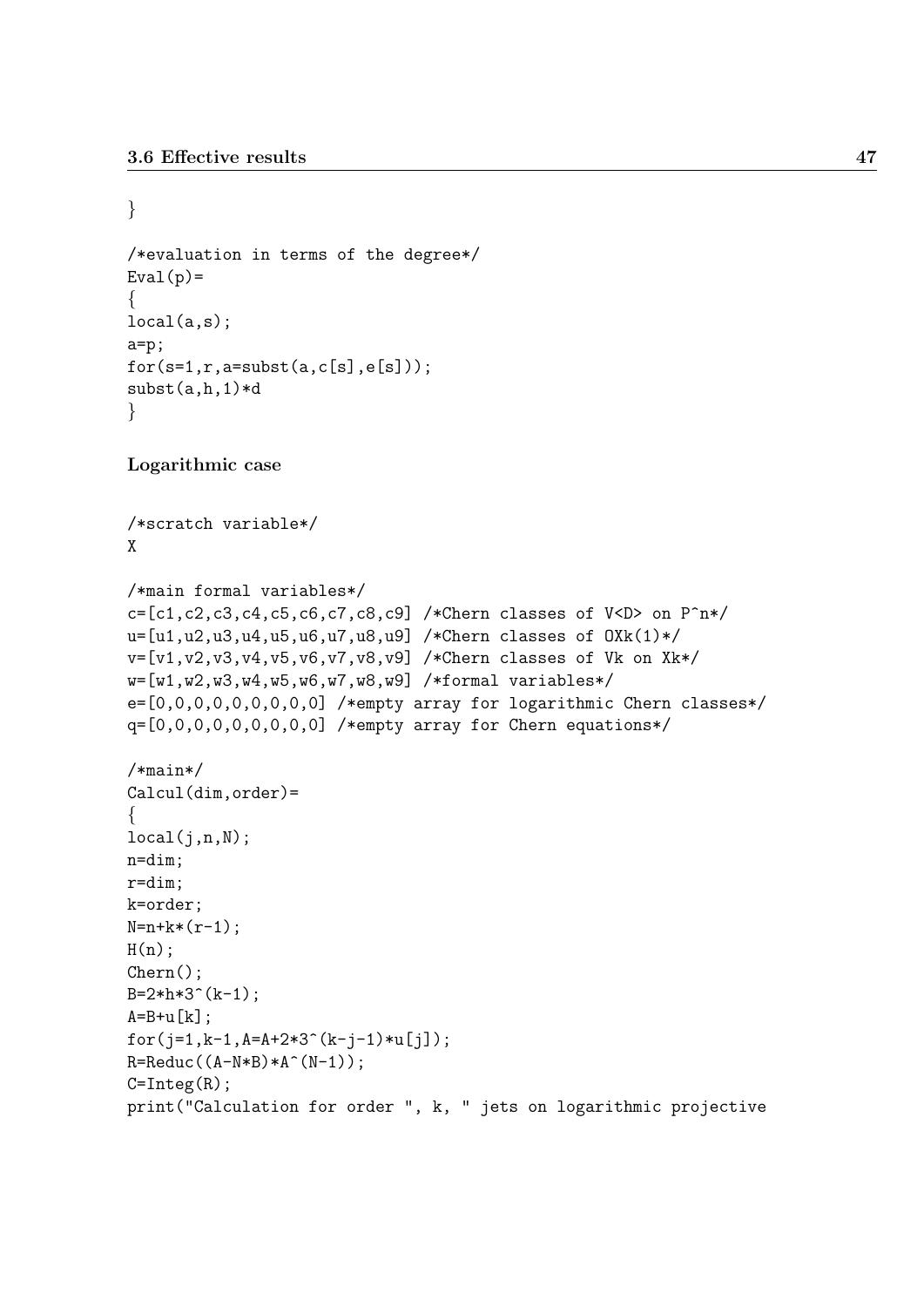```
", n, "-space");
print("Line bundle A= ", A);
print("Line bundle B= ", B);
print("Chern class of A^", N, "-", N, "*A^", N-1, "*B :");
print(C);
E=Eval(C);
print("Evaluation for degree d logarithmic projective ", n,"-space:");
print(E)
}
/*compute Chern relations*/
Chern() ={
local(j,s,t);q[1]=X^r; for(j=1,r,q[1]=q[1]+c[j]*X^r(r-j));for(s=1,r,v[s]=c[s]);
for(s=r+1,9,v[s]=0);for(t=1,k-1,for(s=1,r,w[s]=v[s]+(binomial(r,s)-binomial(r,s-1))*u[t]s;
for(j=1,s-1,w[s]=w[s]+(binomial(r-j,s-j)-binomial(r-j,s-j-1))*v[j]*u[t]^(s-j)));
for(s=1,r,v[s]=w[s]);
q[t+1]=X^r; for(j=1,r,q[t+1]=q[t+1]+v[j]*X^r(r-j)))}
/*reduction to Chern classes of (P^n,D)*/
Reduc(p) =\{local(j,a);a=p;
for(i=0,k-1,a=subst(a,u[k-j],X);a=subst(lift(Mod(a,q[k-j])),X,u[k-j]));
a
}
/*integration along fibers*/
Integ(p)={
local(i,a);a=p;
```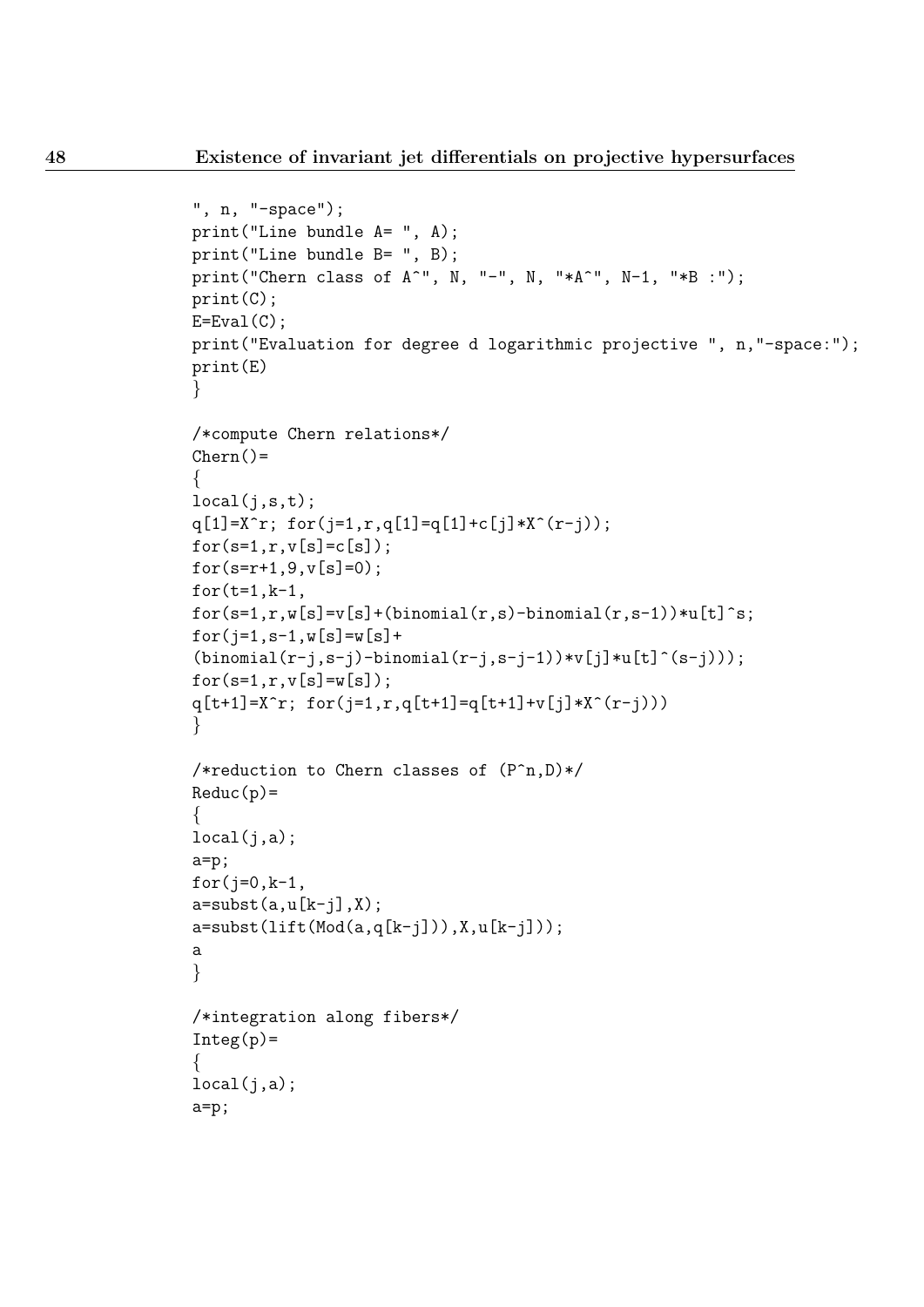```
for(j=0,k-1,a = polcoeff(a, r-1, u[k-j]));
a
}
/*compute Chern classes of degree d logarithmic projective n-space*/
H(n)=
{
local(j,s);
for(s=1,n,
e[s]=d^s;for(j=1,s,e[s]=e[s]+(-1)^{j*(d)^{(s-j)*binomial(n+1,j))};e[s] = (-1)^s s * e[s]}
/*evaluation in terms of the degree*/
Eval(p) ={
local(a,s);
a=p;
for(s=1,r,a=subst(a,c[s],e[s]));
subst(a,h,1)*d
}
```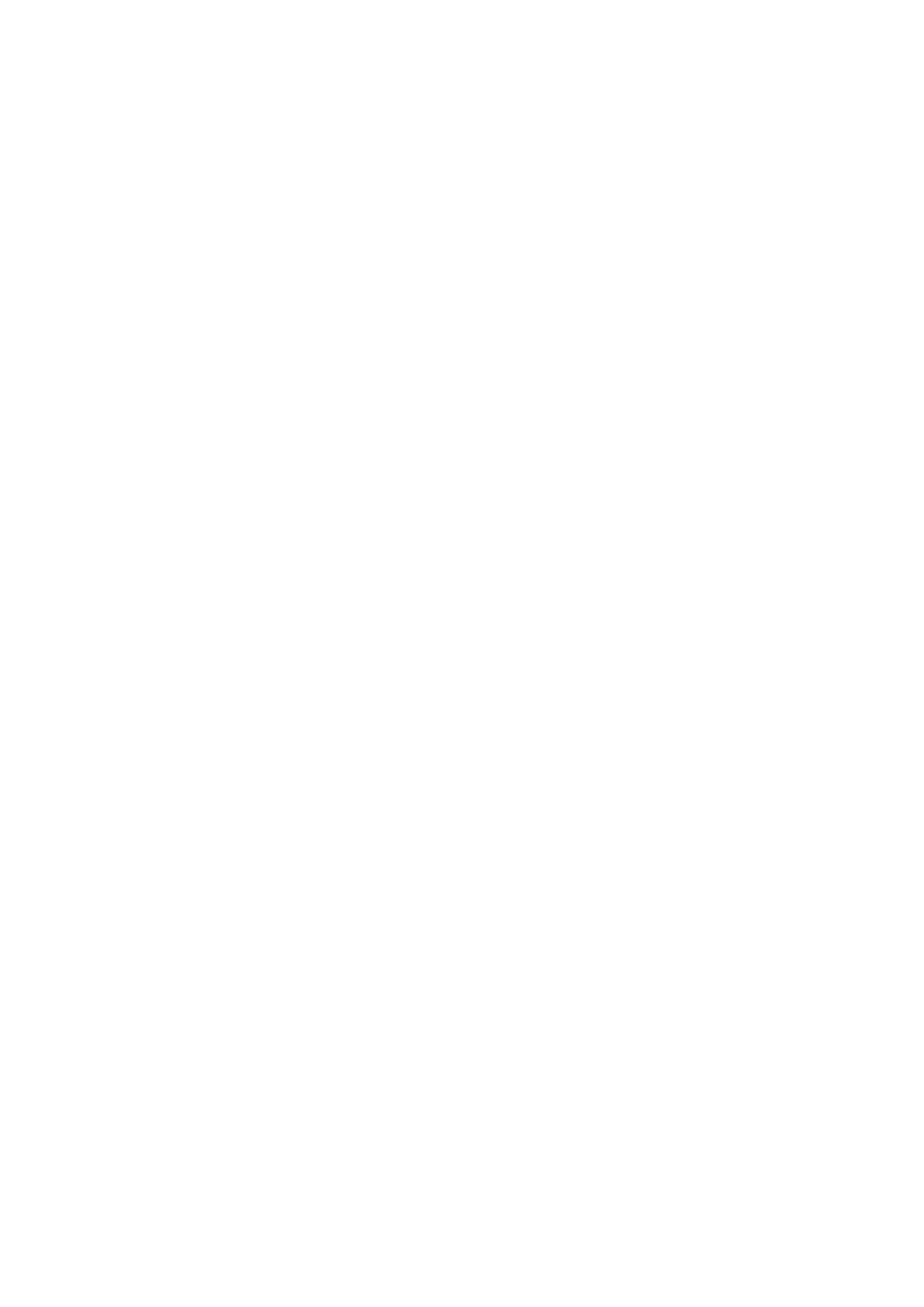## Chapter 4

# Curvature of jet bundles and applications

Abstract. This last chapter has a more differential-geometric flavor. For each  $k \geq 1$ , we endow, by an induction process, the tautological line bundle  $\mathcal{O}_{X_k}(1)$  of an arbitrary complex directed manifold  $(X, V)$  with a natural smooth hermitian metric. Then, we compute recursively the Chern curvature form for this metric, and we show that it depends (asymptotically – in a sense to be specified later) only on the curvature of V and on the structure of the fibration  $X_k \to X$ . When X is a surface and  $V = T_X$ , we give explicit formulae to write down the above curvature as a product of matrices. Finally, we obtain a new proof of the existence of global invariant jet differentials vanishing on an ample divisor, for  $X$  a minimal surface of general type whose Chern classes satisfy certain inequalities, without using the vanishing theorem [2] of Bogomolov (cf. §3.2).

## 4.1 Introduction

In  $[17]$ , Green and Griffiths showed, among other things, that if X is an algebraic surface of general type, then there exist  $m \gg k \gg 1$ , such that  $H^0(X, \mathcal{J}_{k,m}T^*X) \neq 0$ . Their proof is based on an asymptotic computation of the Euler characteristic  $\chi(\mathcal{J}_{k,m}T^*X)$  of the bundle of jet differentials (which has been possible thanks to the full knowledge of the composition series of this bundle) together with a vanishing theorem of Bogomolov [2].

More precisely, let  $X$  be a *n*-dimensional smooth projective variety, and  $\partial_{k,m}T^*X \to X$  the bundle of jet differentials of order k and weighted degree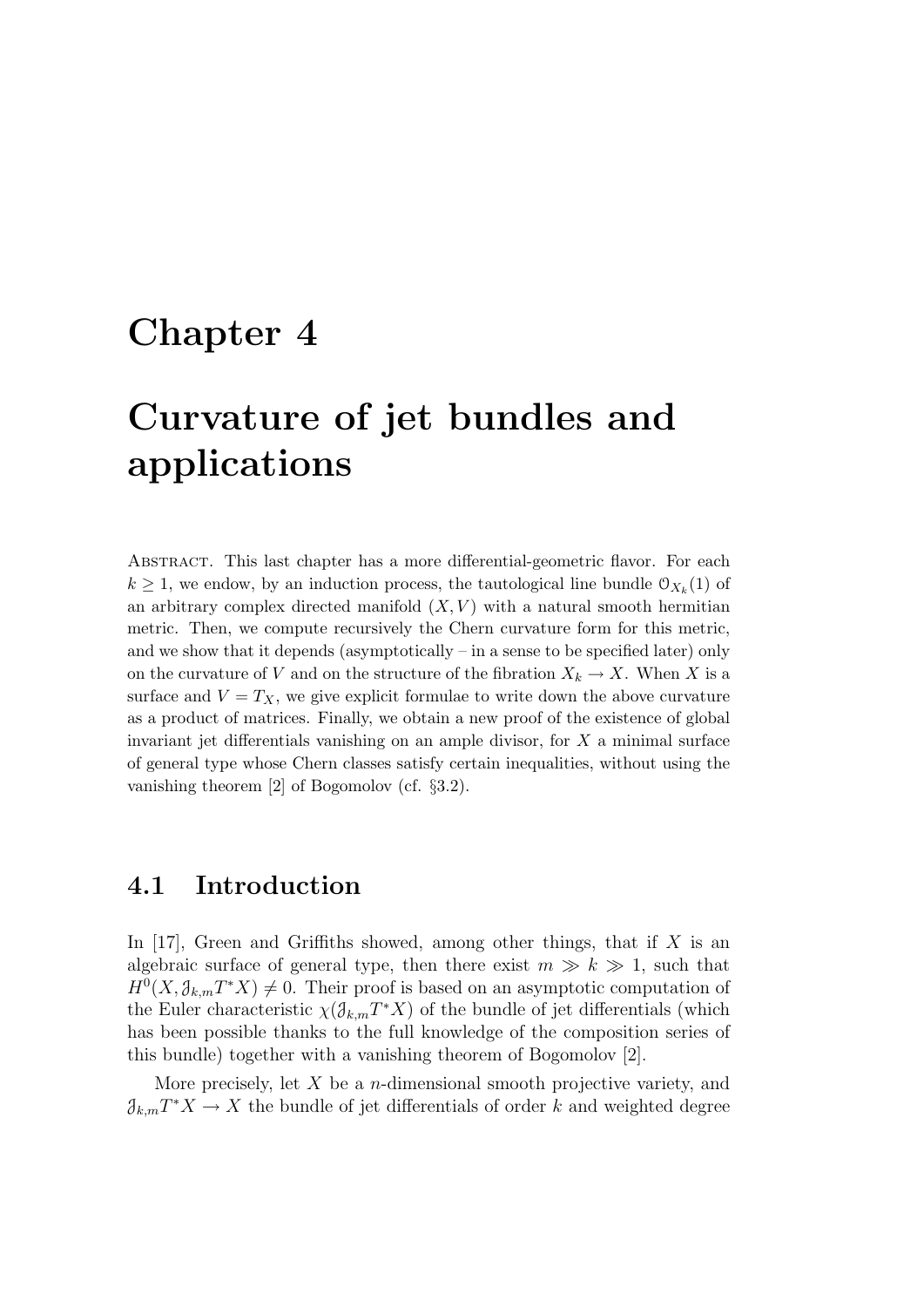m. Then

$$
\chi(\mathcal{J}_{k,m}T_X^*) = \frac{m^{(k+1)n-1}}{(k!)^n((k+1)n-1)!} \times \left(\frac{(-1)^n}{n!}c_1(X)^n(\log k)^n + O((\log k)^{n-1})\right) + O(m^{(k+1)n-2}).
$$

In particular, if  $X$  is a surface of general type, then the Bogomolov vanishing theorem applies and, having cancelled the  $h^2$  term, they get a positive lower bound for  $h^0(X, \mathcal{J}_{k,m}T_X^*)$  when  $m \gg k \gg 1$ .

Nowadays, there are no general results about the existence of global invariant jet differentials on a surface of general type neither, of course, for varieties of general type in arbitrary dimension.

Nevertheless, thanks to a beautiful and relatively simple argument of Demailly [9], their asymptotic existence on every variety of general type should potentially lead to solve the following celebrated conjecture.

**Conjecture** (Green and Griffiths [17], Lang). Let X be an algebraic variety of general type. Then there exist a proper algebraic sub-variety  $Y \subsetneq X$  such that every non-constant holomorphic entire curve  $f: \mathbb{C} \to X$ , has image  $f(\mathbb{C})$ contained in Y .

Remark 4.1.1. A positive answer to this conjecture in dimension 2 has been given by McQuillan in [19], when the second Segre number  $c_1(X)^2 - c_2(X)$  of  $X$  is positive (this hypothesis ensures the existence of an algebraic (multi)foliation on  $X$ , whose parabolic leaves are shown to be algebraically degenerate: this is the very deep and difficult part of the proof).

### 4.1.1 Main ideas, statement of the results and holomorphic Morse inequalities

Let  $(X, V)$  be a complex directed manifold with dim  $X = n$  and  $2 \leq \text{rank } V =$  $r \leq n$ . Let  $\omega$  be a hermitian metric on V. Such a metric naturally induces a smooth hermitian metric on the tautological line bundle  $\mathcal{O}_{\tilde{X}}(-1)$  on the projectivized bundle of line of V .

Now, the Chern curvature of its dual  $\mathcal{O}_{\widetilde{X}}(1)$ , is a  $(1, 1)$ -form on  $\widetilde{X}$  whose restriction to the fiber over a point  $x \in X$  coincides with the Fubini-Study metric of  $P(V_x)$  with respect to  $\omega|_{V_x}$ . Thus, it is positive in the fibers direction. Next, consider the pullback  $\pi^*\omega$  on  $\tilde{X}$ : this is a (1, 1)-form which is zero in the fibers direction and, of course, positive in the base direction.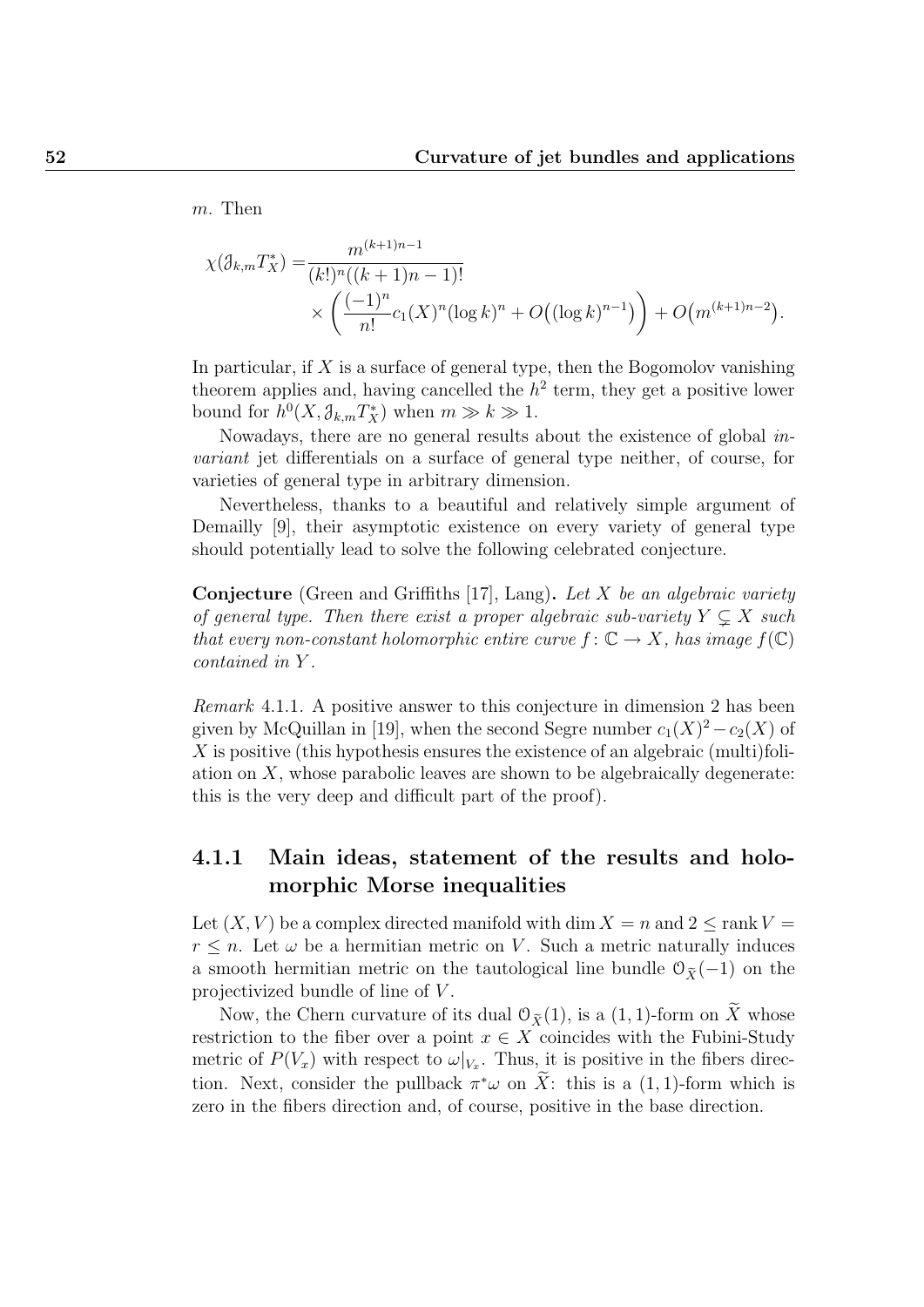#### 4.1 Introduction 53

If X is compact so is  $\widetilde{X}$  and hence, for all  $\varepsilon > 0$  small enough, the restriction to  $\tilde{V}$  of the (1, 1)-form given by

$$
\pi^*\omega + \varepsilon^2 \Theta(\mathcal{O}_{\widetilde{X}}(1))
$$

gives rise to a hermitian metric on  $\tilde{V}$ . Moreover, this metric depends on two derivatives of the metric  $\omega$ .

Of course, we can repeat this process for the compact directed manifold  $(X, V)$ , and by induction, for each  $k \geq 1$  for the tower of projectivized bundles  $(X_k, V_k)$ . A priori, the hermitian metric we obtain in this fashion on  $\mathcal{O}_{X_k}(-1)$ , depends on 2k derivatives of the starting metric  $\omega$  and on the choice of  $\varepsilon^{(k)} = (\varepsilon_1, \ldots, \varepsilon_{k-1}).$ 

However, from a philosophical point of view, we would like to avoid the dependence on the last  $2k - 2$  derivatives of  $\omega$ , since the relevant geometrical data for X lies in the first two derivatives of  $\omega$ , namely on its Chern curvature. As  $\varepsilon^{(k)}$  has to be small enough, it is quite natural to look for an asymptotic expression of the Chern curvature of the metric on  $\mathcal{O}_{X_k}(-1)$ we have constructed, when  $\varepsilon^{(k)}$  tends to zero: this is the content of the first theorem of this chapter.

**Theorem 4.1.1.** The vector bundle  $V_k$  can be endowed inductively with a smooth hermitian metric

$$
\omega^{(k)} = \left( \pi_k^* \omega^{(k-1)} + \varepsilon_k^2 \Theta(\mathcal{O}_{X_k}(1)) \right) \big|_{V_k},
$$

where the metric on  $\mathcal{O}_{X_k}(1)$  is induced by  $\omega^{(k-1)}$ , depending on  $k-1$  positive real numbers  $\varepsilon^{(k)} = (\varepsilon_1, \ldots, \varepsilon_{k-1}),$  such that the asymptotic of its Chern curvature with respect to this metric depends only on the curvature of V and on the (universal) structure of the fibration  $X_k \to X$ , as  $\varepsilon^{(k)} \to 0$ .

As a byproduct of the proof of the above theorem, we also obtain induction formulae for an explicit expression of the curvature in terms of the curvature coefficients of  $V$ . These formulae, which are quite difficult to handle in higher dimension, are reasonably simple for  $X$  a smooth surface: in this case, it turns out that the curvature coefficients of  $\mathcal{O}_{X_k}(-1)$  are given by a sequence of products of  $2 \times 2$  real matrices.

A general remark in analytic geometry is that the existence of global sections of a hermitian line bundle is strictly correlated with the positivity properties of its Chern curvature form. One of the countless correlations, is given by the theory of Demailly's holomorphic Morse inequalities [5]. We summarize his main result here below.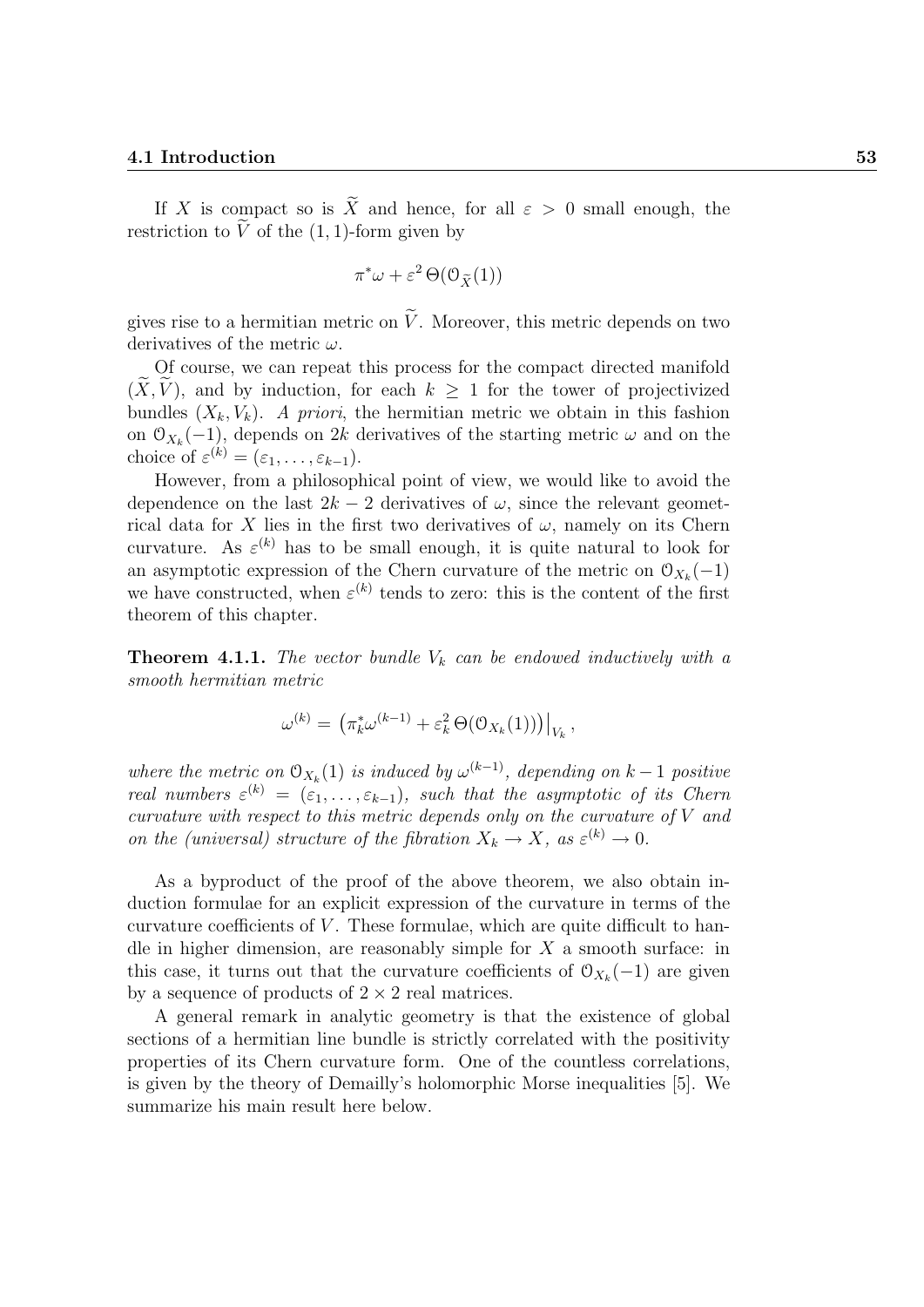#### Holomorphic Morse inequalities

Let X be a compact Kähler manifold of dimension  $n, E$  a holomorphic vector bundle of rank  $r$  and  $L$  a line bundle over  $X$ . If  $L$  is equipped with a smooth metric of curvature form  $\Theta(L)$ , we define the q-index set of L to be the open subset

$$
X(q, L) = \left\{ x \in X \mid i \Theta(L) \text{ has } \begin{cases} q \text{ negative eigenvalues} \\ n - q \text{ positive eigenvalues} \end{cases} \right\},\
$$

for  $q = 0, \ldots, n$ . Hence X admits a partition  $X = \Delta \cup \bigcup_{q=0}^{n} X(q, L)$ , where  $\Delta = \{x \in X \mid \det(i \Theta(L)) = 0\}$  is the degeneracy set. We also introduce

$$
X(\leq q, L) \stackrel{\text{def}}{=} \bigcup_{j=0}^{q} X(q, L).
$$

It was shown by Demailly in [5], that the partial alternating sums of the dimension of the cohomology groups of tensor powers of  $L$  with values in  $E$ satisy the following asymptotic *strong Morse inequalities* as  $k \to +\infty$ :

$$
\sum_{j=0}^{q} (-1)^{q-j} h^j(X, L^{\otimes k} \otimes E) \le r \frac{k^n}{n!} \int_{X(\le q, L)} (-1)^q \left(\frac{i}{2\pi} \Theta(L)\right)^n + O(k^{n-1}).
$$

In particular, if

$$
\int_{X(\leq 1,L)} \left(\frac{i}{2\pi} \,\Theta(L)\right)^n > 0,
$$

then some high power of L twisted by  $E$  has a (many, in fact) nonzero section.

The idea is now to apply holomorphic Morse inequalities to the antitautological line bundle  $\mathcal{O}_{X_k}(1)$  together with the asymptotic hermitian metric constructed above, to find global sections of invariant  $k$ -jet differentials on a surface X: we shall deal with the absolute case  $V = T_X$ . Our first geometrical hypothesis is to suppose  $X$  to be Kähler-Einstein, that is with ample canonical bundle. Nevertheless, standard arguments coming from the theory of Monge-Ampère equations, will show that we just need to assume  $X$ to be minimal and of general type, that is  $K_X$  big and numerically effective. Finally, once sections are found, we can drop the hypothesis of nefness, since the dimension of the space of global section of jet differentials is a birational invariant (see, for instance, [17] and [7]).

For each  $k \geq 1$ , in  $\mathbb{R}^k$  define the closed convex cone  $\mathfrak{N} = {\mathbf{a} = (a_1, \ldots, a_k) \in \mathbb{R}^k}$  $\mathbb{R}^k \mid a_j \geq 2 \sum_{\ell=j+1}^k a_\ell$  for all  $j=1,\ldots,k-1$  and  $a_k \geq 0$ . For X a smooth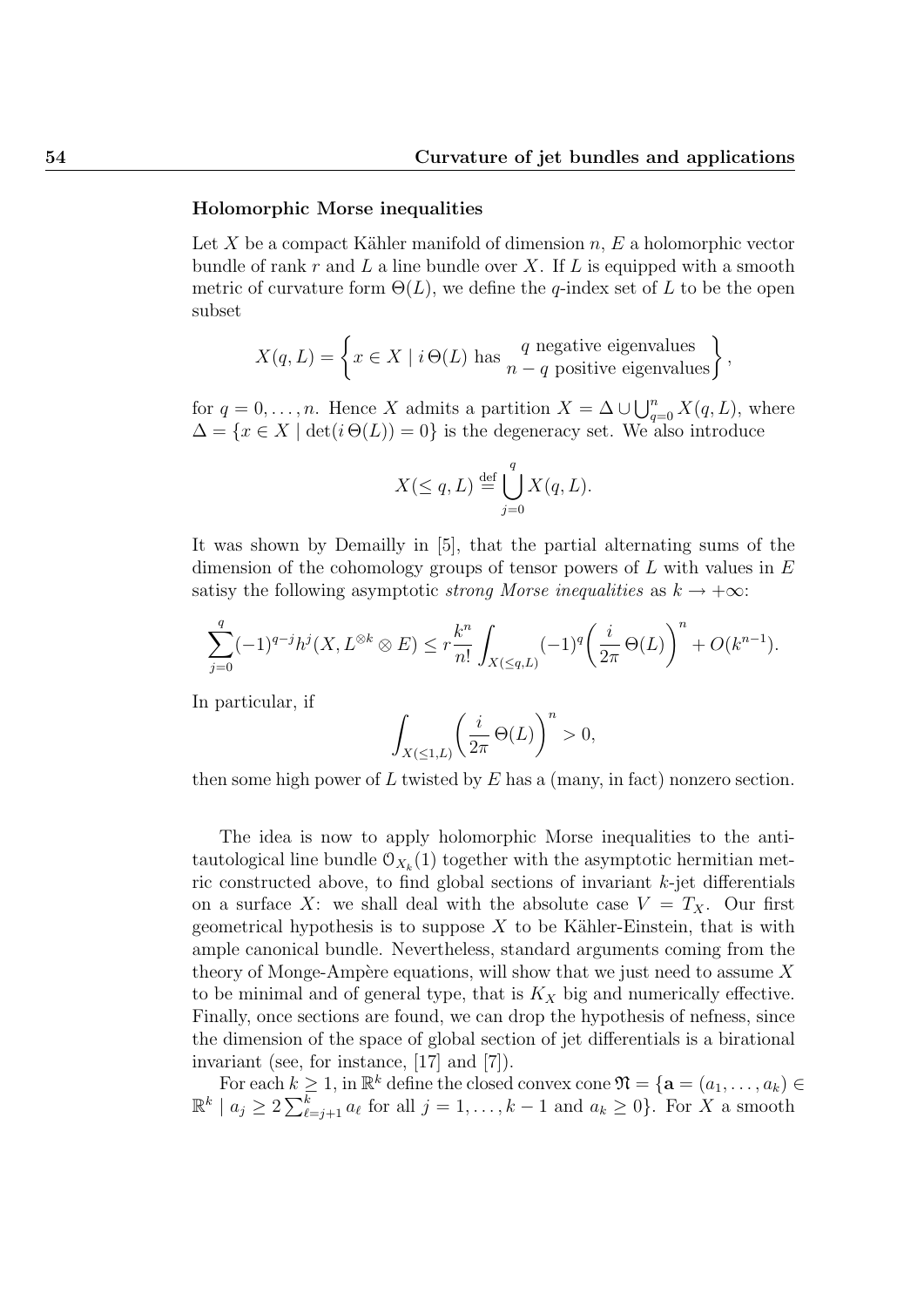compact surface, set

$$
\mathcal{O}_{X_k}(\mathbf{a})^{k+2} = F_k(\mathbf{a}) c_1(X)^2 - G_k(\mathbf{a}) c_2(X)
$$

and

$$
m_k = \sup_{\mathbf{a}\in\mathfrak{N}\backslash\Sigma_k} \frac{F_k(\mathbf{a})}{G_k(\mathbf{a})},
$$

where  $\Sigma_k$  is the zero locus of  $G_k$ . Finally, call  $m_{\infty}$  the supremum of the sequence  $\{m_k\}$ .

Theorem 4.1.2. Notations as above, the two following facts can occur: either

• there exist a  $k_0 \geq 1$  such that for every surface X of general type,  $\mathfrak{O}_{X_{k_0}}(1)$  is big,

or

• the sequence  $\{m_k\}$  is positive non-decreasing and for X a surface of general type, there exists a positive integer k such that  $\mathcal{O}_{X_k}(1)$  is big as soon as  $m_{\infty} > c_2(\hat{X})/c_1(\hat{X})^2$ , where  $\hat{X}$  is the minimal model of X.

As a corollary, we obtain the existence of low order jet differentials, for X a minimal surface of general type whose Chern classes satisfy certain inequalities. This will be done in §4.5.2.

## 4.2 From  $(X, V)$  to  $(\widetilde{X}, \widetilde{V})$

Let X be a compact complex manifold of complex dimension n and  $V \subset T_X$ a holomorphic (non necessarily integrable) subbundle of  $T_X$  of rank r. In this section, given a hermitian metric  $\omega$  on V, we construct a (family of) metric on  $\tilde{V}$  depending on a "small" positive constant  $\varepsilon$ , and we compute the curvature of  $\tilde{V}$  with respect to this metric, letting  $\varepsilon$  tend to zero.

So, fix a hermitian metric  $\omega$  on V, a point  $x_0 \in X$  and a unit vector  $v_0 \in$  $V_{x_0}$  with respect to  $\omega$ . Then there exist coordinates  $(z_1, \ldots, z_n)$  centered at  $x_0$ and a holomorphic normal local frame  $e_1, \ldots, e_r$  for V such that  $e_r(x_0) = v_0$ and

$$
\omega(e_{\lambda}, e_{\mu}) = \delta_{\lambda\mu} - \sum_{j,k=1}^{n} c_{jk\lambda\mu} z_j \overline{z}_k + O(|z|^3).
$$

Remark that, as V is a holomorphic subbundle of the holomorphic tangent  $\sum_{i=1}^n g_{i\lambda}(z) \frac{\partial}{\partial z}$ space of X, then there exists a holomorphic matrix  $(g_{i\lambda}(z))$  such that  $e_{\lambda}(z)$  =  $\frac{\partial}{\partial z_i}$ .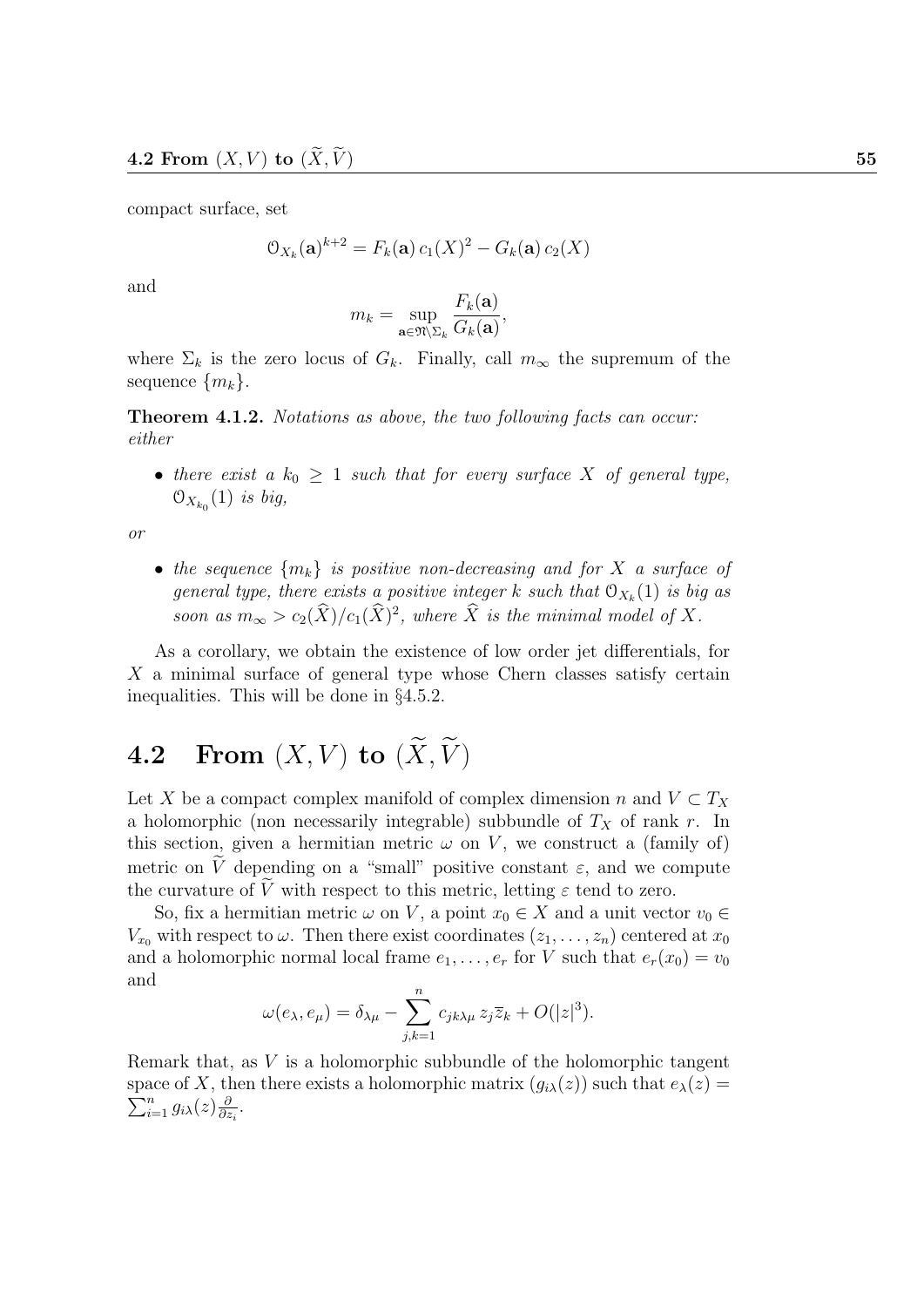Moreover, the Chern curvature at  $x_0$  of V is expressed by

$$
\Theta(V)_{x_0} = \sum_{j,k=1}^n \sum_{\lambda,\mu=1}^r c_{jk\lambda\mu} dz_j \wedge d\overline{z}_k \otimes e_\lambda^* \otimes e_\mu.
$$

Now consider the projectivized bundle  $\pi: P(V) = \widetilde{X} \to X$  of lines in V: its points can be seen as pairs  $(x,[v])$  where  $x \in X$ ,  $v \in V_x \setminus \{0\}$  and  $[v] = \mathbb{C}v$ . In a neighborhood of  $(x_0, [v_0]) \in \widetilde{X}$  we have local holomorphic coordinates given by  $(z, \xi_1, \ldots, \xi_{r-1})$  where  $\xi$  corresponds to the direction  $[\xi_1e_1(z) + \cdots + \xi_{r-1}e_{r-1}(z) + e_r(z)]$  in  $V_z$ .

On X we have a tautological line bundle  $\mathcal{O}_{\tilde{X}}(-1) \subset \pi^*V$  such that the fiber over  $(x, [v])$  is simply  $[v]$ : then  $\mathcal{O}_{\tilde{X}}(-1) \subset \pi^*V$  inherits a metric from V in such a way that its local non vanishing section  $\eta(z,\xi) = \xi_1 e_1(z) + \cdots$  $\xi_{r-1}e_{r-1}(z) + e_r(z)$  has squared length

$$
|\eta|_{\omega}^{2} = 1 + |\xi|^{2} - \sum_{j,k,\lambda,\mu} c_{jk\lambda\mu} z_{j} \overline{z}_{k} \xi_{\lambda} \overline{\xi}_{\mu} - \sum_{j,k,\lambda} c_{jk\lambda r} z_{j} \overline{z}_{k} \xi_{\lambda}
$$

$$
- \sum_{j,k,\mu} c_{jkr\mu} z_{j} \overline{z}_{k} \overline{\xi}_{\mu} - \sum_{j,k} c_{jkr\tau} z_{j} \overline{z}_{k} + O(|z|^{3}).
$$

So we have

$$
\overline{\partial}|\eta|_{\omega}^{2} = \sum_{\mu} \xi_{\mu} d\overline{\xi}_{\mu} - \sum_{j,k,\lambda,\mu} c_{jk\lambda\mu} z_{j} \overline{z}_{k} \xi_{\lambda} d\overline{\xi}_{\mu} \n- \sum_{j,k} c_{jkrr} z_{j} d\overline{z}_{k} + O((|z| + |\xi|)^{2} |dz| + |z|^{2} |d\xi|), \n\partial|\eta|_{\omega}^{2} = \sum_{j,k} \overline{\xi}_{\lambda} d\xi_{\lambda} - \sum_{j,k,\lambda,\mu} c_{jk\lambda\mu} z_{j} \overline{z}_{k} \overline{\xi}_{\mu} d\xi_{\lambda} \n- \sum_{j,k} c_{jkrr} \overline{z}_{k} dz_{j} + O((|z| + |\xi|)^{2} |dz| + |z|^{2} |d\xi|), \n\partial\overline{\partial}|\eta|_{\omega}^{2} = \sum_{\lambda} d\xi_{\lambda} \wedge d\overline{\xi}_{\lambda} - \sum_{j,k,\lambda,\mu} c_{jk\lambda\mu} z_{j} \overline{z}_{k} d\xi_{\lambda} \wedge d\overline{\xi}_{\mu} - \sum_{j,k=1}^{n} c_{jkrr} dz_{j} \wedge d\overline{z}_{k} \n+ O((|z| + |\xi|)|dz|^{2} + |z| |dz| |d\xi| + (|z| + |\xi|)^{3} |d\xi|^{2}),
$$

where all the summations here are taken with  $j, k = 1, \ldots, n$  and  $\lambda, \mu =$  $1, \ldots, r-1$ . We remark that inside the O's there are hidden terms which are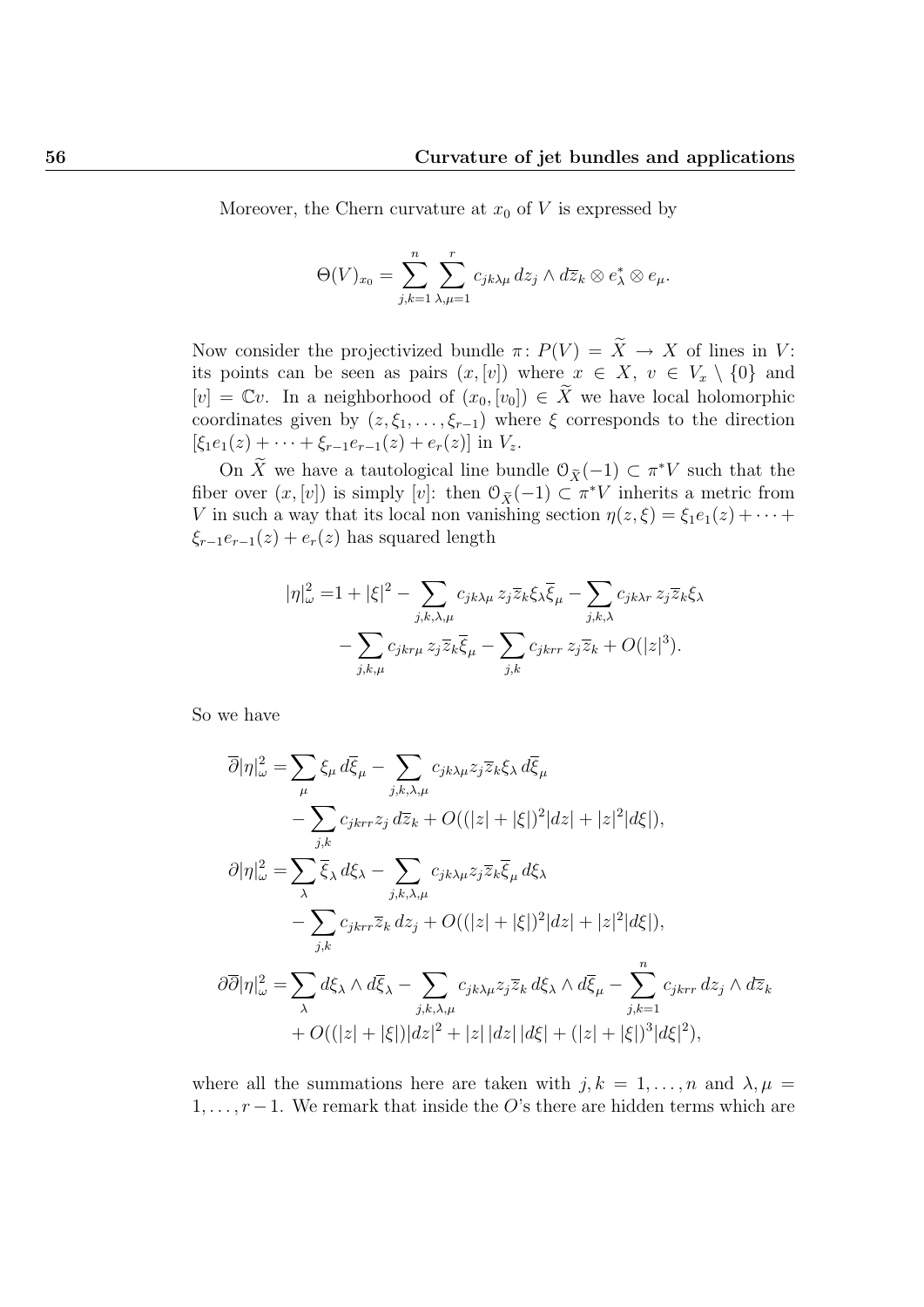useless for our further computations. We finally obtain

$$
\Theta(\mathcal{O}_{\widetilde{X}}(1)) = \partial \overline{\partial} \log |\eta|_{\omega}^{2} = -\frac{1}{|\eta|_{\omega}^{4}} \partial |\eta|_{\omega}^{2} \wedge \overline{\partial} |\eta|_{\omega}^{2} + \frac{1}{|\eta|_{\omega}^{2}} \partial \overline{\partial} |\eta|_{\omega}^{2}
$$

$$
= \sum_{\lambda,\mu} \left( -\xi_{\mu} \overline{\xi}_{\lambda} - \sum_{j,k} c_{jk\lambda\mu} z_{j} \overline{z}_{k} + \delta_{\lambda\mu} (1 - |\xi|^{2} + \sum_{j,k} c_{jkrr} z_{j} \overline{z}_{k}) \right) d\xi_{\lambda} \wedge d\overline{\xi}_{\mu}
$$

$$
- \sum_{j,k} c_{jkrr} dz_{j} \wedge d\overline{z}_{k}
$$

$$
+ O((|z| + |\xi|)|dz|^{2} + |z| |dz| |d\xi| + (|z| + |\xi|)^{3} |d\xi|^{2}).
$$

So we get in particular

$$
\Theta(\mathcal{O}_{\widetilde{X}}(1))_{(x_0,[v_0])}=\sum_{\lambda=1}^{r-1}d\xi_{\lambda}\wedge d\overline{\xi}_{\lambda}-\sum_{j,k=1}^{n}c_{jkrr}\,dz_j\wedge d\overline{z}_k,
$$

which shows that

$$
\Theta(\mathcal{O}_{\widetilde{X}}(1))_{(x_0,[v_0])} = |\bullet|^2_{\text{FS}} - \theta_{V,x_0}(\bullet \otimes v_0, \bullet \otimes v_0),
$$

where FS denotes the Fubini-Study metric along the vertical tangent space  $\ker \pi_*$  and  $\theta_{V,x_0}$  is the natural hermitian form on  $T_X \otimes V$  corresponding to  $i \Theta(V)$ , at the point  $x_0$ .

Now consider the rank r holomorphic subbundle  $\widetilde{V}$  of  $T_{\widetilde{X}}$  whose fiber over a point  $(x,[v])$  is given by

$$
\widetilde{V}_{(x,[v])} = \{ \tau \in T_{\widetilde{X}} \mid \pi_* \tau \in \mathbb{C}v \}.
$$

To start with, let's consider the holomorphic local frame of  $\widetilde{V}$  given by ∂  $\frac{\partial}{\partial \xi_1},\ldots,\frac{\partial}{\partial \xi_r}$  $\frac{\partial}{\partial \xi_{r-1}}, \widetilde{\eta}$ , where

$$
\widetilde{\eta}(z,\xi) = \sum_{i=1}^{n} \left( g_{ir}(z) + \sum_{\lambda=1}^{r-1} g_{i\lambda}(z)\xi_{\lambda} \right) \frac{\partial}{\partial z_i},
$$

so that  $\tilde{\eta}$  formally is equal to  $\eta$  but here, with a slight abuse of notations, the  $\tilde{\theta}$  are regarded as tangent vector fields to  $\tilde{X}$  (so  $\tilde{\theta}$  actually means a lifting  $\frac{\partial}{\partial z_i}$  are regarded as tangent vector fields to X (so,  $\tilde{\eta}$  actually means a lifting  $\frac{\partial}{\partial z_i}$  of rom  $(0, (1) \subset \pi^* V \subset \pi^* T_{\text{ext}}$  to  $T_{\text{ext}}$  which admits  $\pi^* T_{\text{ext}}$  as a quotient)  $\tilde{\text{of}}^*$ η from  $\mathcal{O}_{\tilde{X}}(-1) \subset \pi^*V \subset \pi^*T_X$  to  $T_{\tilde{X}}$ , which admits  $\pi^*T_X$  as a quotient).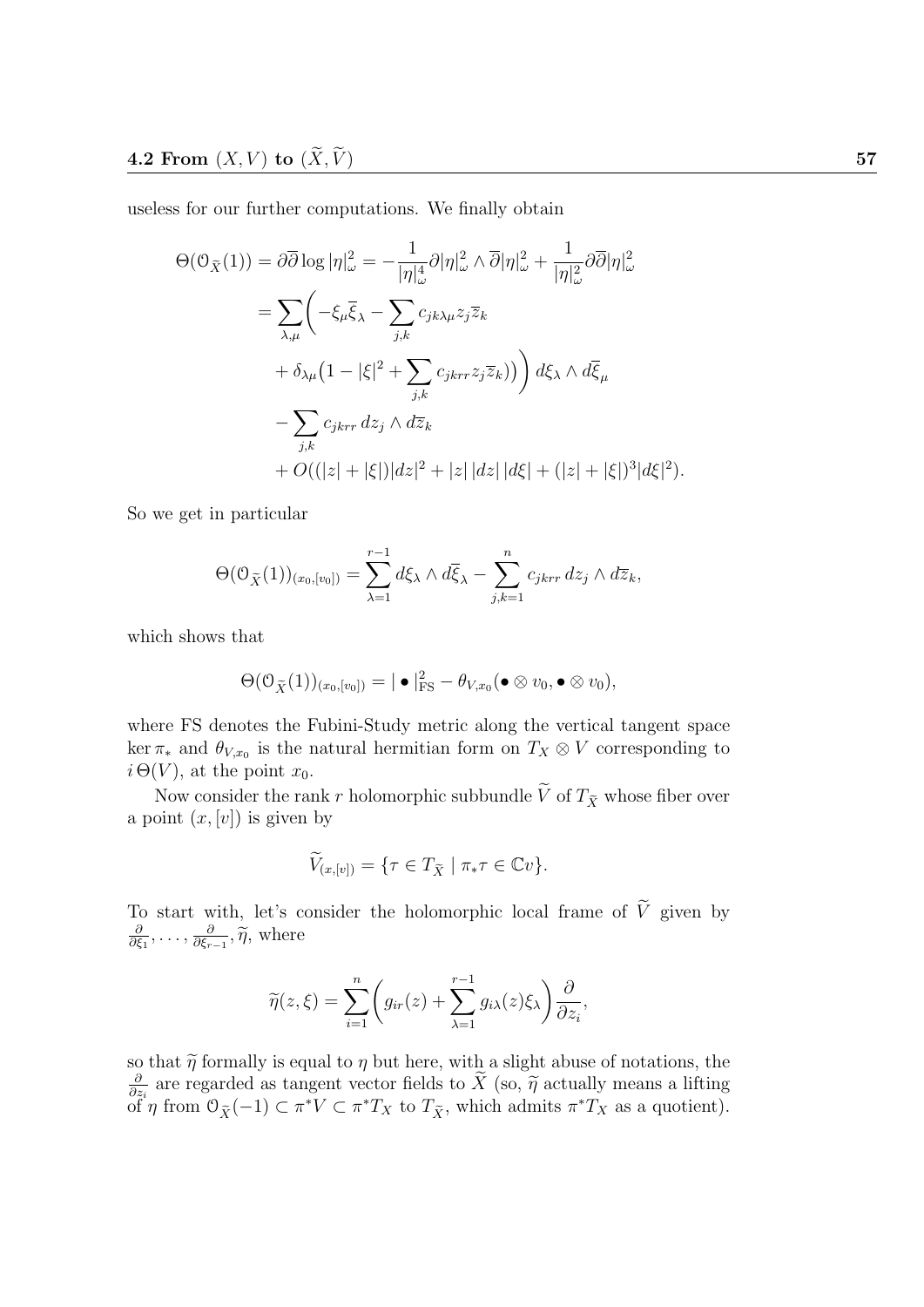For all sufficiently small  $\varepsilon > 0$  we get an hermitian metric on V by restricting  $\widetilde{\omega}_{\varepsilon} = \pi^* \omega + \varepsilon^2 \Theta(\mathcal{O}_{\widetilde{X}}(1))$  to  $\widetilde{V}$ ; at the point  $(x_0, [v_0]) = (0, 0)$  we have

$$
\widetilde{\omega}_{\varepsilon} \left( \frac{\partial}{\partial \xi_{\lambda}}, \frac{\partial}{\partial \xi_{\mu}} \right) = \underbrace{\pi^* \omega \left( \frac{\partial}{\partial \xi_{\lambda}}, \frac{\partial}{\partial \xi_{\mu}} \right)}_{=0} + \varepsilon^2 \Theta(\mathcal{O}_{\widetilde{X}}(1)) \left( \frac{\partial}{\partial \xi_{\lambda}}, \frac{\partial}{\partial \xi_{\mu}} \right)
$$
\n
$$
= \delta_{\lambda \mu} \varepsilon^2,
$$

$$
\widetilde{\omega}_{\varepsilon}\left(\frac{\partial}{\partial \xi_{\lambda}}, \widetilde{\eta}\right) = \underbrace{\pi^* \omega\left(\frac{\partial}{\partial \xi_{\lambda}}, \widetilde{\eta}\right)}_{=0} + \varepsilon^2 \Theta(\mathcal{O}_{\widetilde{X}}(1))\left(\frac{\partial}{\partial \xi_{\lambda}}, \widetilde{\eta}\right)
$$
\n
$$
= 0, \quad \text{since } \Theta(\mathcal{O}_{\widetilde{X}}(1))_{(x_0, [v_0])}\left(\frac{\partial}{\partial \xi_{\lambda}}, \frac{\partial}{\partial z_i}\right) = 0
$$

and

$$
\widetilde{\omega}_{\varepsilon}(\widetilde{\eta},\widetilde{\eta}) = \pi^* \omega(\widetilde{\eta},\widetilde{\eta}) + \varepsilon^2 \Theta(\mathcal{O}_{\widetilde{X}}(1))(\widetilde{\eta},\widetilde{\eta}) \n= |\eta(0,0)|_{\omega}^2 + O(\varepsilon^2) = 1 + O(\varepsilon^2).
$$

We now renormalize this local frame of  $\widetilde{V}$  by setting

$$
f_1 = \frac{1}{\varepsilon} \frac{\partial}{\partial \xi_1}, \dots, f_{r-1} = \frac{1}{\varepsilon} \frac{\partial}{\partial \xi_{r-1}}, f_r = C_{\varepsilon} \widetilde{\eta},
$$

where

$$
C_{\varepsilon} = \frac{1}{\sqrt{\widetilde{\omega}_{\varepsilon}(\widetilde{\eta},\widetilde{\eta})}} = 1 + O(\varepsilon).
$$

Then  $(f_{\lambda})$  is unitary at  $(x_0, [v_0])$  with respect to  $\tilde{\omega}_{\varepsilon}$  and we have

$$
\widetilde{\omega}_{\varepsilon}(f_{\lambda}, f_{\mu}) = \begin{cases}\n-\xi_{\mu}\overline{\xi}_{\lambda} - \sum_{j,k} c_{jk\lambda\mu} z_{j}\overline{z}_{k} & \text{if } 1 \leq \lambda, \mu \leq r - 1 \\
+\delta_{\lambda\mu}(1 - |\xi|^{2} + \sum_{j,k} c_{jkrr} z_{j}\overline{z}_{k}) & \text{if } 1 \leq \lambda \leq r - 1 \text{ and } \mu = r \\
0 & \text{if } 1 \leq \mu \leq r - 1 \text{ and } \lambda = r \\
|\eta|_{\omega}^{2} & \text{if } \lambda = \mu = r,\n\end{cases}
$$

modulo  $\varepsilon$  and terms of order three in z and  $\xi$ .

Next, we compute the curvature

$$
\Theta(\widetilde{V})_{(x_0,[v_0])} = \sum_{j,k=1}^{n+r-1} \sum_{\lambda,\mu=1}^r \gamma_{jk\lambda\mu} dz_j \wedge d\overline{z}_k \otimes f_\lambda^* \otimes f_\mu
$$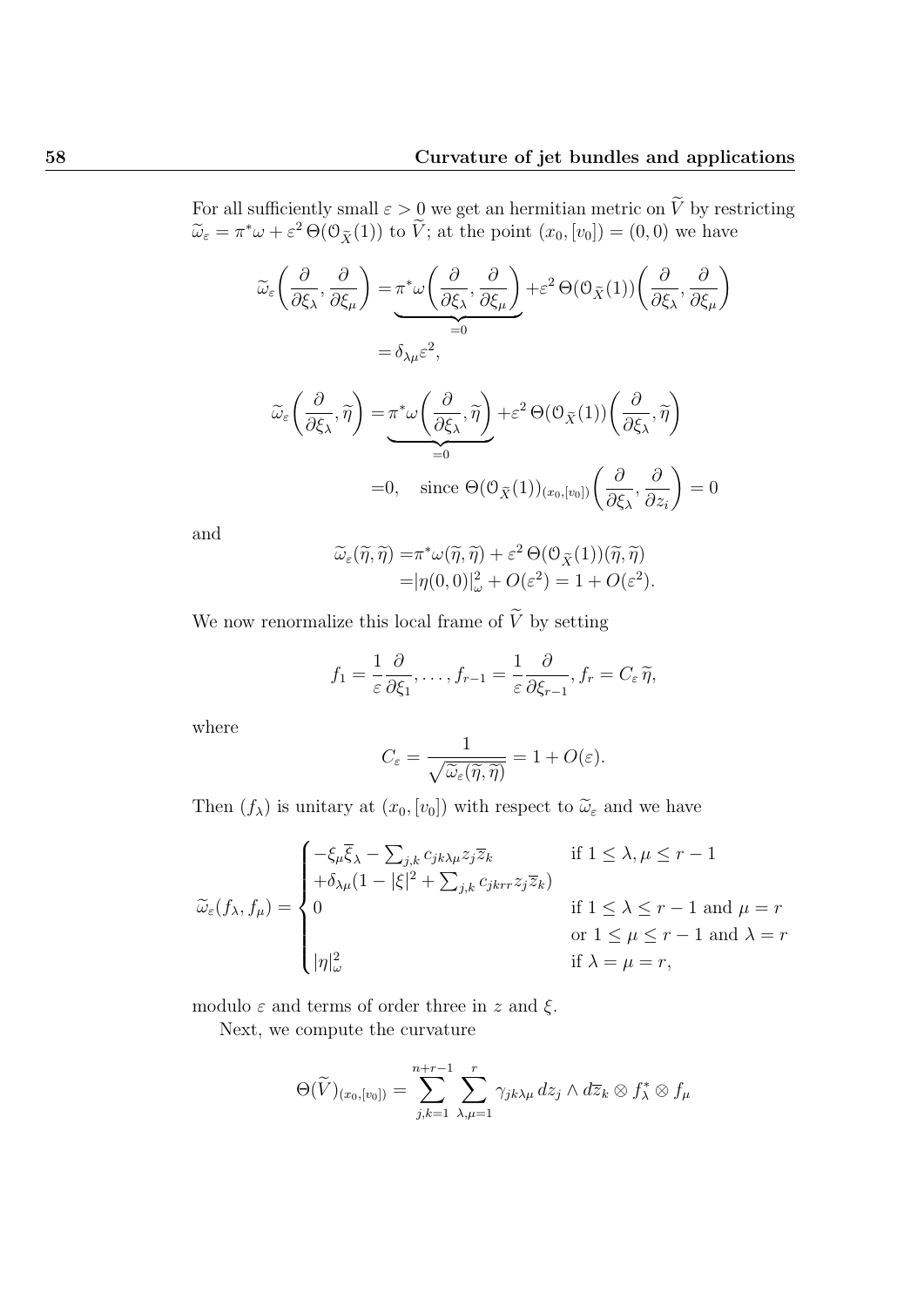for  $\varepsilon \to 0$ , where we have set  $z_{n+\lambda} = \xi_{\lambda}$ . Recall that for a hermitian vector bundle  $E \to Y$ , given a holomorphic trivialization, the curvature operator at a point  $0 \in Y$  is given by

$$
\Theta(E)_0 = \overline{\partial}(\overline{H}^{-1}\partial\overline{H})(0) = (\overline{\partial}\overline{H}^{-1})(0) \wedge (\partial\overline{H})(0) + \overline{H}^{-1}(0)(\overline{\partial}\partial\overline{H})(0),
$$

where  $H$  is the hermitian matrix of hermitian products between the elements of the local frame. If the local holomorphic frame is unitary in 0, so that  $H(0) = \text{Id}$ , observing that  $0 = \overline{\partial}(\overline{H}^{-1}\overline{H}) = (\overline{\partial}\overline{H}^{-1})(0)\overline{H}(0) +$  $\overline{H}^{-1}(0) (\overline{\partial} \overline{H})(0)$ , we obtain

$$
\Theta(E)_0 = -\overline{\partial}\,\overline{H}(0) \wedge \partial\overline{H}(0) + \overline{\partial}\partial\overline{H}(0). \tag{4.1}
$$

Thus, in our case, it suffices to compute the part with second derivatives in (4.1) to get the following proposition.

**Proposition 4.2.1.** Notations as given, the Chern curvature of  $\widetilde{V}$  has the following expression:

$$
\Theta(\widetilde{V}) = \sum_{\lambda,\mu=1}^{r-1} \left( d\xi_{\mu} \wedge d\overline{\xi}_{\lambda} + \sum_{j,k=1}^{n} c_{jk\lambda\mu} dz_j \wedge d\overline{z}_k \n+ \delta_{\lambda\mu} \left( \sum_{\nu=1}^{r-1} d\xi_{\nu} \wedge d\overline{\xi}_{\nu} - \sum_{j,k=1}^{n} c_{jkrr} dz_j \wedge d\overline{z}_k \right) \right) \otimes f_{\lambda}^* \otimes f_{\mu} \qquad (4.2) \n+ \left( \sum_{j,k=1}^{n} c_{jkrr} dz_j \wedge d\overline{z}_k - \sum_{\nu=1}^{r-1} d\xi_{\nu} \wedge d\overline{\xi}_{\nu} \right) \otimes f_r^* \otimes f_r + O(\varepsilon).
$$

In particular, we get the following identities modulo  $\varepsilon$ :

$$
\gamma_{jk\lambda\mu} = \begin{cases}\nc_{jk\lambda\mu} - \delta_{\lambda\mu}c_{jkrr} & \text{if } 1 \le j, k \le n \text{ and } 1 \le \lambda, \mu \le r - 1 \\
\delta_{\lambda\mu}\delta_{jk} + \delta_{(j-n)\mu}\delta_{(k-n)\lambda} & \text{if } n + 1 \le j, k \le n + r - 1 \\
\text{and } 1 \le \lambda, \mu \le r - 1,\n\end{cases}
$$
\n
$$
\gamma_{jkrr} = \begin{cases}\nc_{jkrr} & \text{if } 1 \le j, k \le n \\
-1 & \text{if } n < j = k \le n + r - 1,\n\end{cases}
$$

the remaining coefficients being zero.

# 4.3 A special choice of coordinates and local frames

As usual, we now construct the tower of projective bundles  $(X_k, V_k)$  over  $(X, V)$ . We recall that we simply set  $(X, V) = (X_0, V_0)$  and, for all integer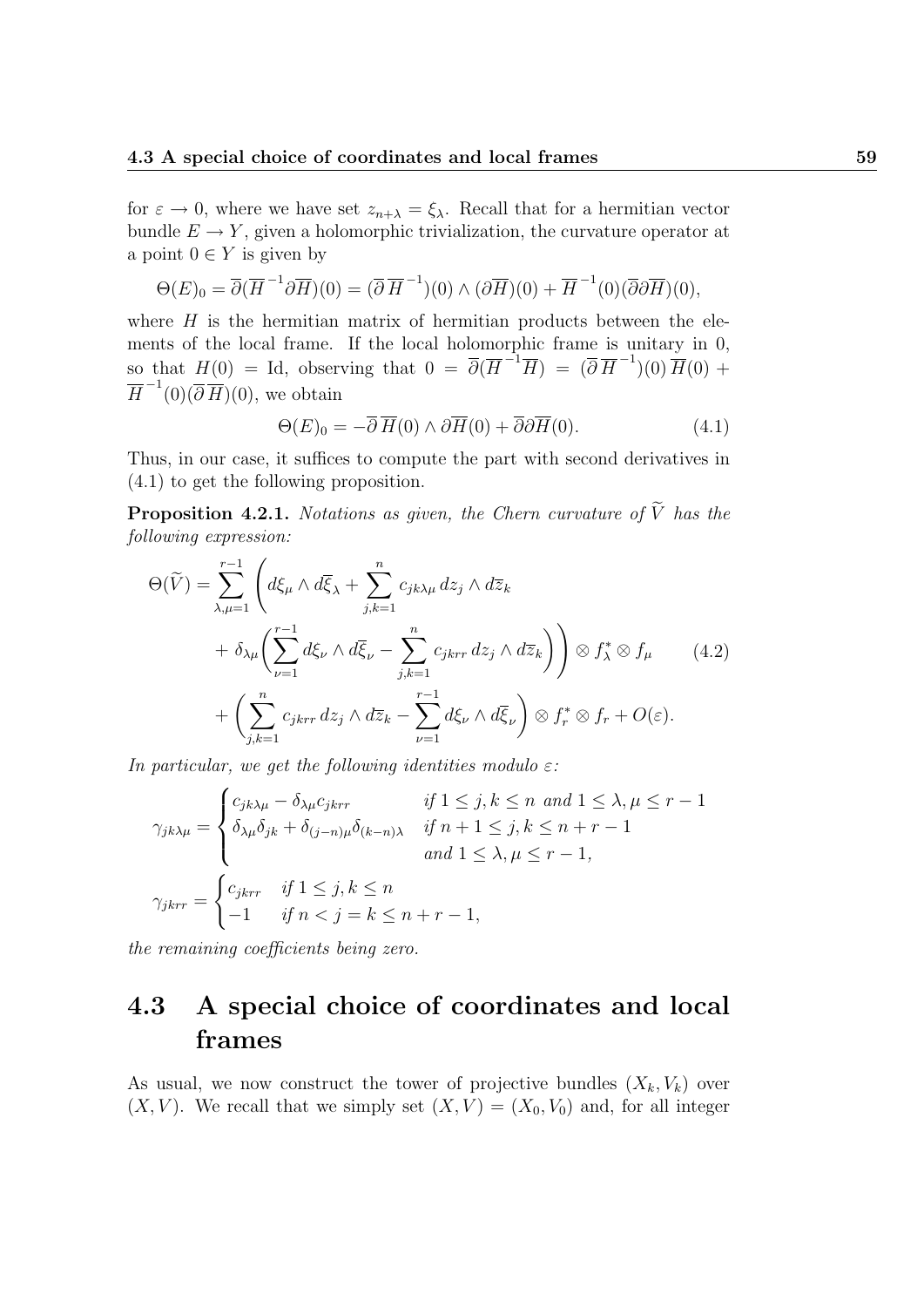$k > 0$ ,  $(X_k, V_k) = (\widetilde{X}_{k-1}, \widetilde{V}_{k-1})$  together with the projection  $\pi_{k-1,k} : X_k \to$  $X_{k-1}$  so that the total fibration is given by  $\pi_{0,k} = \pi_{0,1} \circ \pi_{1,2} \circ \cdots \circ \pi_{k-1,k} : X_k \to$  $X_{\cdot}$ 

For all k, we also have a tautological line bundle  $\mathcal{O}_{X_k}(-1)$  and a metric  $\omega^{(k)} = \omega^{(k)}(\varepsilon_1, \ldots, \varepsilon_k)$  on  $V_k$ , with the  $\varepsilon_l$ 's positive and small enough, obtained recursively by setting  $\omega^{(k)} = (\pi_{k-1,k}^* \omega^{(k-1)} + \varepsilon_k^2 \Theta(\mathcal{O}_{X_k}(1)))|_{V_k}, \omega^{(0)} =$ ω.

To start with, fix a point  $x_0 \in X$ , a  $\omega$ -unitary vector  $v_0 \in V$  and a holomorphic local normal frame  $(e_{\lambda}^{(0)})$  $\chi^{(0)}$  for  $(V, \omega)$  such that  $e_r(x_0) = v_0$ .

#### First step

On  $X_1$ , we have local holomorphic coordinates centered at  $(x_0, [v_0])$  given by  $(z, \xi^{(1)})$  where,  $(z, \xi) \mapsto [\xi_1^{(1)}]$  $\stackrel{(1)}{1}e_1^{(0)}$  $\zeta_1^{(0)}(z) + \cdots + \xi_{r-1}^{(1)}$  $e_{r-1}^{(1)}e_{r-1}^{(0)}$  $e_{r-1}^{(0)}(z) + e_r^{(0)}(z) \in P(V_z).$ Recall that we have, as before, a "natural" local section  $\eta_1$  of  $\mathcal{O}_{X_1}(-1)$  given by

$$
\eta_1(z,\xi^{(1)}) = \xi_1^{(1)}e_1(z) + \cdots + \xi_{r-1}^{(1)}e_{r-1}(z) + e_r(z)
$$

and for all  $\varepsilon_1 > 0$  small enough, a holomorphic local frame  $(f_{\lambda}^{(1)})$  $\lambda^{(1)}$  for  $V_1$  near  $(x_0, [v_0])$  which is a  $\omega^{(1)}$ -unitary basis for  $V_{1(x_0, [v_0])}$ .

Now, choose a  $\omega^{(1)}$ -unitary vector  $v_1 \in V_{1(x_0,[v_0])}$  and a holomorphic local normal frame  $(e_{\lambda}^{(1)})$ (1) for  $V_1$  such that  $e_r^{(1)}(x_0,[v_0]) = v_1$ . Then there exist a unitary  $r \times r$  matrix  $U_1 = (a_{\lambda\mu}^{(1)})$  such that at  $(x_0, [v_0])$  we have

$$
f_{\mu}^{(1)} = \sum_{\lambda=1}^{r} a_{\lambda\mu}^{(1)} e_{\lambda}^{(1)}.
$$

So, if we call respectively  $\gamma_{ij\lambda\mu}^{(1)}$  and  $c_{ij\lambda\mu}^{(1)}$  the coefficients of curvature of  $V_1$  at  $(x_0, [v_0])$  with respect to the basis  $(f_\lambda^{(1)})$  $(e_{\lambda}^{(1)})$  and  $(e_{\lambda}^{(1)})$  $\lambda^{(1)}$ ) we have

$$
c^{(1)}_{ij\lambda\mu} = \sum_{\alpha,\beta=1}^r \gamma^{(1)}_{ij\alpha\beta} \, \overline{a}^{(1)}_{\lambda\alpha} a^{(1)}_{\mu\beta},
$$

with  $i, j = 1, ..., n + (r - 1)$  and  $\lambda, \mu = 1, ..., r$ .

#### General step

For the general case, suppose for all  $\varepsilon_1, \ldots, \varepsilon_{k-1} > 0$  small enough we have built a system of holomorphic local coordinates  $(z, \xi^{(1)}, \ldots, \xi^{(k-1)})$  for  $X_{k-1}$ and a holomorphic local normal frame  $(e_{\lambda}^{(k-1)})$  $\lambda^{(k-1)}$  for  $(V_{k-1}, \omega^{(k-1)}), k \ge 2$ , such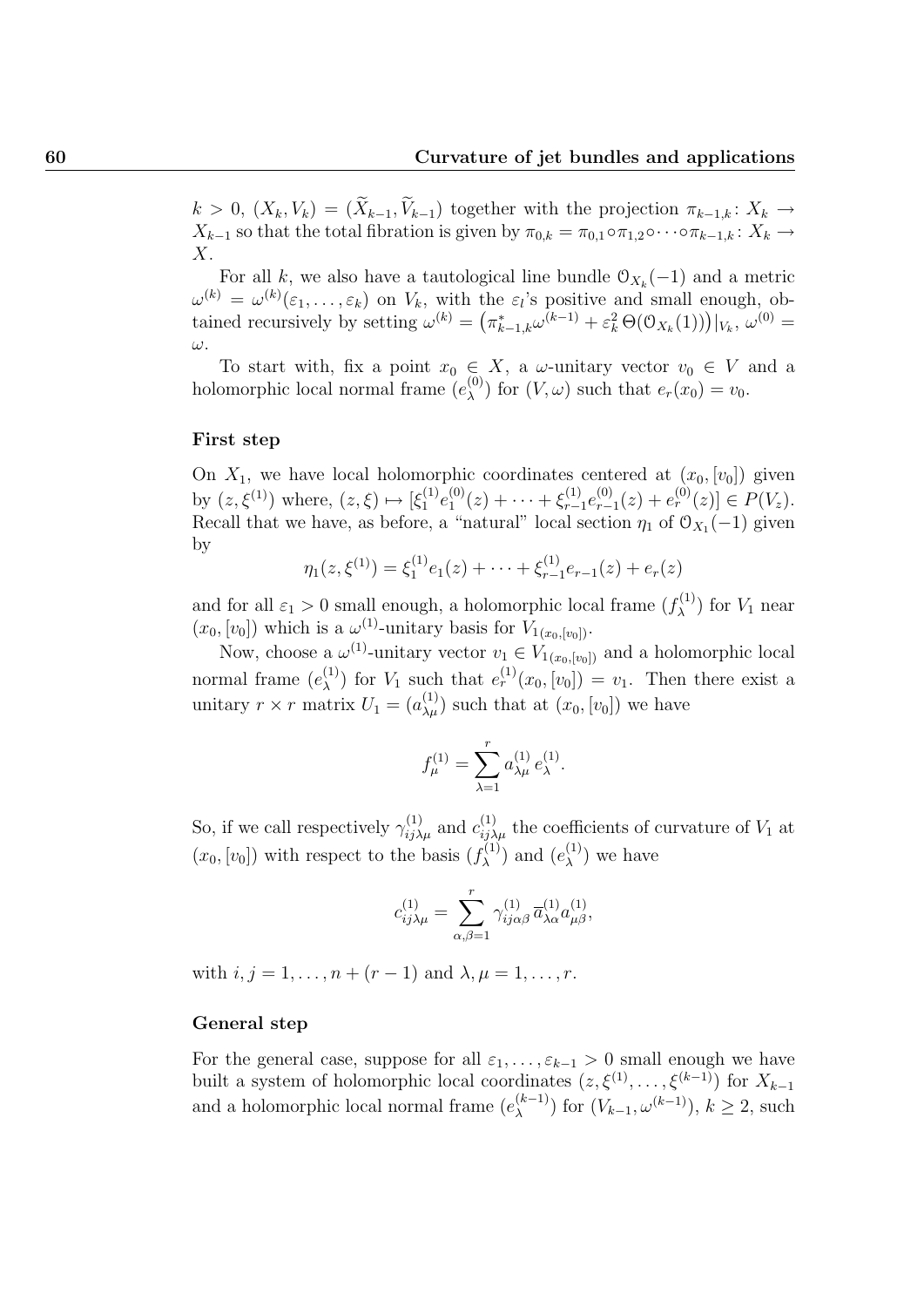that  $e_r^{(k-1)}(x_0,[v_0],\ldots,[v_{k-2}]) = v_{k-1}$  where  $v_{k-1} \in V_{k-1}(x_0,[v_0],\ldots,[v_{k-2}])$  is a  $\omega^{(k-1)}$ -unitary vector. Our procedure gives us also a holomorphic local frame  $(f_\lambda^{(k-1)}$  $\mathcal{L}_{\lambda}^{(k-1)}$ ) for  $V_{k-1}$  near  $(x_0, [v_0], \ldots, [v_{k-2}]$ ) which is a  $\omega^{(k-1)}$ -unitary basis for  $V_{k-1(x_0,[v_0],...,[v_{k-2}])}$  and a unitary  $r \times r$  matrix  $U_{k-1} = (a_{\lambda\mu}^{(k-1)})$  such that

$$
f_{\mu}^{(k-1)} = \sum_{\lambda=1}^{r} a_{\lambda\mu}^{(k-1)} e_{\lambda}^{(k-1)}.
$$

Then, we put holomorphic local coordinates  $(z, \xi^{(1)}, \ldots, \xi^{(k)})$  on  $X_k$  centered at the point  $(x_0, [v_0], \ldots, [v_{k-1}])$  where

$$
(z, \xi^{(1)}, \dots, \xi^{(k)}) \mapsto [\xi_1^{(k)} e_1^{(k-1)}(z, \dots, \xi^{(k-1)}) + \dots + \xi_{r-1}^{(k)} e_{r-1}^{(k-1)}(z, \dots, \xi^{(k-1)})
$$
  
 
$$
+ e_r^{(k-1)}(z, \dots, \xi^{(k-1)})] \in P(V_{k-1(z, \dots, \xi^{(k-1)})})
$$

and also

$$
\eta_k(z,\xi^{(1)},\ldots,\xi^{(k)}) = \xi_1^{(k)} e_1^{(k-1)}(z,\ldots,\xi^{(k-1)}) + \cdots + \xi_{r-1}^{(k)} e_{r-1}^{(k-1)}(z,\ldots,\xi^{(k-1)}) + e_r^{(k-1)}(z,\ldots,\xi^{(k-1)})
$$

is a local nonzero section of  $\mathcal{O}_{X_k}(-1)$ .

As we have already done, if we call

$$
f_{\lambda}^{(k)} = \frac{1}{\varepsilon_k} \frac{\partial}{\partial \xi_{\lambda}^{(k)}}, \quad \lambda = 1, \dots, r-1, \qquad f_r^{(k)} = C_{\varepsilon_k}^{(k)} \widetilde{\eta}_k,
$$

where  $C_{\varepsilon_k}^{(k)} = \frac{1}{\sqrt{-(k)}}$  $\omega^{(k)}(\widetilde\eta_k,\widetilde\eta_k)$  $= 1 + O(\varepsilon_k)$ , then  $(f_{\lambda}^{(k)})$  $\lambda^{(k)}$ ) is a local holomorphic frame for  $V_k$ , unitary at  $(x_0, [v_0], \ldots, [v_{k-1}])$ . We now fix a  $\omega^{(k)}$ -unitary vector  $v_k \in V_{k(x_0, [v_0], \dots, [v_{k-1}])}$  and choose a holomorphic local normal frame  $(e_{\lambda})^{(k)}$  for  $(V_k, \omega^{(k)})$  such that  $e_{\lambda}^{(k)}$  $\lambda^{(k)}(x_0,[v_0],\ldots,[v_{k-1}]) = v_k$  and a  $r \times r$  unitary matrix  $U_k = (a_{\lambda\mu}^{(k)})$  such that  $f_{\mu}^{(k)} = \sum_{\lambda=1}^{r} a_{\lambda\mu}^{(k)} e_{\lambda}^{(k)}$ λ .

So, if we call respectively  $\gamma_{jk\lambda\mu}^{(k)}$  and  $c_{jk\lambda\mu}^{(k)}$  the coefficients of curvature of  $V_k$  at  $(x_0, [v_0], \ldots, [v_{k-1}])$  with respect to the basis  $(f_\lambda^{(k)})$  $(e_{\lambda}^{(k)})$  and  $(e_{\lambda}^{(k)})$  $\lambda^{(\kappa)}$ ) we have

$$
c_{ij\lambda\mu}^{(k)} = \sum_{\alpha,\beta=1}^{r} \gamma_{ij\alpha\beta}^{(k)} \overline{a}_{\lambda\alpha}^{(k)} a_{\mu\beta}^{(k)},
$$
\n(4.3)

with  $i, j = 1, ..., n + k(r - 1)$  and  $\lambda, \mu = 1, ..., r$ .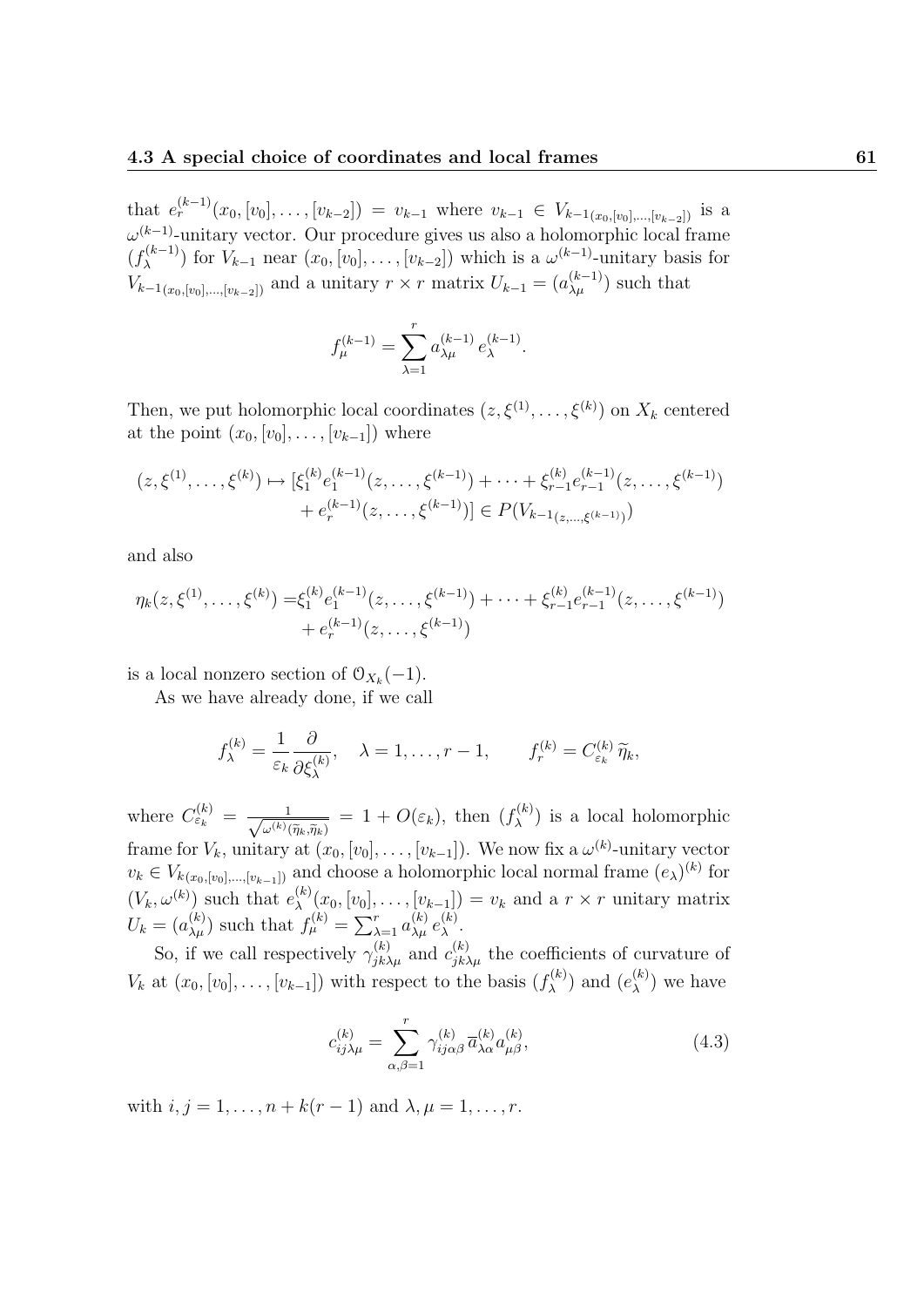# $\operatorname{\mathbf{4.4}} \quad \textbf{Curvature of } \mathbb{O}_{X_k}(1) \text{ and proof of Theorem}$ 4.1.1

We now use  $(4.2)$  and  $(4.3)$  to get the induction formulas to derive an expression for the curvature of  $\mathcal{O}_{X_k}(1)$ , when  $\varepsilon^{(k)} = (\varepsilon_1, \ldots, \varepsilon_{k-1})$  tends to zero.

We start by observing that (4.2) shows how  $\gamma_{ij\lambda\mu}^{(s)}$  depends on  $c_{lm\alpha\beta}^{(s-1)}$ ; we rewrite here the dependence modulo  $\varepsilon_s$ :

$$
\gamma_{ij\lambda\mu}^{(s)} = \begin{cases}\nc_{ij\lambda\mu}^{(s-1)} - \delta_{\lambda\mu}c_{ijrr}^{(s-1)} & \text{if } 1 \leq i, j \leq n + (s-1)(r-1) \\
\delta_{jk}\delta_{\lambda\mu} + & \text{if } i, j \geq n + (s-1)(r-1) + 1, \\
\delta_{(i-n-(s-1)(r-1))\mu}\delta_{(j-n-(s-1)(r-1))\lambda} & i, j \leq n + s(r-1) \\
\delta_{ijrr} = \begin{cases}\nc_{ijrr}^{(s-1)} & \text{if } 1 \leq i, j \leq n + (s-1)(r-1) \\
-1 & \text{if } n + (s-1)(r-1) + 1 \leq i = j \leq n + s(r-1),\n\end{cases} \\
\gamma_{ijrr}^{(s)} = \begin{cases}\nc_{ijrr}^{(s-1)} & \text{if } 1 \leq i, j \leq n + (s-1)(r-1) \\
-1 & \text{if } n + (s-1)(r-1) + 1 \leq i = j \leq n + s(r-1),\n\end{cases} (4.4)
$$

the remaining coefficients being zero. Recall also that, by (4.3),

$$
c_{ij\lambda\mu}^{(s)} = \sum_{\alpha,\beta=1}^r \gamma_{ij\alpha\beta}^{(s)} \overline{a}_{\lambda\alpha}^{(s)} a_{\mu\beta}^{(s)}.
$$

Now, we have

$$
\Theta(\mathcal{O}_{X_k}(1))_{(x_0,[v_0],\ldots,[v_{k-1}])} = \sum_{\lambda=1}^{r-1} d\xi_{\lambda}^{(k)} \wedge d\overline{\xi}_{\lambda}^{(k)} - \sum_{i,j=1}^{n+(k-1)(r-1)} c_{ijrr}^{(k-1)} dz_i \wedge d\overline{z}_j, \tag{4.5}
$$

where we have set  $z_{n+(s-1)(r-1)+\lambda} = \xi_{\lambda}^{(s)}$  $\lambda^{(s)}$ ,  $\lambda = 1, \ldots, r-1$ , and to get the expression of this curvature with respect to the coefficients of curvature of V it suffices to perform the recursive substitutions (4.3) and (4.4) and to stop with  $c_{ij\lambda\mu}^{(0)} = c_{ij\lambda\mu}$ .

Thus, Theorem 4.1.1 is proved.

## 4.4.1 The case of surfaces

In the case rank  $V = \dim X = 2$ , we have a nice matrix representation of these formulae. First of all, note that in this case the identities (4.4) become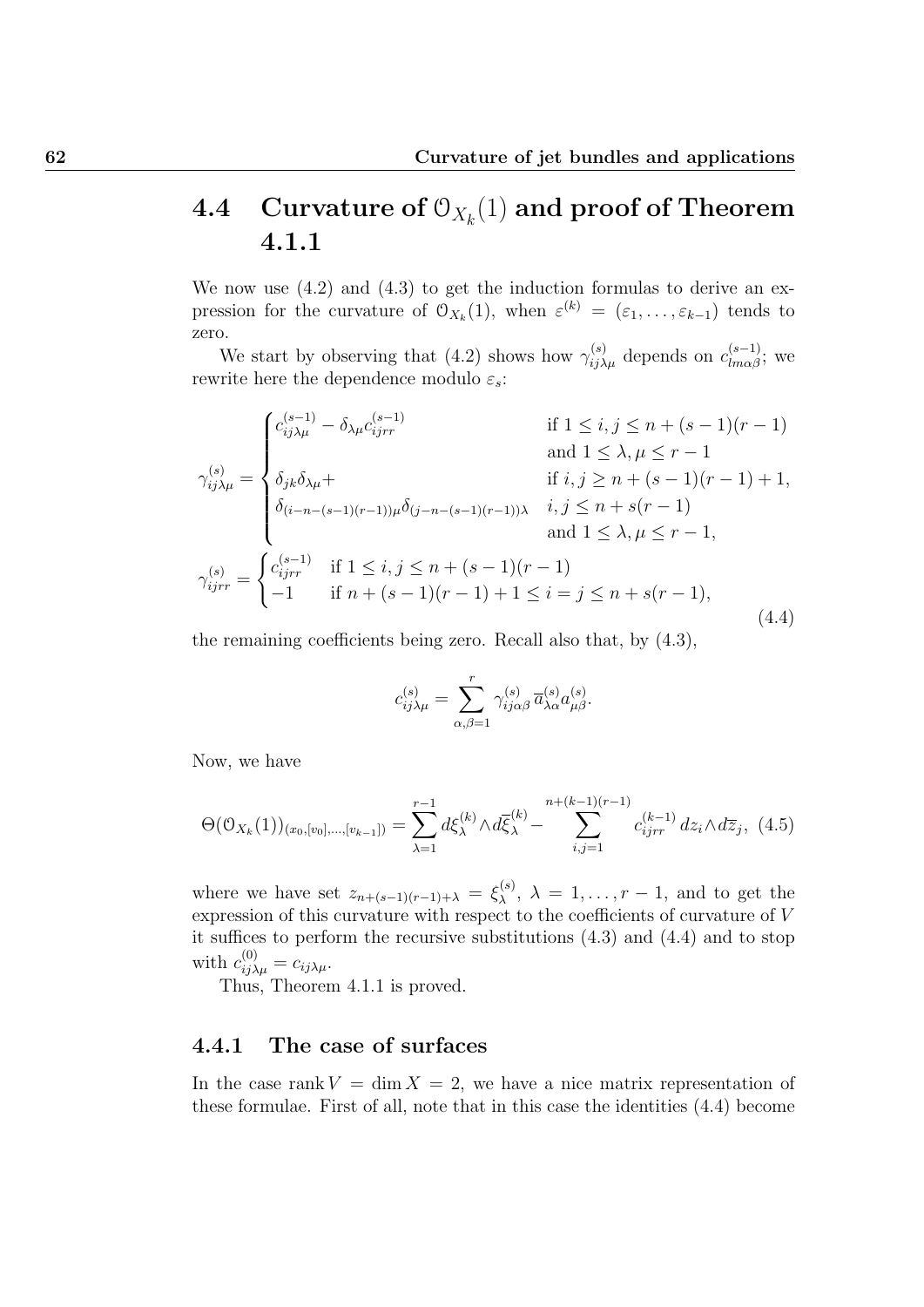much simpler:

$$
\gamma_{ij11}^{(s)} = \begin{cases}\nc_{ij11}^{(s-1)} - c_{ij22}^{(s-1)} & \text{if } 1 \le i, j \le s+1 \\
2 & \text{if } i = j = s+2\n\end{cases}
$$
\n
$$
\gamma_{ij22}^{(s)} = \begin{cases}\nc_{ij22}^{(s-1)} & \text{if } 1 \le i, j \le s+1 \\
-1 & \text{if } i = j = s+2.\n\end{cases}
$$

Now, for each  $s \geq 1$ , let  $v_s = v_s^1 f_1^{(s)} + v_s^2 f_2^{(s)}$  $|v_s^{(s)},\>$  with  $|v_s^1|^2 + |v_s^2|^2 = 1$ . Then we have  $a_{21}^{(s)} = \bar{v}_s^1$  and  $a_{22}^{(s)} = \bar{v}_s^2$  and so, for instance  $a_{11}^{(s)} = -v_s^2$  and  $a_{12}^{(s)} = v_s^1$ would work. It follows that

$$
c_{ij11}^{(s)} = \gamma_{ij11}^{(s)} |v_s^2|^2 + \gamma_{ij22}^{(s)} |v_s^1|^2, \quad c_{ij22}^{(s)} = \gamma_{ij11}^{(s)} |v_s^1|^2 + \gamma_{ij22}^{(s)} |v_s^2|^2.
$$

So, if we set

$$
R_s = \begin{pmatrix} |v_s^2|^2 & |v_s^1|^2 \\ |v_s^1|^2 & |v_s^2|^2 \end{pmatrix}, \quad T = \begin{pmatrix} 1 & -1 \\ 0 & 1 \end{pmatrix}, \quad C_{ij}^{(s)} = \begin{pmatrix} c_{ij11}^{(s)} \\ c_{ij22}^{(s)} \end{pmatrix}
$$

we have that

$$
C_{ij}^{(s)} = \begin{cases} R_s \cdot T \cdot R_{s-1} \cdot T \cdots R_1 \cdot T \cdot C_{ij}^{(0)} & \text{if } 1 \le i, j \le 2 \\ R_s \cdot T \cdot R_{s-1} \cdot T \cdots R_{i-2} \cdot T \cdot \begin{pmatrix} 1 \\ -1 \end{pmatrix} & \text{if } 3 \le i = j \le s+2 \end{cases}
$$

and we are interested in the second element of the vector  $C_{ij}^{(k-1)}$ : in fact, in the surface absolute case, formula (4.5) can be rewritten in the form

$$
\Theta(\mathcal{O}_{X_k}(1)) = d\xi^{(k)} \wedge d\overline{\xi}^{(k)} - \sum_{s=3}^{k+1} c_{ss22}^{(k-1)} d\xi^{(s-2)} \wedge d\overline{\xi}^{(s-2)} \n- \sum_{i,j=1}^2 c_{ij22}^{(k-1)} dz_i \wedge d\overline{z}_j.
$$
\n(4.6)

We shall see in the next sections how this explicit formulae can be use to compute Morse-type integrals, in order to obtain the existence of nonzero global section of the bundle of invariant jet differentials.

## 4.5 Holomorphic Morse inequalities for jets

Let X be a smooth surface and  $V = T_X$ . From now on we will suppose that  $K_X$  is ample, so that we can take as a metric on X the Kähler-Einstein one, and we will work always modulo  $\varepsilon^k$  (this will be possible thanks to Lebesgue's dominated convergence theorem).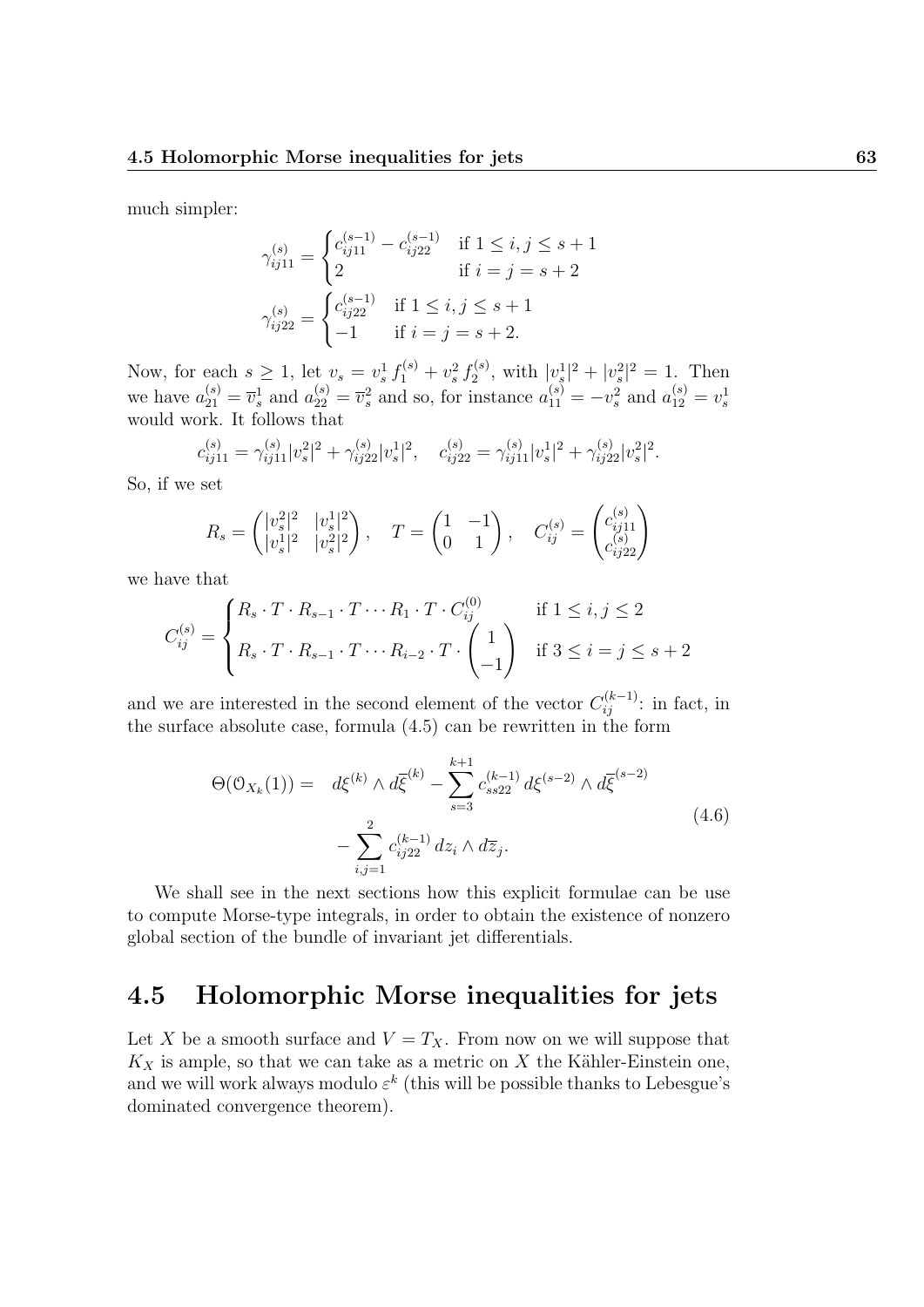## 4.5.1 The Kähler-Einstein assumption

So, let  $K_X$  be ample. Then we have a unique hermitian metric  $\omega$  on  $T_X$ , such that  $Ricci(\omega) = -\omega$  and, for this metric,

$$
Vol_{\omega}(X) = \frac{\pi^2}{2}c_1^2(X) > 0,
$$

where

$$
\text{Vol}_{\omega}(X) \stackrel{\text{def}}{=} \int_X \frac{\omega^2}{2!}.
$$

Now, consider the two hermitian matrices  $(c_{ij11})$  and  $(c_{ij22})$ . The Kähler-Einstein assumption implies that

$$
(c_{ij11}) + (c_{ij22}) = (-\delta_{ij})
$$

and so they are simultaneously diagonalizable. Let

$$
\begin{pmatrix} \lambda & 0 \\ 0 & \mu \end{pmatrix}
$$

be a diagonal form for  $(c_{ij11})$ . Then

$$
\lambda + \mu = c_{1111} + c_{2211} = c_{1111} + c_{1122} = -1
$$

thanks to the Kähler symmetries. If the eigenvalues of  $(c_{ij22})$  are  $\lambda', \mu'$  then  $\lambda' + \lambda = \mu + \mu' = -1$  thus a diagonal form for  $(c_{ij22})$  is

$$
\begin{pmatrix} \mu & 0 \\ 0 & \lambda \end{pmatrix}.
$$

As a consequence, for  $\alpha, \beta \in \mathbb{C}$ , the eigenvalues of the matrix  $\alpha(c_{ij11})+\beta(c_{ij22})$ are  $\alpha\lambda + \beta\mu$  and  $\alpha\mu + \beta\lambda$  and so

$$
\det(\alpha(c_{ij11}) + \beta(c_{ij22})) = (\alpha \lambda + \beta \mu)(\alpha \mu + \beta \lambda)
$$
  
=  $\alpha \beta (\lambda^2 + \mu^2) + \lambda \mu (\alpha^2 + \beta^2)$   
=  $\alpha \beta [(\lambda + \mu)^2 - 2\lambda \mu] + \lambda \mu (\alpha^2 + \beta^2)$  (4.7)  
=  $\alpha \beta + \lambda \mu (\alpha - \beta)^2$ 

and

$$
tr(\alpha(c_{ij11}) + \beta(c_{ij22})) = (\alpha \lambda + \beta \mu) + (\alpha \mu + \beta \lambda)
$$
  
= (\alpha + \beta)(\lambda + \mu)  
= -(\alpha + \beta). (4.8)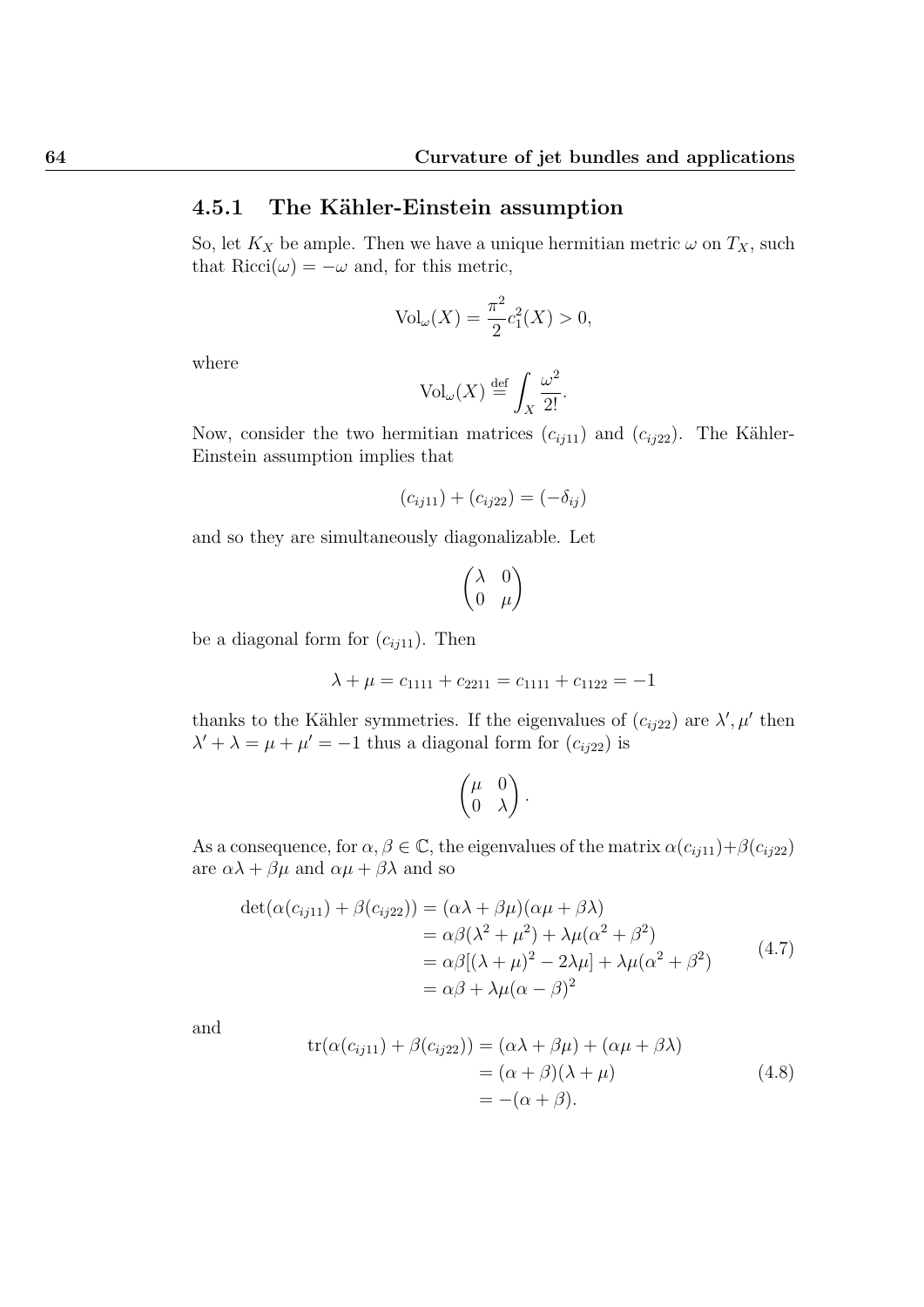## 4.5.2 Computations for low order jets

We now use all this to compute some "Morse" integral, in order to obtain existence of sections of (a certain linear combination of) the anti-tautological line bundles for some low value of k. For  $k = 1$ , we simply have

$$
\Theta(\mathcal{O}_{X_1}(1)) = d\xi^{(1)} \wedge d\overline{\xi}^{(1)} - \sum_{i,j=1}^2 c_{ij22} \, dz_i \wedge d\overline{z}_j
$$

and so

$$
\left(\frac{i}{2\pi}\Theta(\mathcal{O}_{X_1}(1))\right)^3=3!\left(\frac{i}{2\pi}\right)^3D\,dz_1\wedge d\overline{z}_1\wedge\cdots\wedge d\xi^{(1)}\wedge d\overline{\xi}^{(1)},
$$

where we have set  $D \stackrel{\text{def}}{=} \lambda \mu$ , which is, of course, a function  $X_1 \to \mathbb{R}$ . In particular,

$$
\int_{X_1} \left(\frac{i}{2\pi}\right)^3 D dz_1 \wedge d\overline{z}_1 \wedge \cdots \wedge d\xi^{(1)} \wedge d\overline{\xi}^{(1)}
$$
\n
$$
= \frac{1}{6} \int_{X_1} \left(\frac{i}{2\pi} \Theta(\mathcal{O}_{X_1}(1))\right)^3
$$
\n
$$
= \frac{1}{6} (c_1^2(X) - c_2(X)),
$$

in fact, this integral over  $X_1$  is just the top-self intersection of  $u_1 = c_1(\mathcal{O}_{X_1}(1)),$ and this is easily seen to be  $c_1^2(X) - c_2(X)$  (cf. relations on Chern classes in Chapter 3).

Moreover, we have that

$$
\left(\frac{i}{2\pi}\right)^3 dz_1 \wedge d\overline{z}_1 \wedge \cdots \wedge d\xi^{(1)} \wedge d\overline{\xi}^{(1)} = \pi_{0,1}^* \left(\frac{1}{\pi^2} dV_\omega\right) \wedge \left(\frac{i}{2\pi} \Theta(\mathcal{O}_{X_1}(1))\right),
$$

so that

$$
\int_{X_1} \left(\frac{i}{2\pi}\right)^3 dz_1 \wedge d\overline{z}_1 \wedge \cdots \wedge d\xi^{(1)} \wedge d\overline{\xi}^{(1)} \n= \int_{X_1} \pi_{0,1}^* \left(\frac{1}{\pi^2} dV_\omega\right) \wedge \left(\frac{i}{2\pi} \Theta(\mathcal{O}_{X_1}(1))\right) \n= \frac{1}{2} c_1^2(X)
$$

by Fubini.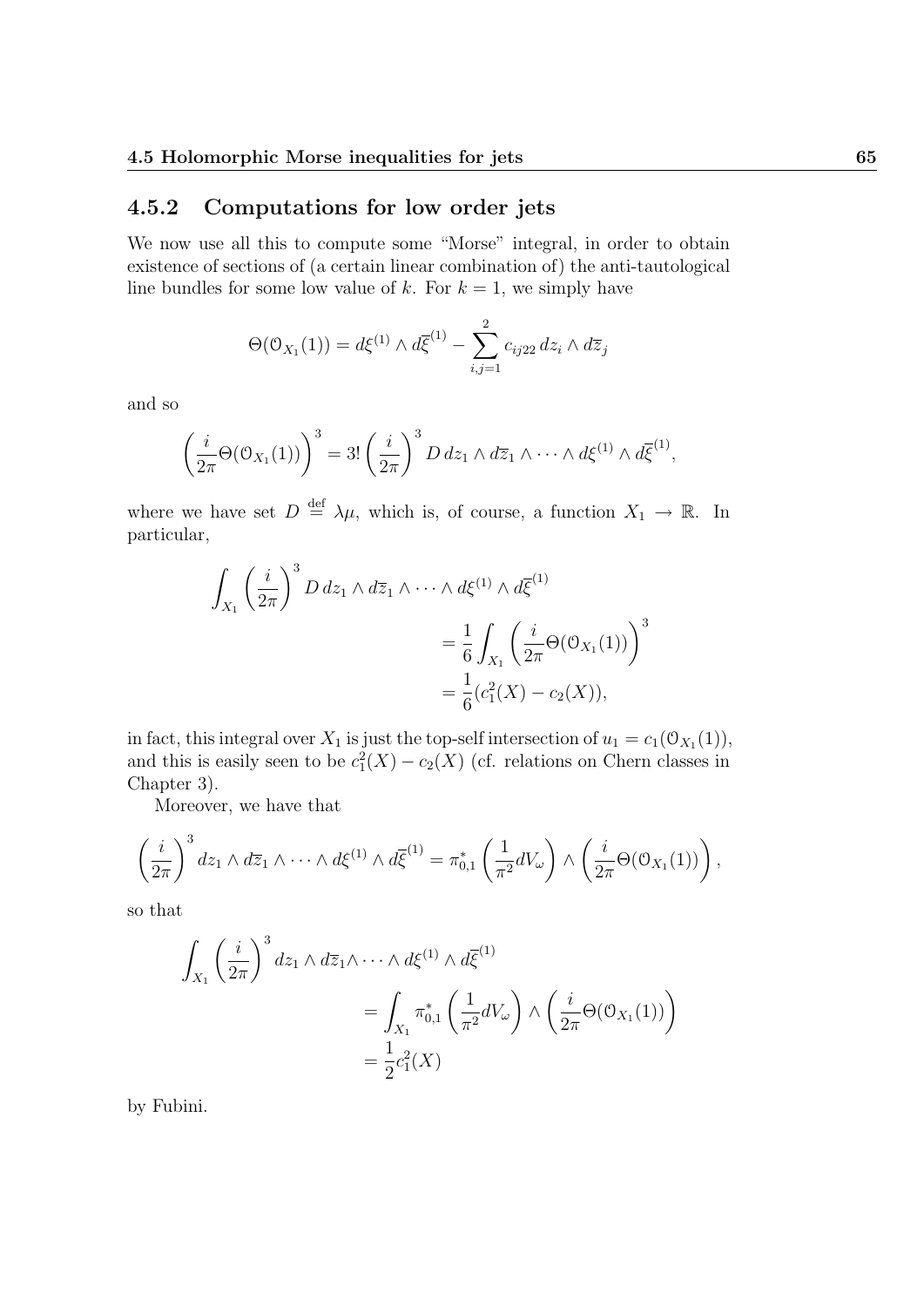#### Existence of 1-jets

Observe that

$$
\int_{X_1} \left( \frac{i}{2\pi} \Theta(\mathcal{O}_{X_1}(1)) \right)^3 = \int_{X_1(\leq 1, \mathcal{O}_{X_1}(1))} \left( \frac{i}{2\pi} \Theta(\mathcal{O}_{X_1}(1)) \right)^3,
$$

because the "vertical" eigenvalue of  $\Theta(\mathcal{O}_{X_1}(1))$  is always positive and the two "horizontal" ones (namely  $-\lambda$  and  $-\mu$ ) have positive sum. This shows the well-known fact that if  $c_1^2(X) - c_2(X) > 0$  then  $\mathcal{O}_{X_1}(1)$  is big.

### Existence of 2-jets

We use notations of §4.4.1 and set moreover  $|v_1|^2 = x$ , so that  $|v_1|^2 = 1 - x$ ,  $0 \leq x \leq 1$ . The matrices involved in curvature computations are

$$
R_1 = \begin{pmatrix} 1-x & x \\ x & 1-x \end{pmatrix}, \quad R_1 \cdot T = \begin{pmatrix} 1-x & -1+2x \\ x & -2x+1 \end{pmatrix}.
$$

Then, we have the following expressions for the curvature respectively of  $\mathcal{O}_{X_2}(1)$  and  $\mathcal{O}_{X_2}(2, 1)$ :

$$
\Theta(\mathcal{O}_{X_2}(1)) = d\xi^{(2)} \wedge d\overline{\xi}^{(2)} + (1 - 3x) d\xi^{(1)} \wedge d\overline{\xi}^{(1)} + \sum_{i,j=1}^2 ((2x - 1) c_{ij22} - x c_{ij11}) dz_i \wedge d\overline{z}_j
$$
(4.9)

and

$$
\Theta(\mathcal{O}_{X_2}(2,1)) = \Theta(\mathcal{O}_{X_2}(1)) + \pi_2^* \Theta(\mathcal{O}_{X_1}(2))
$$
  
=  $d\xi^{(2)} \wedge d\overline{\xi}^{(2)} + (3 - 3x) d\xi^{(1)} \wedge d\overline{\xi}^{(1)}$   
+  $\sum_{i,j=1}^2 ((2x - 3) c_{ij22} - x c_{ij11}) dz_i \wedge d\overline{z}_j.$ 

To compute the integral involved in holomorphic Morse inequalities for the relatively nef line bundle  $\mathcal{O}_{X_2}(2,1)$ , we just observe that we have two nonnegative "vertical" eigenvalues and that the sum of the "horizontal" ones is  $-(2x-3-x) = 3-x > 0$ , because of (4.8) and the fact that  $0 \le x \le 1$ ;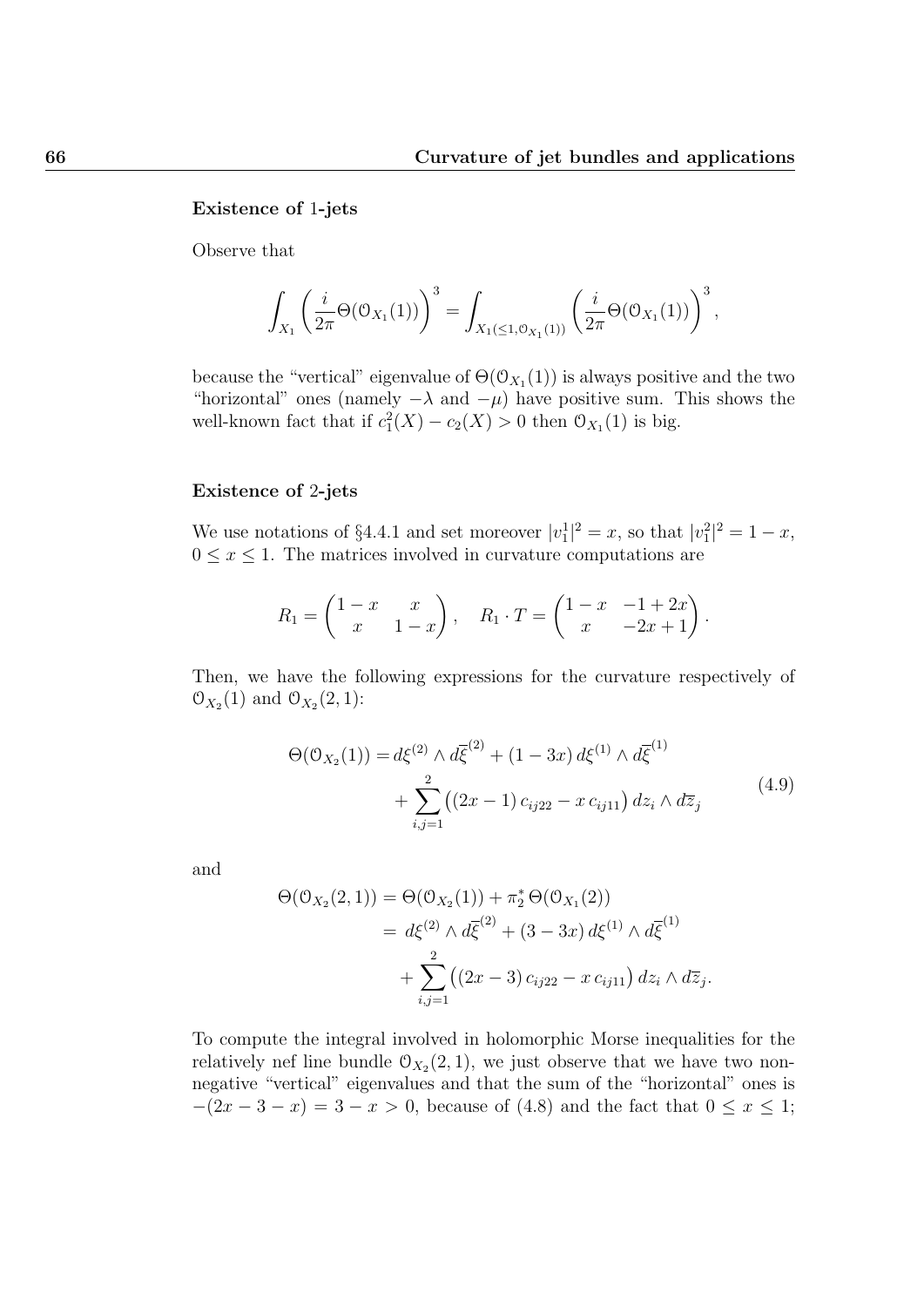thus we have at most one negative eigenvalue and thus

$$
\int_{X_2(\leq 1,0_{X_2}(2,1))} \left(\frac{i}{2\pi} \Theta(\mathcal{O}_{X_2}(2,1))\right)^4 = \int_{X_2} \left(\frac{i}{2\pi} \Theta(\mathcal{O}_{X_2}(2,1))\right)^4
$$
  
\n
$$
= 4! \left(\frac{i}{2\pi}\right)^4 \int_{X_2} ((3-3x)^3 D
$$
  
\n
$$
+ x(3-2x)(3-3x)) dz_1 \wedge \cdots \wedge d\overline{\xi}^{(2)}
$$
  
\n
$$
= 4! \left(\frac{i}{2\pi}\right)^3 \int_{X_1} dz_1 \wedge \cdots \wedge d\overline{\xi}^{(1)} \int_0^1 dx \int_0^{2\pi} ((3-3x)^3 D
$$
  
\n
$$
+ x(3-2x)(3-3x)) \frac{d\vartheta}{2\pi}
$$
  
\n
$$
= 4! \left(\frac{i}{2\pi}\right)^3 \int_{X_1} \left(\frac{27}{4} D + 1\right) dz_1 \wedge \cdots \wedge d\overline{\xi}^{(1)}
$$
  
\n
$$
= \frac{162}{6} (c_1^2(X) - c_2(X)) + \frac{24}{2} c_1^2(X) = 39 c_1^2(X) - 27 c_2(X).
$$

Observe that, in the third equality, we have simply done the change of variable in the complex  $\xi^{(2)}$ -plane

$$
\frac{i}{2\pi}d\xi^{(2)}\wedge d\overline{\xi}^{(2)}\mapsto \frac{dx\,d\vartheta}{2\pi}.
$$

So, we get that  $O_{X_2}(2, 1)$  (and then  $O_{X_2}(1)$ ) is big if  $13 c_1^2(X) - 9 c_2(X) > 0$ . This is the case, for instance, if  $X \subset \mathbb{P}^3$  is a smooth projective hypersurface of degree deg $X \geq 15$  (cf.  $\S 3.2.1)$ 

### Existence of 3-jets

Now, as a third application, we do the same thing with the relatively nef line bundle  $\mathcal{O}_{X_3}(6, 2, 1)$ . Again using notations of §4.4.1 and setting moreover  $|v_1|^2 = x, |v_2|^2 = y$  so that  $|v_1|^2 = 1 - x, |v_2|^2 = 1 - y, 0 \le x, y \le 1$ , we obtain

$$
R_2 = \begin{pmatrix} 1 - y & y \\ y & 1 - y \end{pmatrix},
$$
  
\n
$$
R_2 \cdot T = \begin{pmatrix} 1 - y & -1 + 2y \\ y & -2y + 1 \end{pmatrix},
$$
  
\n
$$
R_2 \cdot T \cdot R_1 \cdot T = \begin{pmatrix} (3y - 2)x - y + 1 & (-6y + 4)x + 3y - 2 \\ (-3y + 1)x + y & (6y - 2)x - 3y + 1 \end{pmatrix}.
$$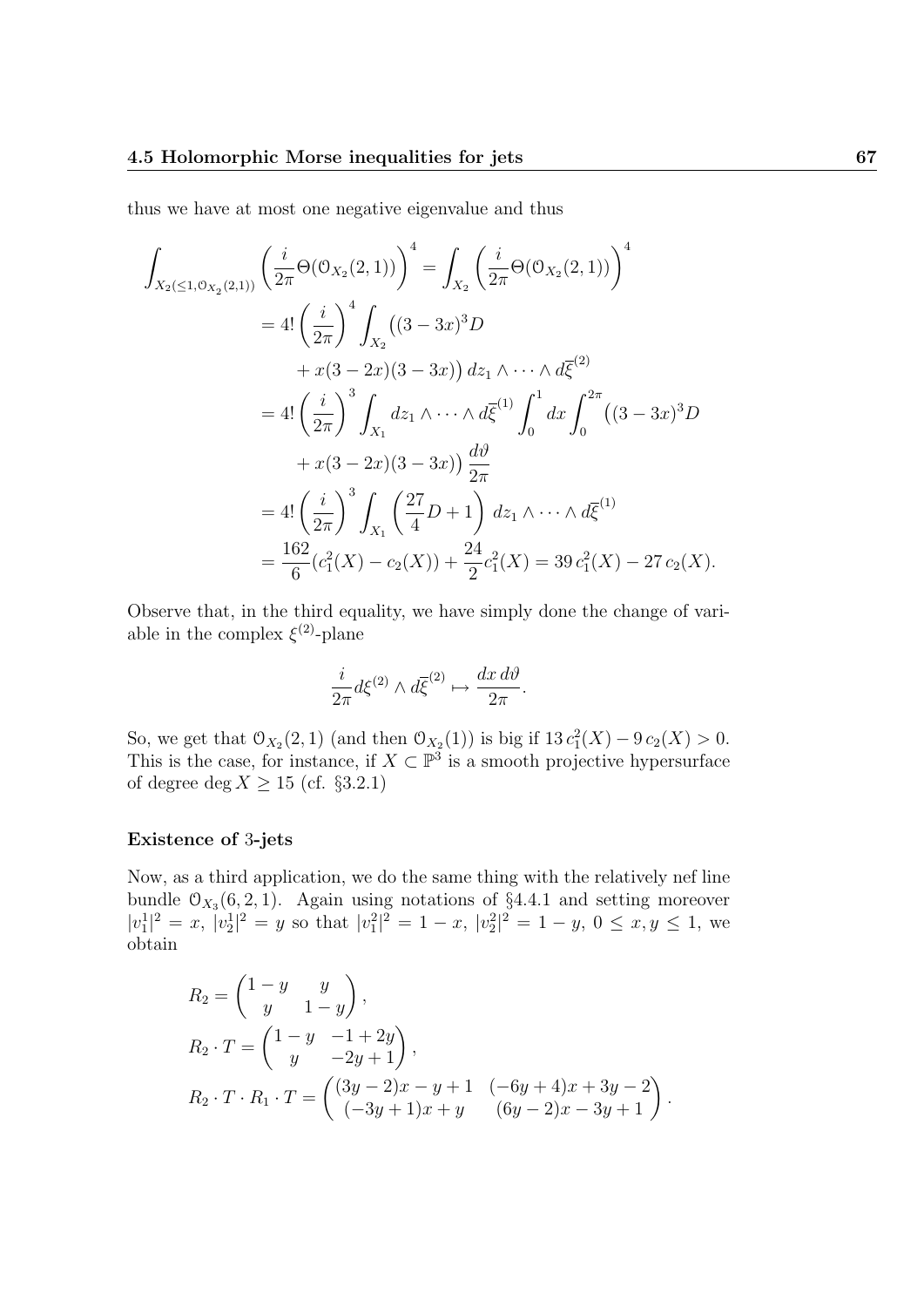Then, for the curvature, we have

$$
\Theta(\mathcal{O}_{X_3}(1)) = d\xi^{(3)} \wedge d\overline{\xi}^{(3)} + (1 - 3y) d\xi^{(2)} \wedge d\overline{\xi}^{(2)} + ((9y - 3)x + 1 - 4y)) d\xi^{(1)} \wedge d\overline{\xi}^{(1)} + \sum_{i,j=1}^{2} (((-6y + 2)x + 3y - 1) c_{ij22} + ((3y - 1)x - y) c_{ij11}) dz_i \wedge d\overline{z}_j
$$
(4.10)

and

$$
\Theta(\mathcal{O}_{X_3}(6,2,1)) = d\xi^{(3)} \wedge d\overline{\xi}^{(3)} + (3-3y) d\xi^{(2)} \wedge d\overline{\xi}^{(2)} + ((9y-9)x - 4y + 9) d\xi^{(1)} \wedge d\overline{\xi}^{(1)} + \sum_{i,j=1}^{2} (((-6y+6)x + 3y - 9) c_{ij22} + ((3y-3)x - y) c_{ij11}) dz_i \wedge d\overline{z}_j.
$$

Now, it is an easy matter to show that once again the "vertical" eigenvalues of  $\Theta(\mathcal{O}_{X_3}(6,2,1))$  are nonnegative and that the sum of the "horizontal" ones is  $(3y-3)x - 2y + 9$ , which is positive for  $0 \le x, y \le 1$ . Thus, we have that

$$
\int_{X_3(\leq 1,0_{X_3}(6,2,1))} \left(\frac{i}{2\pi} \Theta(\mathcal{O}_{X_2}(6,2,1))\right)^5 = \int_{X_3} \left(\frac{i}{2\pi} \Theta(\mathcal{O}_{X_2}(6,2,1))\right)^5
$$
  
\n
$$
= 5! \left(\frac{i}{2\pi}\right)^5 \int_{X_3} \left(P(x,y) D + Q(x,y)\right) dz_1 \wedge \cdots \wedge d\overline{\xi}^{(3)}
$$
  
\n
$$
= 5! \left(\frac{i}{2\pi}\right)^3 \int_{X_1} dz_1 \wedge \cdots \wedge d\overline{\xi}^{(1)} \int_0^1 dx \int_0^{2\pi} \frac{d\vartheta_x}{2\pi}
$$
  
\n
$$
\int_0^1 dy \int_0^{2\pi} \left(P(x,y) D + Q(x,y)\right) \frac{d\vartheta_y}{2\pi}
$$
  
\n
$$
= 5! \left(\frac{i}{2\pi}\right)^3 \int_{X_1} \left(\frac{1113}{5} D + \frac{453}{10}\right) dz_1 \wedge \cdots \wedge d\overline{\xi}^{(1)}
$$
  
\n
$$
= 4452 (c_1^2(X) - c_2(X)) + 2718 c_1^2(X)
$$
  
\n
$$
= 7170 c_1^2(X) - 4452 c_2(X),
$$

where

$$
P(x,y) = (-2187y^{4} + 8748y^{3} - 13122y^{2} + 8748y - 2187)x^{3}
$$
  
+ 
$$
(2916y^{4} - 15309y^{3} + 28431y^{2} - 22599y + 6561)x^{2}
$$
  
+ 
$$
(-1296y^{4} + 8424y^{3} - 19521y^{2} + 18954y - 6561)x
$$
  
+ 
$$
192y^{4} - 1488y^{3} + 4212y^{2} - 5103y + 2187
$$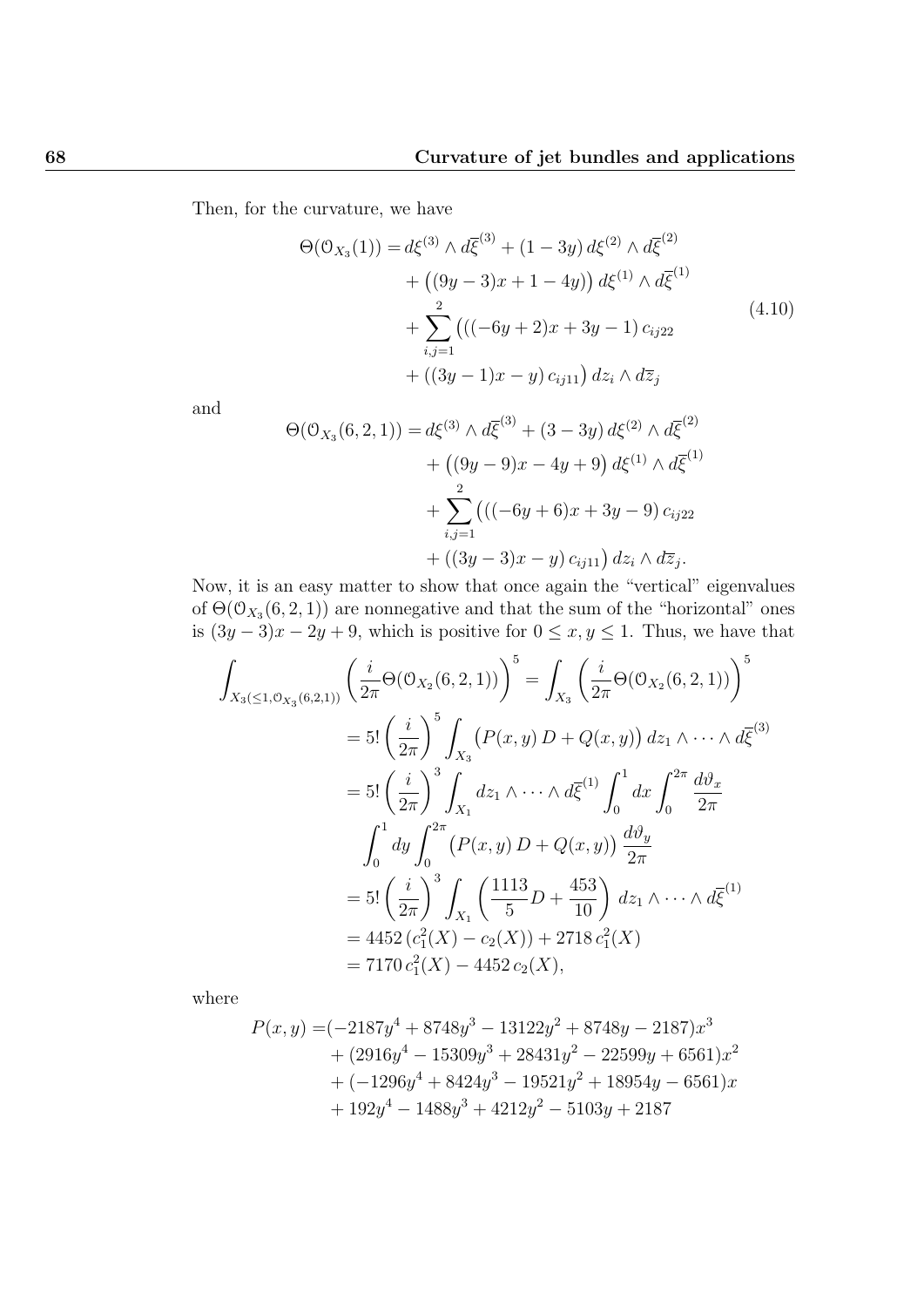and

$$
Q(x,y) = (486y4 - 1944y3 + 2916y2 - 1944y + 486)x3 + (-621y4 + 3078y3 - 5508y2 + 4266y - 1215)x2 + (261y4 - 1494y3 + 2934y2 - 2430y + 729)x - 36y4 + 225y3 - 432y2 + 243y.
$$

So, we get that  $\mathcal{O}_{X_3}(6, 2, 1)$  (and then  $\mathcal{O}_{X_3}(1)$ ) is big if  $1195 c_1^2(X) - 742 c_2(X) >$ 0.

This is the case, for instance, if X a smooth surface in  $\mathbb{P}^3$ , with  $\deg(X) \ge$ 12.

### Comparison with lower bounds of §3.1

We would like to remark here, that, even if we are dealing with the same relatively nef bundles of §3.1, we get considerably better lower bounds for the degree in the hypersurface case.

The reason is quite subtle: from a hermitian point of view, in proving Theorem 3.1.1, we tacitly use the restriction of the Fubini-Study metric of the projective space the hypersurface is embedded in, to the tangent bundle of the hypersurfaces. This is why we had to "correct" this metric by adding some positivity coming from  $\mathcal{O}(2)$  and thus loosing some effectivity.

Using instead the differential-geometric approach of the present chapter, we were able to take advantage of the full strength of the Kähler-Einstein metric, which reflects directly the strong positivity properties of varieties with ample canonical bundle.

## 4.5.3 A "negative" example: quotients of the ball

Here, we wish to make an example to clarify why, if we deal with smooth metrics, we have to use the relatively nef weighted line bundles introduced above.

Suppose you want to show, using just  $\mathfrak{O}_{X_k}(1)$ , the existence of global k-jet differentials on a surface  $X$ . From our point of view, a good possible "test" case is when X is a compact unramified quotient of the unit ball  $\mathbb{B}_2 \subset \mathbb{C}^2$ ; surfaces which arise in this way are Kähler-Einstein, hyperbolic and with ample cotangent bundle: the best one can hope (these surfaces have even lots of symmetric differentials).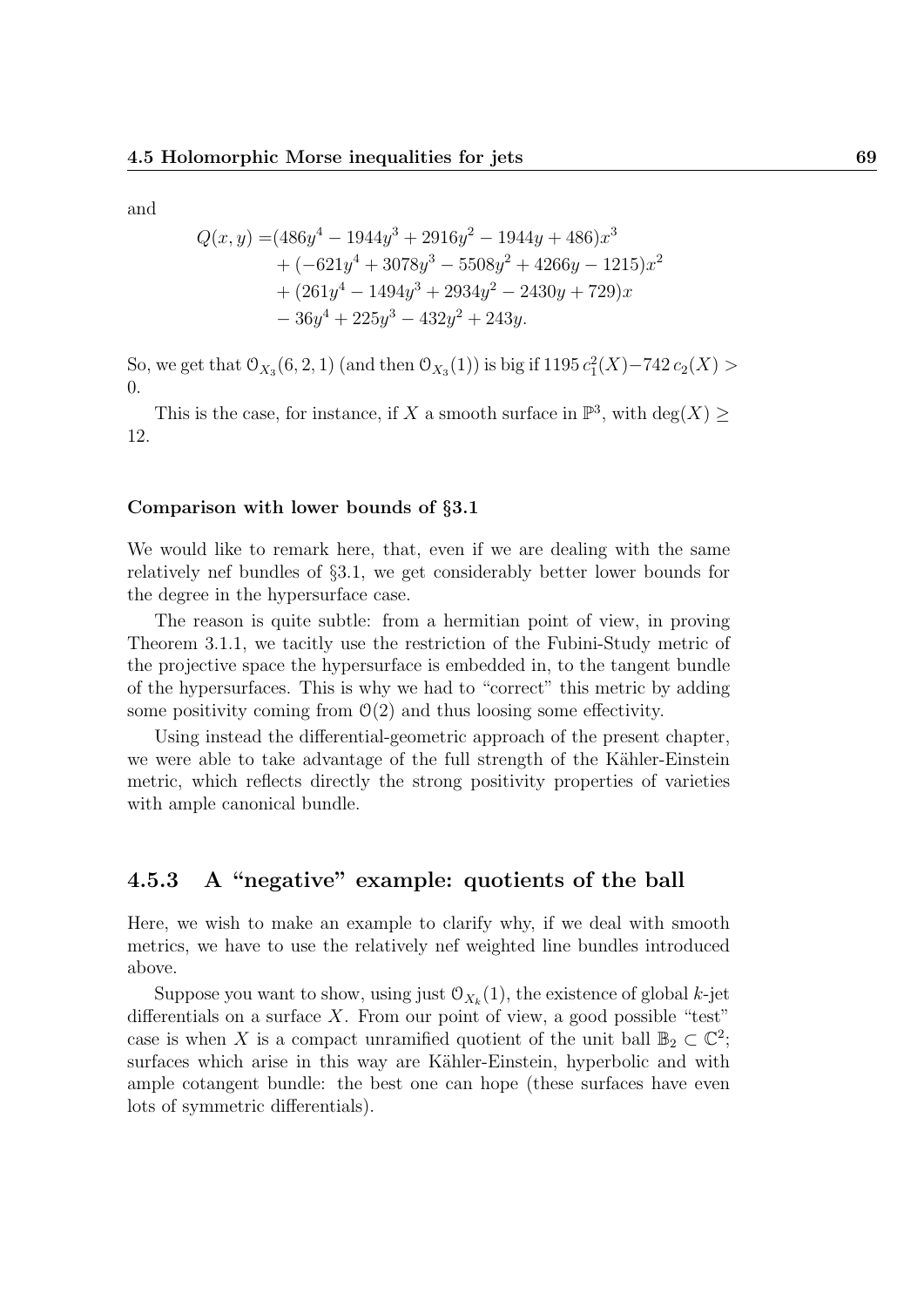So, let  $\mathbb{B}_2 = \{z \in \mathbb{C}^2 \mid |z| < 1\}$  endowed with the Poincaré metric

$$
\omega_P = -\frac{i}{2}\partial\overline{\partial}\log(1-|z|^2)
$$
  
= 
$$
\frac{i}{2}\left(\frac{dz\otimes d\overline{z}}{1-|z|^2} + \frac{|\langle dz, z\rangle|^2}{(1-|z|^2)^2}\right).
$$

Consider a compact unramified quotient  $X = \mathbb{B}_2/\Gamma$  with the quotient metric, say  $\omega$ . Then,  $\omega$  has constant curvature; in particular, the function  $D: X_1 \rightarrow$  $\mathbb{R}$  we defined in §4.5.2 is constant.

This constant can be quite easily directly computed by hands. Here, we shall compute it as a very simple application of the celebrated Bogomolov-Miyaoka-Yau inequality  $c_1^2 \leq 3c_2$  for surfaces of general type with ample canonical bundle, which says moreover that the equality holds if and only if the surface is a quotient of the ball  $\mathbb{B}_2$ .

Using computations made in §4.5.2, we have

$$
\frac{1}{6}(c_1(X)^2 - c_2(X)) = \int_{X_1} \left(\frac{i}{2\pi}\right)^3 D \, dz_1 \wedge d\overline{z}_1 \wedge \cdots \wedge d\xi^{(1)} \wedge d\overline{\xi}^{(1)}
$$
\n
$$
= D \int_{X_1} \left(\frac{i}{2\pi}\right)^3 dz_1 \wedge d\overline{z}_1 \wedge \cdots \wedge d\xi^{(1)} \wedge d\overline{\xi}^{(1)}
$$
\n
$$
= \frac{1}{2} c_1(X)^2 D,
$$

so that, making the substitution  $c_1(X)^2 = 3 c_2(X)$ , we find  $D \equiv 2/9$ .

Now, we compute the "Morse" integrals for  $\mathcal{O}_{X_k}(1)$  and low values of k, using the new information about D.

- $k = 1$  We have already done this integral in §4.5.2: in this special case it gives 2  $\frac{2}{3}c_1(X)^2 > 0$  and so the existence of 1-jet differentials.
- $k = 2$  In this case (the line bundle is no more relatively nef) we don't have the equality  $(X_2, \leq 1) = X_2$  and so we have to determine the open set  $(X_2, \leq 1)$ . This is an easy matter: formula  $(4.9)$  gives directly

$$
(X_2, \le 1) = \bigg\{ 0 < x < \frac{2}{3} \bigg\},
$$

since the trace of the "horizontal" part is always positive for  $k = 2$ .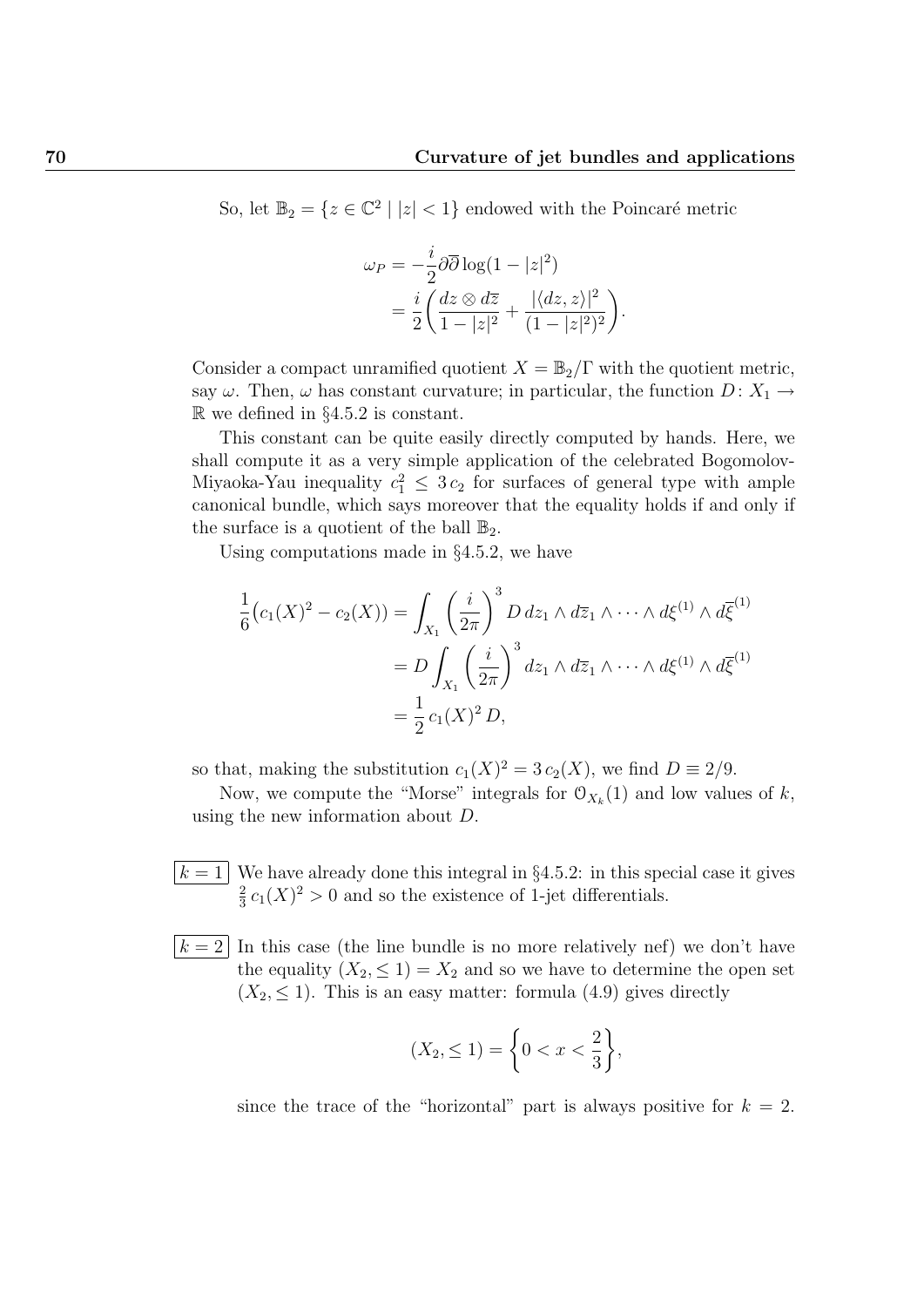Then we have

$$
\int_{(X_2,\leq 1)} \left( \frac{i}{2\pi} \Theta(\mathcal{O}_{X_2}(1)) \right)^4
$$
\n
$$
= 4! \left( \frac{i}{2\pi} \right)^4 \int_{(X_2,\leq 1)} (1 - 3x) \left( -\frac{1}{3}x + \frac{2}{9} \right) dz_1 \wedge \dots \wedge d\bar{\xi}^{(2)}
$$
\n
$$
= 4! \left( \frac{i}{2\pi} \right)^3 \int_{X_1} dz_1 \wedge \dots \wedge d\bar{\xi}^{(1)} \int_0^{2/3} (1 - 3x) \left( -\frac{1}{3}x + \frac{2}{9} \right) dx
$$
\n
$$
= 4! \left( \frac{i}{2\pi} \right)^3 \int_{X_1} \frac{2}{81} dz_1 \wedge \dots \wedge d\bar{\xi}^{(1)}
$$
\n
$$
= \frac{8}{27} c_1(X)^2 > 0,
$$

hence the existence of 2-jet differentials (the optimal attended result should be  $10/27$ .

 $k = 3$  Here the situation becomes much more involved (see Figure 4.1). First of all (see formula (4.10)), the trace and the determinant of the "horizontal" part are given by:

$$
trace = (3y - 1)x + 1 - 2y
$$

and

determinant = 
$$
\left(-y^2 + \frac{4}{3}y - \frac{1}{3}\right)x + \frac{5}{9}y^2 - \frac{7}{9}y + \frac{2}{9}.
$$

In particular, the locus of negative trace is contained in the locus of negative determinant (as usual,  $0 \le x, y \le 1$ ). Secondly, the sign of the "first" eigenvalue is given, in the square  $[0, 1]^2$ , by  $(9y-3)x+1-4y \ge 0$ and the sign of the "second" eigenvalue by  $1 - 3y \ge 0$ . A somewhat tedious study of these inequalities leads to

$$
X_3(0, \mathcal{O}_{X_3}(1)) = \left\{0 < y < \frac{3x - 1}{9x - 4}, \, 0 < x < \frac{1}{3}\right\}
$$

and

$$
X_3(1, 0_{X_3}(1)) = \left\{ \frac{3x - 1}{9x - 4} < y < 1, \frac{1}{2} < x < 1 \right\}
$$
\n
$$
\cup \left\{ \frac{3x - 1}{9x - 4} < y < \frac{1}{3}, 0 < x < \frac{1}{3} \right\}
$$
\n
$$
\cup \left\{ 0 < y < \frac{1}{3}, \frac{1}{3} < x < \frac{2}{3} \right\}
$$
\n
$$
\cup \left\{ \frac{3x - 2}{9x - 5} < y < \frac{1}{3}, \frac{2}{3} < x < 1 \right\}.
$$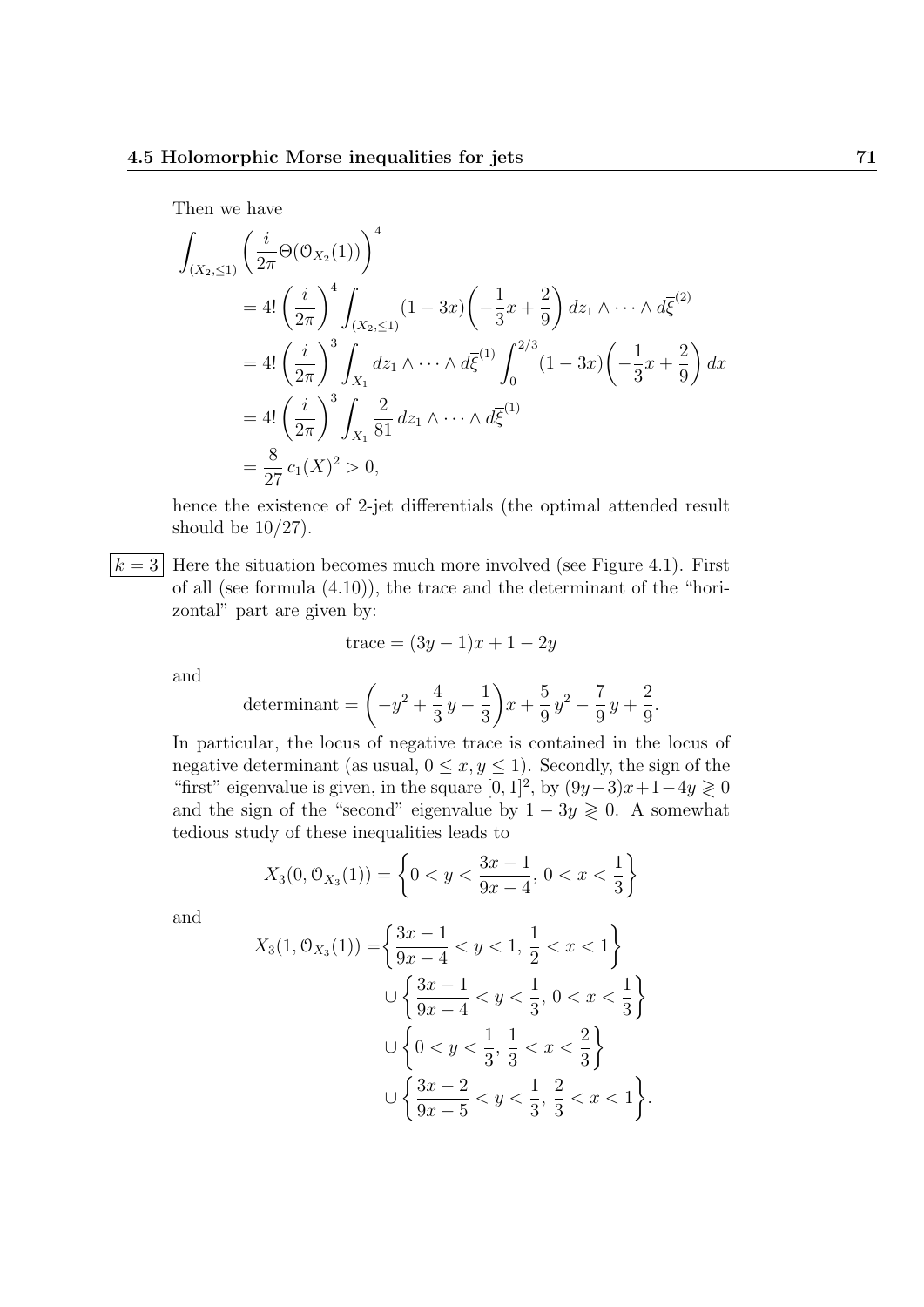

Figure 4.1: Behavior of eigenvalues for 3-jets



(a) Trace of the "horizontal" part (b) Determinant of the "horizontal" part



(c) The first "vertical" eigenvalue

Let us call the determinant of the curvature

$$
T(x,y) = (1-3y)((9y-3)x + 1 - 4y)
$$

$$
\cdot \left( \left( -y^2 + \frac{4}{3}y - \frac{1}{3} \right) x + \frac{5}{9}y^2 - \frac{7}{9}y + \frac{2}{9} \right),
$$

so that the top-wedge is expressed by

$$
\left(\frac{i}{2\pi}\Theta(\mathcal{O}_{X_3}(1))\right)^5 = 5!\left(\frac{i}{2\pi}\right)^5 T(x,y).
$$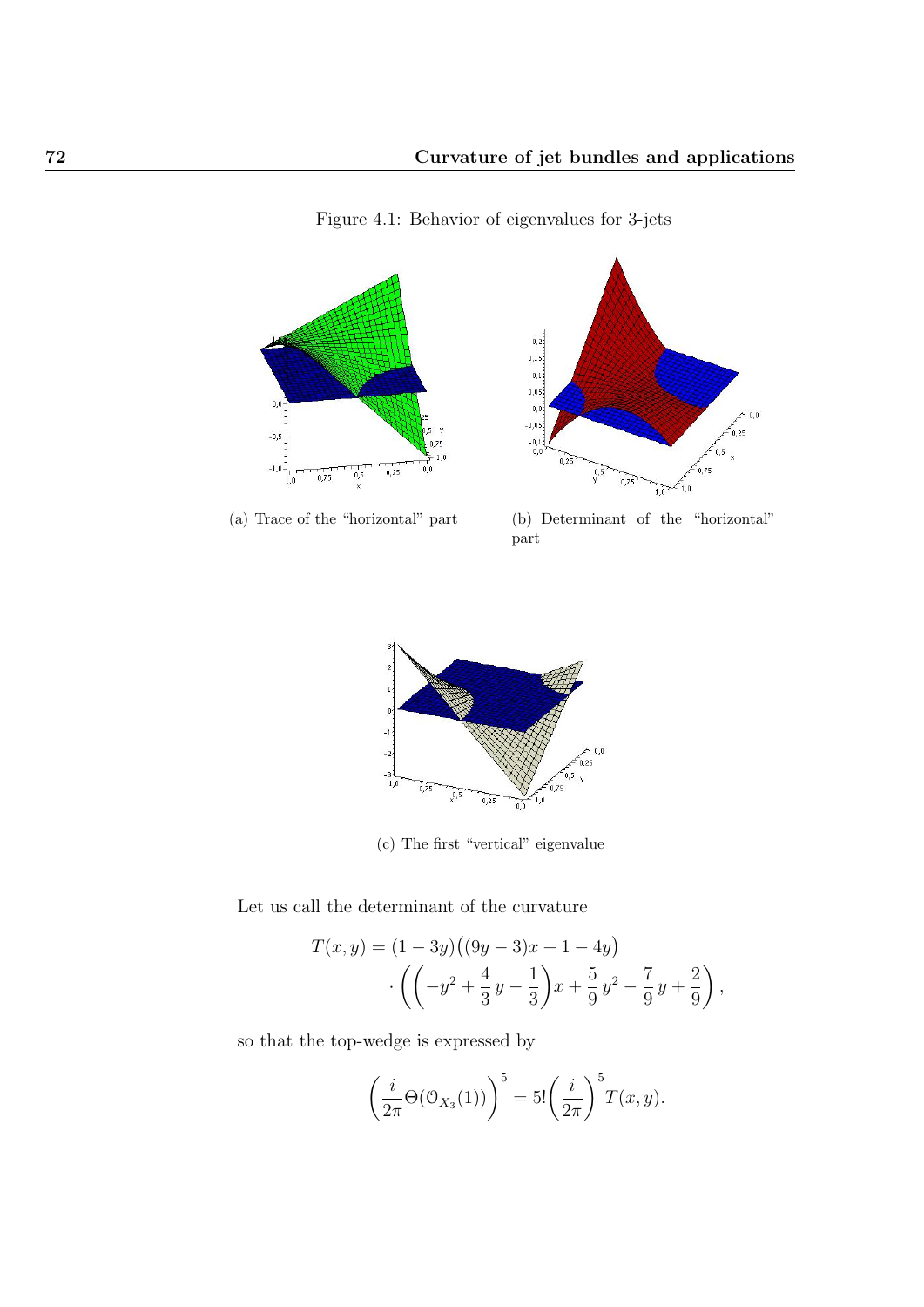Then, the "Morse" integral is given by

$$
\int_{X_3(\leq 1, \mathcal{O}_{X_3}(1))} \left(\frac{i}{2\pi} \Theta(\mathcal{O}_{X_3}(1))\right)^5
$$
\n
$$
= 5! \left(\frac{i}{2\pi}\right)^5 \int_{X_3(\leq 1, \mathcal{O}_{X_3}(1))} T(x, y) \, dz_1 \wedge \dots \wedge d\overline{\xi}^{(3)}
$$
\n
$$
= 5! (I_1 + I_2 + I_3 + I_4 + I_5),
$$

where

$$
I_{1} = \left(\frac{i}{2\pi}\right)^{3} \int_{X_{1}} dz_{1} \wedge \cdots \wedge d\overline{\xi}^{(1)} \int_{0}^{1/3} dx \int_{0}^{\frac{3x-1}{9x-4}} T(x, y) dy,
$$
  
\n
$$
I_{2} = \left(\frac{i}{2\pi}\right)^{3} \int_{X_{1}} dz_{1} \wedge \cdots \wedge d\overline{\xi}^{(1)} \int_{1/2}^{1} dx \int_{\frac{3x-1}{9x-4}}^{1} T(x, y) dy,
$$
  
\n
$$
I_{3} = \left(\frac{i}{2\pi}\right)^{3} \int_{X_{1}} dz_{1} \wedge \cdots \wedge d\overline{\xi}^{(1)} \int_{0}^{1/3} dx \int_{\frac{3x-1}{9x-4}}^{1/3} T(x, y) dy,
$$
  
\n
$$
I_{4} = \left(\frac{i}{2\pi}\right)^{3} \int_{X_{1}} dz_{1} \wedge \cdots \wedge d\overline{\xi}^{(1)} \int_{1/3}^{2/3} dx \int_{0}^{1/3} T(x, y) dy,
$$
  
\n
$$
I_{5} = \left(\frac{i}{2\pi}\right)^{3} \int_{X_{1}} dz_{1} \wedge \cdots \wedge d\overline{\xi}^{(1)} \int_{2/3}^{1} dx \int_{\frac{3x-2}{9x-5}}^{1/3} T(x, y) dy.
$$

Finally we get

$$
\int_{X_3(\leq 1, \mathcal{O}_{X_3}(1))} \left( \frac{i}{2\pi} \Theta(\mathcal{O}_{X_3}(1)) \right)^5 = -\frac{715933}{\underbrace{1944000}} c_1(X)^2 < 0,
$$

and so we are not able to check the existence of 3-jet differentials.

Here are some considerations.

First, the value of the above integrals is, at least in these first cases, decreasing while morally one should expect an increasing sequence (the existence of  $k$ -jet differentials implies obviously the existence of  $(k + 1)$ -jet differentials).

Second, we suspect that, in fact, this sequence continues to be nonincreasing in general, since going up with  $k$ , adds more and more regions of negativity along the fiber direction  $(\mathcal{O}_{X_k}(1))$  is not relatively positive over X, for  $k \geq 2$ ). Moreover, recall that we are working here on a quotient of the ball, so that we had the most favorable "horizontal" contribution in terms of positivity: thus, the problem really relies in the fibers direction.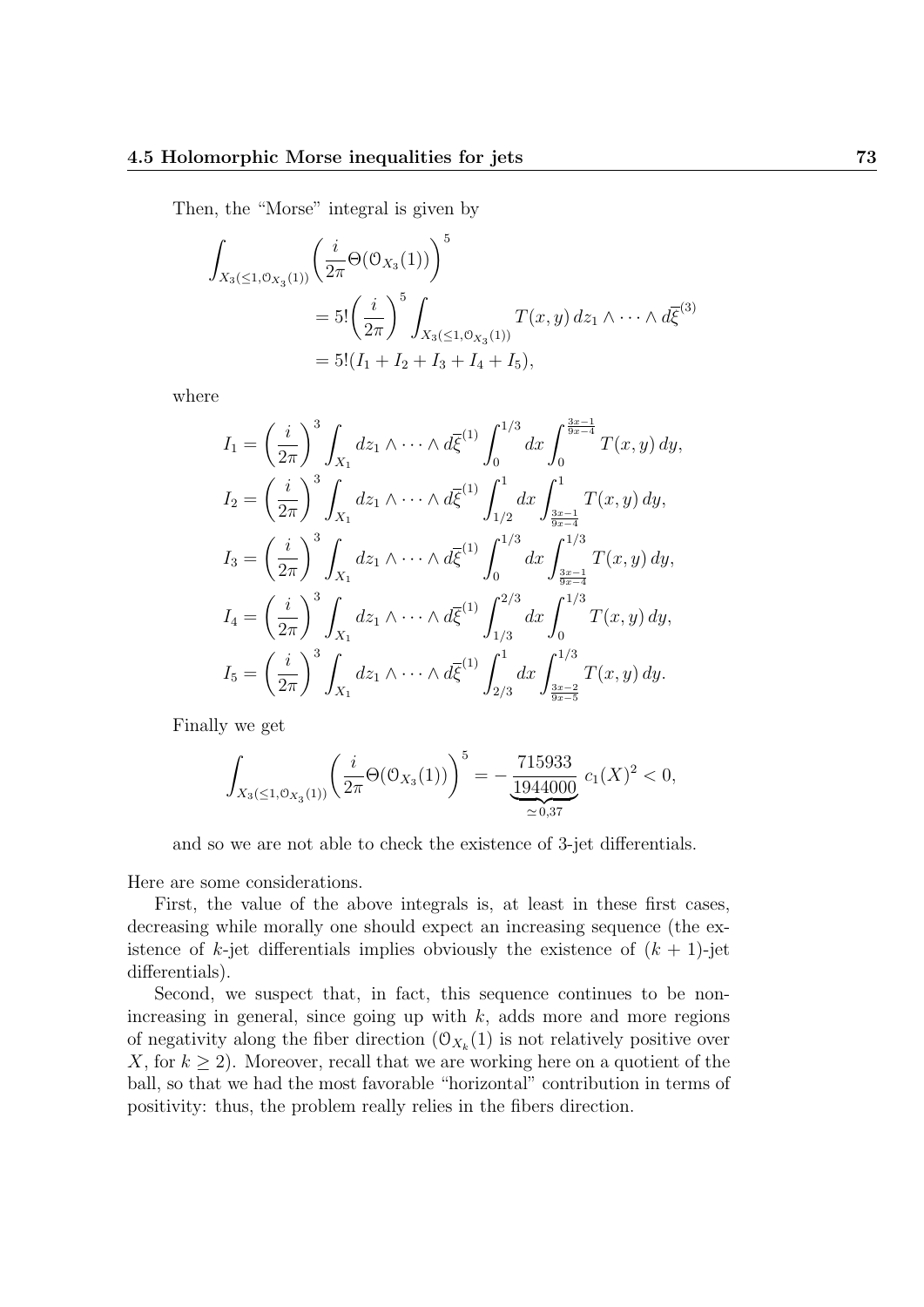From these considerations, we deduce that to get a Green-Griffiths type result about asymptotic (on  $k$ ) existence of section, we are naturally led to study either the smooth relatively nef line case (weighted line bundles  $\mathfrak{O}_{X_k}(\mathbf{a})$ , or to leave the "smooth world" and to study singular hermitian metrics on  $\mathfrak{O}_{X_k}(1)$  which reflects the relative base locus of this bundle.

The last section of the present chapter will be devoted to the first of these two different approaches.

## 4.5.4 Minimal surfaces of general type

If we relax the hypothesis on the canonical bundle of our surface  $X$ , and we just take it to be big and nef, then our previous computation gives the same results.

To see this, it suffices to select an ample class A on X and, for every  $\varepsilon > 0$ , to solve the "approximate" Kähler-Einstein equation  $Ricci(\omega) = -\omega + \varepsilon \Theta(A)$ (the existence of such a metric  $\omega$  on  $T_X$  is a well-known consequence of the theory of Monge-Ampère equations).

Once we have such a metric we just observe that, with the notations of this section, we have  $\lambda + \mu = -1 + O(\varepsilon)$ , so that

$$
\det(\alpha(c_{ij11}) + \beta(c_{ij22})) = \alpha\beta(1 + O(\varepsilon)) + \lambda\mu(\alpha^2 - \beta^2)
$$

and

$$
\operatorname{tr}(\alpha(c_{ij11}) + \beta(c_{ij22})) = -(\alpha + \beta)(1 - O(\varepsilon)).
$$

It is then clear that, our integral computation will now have a final error term which is in fact a  $O(\varepsilon)$ , and thus we obtain the same results, by letting  $\varepsilon$  tend to zero.

## 4.6 Proof of Theorem 4.1.2

In this section we compute explicitly the Chern curvature of the weighted line bundles  $\mathcal{O}_{X_k}(\mathbf{a})$  and we find conditions for them to be relatively positive. Next, thanks to holomorphic Morse inequalities, we study the consequences of positive auto-intersection and finally we prove Theorem 4.1.2.

## 4.6.1 Curvature of weighted line bundles

We recall some notations and formulae. Let  $v_s = v_s^1 f_1^{(s)} + v_s^2 f_2^{(s)} \in V_s$ , with  $|v_s^1|^2 + |v_s^2|^2 = 1$  and set  $x_s = |v_s^1|^2$ ,  $0 \le x_s \le 1$ . Then, if

$$
R_s = \begin{pmatrix} 1 - x_s & x_s \\ x_s & 1 - x_s \end{pmatrix}, \quad T = \begin{pmatrix} 1 & -1 \\ 0 & 1 \end{pmatrix}
$$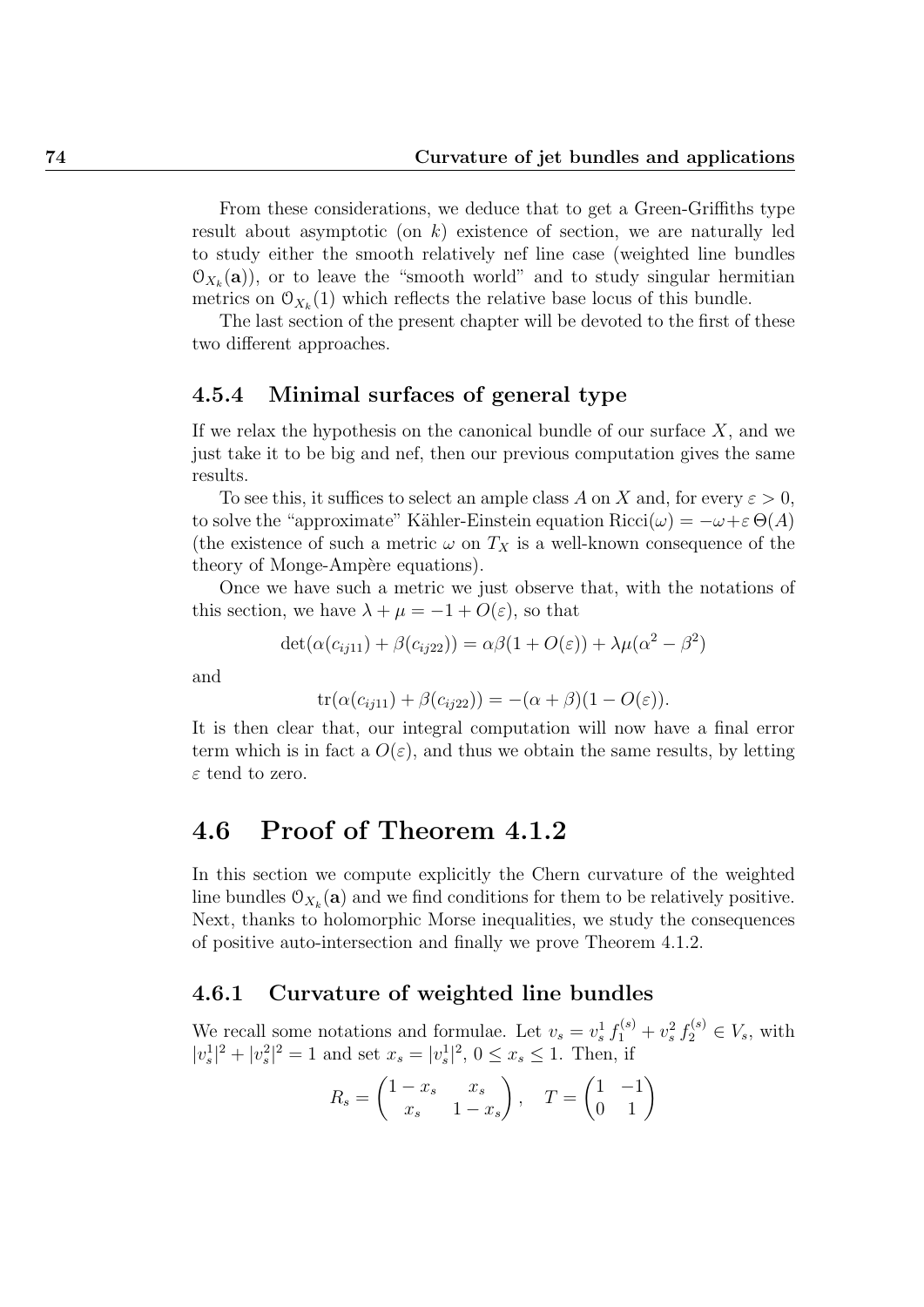and

$$
R_p \cdot T \cdots R_q \cdot T = \begin{pmatrix} \delta_{p,q} & \gamma_{p,q} \\ \beta_{p,q} & \alpha_{p,q} \end{pmatrix}, \quad p \ge q \ge 1,
$$

where  $\alpha_{p,q}, \beta_{p,q}, \gamma_{p,q}$  and  $\delta_{p,q}$  are functions of  $(x_q, \ldots, x_p)$ , we have that, for  $k \geq 2$ ,

$$
\Theta(\mathcal{O}_{X_k}(1)) = d\xi^{(k)} \wedge d\overline{\xi}^{(k)} + \sum_{s=1}^{k-1} (\alpha_{k-1,s} - \beta_{k-1,s}) d\xi^{(s)} \wedge d\overline{\xi}^{(s)} + \sum_{i,j=1}^2 (-\beta_{k-1,1} c_{ij11} - \alpha_{k-1,1} c_{ij22}) dz_i \wedge d\overline{z}_j.
$$

More generally, for  $\mathbf{a} = (a_1, \dots, a_k) \in \mathbb{Z}^k$  (or possibly  $\in \mathbb{R}^k$ ), we have

$$
\Theta(\mathcal{O}_{X_k}(a_1,\ldots,a_k)) = a_k d\xi^{(k)} \wedge d\overline{\xi}^{(k)} + \sum_{s=1}^{k-1} \left( \sum_{j=s}^{k-1} a_{j+1} y_{j,s} + a_s \right) d\xi^{(s)} \wedge d\overline{\xi}^{(s)} + \sum_{i,j=1}^2 \left( \underbrace{\sum_{\ell=0}^{k-1} -a_{\ell+1} \beta_{\ell,1} c_{ij11} - a_{\ell+1} \alpha_{\ell,1} c_{ij22}}_{\stackrel{\text{def}}{=} A_{ij}(a_1,\ldots,a_k)} \right) dz_i \wedge d\overline{z}_j,
$$
\n(4.11)

where  $y_{p,q}(x_q,\ldots,x_p) \stackrel{\text{def}}{=} \alpha_{p,q} - \beta_{p,q}$  (we also set formally  $\alpha_{0,1} = \beta_{0,1} = 1$ ). Observe that, for the  $(2 \times 2)$ -matrix  $(A_{ij})$ , we have

$$
\text{tr}(A_{ij}) = \sum_{s=0}^{k-1} a_{s+1} w_{s,1}, \quad w_{p,q}(x_q, \dots, x_p) \stackrel{\text{def}}{=} \alpha_{p,q} + \beta_{p,q},
$$

thanks to the Kähler-Einstein assumption and formula  $(4.8)$ .

Now, define  $\theta_s^k = \theta_s^k(x_s, \dots, x_{k-1})$  to be the function given by

$$
(x_s, \ldots, x_{k-1}) \mapsto \sum_{j=s}^{k-1} a_{j+1} y_{j,s} + a_s.
$$

This is the s-th "vertical" eigenvalue of the weighted curvature.

Remark 4.6.1. As the  $\theta_s^k$ 's are linear combinations of the  $y_{j,s}$ 's, we have that they all are of degree one in each variable. Hence they and their restriction to each edge of the cube  $[0, 1]^{k-s}$  are harmonic. In particular they attain their minimum on some vertex of this cube.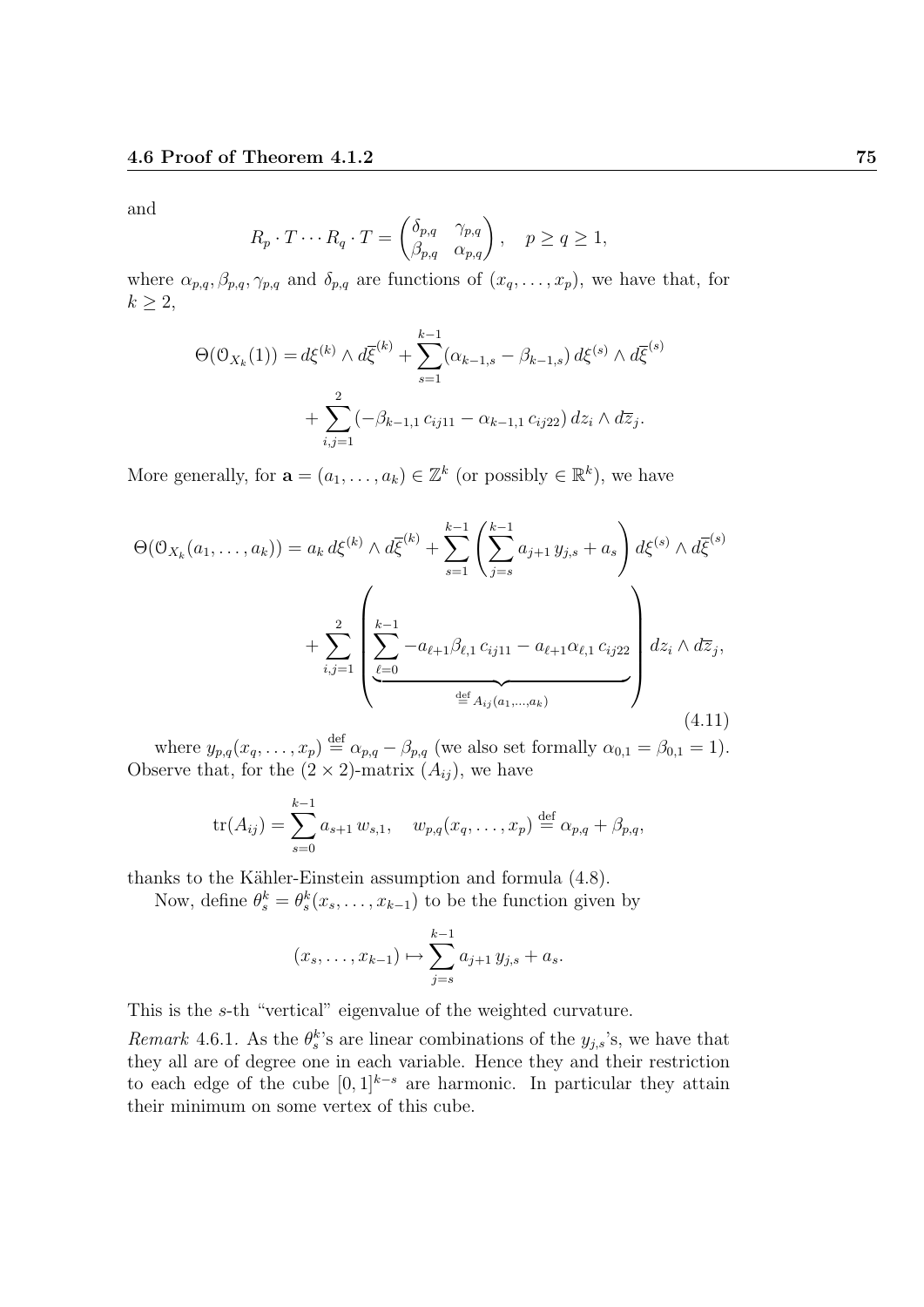In  $\mathbb{R}^k$ , define the closed convex cone

$$
\mathfrak{N} = \left\{ \mathbf{a} \in \mathbb{R}^k \mid a_j \geq 2 \sum_{\ell=j+1}^k a_\ell, \, \forall j = 1, \ldots, k-1 \text{ and } a_k \geq 0 \right\}.
$$

We have the following three lemmas.

# **Lemma 4.6.1.** The functions  $\theta_s^k$  are positive if (and only if)  $\mathbf{a} \in \mathring{\mathfrak{N}}$ .

*Proof.* First of all, observe that the structure of the four functions  $\alpha_{p,q}$ ,  $\beta_{p,q}$ ,  $\gamma_{p,q}$  and  $\delta_{p,q}$  (and hence  $y_{p,q}$ ) depends only on  $p-q$ . Now, it is immediate to check by induction that we have the following expression for the  $\gamma_{p,q}$ 's and the  $\delta_{p,q}$ 's:

$$
\gamma_{p,q} = -\sum_{h=q}^{p} \alpha_{h,q}
$$
 and  $\delta_{p,q} = 1 - \sum_{h=q}^{p} \beta_{h,q}.$ 

Next, observe that, for all  $s \geq 1$ ,

$$
R_s(0) \cdot T = \begin{pmatrix} 1 & -1 \\ 0 & 1 \end{pmatrix}
$$
 and  $R_s(1) \cdot T = \begin{pmatrix} 0 & 1 \\ 1 & -1 \end{pmatrix}$ ,

 $\sum_{h=1}^{j-1} y_{h,1}(\bullet)$ ; moreover,  $y_{1,1}(0) = 1$  and  $y_{1,1}(1) = -2$ . so that, if  $j \ge 1$ ,  $y_{j+1,1}(\bullet,0) = y_{j,1}(\bullet)$  and  $y_{j+1,1}(\bullet,1) = -1 - 2 y_{j,1}(\bullet) -$ 

The lemma is clearly true for  $k = 1$ , so we proceed by induction on k. We have, for  $s \geq 2$ ,

$$
\theta_s^k = \theta_s^k(x_s, \dots, x_{k-1}; \mathbf{a}) = a_s + \sum_{j=s}^{k-1} a_{j+1} y_{j,s}
$$
  
=  $a_s + \sum_{j=s}^{k-1} a_{j+1} y_{j-s+1,1} = \theta_1^{k-s+1}(x_s, \dots, x_{k-1}; \mathbf{b}),$ 

where  $\mathbf{b} = (a_s, \ldots, a_k) \in \mathbb{R}^{k-s+1}$  is again in the corresponding  $\hat{\mathfrak{N}}$ : it remains then to show that, for a general  $k \geq 2$ , the lemma is true for  $\theta_1^k$ . Recall that, by Remark 4.6.1, it suffices to check positivity on the vertices of the cube [0, 1]<sup>k-1</sup>. Let  $\star$  denote an arbitrary sequence of 0 and 1 of length k – 2: we shall treat the two cases  $(\star, 0)$  and  $(\star, 1)$  separately. For the first one, we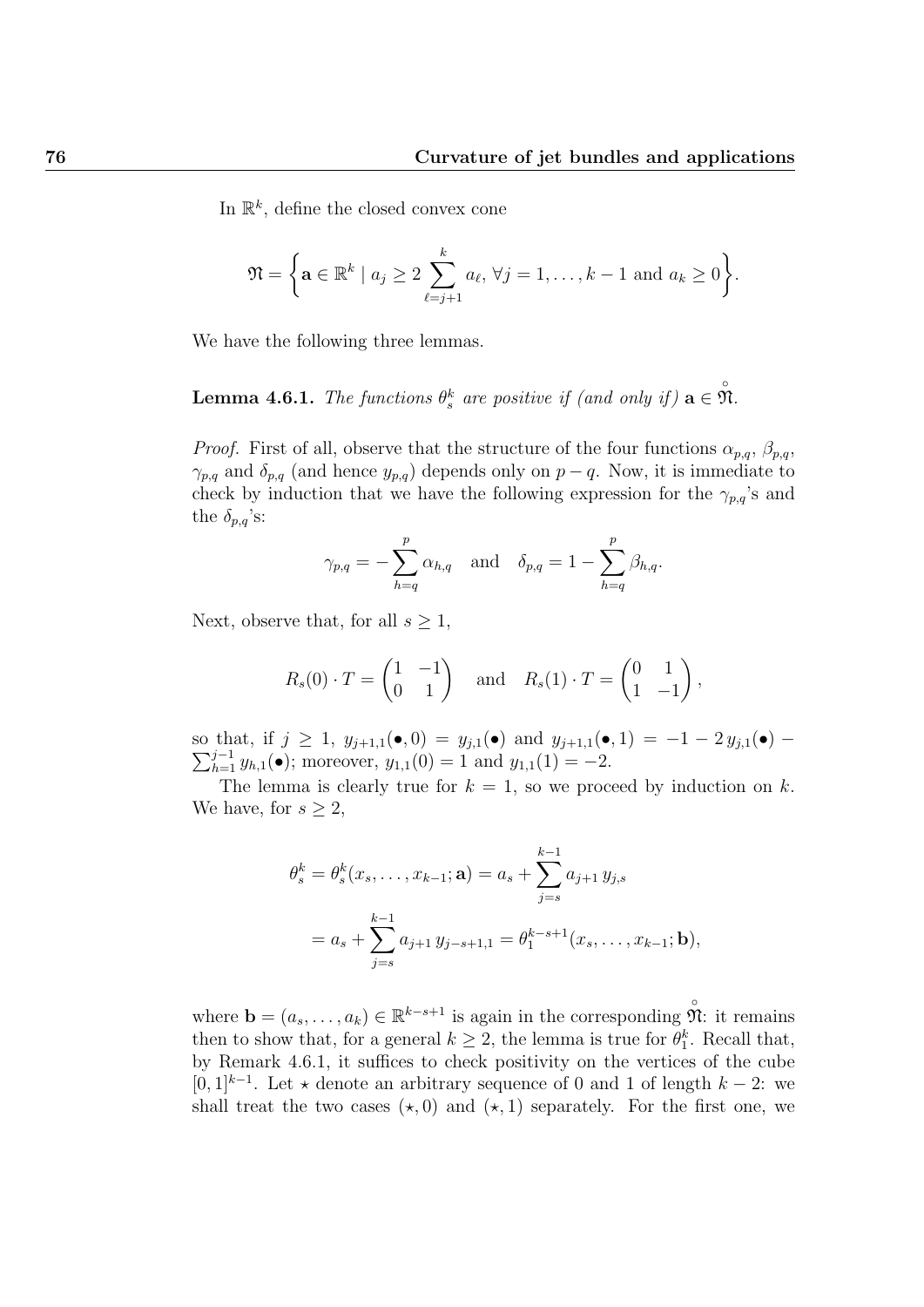have

$$
\theta_1^k(\star, 0; \mathbf{a}) = a_1 + \sum_{j=1}^{k-1} a_{j+1} y_{j,1}(\star, 0)
$$
  
=  $a_1 + \sum_{j=1}^{k-2} a_{j+1} y_{j,1}(\star) + a_k y_{k-1,1}(\star, 0)$   
=  $a_1 + \sum_{j=1}^{k-2} a_{j+1} y_{j,1}(\star) + a_k y_{k-2,1}(\star)$   
=  $a_1 + \sum_{j=1}^{k-3} a_{j+1} y_{j,1}(\star) + (a_{k-1} + a_k) y_{k-2,1}(\star)$   
=  $\theta_1^{k-1}(\star; \mathbf{b}')$ 

for a new  $\mathbf{b}' \in \mathbb{R}^{k-1}$  which is easily seen to be in the corresponding  $\mathcal{M}$ . Similarly, for the second case, we have

$$
\theta_1^k(\star, 1; \mathbf{a}) = a_1 + \sum_{j=1}^{k-1} a_{j+1} y_{j,1}(\star, 1)
$$
  
=  $a_1 + \sum_{j=1}^{k-2} a_{j+1} y_{j,1}(\star) + a_k y_{k-1,1}(\star, 1)$   
=  $a_1 + \sum_{j=1}^{k-2} a_{j+1} y_{j,1}(\star) + a_k \left( - \sum_{h=1}^{k-3} y_{h,1}(\star) - 2 y_{k-2,1}(\star) - 1 \right)$   
=  $(a_1 - a_k) + \sum_{j=1}^{k-3} (a_{j+1} - a_k) y_{j,1}(\star) + (a_{k-1} - 2a_k) y_{k-2,1}(\star)$   
=  $\theta_1^{k-1}(\star; \mathbf{b}'')$ ,

where again  $\mathbf{b}'' \in \mathbb{R}^{k-1}$  is a new weight which satisfies the (strict) inequalities defining  $\mathfrak{N}$ . The lemma is proved.  $\Box$ 

The reason why we choose  $a$  in the interior of the cone  $\mathfrak{N}$ , is that with such a choice the vertical eigenvalues of the curvature  $\Theta(\mathcal{O}_{X_k}(\mathbf{a}))$  are positive for all small  $\varepsilon^{(k)}$ .

Remark 4.6.2. The above lemma says in particular, that if  $\mathbf{a} \in \mathfrak{N}$ , then for all  $\varepsilon > 0$ , we can endow  $\mathcal{O}_{X_k}(\mathbf{a})$  with a smooth hermitian metric  $h_k$  (namely, the one we are working with) such that  $\Theta_{h_k}(\mathcal{O}_{X_k}(\mathbf{a})) \geq -\varepsilon \omega$  along the fiber of  $X_k \to X$ , for some hermitian metric  $\omega$  on  $T_{X_k}$  (recall that we are always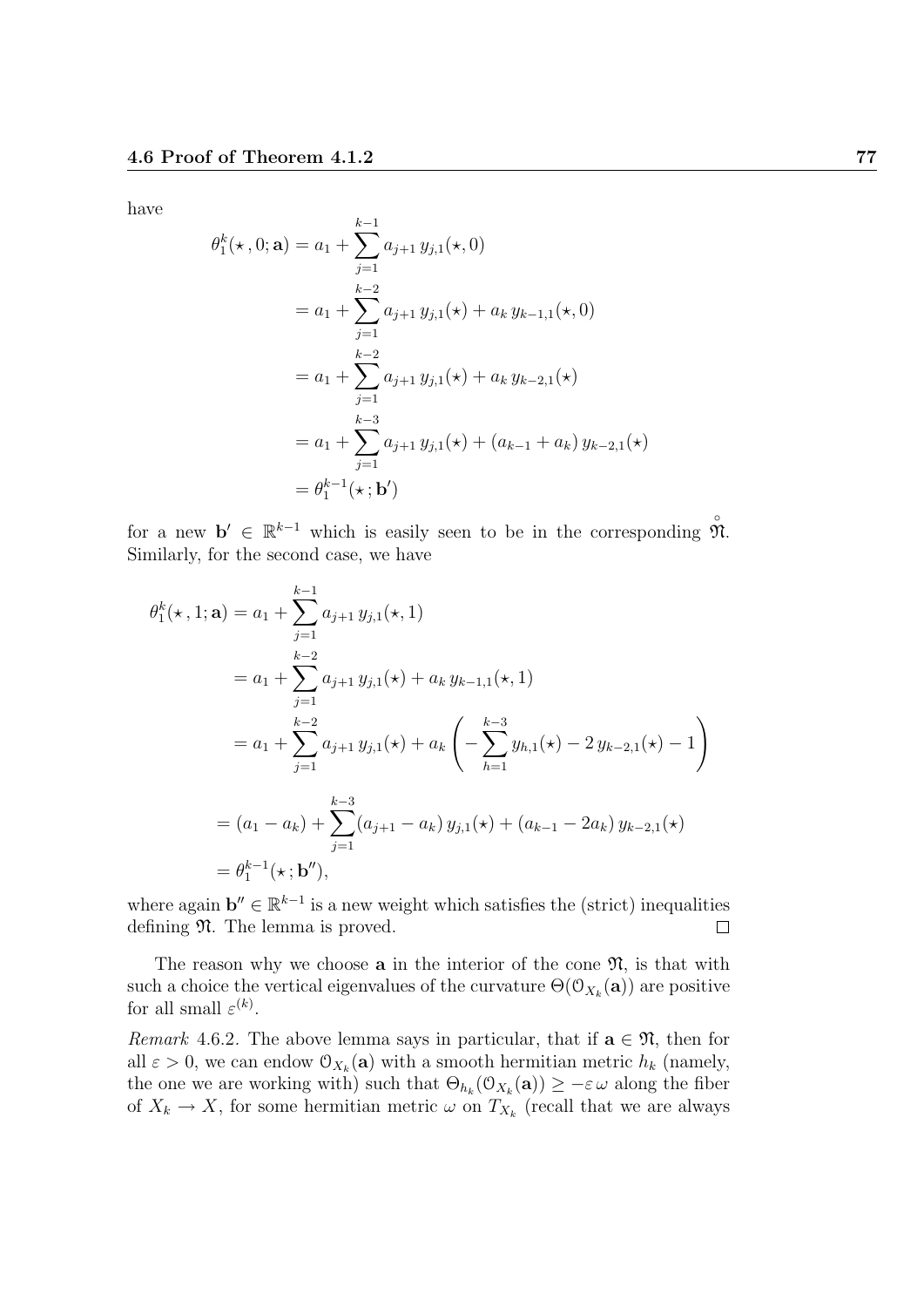working modulo  $\varepsilon^{(k)}$ ). In particular, the cone  $\mathfrak N$  is contained in the cone of relatively nef (over  $X$ ) line bundles.

**Lemma 4.6.2.** If  $\theta_s^k \geq 0$  for all  $s = 1, ..., k - 1$ , and  $\mathbf{a} \in \mathbb{N}^k$  with at least one of the  $a_j$ 's is strictly positive, then  $tr(A_{ij}) > 0$  in the cube  $[0,1]^{k-1}$ .

*Proof.* First of all, we recover the expression of the  $w_{p,q}$ 's in terms of the  $y_{r,s}$ 's. We have  $w_{p,p} = (2 + y_{p,p})/3$  and

$$
w_{p,j-1} = \alpha_{p,j-1} + \beta_{p,j-1} = x_{j-1}(\beta_{p,j} - \alpha_{p,j}) + \alpha_{p,j}
$$
  
=  $\alpha_{p,j} - y_{p,j} x_{j-1} = \alpha_{p,j} + \frac{y_{p,j-1} + 2\beta_{p,j} - \alpha_{p,j}}{3y_{p,j}} y_{p,j}$   
=  $\frac{y_{p,j-1} + 2w_{p,j}}{3}$ ,

as,  $x_{j-1} = -(y_{p,j-1} + 2\beta_{p,j} - \alpha_{p,j})/3y_{p,j}$  (this is easily seen from the very definitions). Then, by induction, we obtain

$$
w_{p,q} = \left(\frac{2}{3}\right)^{p-q+1} + \frac{1}{3} \sum_{\ell=q}^{p} \left(\frac{2}{3}\right)^{\ell-q} y_{p,\ell}.
$$

Now,  $tr(A_{ij}) = \sum_{s=0}^{k-1} a_{s+1} w_{s,1}$  and so

$$
\sum_{s=0}^{k-1} a_{s+1} w_{s,1} = a_1 + \sum_{s=1}^{k-1} \left( \left( \frac{2}{3} \right)^s + \frac{1}{3} \sum_{\ell=1}^s \left( \frac{2}{3} \right)^{\ell-1} y_{s,\ell} \right)
$$
  
\n
$$
= a_1 + \sum_{s=1}^{k-1} \left( \frac{2}{3} \right)^s a_{s+1} + \frac{1}{3} \sum_{\ell,s=1}^{k-1} \left( \frac{2}{3} \right)^{\ell-1} a_{s+1} y_{s,\ell}
$$
  
\n
$$
= a_1 + \sum_{s=1}^{k-1} \left( \frac{2}{3} \right)^s a_{s+1} + \frac{1}{3} \sum_{\ell=1}^{k-1} \left( \frac{2}{3} \right)^{\ell-1} (\theta_{\ell}^k - a_{\ell})
$$
  
\n
$$
= \frac{2}{3} a_1 + \left( \frac{2}{3} \right)^{k-1} a_k + \sum_{s=1}^{k-2} \left( \frac{2}{3} \right)^{s+1} a_{s+1} + \frac{1}{3} \sum_{\ell=1}^{k-1} \left( \frac{2}{3} \right)^{\ell-1} \theta_{\ell}^k.
$$

**Lemma 4.6.3.** Let  $D: X_1 \rightarrow \mathbb{R}$  be as in §4.5.2. If  $\theta_s^k \geq 0$  for all  $s =$ 1, ...,  $k-1$ ,  $\mathbf{a} \in \mathbb{N}^k$  with at least one of the  $a_j$ 's strictly positive and  $D \equiv 2/9$ , then  $\det(A_{ij}) > 0$  in the cube  $[0,1]^{k-1}$ .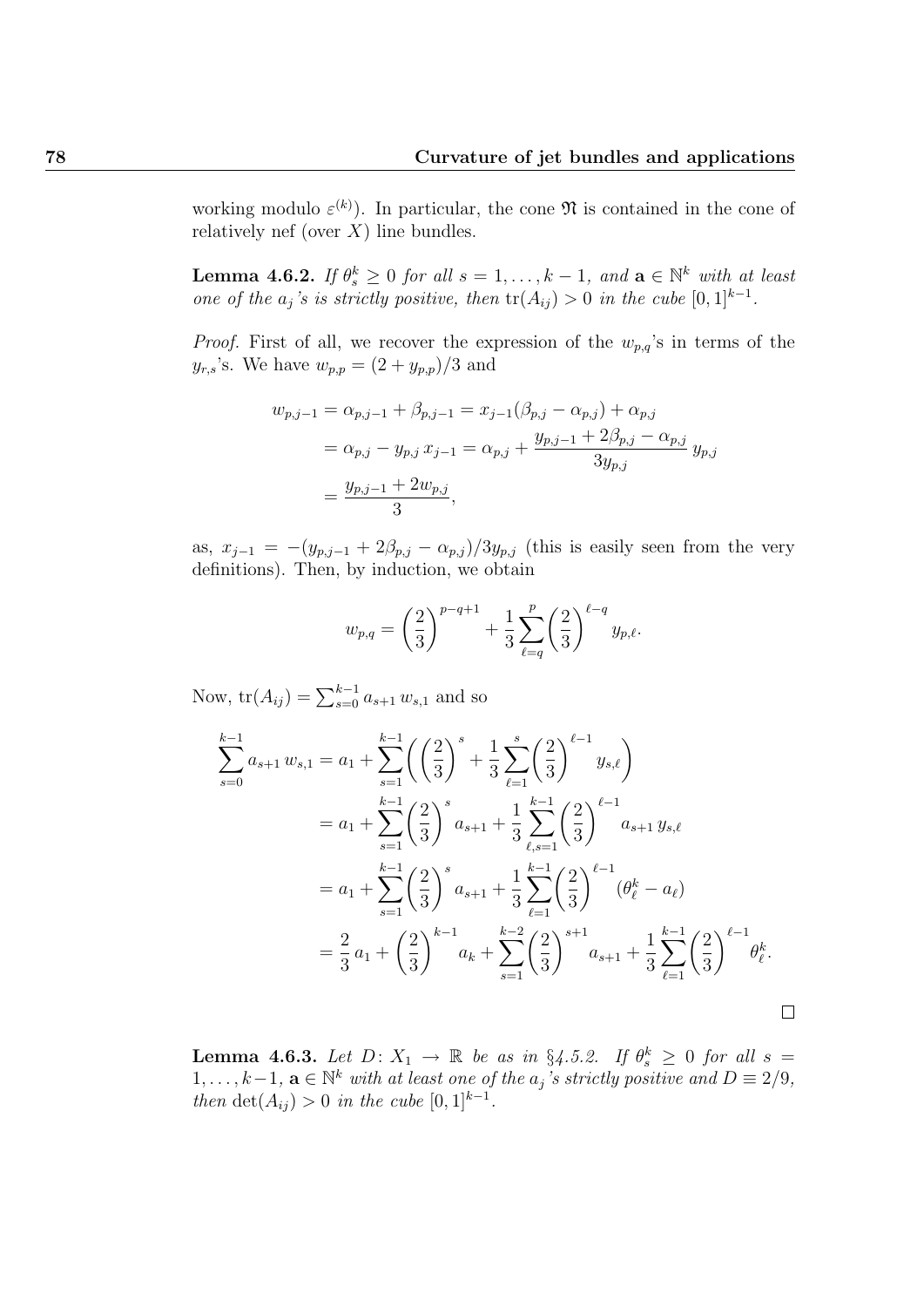Proof. Set

$$
\alpha(\mathbf{a}) \stackrel{\text{def}}{=} a_1 + \sum_{\ell=1}^{k-1} a_{\ell+1} \alpha_{\ell,1} \quad \text{and} \quad \beta(\mathbf{a}) \stackrel{\text{def}}{=} a_1 + \sum_{\ell=1}^{k-1} a_{\ell+1} \beta_{\ell,1}.
$$

Then, formula (4.7) yields

$$
\det(A_{ij}) = \alpha(\mathbf{a})\beta(\mathbf{a}) + (\alpha(\mathbf{a}) - \beta(\mathbf{a}))^2 D
$$
  
=  $\frac{1}{4}(\alpha(\mathbf{a}) + \beta(\mathbf{a}))^2 - \frac{1}{36}(\alpha(\mathbf{a}) - \beta(\mathbf{a}))^2$ 

But now, we observe that  $\alpha(\mathbf{a}) + \beta(\mathbf{a}) = \text{tr}(A_{ij})$  and that  $\alpha(\mathbf{a}) - \beta(\mathbf{a}) = \theta_1^k$ ; the end of the proof of Lemma 4.6.2 shows that  $tr(A_{ij}) > 1/3 \theta_1^k$ , so that  $\det(A_{ij}) > 0.$ 

**Proposition 4.6.4.** If  $\mathbf{a} \in \mathfrak{N}$ , then the line bundle  $\mathfrak{O}_{X_k}(1)$  is big as soon as the top self-intersection  $\mathcal{O}_{X_k}(\mathbf{a})^{k+2}$  is positive.

*Proof.* Without loss of generality, we can suppose that **a** is integral and that  $a \in \mathfrak{N}$ . Then Lemma 4.6.1 ensures that all the "vertical" eigenvalues are positive: in this case, thanks to Lemma 4.6.2, we conclude that the curvature of  $\mathfrak{O}_{X_k}(\mathbf{a})^{k+2}$  can have at most one negative "horizontal" eigenvalue.

Thus,  $X_k(\leq 1, \mathcal{O}_{X_k}(\mathbf{a})) = X_k$  and so

$$
\int_{X_k(\leq 1,\mathcal{O}_{X_k}(\mathbf{a}))} \left(\frac{i}{2\pi} \Theta(\mathcal{O}_{X_k}(\mathbf{a}))\right)^{k+2} = \int_{X_k} \left(\frac{i}{2\pi} \Theta(\mathcal{O}_{X_k}(\mathbf{a}))\right)^{k+2}
$$

$$
= \mathcal{O}_{X_k}(\mathbf{a})^{k+2}.
$$

If  $\mathfrak{O}_{X_k}(\mathbf{a})^{k+2} > 0$ , then, by Demailly's holomorphic Morse inequalities,  $\mathfrak{O}_{X_k}(\mathbf{a})$ is big and so is  $\mathcal{O}_{X_k}(1)$  (recall that if  $\mathbf{a} \in \mathbb{N}^k$ , then there is a non-trivial morphism  $\mathcal{O}_{X_k}(\mathbf{a}) \to \mathcal{O}_{X_k}(|\mathbf{a}|)).$  $\Box$ 

Remark 4.6.3. The cone  $\mathfrak N$  contains the cone defined by Demailly in [7] (see Proposition 1.4.2). Nevertheless, one can obtain it as the cone generated by all the pull-backs of the cones defined by Demailly at the different levels of the tower of projective bundles  $X_k \to X$ .

## 4.6.2 End of the proof

Let, as usual,  $u_j = c_1(\mathcal{O}_{X_j}(1))$  be the first Chern class of the anti-tautological line bundle on  $X_j$ . Define the (real) polynomials  $F_k, G_k : \mathbb{R}^k \to \mathbb{R}$  by

$$
(a_1 u_1 + \cdots + a_k u_k)^{k+2} = F_k(\mathbf{a}) c_1(X)^2 - G_k(\mathbf{a}) c_2(X).
$$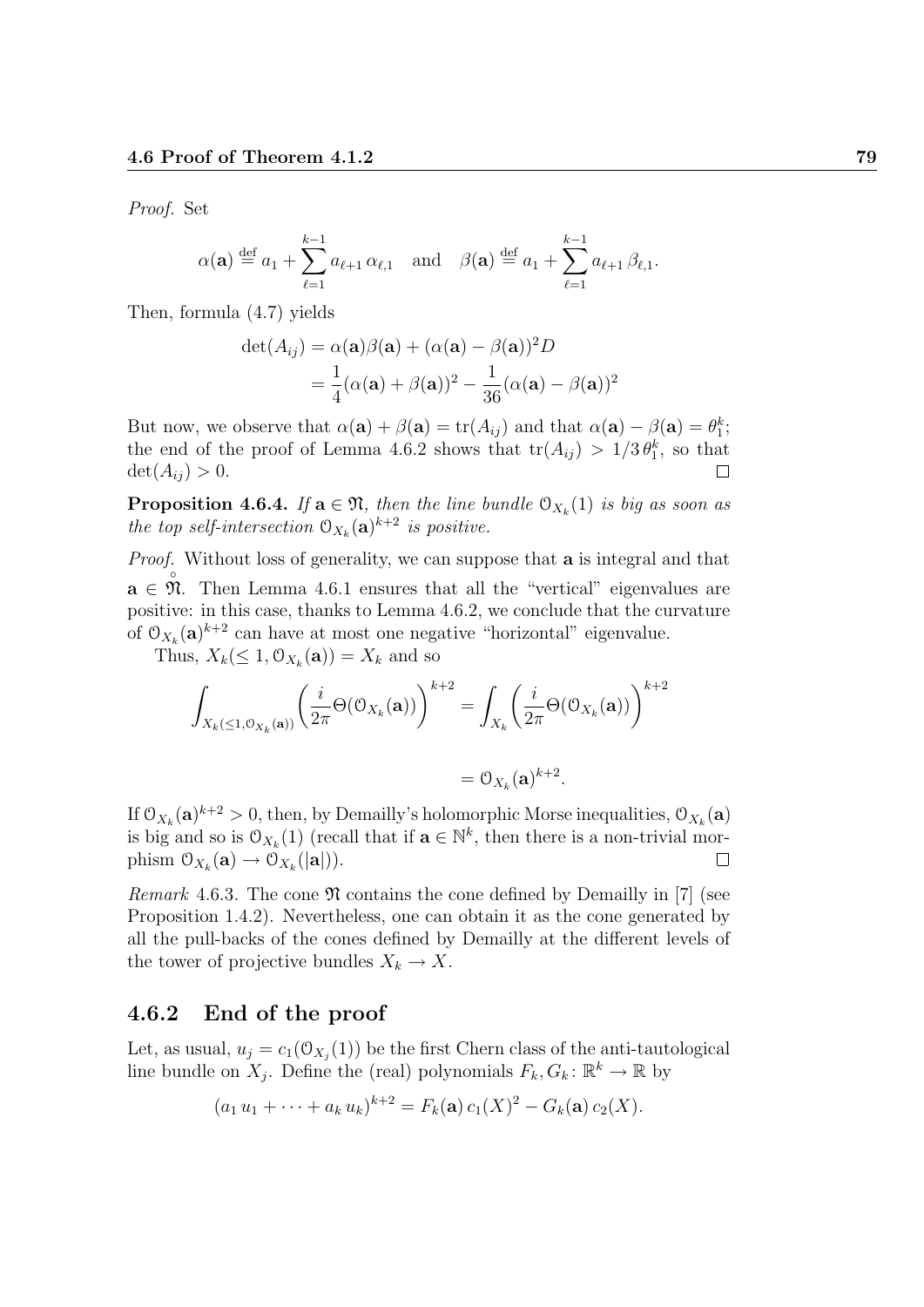Observe that these two polynomials do not depend on the particular surface X, but only on the relative structure of the fibration  $X_k \to X$ , which is universal.

**Lemma 4.6.5.** Suppose that for each  $k \geq 1$ , there exists a minimal surface of general type X such that  $\mathcal{O}_{X_k}(1)$  is not big. Then, if  $\mathbf{a} \in \mathfrak{N}$ , we have the inequalities

$$
3F_k(\mathbf{a}) \ge G_k(\mathbf{a}) \ge 0
$$

and  $G_k \not\equiv 0$ .

*Proof.* Since  $F_k$  and  $G_k$  are independent of the particular surface chosen, we can suppose X to be a compact unramified quotient of the ball  $\mathbb{B}_2$ . In this case,  $D \equiv 2/9$  and, for  $\mathbf{a} \in \mathcal{M}$  rational,

$$
(a_1 u_1 + \dots + a_k u_k)^{k+2} = \int_{X_k} \left(\frac{i}{2\pi} \Theta(\mathcal{O}_{X_k}(\mathbf{a}))\right)^{k+2} > 0
$$

by Lemmas 4.6.1, 4.6.2 and 4.6.3; on the other hand, by Bogomolov-Miyaoka-Yau,  $c_1(X)^2 = 3c_2(X)$  and  $c_1(X)^2 > 0$ . Hence, by continuity,  $3F_k(\mathbf{a})$  –  $G_k(\mathbf{a}) \geq 0$  on  $\mathfrak{N}$  (with strict inequality for **a** rational in the interior of the cone).

Now, let us compute the intersection  $(a_1 u_1 + \cdots + a_k u_k)^{k+2}$  on a minimal surface of general type  $X$  as in the hypotheses: of course, such a surface cannot be a compact unramified quotient of the ball  $\mathbb{B}_2$ . In this case we have  $c_1(X)^2 < 3 c_2(X)$ , and so

$$
(a_1 u_1 + \dots + a_k u_k)^{k+2} = F_k(\mathbf{a}) c_1(X)^2 - G_k(\mathbf{a}) c_2(X)
$$
  
 
$$
\geq \frac{1}{3} G_k(\mathbf{a}) (\underbrace{c_1(X)^2 - 3 c_2(X)}_{\leq 0}).
$$

Thus, if there exists a point  $\mathbf{a}' \in \mathfrak{N}$  such that  $G_k(\mathbf{a}') < 0$ , we would have  $(a_1u_1 + \cdots + a_ku_k)^{k+2} > 0$  and hence, by Proposition 4.6.4,  $\mathcal{O}_{X_k}(1)$  big, contradiction. Finally, if  $G_k \equiv 0$ , fix a rational point **a** in the interior of the cone  $\mathfrak{N}$ : such an a gives  $F_k(\mathbf{a}) > 0$ . Then, for such a point we would have  $(a_1 u_1 + \cdots + a_k u_k)^{k+2} = F_k(\mathbf{a}) c_1(X)^2 > 0$ , again contradiction.  $\Box$ 

*Remark* 4.6.4. Call the first hypothesis of the above lemma  $(\star)$ . If  $(\star)$  is not satisfied, then we would have that there exist a  $k \geq 1$  such that for each minimal surface of general type X, the line bundle  $\mathcal{O}_{X_k}(1)$  is big. In this case, we would already have the global sections we are looking for.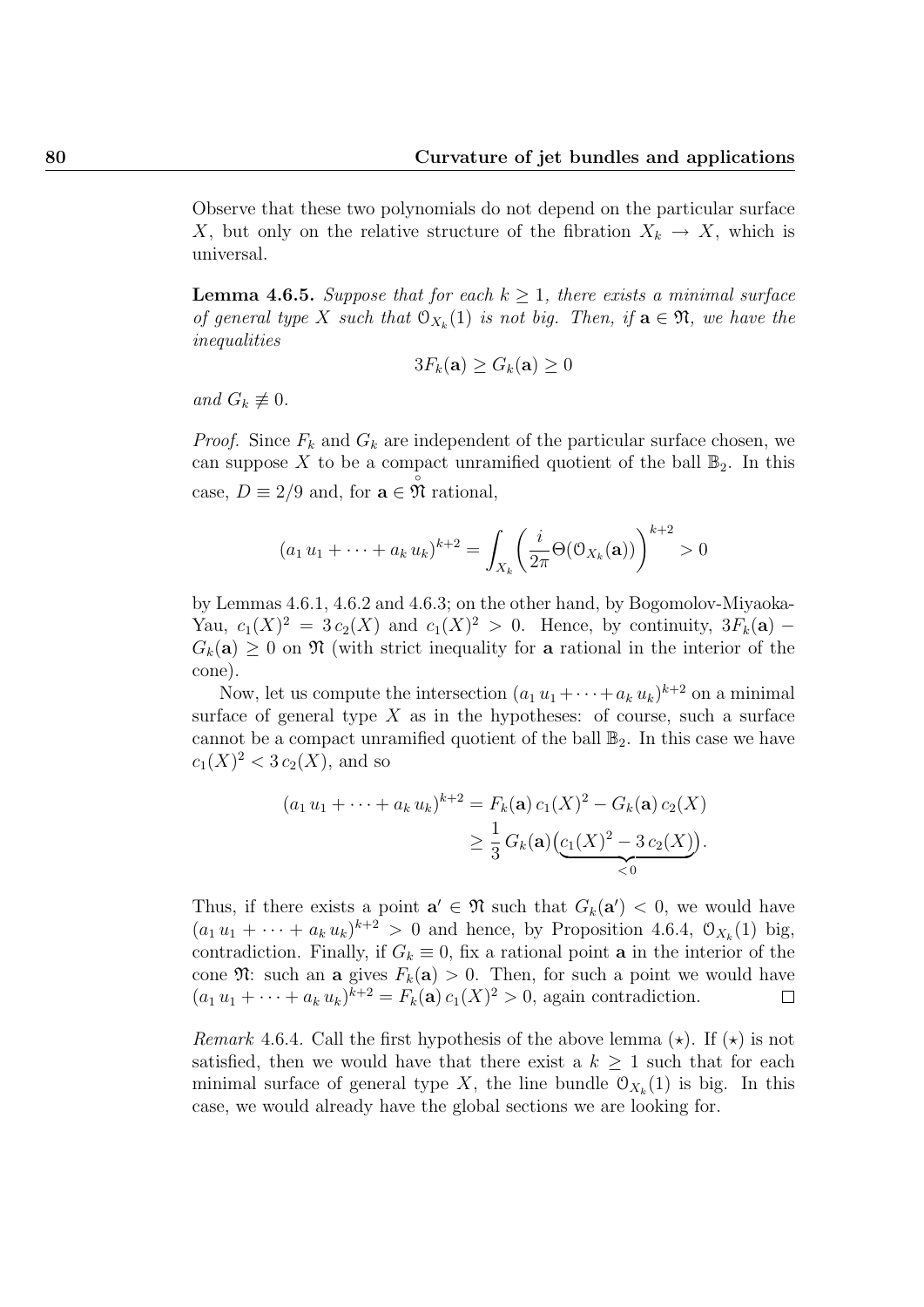Now, let  $\Sigma_k \in \mathbb{R}^k$  the zero locus of  $G_k$ . By the above lemma,  $\mathfrak{N} \setminus \Sigma_k$  is dense in  $\mathfrak{N}$ . Set

$$
m_k \stackrel{\text{def}}{=} \sup_{\mathbf{a}\in \mathfrak{N}\setminus \Sigma_k} \frac{F_k(\mathbf{a})}{G_k(\mathbf{a})}.
$$

If ( $\star$ ) holds, then  $m_k < +\infty$ : otherwise, for each  $M > 0$  we would find an  $\mathbf{a}_M \in \mathfrak{N} \setminus \Sigma_k$  such that  $F_k(\mathbf{a}_M) > M G_k(\mathbf{a}_M)$  and so

$$
F_k(\mathbf{a}_M) c_1(X)^2 - G_k(\mathbf{a}_M) c_2(X) > M G_k(\mathbf{a}_M) c_1(X)^2 - G_k(\mathbf{a}_M) c_2(X)
$$
  
=  $G_k(\mathbf{a}_M) (M c_1(X)^2 - c_2(X)).$ 

We would then contradict  $(\star)$ , by choosing  $M > c_2(X)/c_1(X)^2$ .

On the other hand, obviously, if  $m_k > c_2(X)/c_1(X)^2$ , then  $\mathcal{O}_{X_k}(1)$  is big. Moreover, for each  $k \geq 1$ , we have  $1/3 \leq m_k \leq m_{k+1}$ . The inequality  $m_k \geq 1/3$  follows directly from Lemma 4.6.5. To see the monotonicity, notice that  $(a_1 u_1 + \cdots + a_k u_k)^{k+2}|_{a_k=0} \equiv 0$  (just for dimension reasons) and so

$$
(a_1 u_1 + \dots + a_k u_k)^{k+2} = a_k \cdot \underbrace{\frac{1}{a_k} (a_1 u_1 + \dots + a_k u_k)^{k+2}}_{\text{well defined for } a_k = 0}.
$$

But then,

$$
\frac{1}{a_k}(a_1 u_1 + \dots + a_k u_k)^{k+2}\Big|_{a_k=0} = \frac{\partial}{\partial a_k}(a_1 u_1 + \dots + a_k u_k)^{k+2}\Big|_{a_k=0}
$$
  
=  $(k+2)(a_1 u_1 + \dots + a_{k-1} u_{k-1})^{k+1} \cdot u_k$   
=  $(k+2)(a_1 u_1 + \dots + a_{k-1} u_{k-1})^{k+1},$ 

where the last equality is simply obtained by integrating along the fibers of  $X_k \to X_{k-1}$ . Hence, we have that

$$
\frac{F_k(a_1,\ldots,a_{k-1},0)}{G_k(a_1,\ldots,a_{k-1},0)} = \frac{F_{k-1}(a_1,\ldots,a_{k-1})}{G_{k-1}(a_1,\ldots,a_{k-1})}
$$

and monotonicity follows.

Finally, if we set  $m_{\infty}$  to be the sup<sub>k>1</sub>  $m_k$ , we find that, for X a given minimal surface of general type, if  $m_{\infty} > c_2(X)/c_1(X)^2$ , then there exist a  $k_0 \in \mathbb{N}$  such that  $\mathcal{O}_{X_{k_0}}(1)$  is big.

Remark 4.6.5. For the moment, we are not able to compute or even to estimate the limit term  $m_{\infty}$ . Of course, a divergent sequence would imply the existence of global invariant jet differentials of some order on every surface of general type. A less ambitious aim could be, for example, to encompass the case of hypersurfaces X of  $\mathbb{P}^3$  of degree greater than or equal to five (which is the minimum degree for  $X$  to be of general type). In this case, a simple Chern classes computation shows that  $m_{\infty} > 11$  would be sufficient.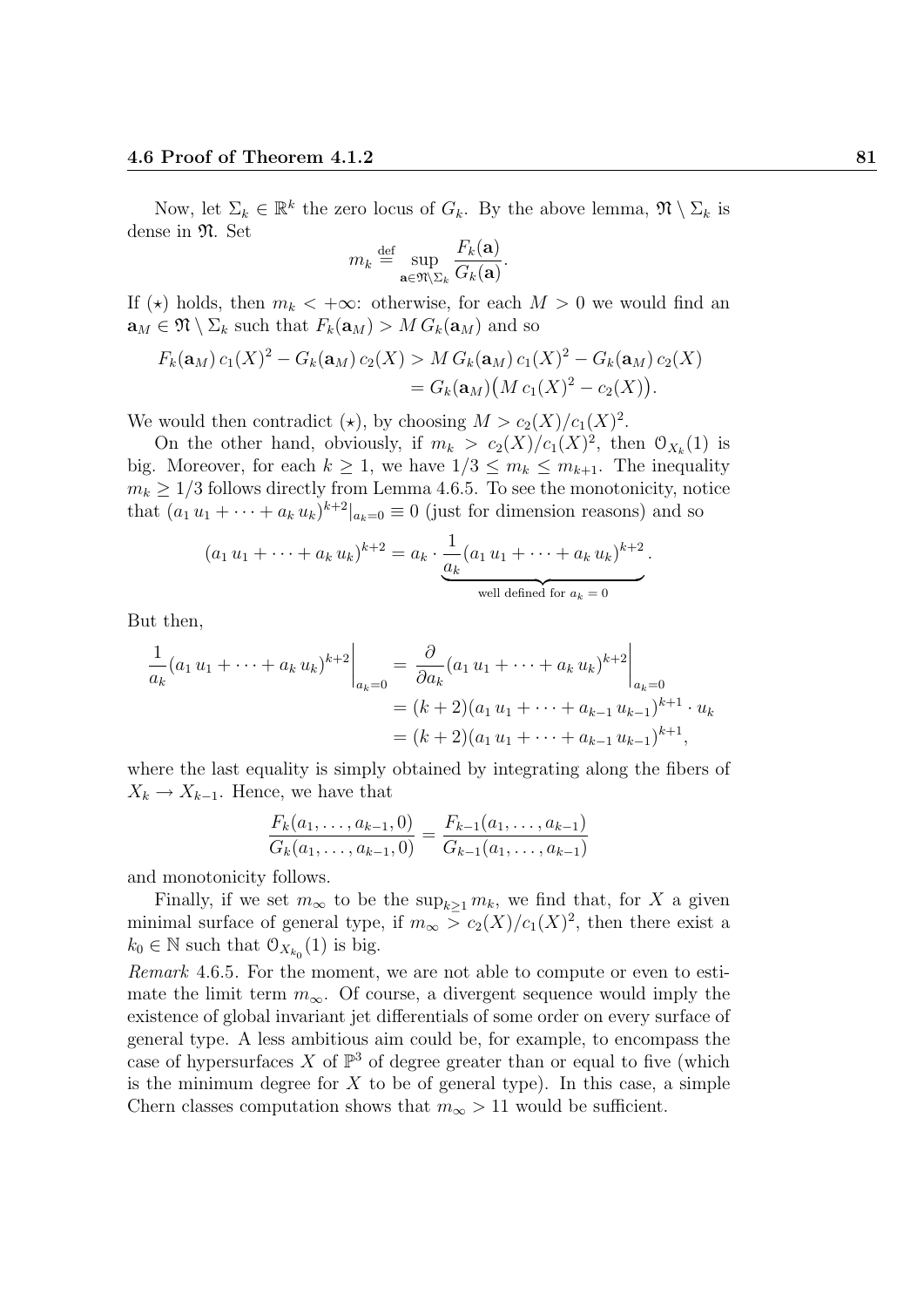Remark 4.6.6. For the first terms of this sequence, computations made in §4.5.2 supply the estimates

$$
m_1 \ge 1
$$
,  $m_2 \ge \frac{13}{9} \approx 1,44$ ,  $m_3 \ge \frac{1195}{742} \approx 1,61$ ,  $m_4 \ge \frac{442243}{271697} \approx 1,63$ 

and so on: unfortunately, these first terms are still very far from being close even to 11.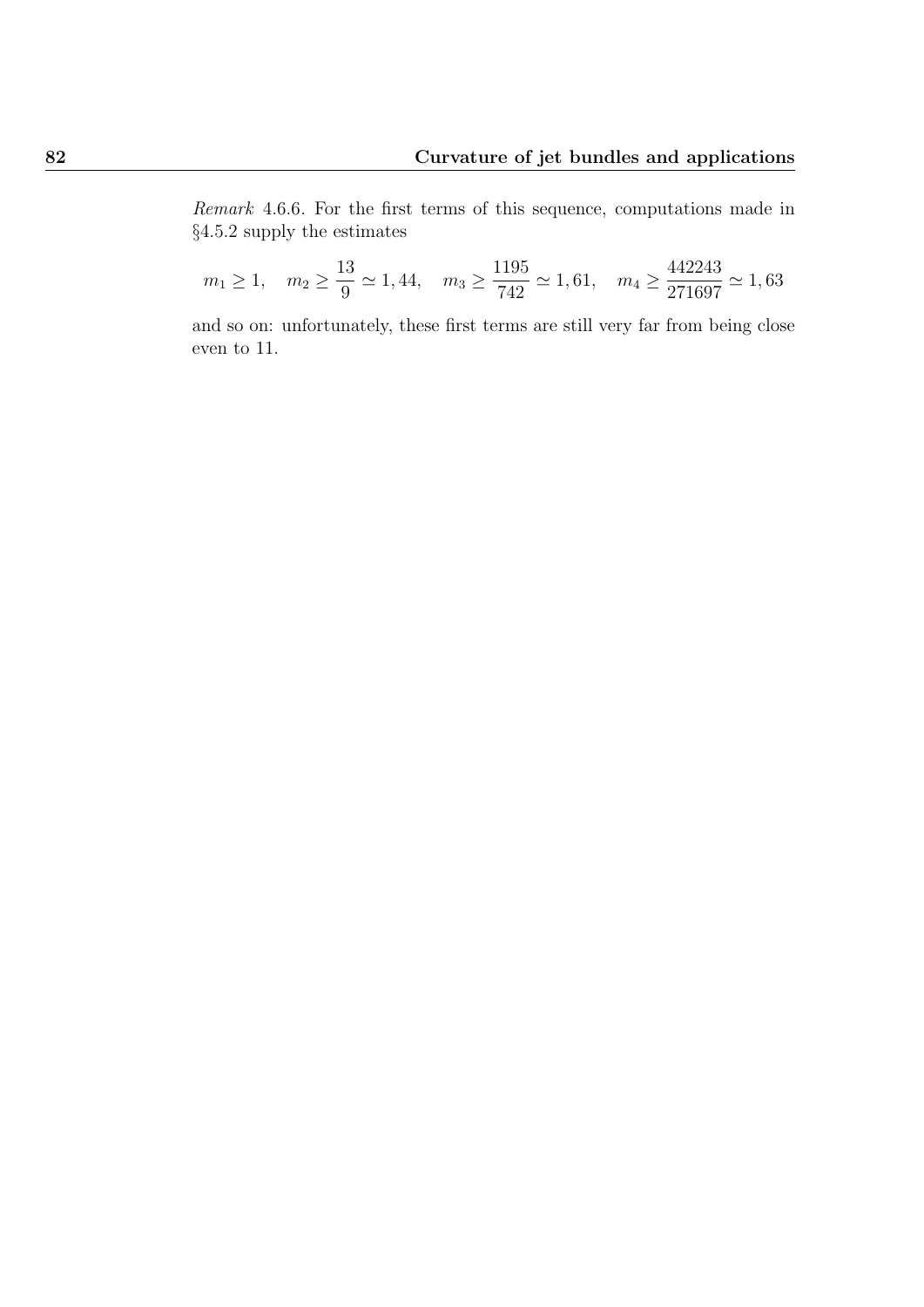# Bibliography

- [1] A. Bloch, Sur les systemes de fonctions uniformes satisfaisant a l'équation d'une variété algébrique dont l'irrégularité dépasse la dimension, J. Math. Pures Appl., 5 (1926), pp. 9–66.
- [2] F. A. BOGOMOLOV, Families of curves on a surface of general type, Dokl. Akad. Nauk SSSR, 236 (1977), pp. 1041–1044.
- [3] \_\_, Holomorphic tensors and vector bundles on projective manifolds, Izv. Akad. Nauk SSSR Ser. Mat., 42 (1978), pp. 1227–1287, 1439.
- [4] P. BRÜCKMANN AND H.-G. RACKWITZ,  $T$ -symmetrical tensor forms on complete intersections, Math. Ann., 288 (1990), pp. 627–635.
- [5] J.-P. DEMAILLY, Champs magnétiques et inégalités de Morse pour la d"-cohomologie, Ann. Inst. Fourier, 35 (1985), pp. 189-229.
- $[6]$   $\_\_\_\_\$  Singular Hermitian metrics on positive line bundles, in Complex algebraic varieties (Bayreuth, 1990), vol. 1507 of Lecture Notes in Math., Springer, Berlin, 1992, pp. 87–104.
- [7]  $\ldots$ , Algebraic criteria for Kobayashi hyperbolic projective varieties and jet differentials, in Algebraic geometry—Santa Cruz 1995, vol. 62 of Proc. Sympos. Pure Math., Amer. Math. Soc., Providence, RI, 1997, pp. 285–360.
- [8]  $\_\_\_\_\$ n Multiplier ideal sheaves and analytic methods in algebraic geometry, in School on Vanishing Theorems and Effective Results in Algebraic Geometry (Trieste, 2000), vol. 6 of ICTP Lect. Notes, Abdus Salam Int. Cent. Theoret. Phys., Trieste, 2001, pp. 1–148.
- [9]  $\_\_\_\_\$  Private communication,  $(2007)$ .
- [10] J.-P. Demailly and J. El Goul, Hyperbolicity of generic surfaces of high degree in projective 3-space, Amer. J. Math., 122 (2000), pp. 515– 546.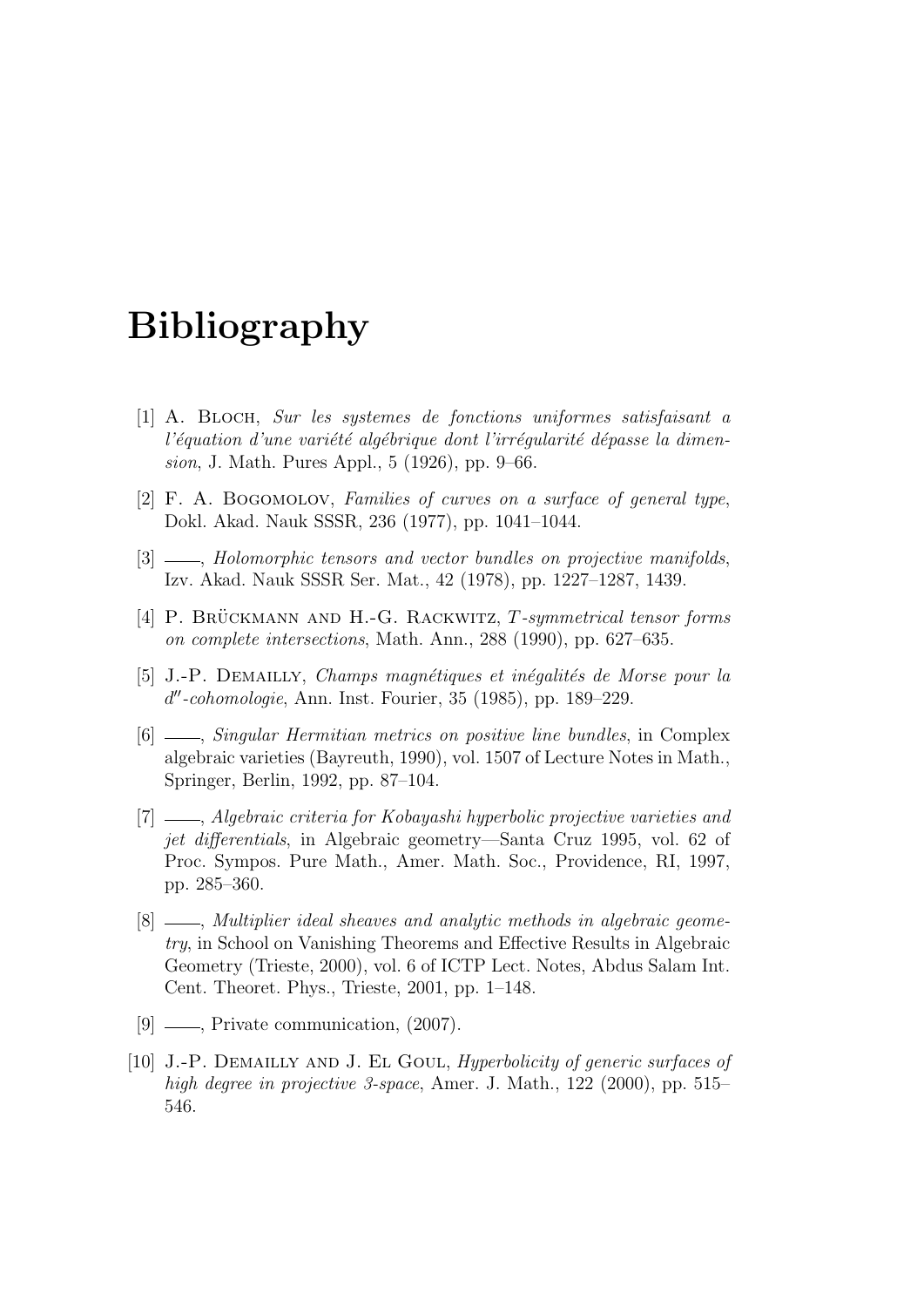- [11] G.-E. DETHLOFF AND S. S.-Y. LU, *Logarithmic jet bundles and ap*plications, Osaka J. Math., 38 (2001), pp. 185–237.
- [12] S. Diverio, Differential equations on complex projective hypersurfaces of low dimension, Compos. Math., to appear (2008).
- $[13]$  , Existence of global invariant jet differentials on projective hypersurfaces of high degree, arXiv:0802.0045v2 [math.AG], (2008).
- [14] I. Dolgachev, Weighted projective varieties, in Group actions and vector fields (Vancouver, B.C., 1981), vol. 956 of Lecture Notes in Math., Springer, Berlin, 1982, pp. 34–71.
- [15] J. El Goul, Logarithmic jets and hyperbolicity, Osaka J. Math., 40 (2003), pp. 469–491.
- [16] W. FULTON AND J. HARRIS, *Representation theory*, vol. 129 of Graduate Texts in Mathematics, Springer-Verlag, New York, 1991. A first course, Readings in Mathematics.
- [17] M. Green and P. Griffiths, Two applications of algebraic geometry to entire holomorphic mappings, in The Chern Symposium 1979 (Proc. Internat. Sympos., Berkeley, Calif., 1979), Springer, New York, 1980, pp. 41–74.
- [18] S. Kobayashi, Hyperbolic manifolds and holomorphic mappings, vol. 2 of Pure and Applied Mathematics, Marcel Dekker Inc., New York, 1970.
- [19] M. McQuillan, Diophantine approximations and foliations, Inst. Hautes Etudes Sci. Publ. Math., No. 87 (1998), pp. 121–174. ´
- [20] J. Merker, Demailly-Semple jets of orders 4 and 5 in dimension 2, arXiv:0710.2393v1 [math.CV], (2007).
- [21] E. ROUSSEAU, Équations différentielles sur les hypersurfaces de  $\mathbb{P}^4$ , J. Math. Pures Appl. (9), 86 (2006), pp. 322–341.
- $[22] \longrightarrow$ , Etude des jets de Demailly-Semple en dimension 3, Ann. Inst. Fourier (Grenoble), 56 (2006), pp. 397–421.
- [23] Y.-T. Siu, An effective Matsusaka big theorem, Ann. Inst. Fourier (Grenoble), 43 (1993), pp. 1387–1405.
- $[24]$  —, *Hyperbolicity in complex geometry*, in The legacy of Niels Henrik Abel, Springer, Berlin, 2004, pp. 543–566.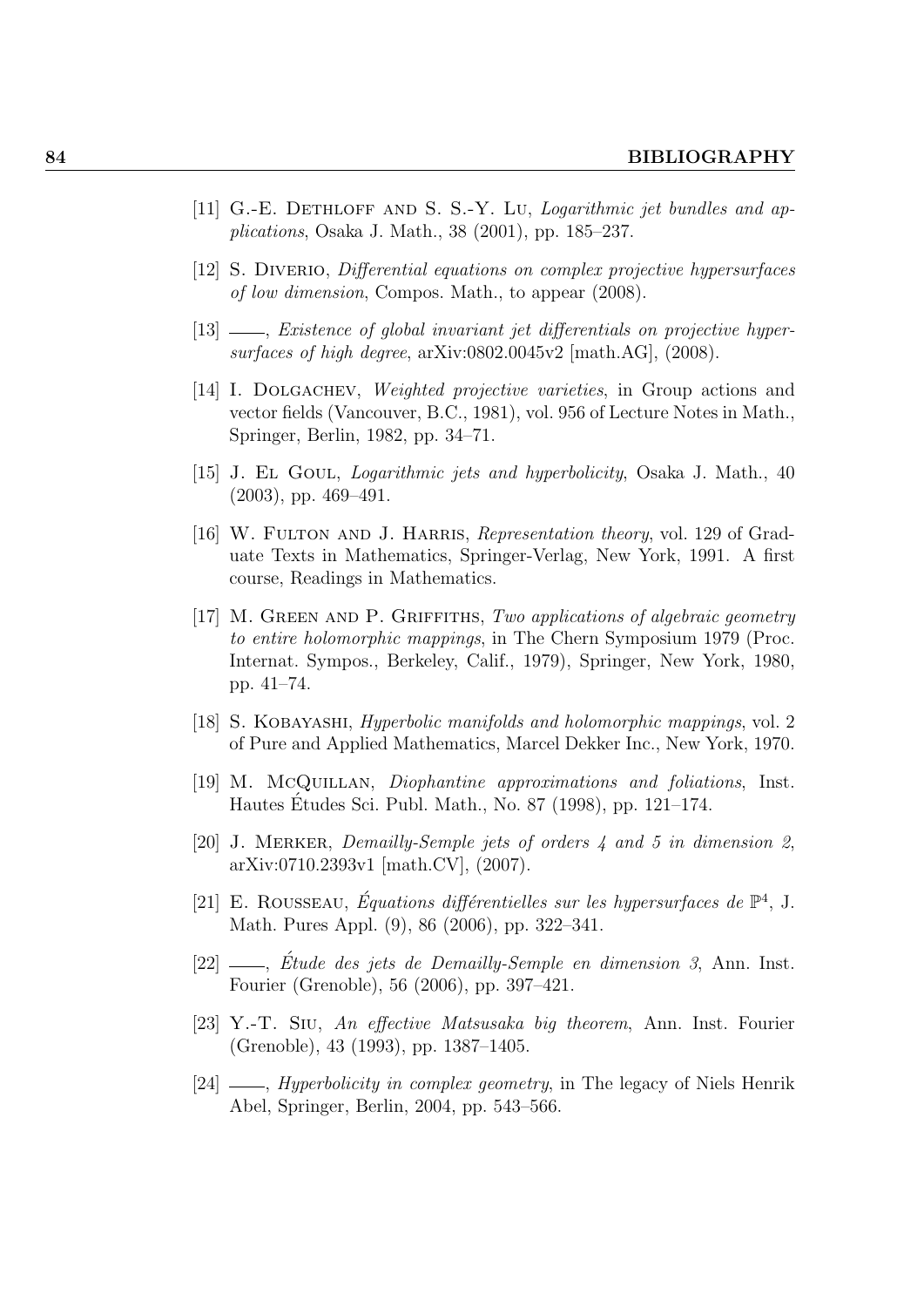- [25] Y.-T. SIU AND S.-K. YEUNG, Defects for ample divisors of abelian varieties, Schwarz lemma, and hyperbolic hypersurfaces of low degrees, Amer. J. Math., 119 (1997), pp. 1139–1172.
- [26] S. Trapani, Numerical criteria for the positivity of the difference of ample divisors, Math. Z., 219 (1995), pp. 387–401.
- [27] H. Tsuji, Stability of tangent bundles of minimal algebraic varieties, Topology, 27 (1988), pp. 429–442.